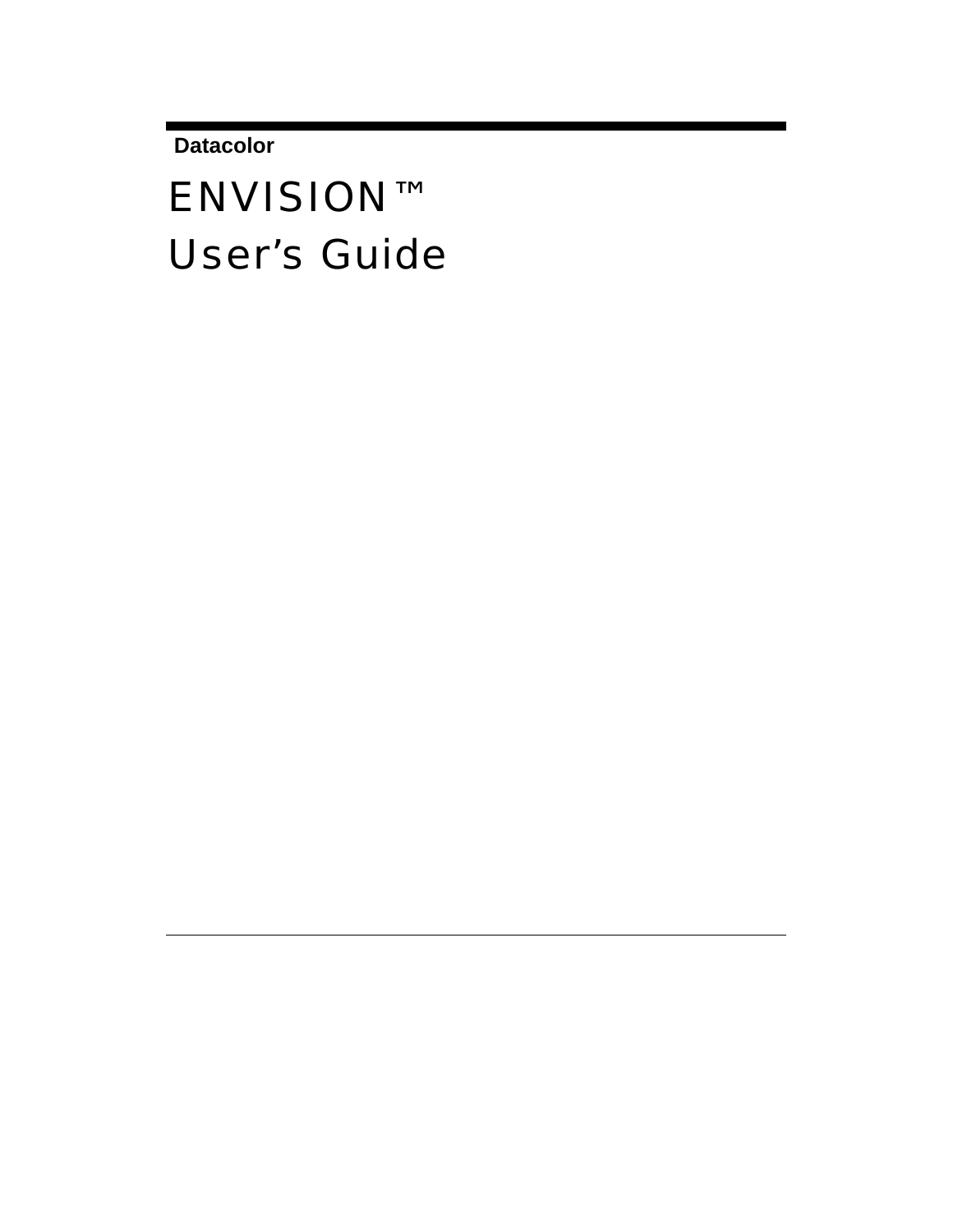# datacolor

#### **Datacolor ENVISION™ User's Guide**

(Part No. 4220-0928M, Rev 2, August, 2007)

All efforts have been made to ensure the accuracy of the information presented in this format. However, should any errors be detected, Datacolor appreciates your efforts to notify us of these oversights.

Changes are periodically made to this information and are incorporated into forthcoming versions. Datacolor reserves the right to make improvements and/or changes in the product(s) and/or program(s) described in this material at any time.

© 2006 Datacolor. Datacolor, SPECTRUM and other Datacolor product trademarks are the property of Datacolor.

Microsoft and Windows are either registered trademarks of Microsoft Corporation in the United States and/or other countries.

To obtain information on local agents, contact either of the offices listed below, or visit our website at www.datacolor.com.

#### **Support Questions?**

If you need help with a Datacolor product, please contact one of our top-rated technical support teams located around the world for your convenience. You can find contact information below for the Datacolor office in your area.

#### **Americas**

+1.609.895.7465 +1.800.982.6496 (toll-free) +1.609.895.7404 (fax) NSASupport@datacolor.com

#### **Europe**

+41.44.835.3740 +41.44.835.3749 (fax) EMASupport@datacolor.com

#### **Asia Pacific**

+852.2420.8606 +852.2420.8320 (fax) ASPSupport@datacolor.com

#### **Or Contact Your Local Representative**

Datacolor has representatives in over 60 countries. For a complete list, visit www.datacolor.com/locations.

#### **Manufactured by Datacolor**

5 Princess Road Lawrenceville, NJ 08648 1.609.924.2189

Committed to Excellence. Dedicated to Quality. Certified to ISO 9001 in Manufacturing Centers Worldwide.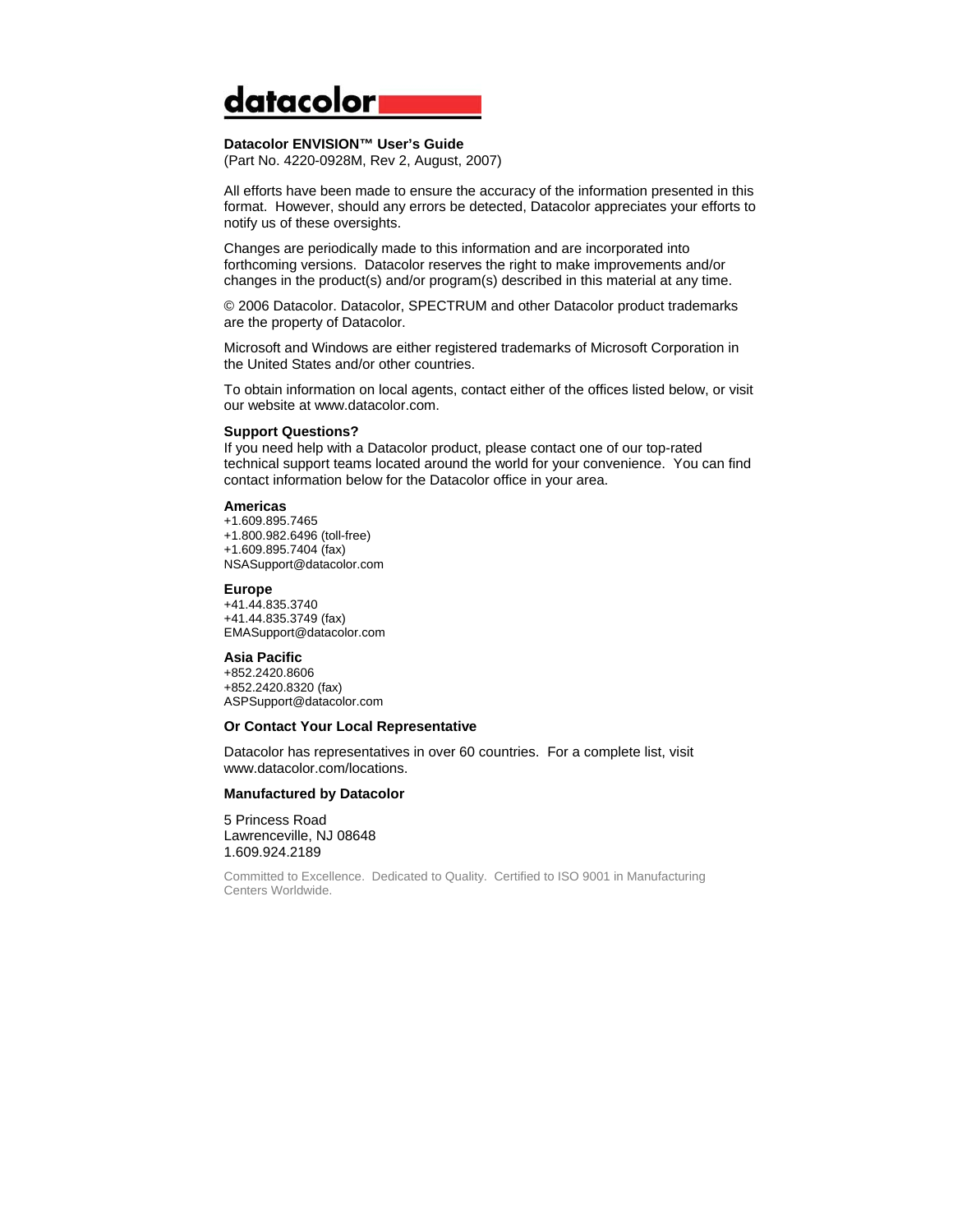# **Contents**

| Installing Datacolor CP-2000 Serial Analyzer 11 |  |
|-------------------------------------------------|--|
|                                                 |  |
| Installing Datacolor CP-2000 USB Analyzer 12    |  |
|                                                 |  |
|                                                 |  |
|                                                 |  |
|                                                 |  |
|                                                 |  |
|                                                 |  |
|                                                 |  |
|                                                 |  |
|                                                 |  |
|                                                 |  |
|                                                 |  |
|                                                 |  |
|                                                 |  |
|                                                 |  |
|                                                 |  |

Datacolor ENVISION™ User's Guide

Contents  $\bullet$  i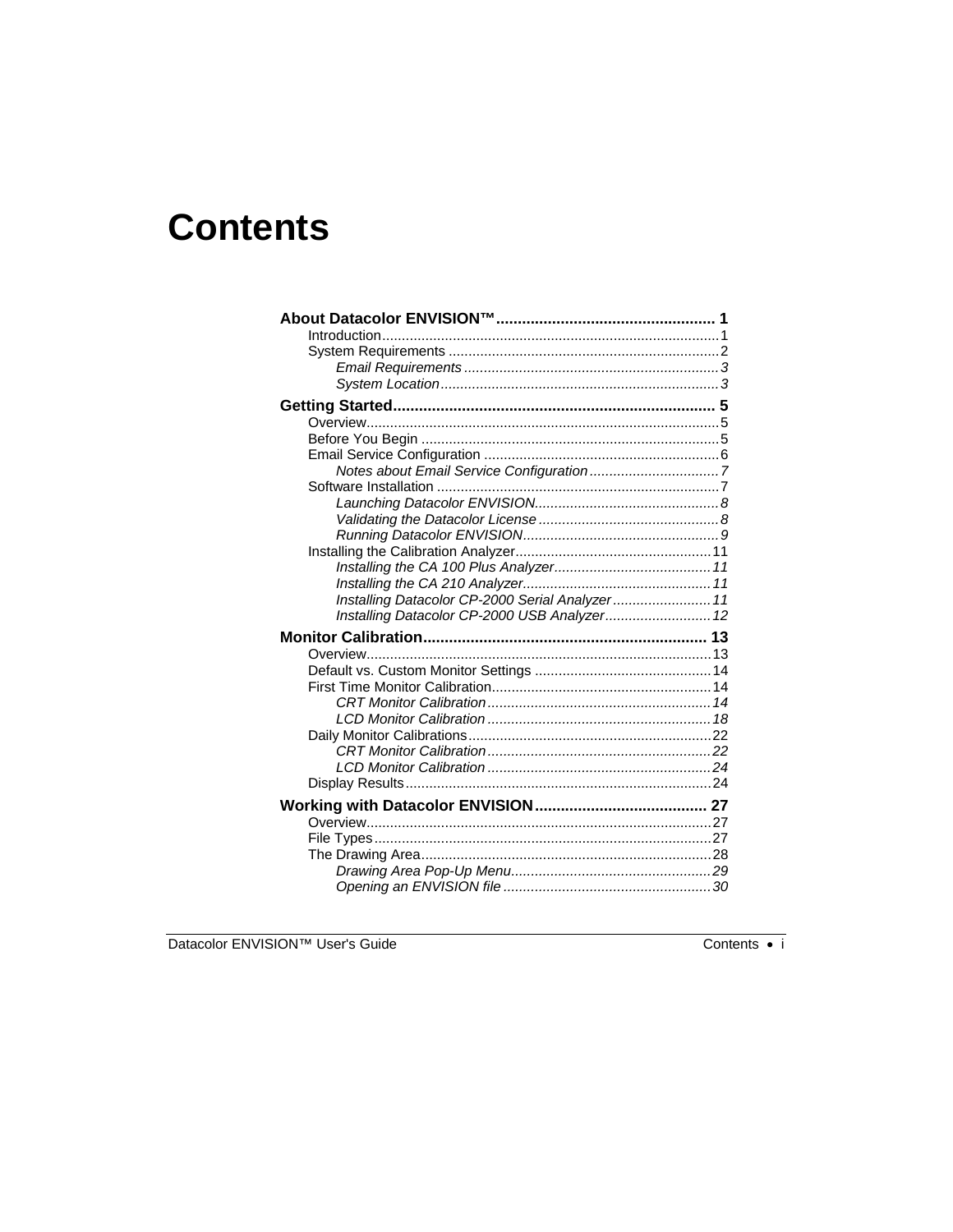| Viewing Images Under Different Illuminants/ Observers31 |  |
|---------------------------------------------------------|--|
|                                                         |  |
|                                                         |  |
|                                                         |  |
|                                                         |  |
|                                                         |  |
|                                                         |  |
|                                                         |  |
|                                                         |  |
|                                                         |  |
|                                                         |  |
|                                                         |  |
|                                                         |  |
|                                                         |  |
|                                                         |  |
|                                                         |  |
|                                                         |  |
|                                                         |  |
|                                                         |  |
|                                                         |  |
| Troubleshooting Tips for Monitor Calibration59          |  |
|                                                         |  |
|                                                         |  |
|                                                         |  |
|                                                         |  |
|                                                         |  |
|                                                         |  |
|                                                         |  |
|                                                         |  |
|                                                         |  |
|                                                         |  |
|                                                         |  |
|                                                         |  |
|                                                         |  |
|                                                         |  |
|                                                         |  |
|                                                         |  |
|                                                         |  |
| Gamut Mapping Differences-Monitor vs. Printer 88        |  |
|                                                         |  |
|                                                         |  |
|                                                         |  |
|                                                         |  |
|                                                         |  |
|                                                         |  |

ii • Contents Datacolor ENVISION™ User's Guide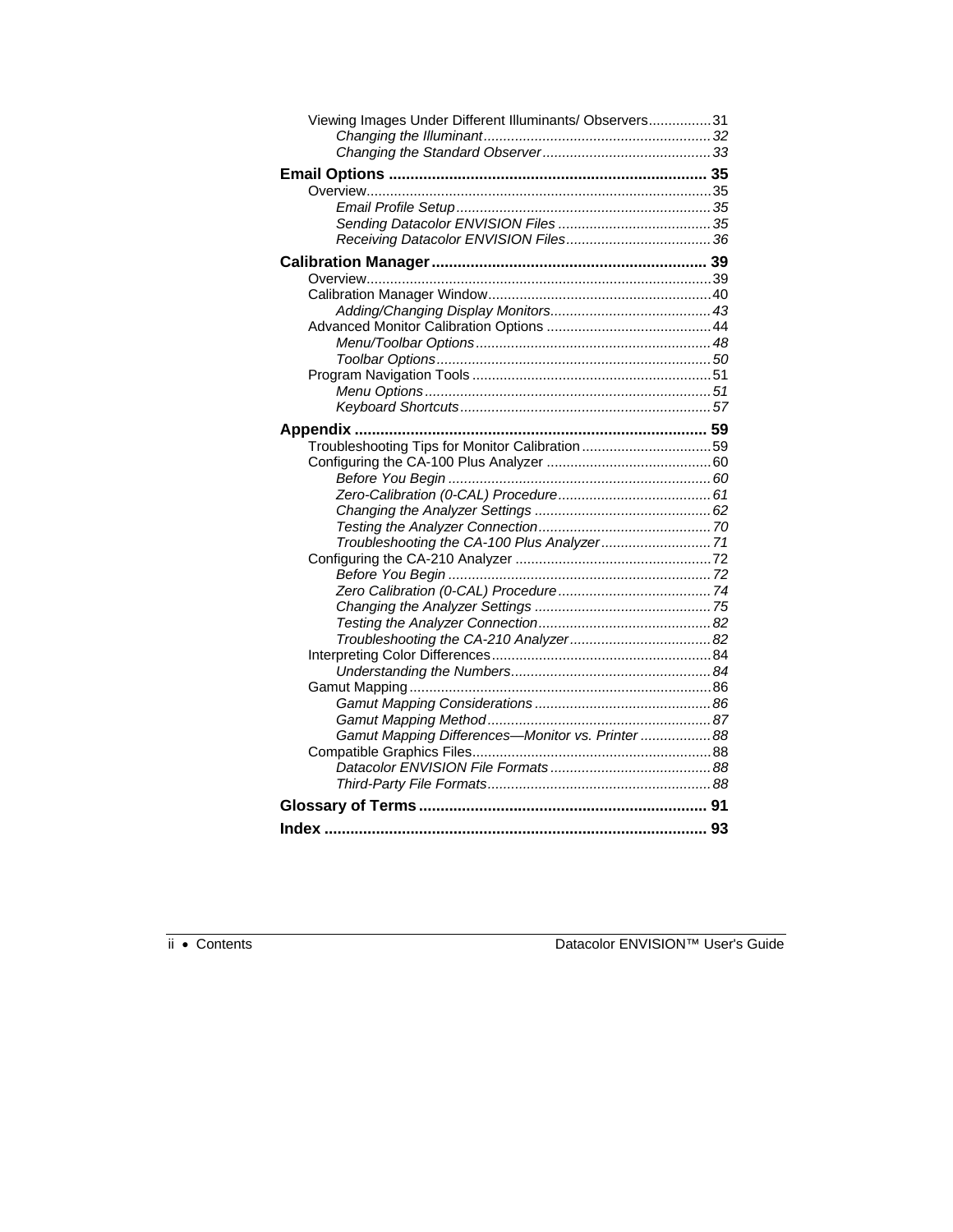# **About Datacolor ENVISION™**

#### **Introduction**

The Datacolor ENVISION system is a powerful tool used to design and communicate color electronically. Physical objects are scanned using one of several different devices, and the color data is transmitted to the ENVISION software program. This program converts the color data into digital information and, through the use of device calibration options, provides a precise, accurate and repeatable color representation of the object on a monitor or printer. In addition to object color, the image can include information regarding the appearance qualities of the object, such as texture, gloss, etc. For example, a color used in a textile design or manufacturing application can be displayed on the correct substrate for the application.

Three levels of Datacolor ENVISION are offered:

- Datacolor ENVISION
- Datacolor ENVISION PLUS
- Datacolor ENVISION PRO

A Datacolor ENVISION system includes a computer, monitor, and device used as calibration analyzer. The data generated by Datacolor ENVISION can be shared with other users of ENVISION PLUS, ENVISION PRO, and with other Datacolor programs. The data exchange is achieved through an email option included in the program, or by launching Datacolor ENVISION from another Datacolor application. There are also options to change the Illuminant and Standard Observer conditions for viewing purposes. This enables the viewer to witness the color change that occurs when the object is viewed under different lights, or by

Datacolor ENVISION™ User's Guide About Datacolor ENVISION™ • 1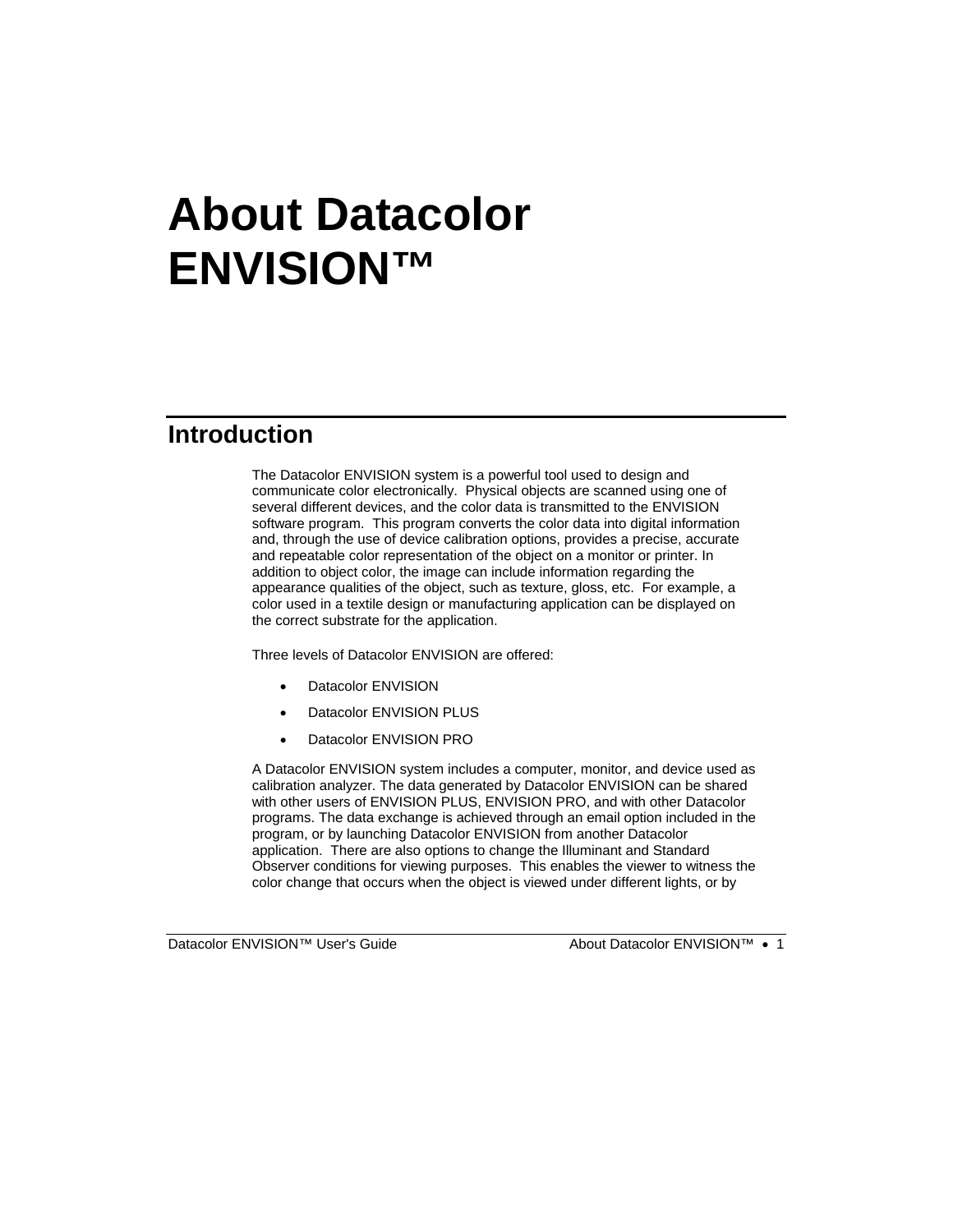different observers. A monitor calibration feature insures that the color of a displayed image remains consistent over time. An optional printer calibration feature is offered, which converts an ENVISION image into an accurate printed representation of the color.

Datacolor ENVISION PLUS and ENVISION PRO offer advanced design and communication options. Datacolor ENVISION PLUS includes options to create new colors on the screen, and to modify existing colors. In addition, Datacolor ENVISION PLUS users can connect a spectrophotometer as an input device for color data. Datacolor PrintCal (printer calibration software) is also available as an option with ENVISION PLUS.

Datacolor ENVISION PRO includes all of the options included in ENVISION PLUS, and also offers the ability to create image separations. The separations are used to apply color to common objects in a scene, making this a powerful tool for designers of all types of colored products. Datacolor PrintCal is a standard option with Datacolor ENVISION PRO.

### **System Requirements**

| <b>Component</b>                       | Minimum*                           | Recommended                     |
|----------------------------------------|------------------------------------|---------------------------------|
| <b>Processor</b>                       | Pentium III 500<br>MH <sub>7</sub> | Pentium IV 1.9 GHz              |
| <b>Memory</b>                          | 128 MB                             | 1 GB                            |
| <b>Hard Drive</b><br>Capacity          | 1 GB Free                          | 40 GB                           |
| <b>Color Display</b><br><b>Monitor</b> | 17" CRT/LCD                        | 21" CRT/LCD                     |
| <b>Video Resolution</b>                | 1024 x 768 True<br>Color           | 1280 X 1024 True Color          |
| <b>Video Memory</b>                    | 64 MB                              | 128 MB                          |
| <b>CD/DVD Drive</b>                    | CD Reader                          | <b>CD</b> Writer                |
| <b>Diskette Drive</b>                  |                                    | 1.44 MB                         |
| <b>Available Ports**</b>               | 2 RS-232<br>2 USB                  | 2 RS-232<br>6 USB<br>1 Parallel |
| <b>Operating System</b>                | Windows XP Pro                     |                                 |

*\* The minimum requirements may limit performance and the operation of some features \*\* The number of ports needed depends on the number of peripheral devices on the system.* 

2 • About Datacolor ENVISION™ Datacolor ENVISION™ User's Guide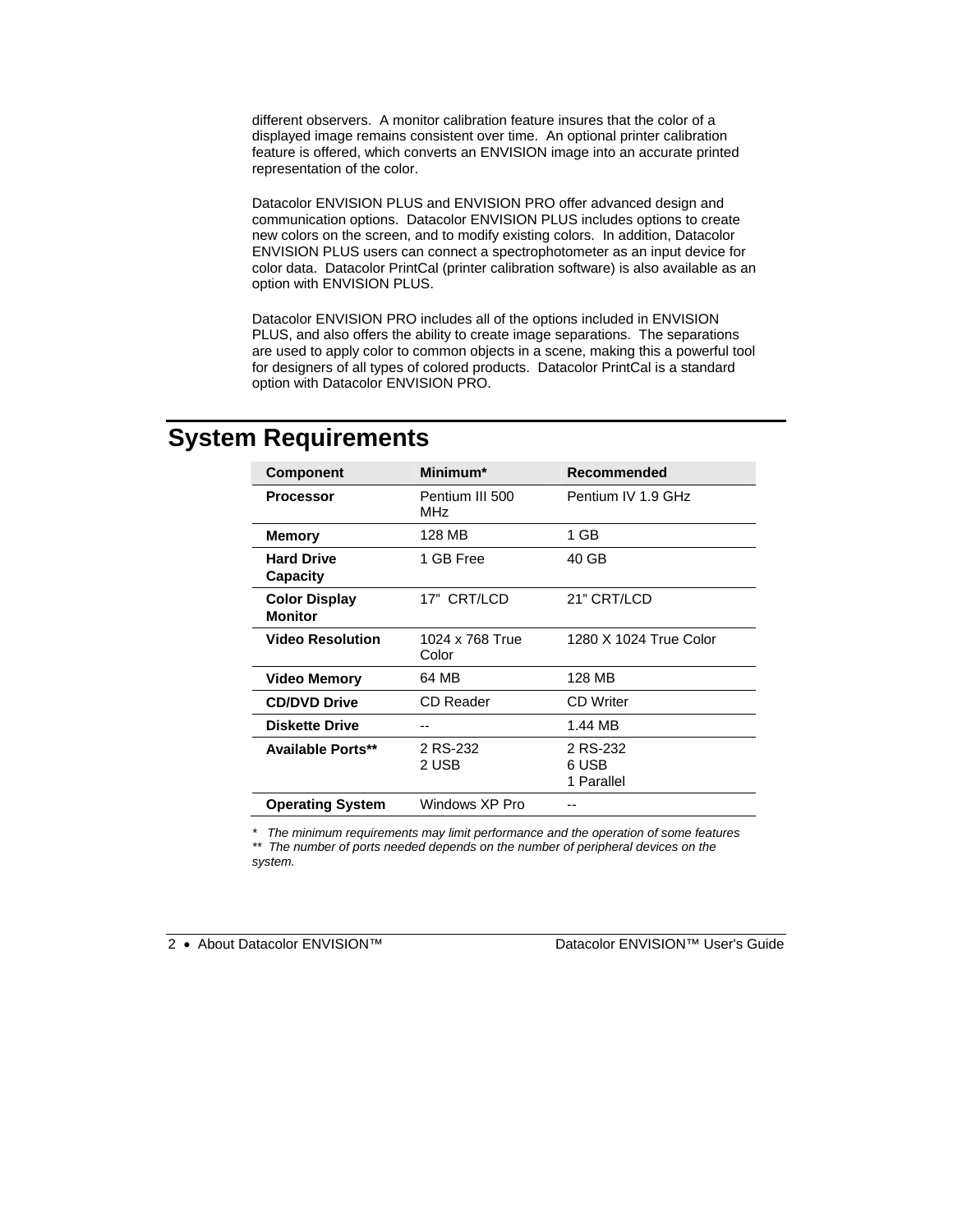When selecting hardware and operating system features to support Datacolor ENVISION, the following requirements may need to be considered:

- Datacolor ENVISION is supplied on a standard 650MB capacity compact disk (CD).
- Datacolor spectrophotometers can be connected to either an RS-232 port or a universal serial bus (USB) port.
- Instrument calibration data may be distributed on 1.44MB diskettes. The presence of this diskette drive will provide maximum operational flexibility.
- Accurate on-screen color display requires a true-color video card.
- For non-networked systems, a CD or DVD writer is recommended for use as a system backup.
- Faster processors, larger hard drives, and greater memory capacity will significantly enhance performance.

**D** NOTE

To install ENVISION on a terminal server configuration, contact your IT manager for help. A separate server license is required.

#### **Email Requirements**

The ENVISION workstation should have direct access to an email system using either a network connection or phone modem. All computers running the ENVISION software must be properly configured with at least one MAPI profile, and have a MAPI-compliant email client as their default email client.

*See also Getting Started, Configuring the Email Service in this guide for instructions to setup the email option.* 

#### **System Location**

You must take into account the presence of ambient light and strong electromagnetic fields in the environment where the system is located.

#### **Ambient Light Effects**

Ambient light from natural and/or artificial sources will interfere with monitor calibration, and with proper viewing of the samples on the monitor. It is critical that you select an area where ambient light can be minimized or eliminated. The workstation should be established away from windows, ideally in a room that can be fully darkened when using the system.

Datacolor ENVISION™ User's Guide About Datacolor ENVISION™ • 3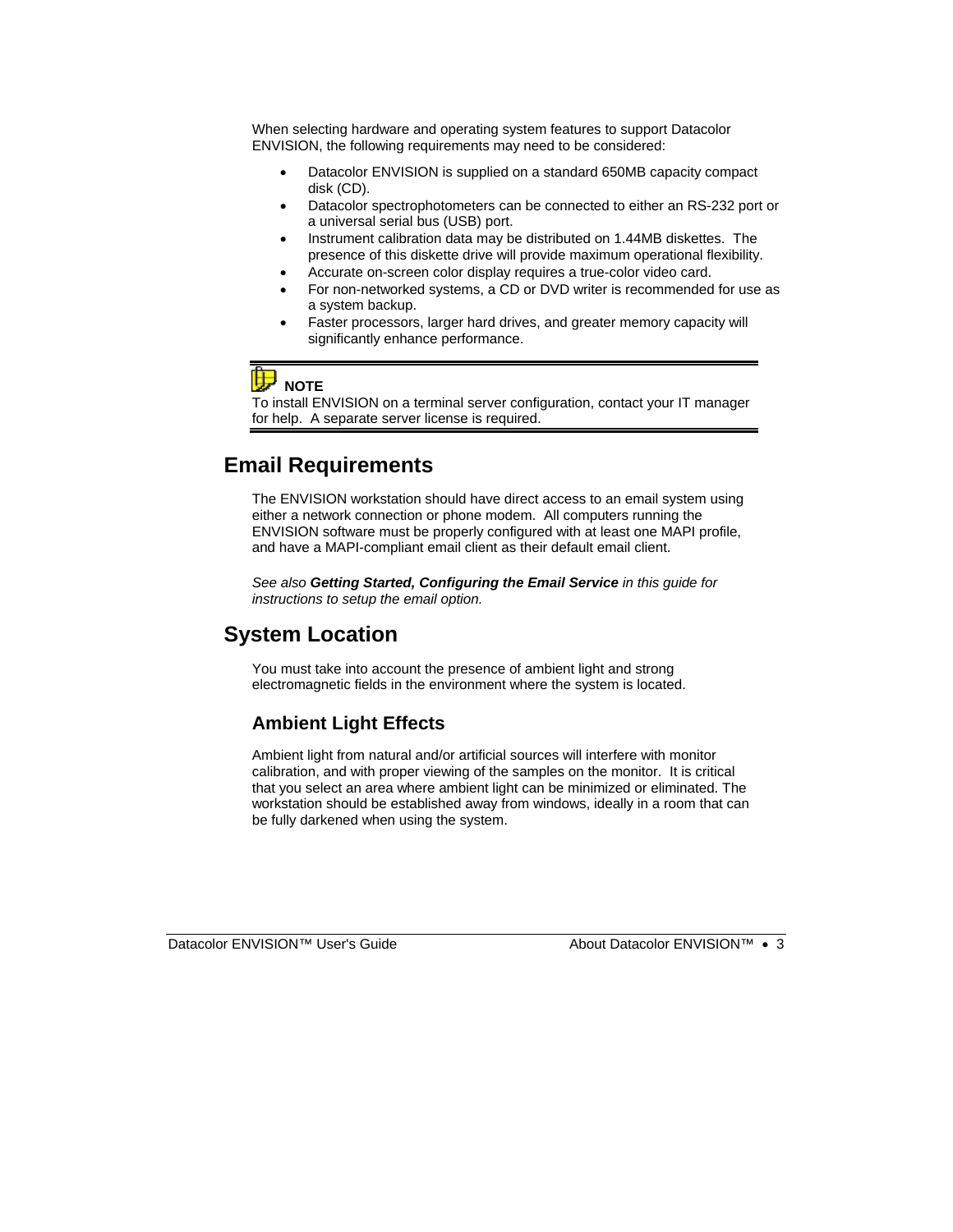#### **Electromagnetic Fields**

Strong electromagnetic fields (EMF) generated by power mains, HVAC equipment, electric motors, transformers, etc. can adversely affect the color representation and screen orientation of the monitor. When these fields are present, the monitor will display the following symptoms:

- A visible color shift in the background color from one side of the screen to the other.
- Screen appears purple or blue in one corner or one side.
- Screen cannot be properly centered i.e., orientation of the visible area can't be made square, sides not parallel, etc.
- If monitor is turned side-to-side, the screen area visibly changes its position or shape.
- Screen colors intermittently fade or shift.
- Screen displays inordinate "flicker".

If your system exhibits any of these problems, consult your facility manager to determine the source(s) of the EMF and either relocate the workstation or the EMF source.

4 • About Datacolor ENVISION™ Datacolor ENVISION™ User's Guide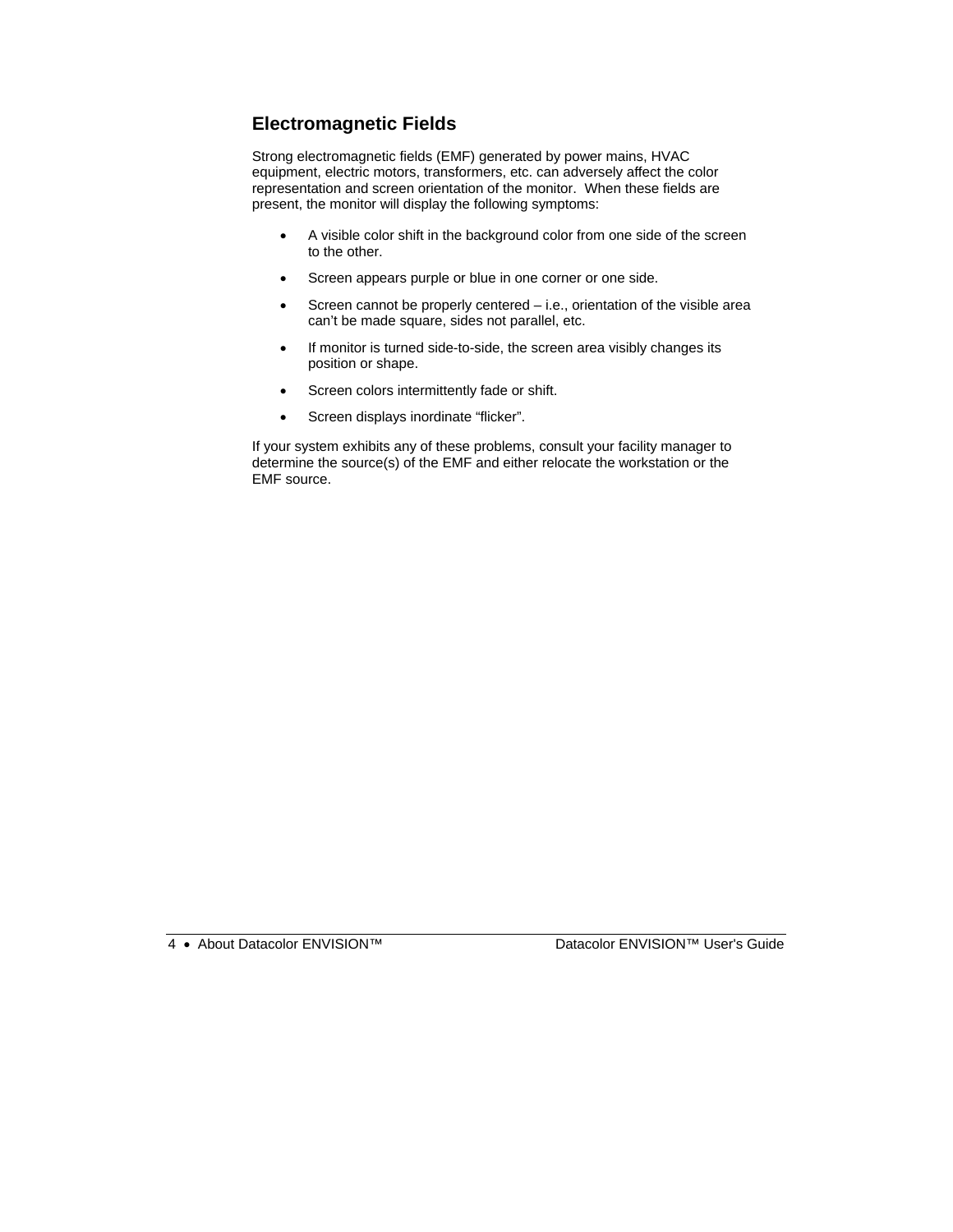# **Getting Started**

#### **Overview**

After the software is installed you must do the following to begin using ENVISION:

- Configure the email service on the system being used.
- Install the ENVISION software.
- Install the monitor analyzer. Depending on the analyzer you are using, this procedure may include the installation of a hardware and software component. It is typically done once.
- Calibrate the monitor. The monitor should be calibrated on a daily basis to ensure the colors displayed on the monitor are accurate.
- Open an ENVISION file. For ENVISION users, the images to be used must be provided by other Datacolor ENVISION PRO or Datacolor ENVISION PLUS users, typically sent via email.

## **Before You Begin**

When you open the program the first time, you are required you to register the software license. You will need to provide the following information:

- Your name
- Your company name
- Your location
- Your telephone number
- Your address

Datacolor ENVISION™ User's Guide Getting Started • 5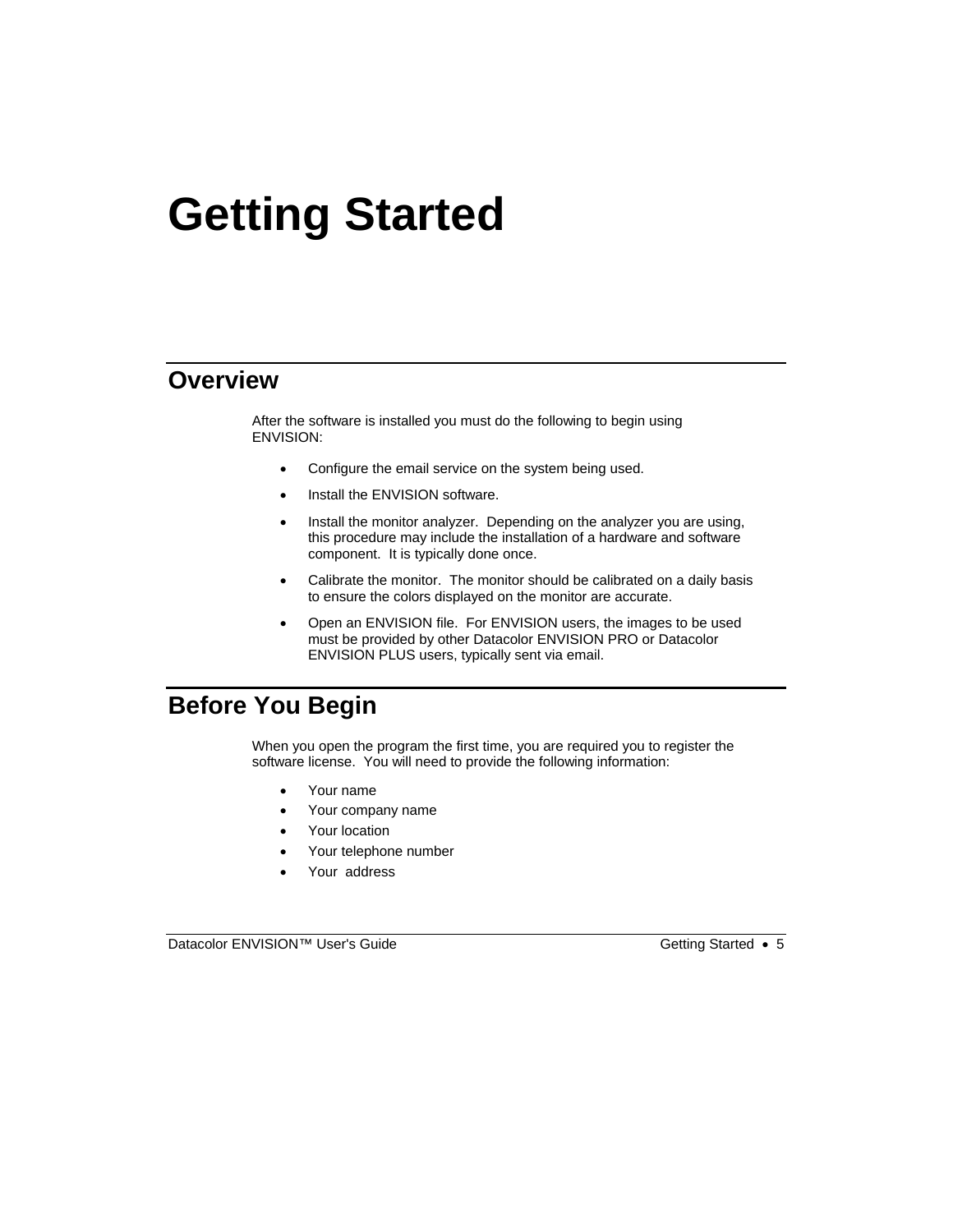- The 10-digit serial number as printed on the CD case of your new software
- The computer validation number displayed in the authorization dialog
- Any additional comments

#### ų **NOTES**

The serial number is printed on a label found on the Datacolor ENVISION CD case.

The computer validation number is displayed on a screen that appears when you launch the program. You will need to record this, and enter it during the licensing process.

# **Email Service Configuration**

Datacolor ENVISION supports the ability to send and receive ENVISION Environments as email file attachments. This email feature is fully compliant with the MAPI (**M**essaging **A**pplication **P**rogram **I**nterface) standard and will work with any email service that implements this standard.



Microsoft Outlook is recommended, but there are several others that may be used.

Before you can use a MAPI-compliant email client, you must create a "profile". The email profile can be selected from those defined in your software. If no profiles have been set-up, you will be prompted to create one. *Files can be sent to any email address, but if they are to be retrieved using ENVISION directly, this address needs to be associated with an MAPI-compliant profile.* 

It is the responsibility of the user to properly install, configure, and maintain the email services on systems running ENVISION. If your system has not been set up, or if you are not experienced with email client configuration, Datacolor recommends that you contact your network administration staff to assist in this task.

6 • Getting Started Datacolor ENVISION™ User's Guide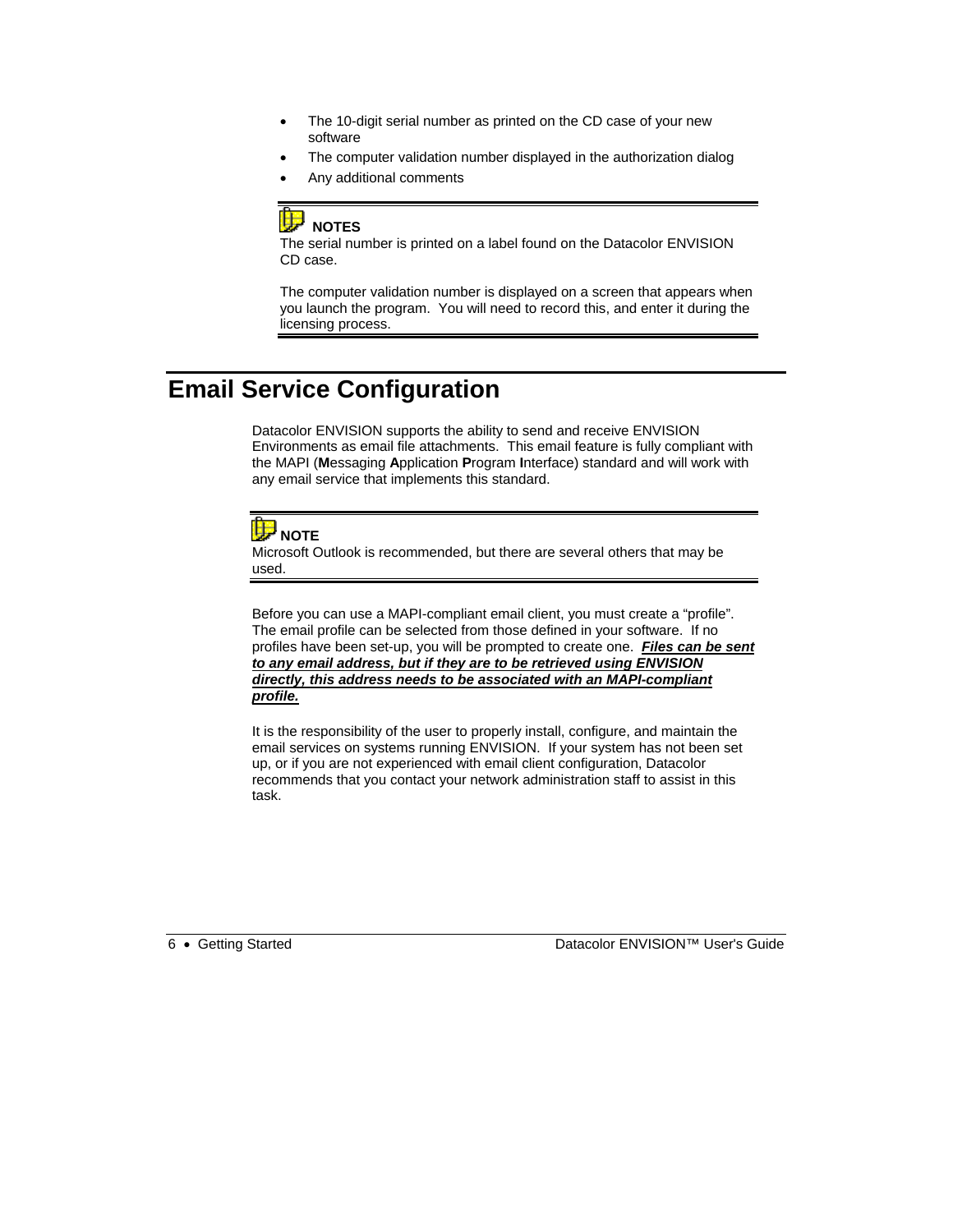#### **Notes about Email Service Configuration**

- Datacolor ENVISION will launch your default email client. If email is to be launched directly from ENVISION, the default email platform MUST be MAPI-compliant.
- Instructions for configuring the email options can be found in the help provided with your operating system and email client.
- It is preferable to send and receive email directly through Datacolor ENVISION. Opening attached image files separately through your email software while running ENVISION will result in secondary copies of ENVISION running on your system simultaneously. This can significantly affect system performance as well as result in overwriting or misplacement of files.
- When RGB-based images are moved from one system to another, accurate color information will not be preserved. To retain the color information, images must be saved as an \*.LCh file before they are sent. RGB-based images can be saved as part of an *environment* (\*.ime) file.

#### **IMPORTANT!**

If your email inbox contains a large number of items, the ENVISION Receive Mail and Send Mail windows will take a long time to open. This is because the system has to retrieve each item from the email server. Archiving or deleting old emails will help maintain the speed of the system at an acceptable level.

*See also Email options in this guide for instructions to send and receive Datacolor ENVISION data via email.* 

#### **Software Installation**

Unpack your Datacolor software shipment. You should receive the following materials: (a) ENVISION installation CD, and (b) manual in hard copy form.

Insert the ENVISION software CD into the CD-ROM drive on your computer. The CD will automatically start the ENVISION installation process.

The installation process will run automatically. The default installation location for the ENVISION program files is *c:/Program Files/Datacolor Spectrum/Datacolor ENVISION*. However, you have the option to write to any location on your hard drive.

Datacolor ENVISION™ User's Guide Getting Started • 7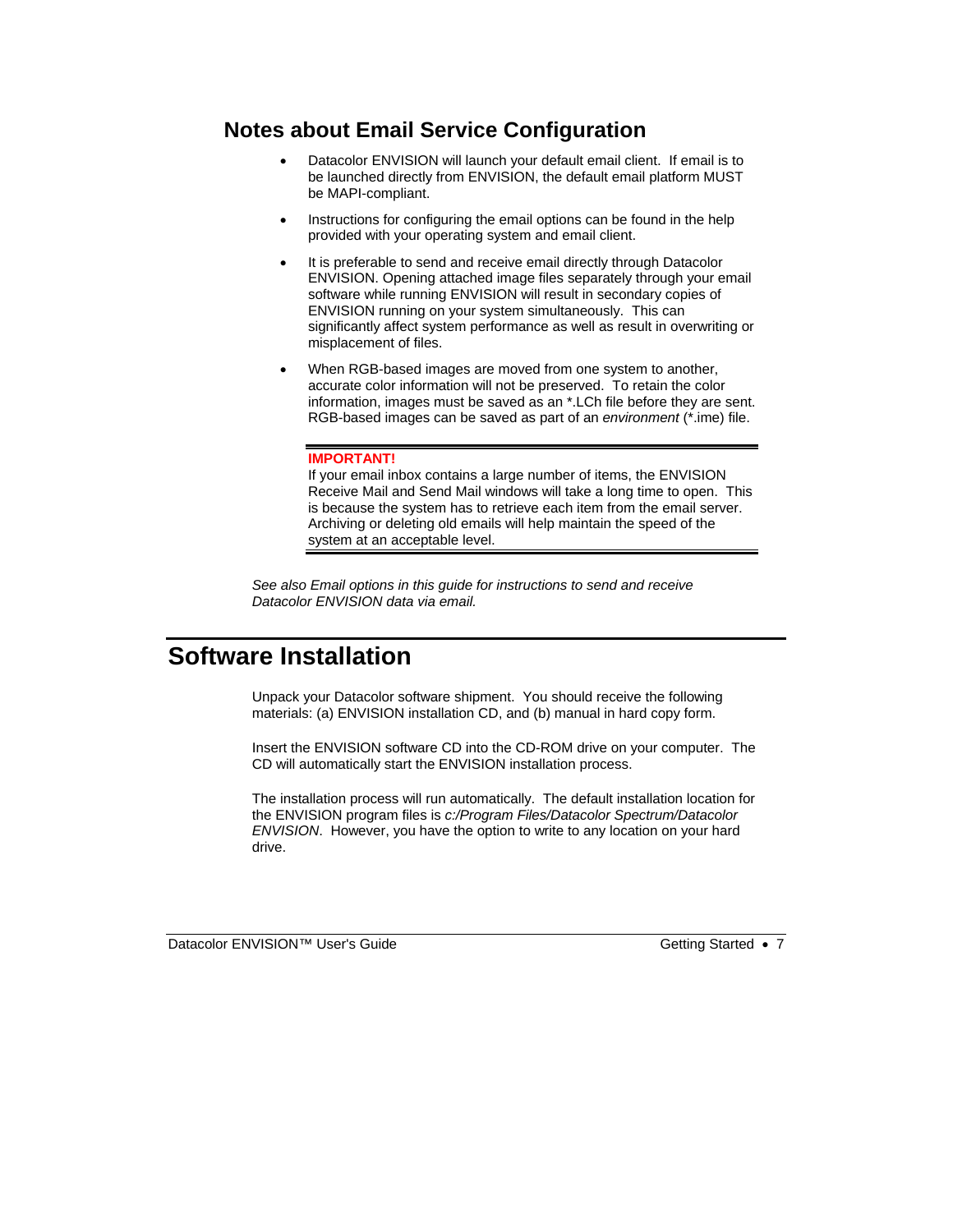#### **Launching Datacolor ENVISION**

To launch the program, on the Windows desktop do one of the following:

• Click the **Datacolor ENVISION icon**.



Click the **Start** button and select **Programs, Datacolor Spectrum, Datacolor ENVISION**.



# **Validating the Datacolor License**

| When Datacolor ENVISION                                                           | al datacolor Security Client Ver 4                                                                                                                                                                                                                                                                                                                                                                            |
|-----------------------------------------------------------------------------------|---------------------------------------------------------------------------------------------------------------------------------------------------------------------------------------------------------------------------------------------------------------------------------------------------------------------------------------------------------------------------------------------------------------|
| is launched for the first time,                                                   | You are currently running a demonstration of this<br>datacolori<br>product.                                                                                                                                                                                                                                                                                                                                   |
| the software licensing dialog<br>box appears.                                     | 264: 0 of 1 Licenses used                                                                                                                                                                                                                                                                                                                                                                                     |
|                                                                                   | You have 14 days left in your demonstration period.                                                                                                                                                                                                                                                                                                                                                           |
| The software is initially<br>configured as a 14-day<br>demonstration package, and | Internet enabled users may validate now by clicking on this link.<br>Otherwise, to validate your software, please visit http://pmweb.datacolor.com. If<br>you do not have access to the internet, you can email the requested information<br>from the enclosed form to SoftwareLicense@Datacolor.com or phone your local<br>sales office or dial 1-800-982-6496 for toll free service in the U.S. and Canada. |
| this window displays each<br>time the software is opened,                         | Serial Number                                                                                                                                                                                                                                                                                                                                                                                                 |
| until you validate the license.                                                   |                                                                                                                                                                                                                                                                                                                                                                                                               |
|                                                                                   | <b>Computer Validation Number</b>                                                                                                                                                                                                                                                                                                                                                                             |
| To run Datacolor ENVISION                                                         | A273323693993-5402720                                                                                                                                                                                                                                                                                                                                                                                         |
| during the 14-day period you                                                      | Unlock Response Number                                                                                                                                                                                                                                                                                                                                                                                        |
| must enter your serial                                                            |                                                                                                                                                                                                                                                                                                                                                                                                               |
| number. This number is                                                            | It may take up to seven days to validate your software. Please                                                                                                                                                                                                                                                                                                                                                |
| included on the label for the<br>Datacolor ENVISION CD.                           | do so as soon as possible so that you won't be without the<br>Continue<br>use of this software.                                                                                                                                                                                                                                                                                                               |
|                                                                                   | Version 4.2.1                                                                                                                                                                                                                                                                                                                                                                                                 |

8 • Getting Started Datacolor ENVISION™ User's Guide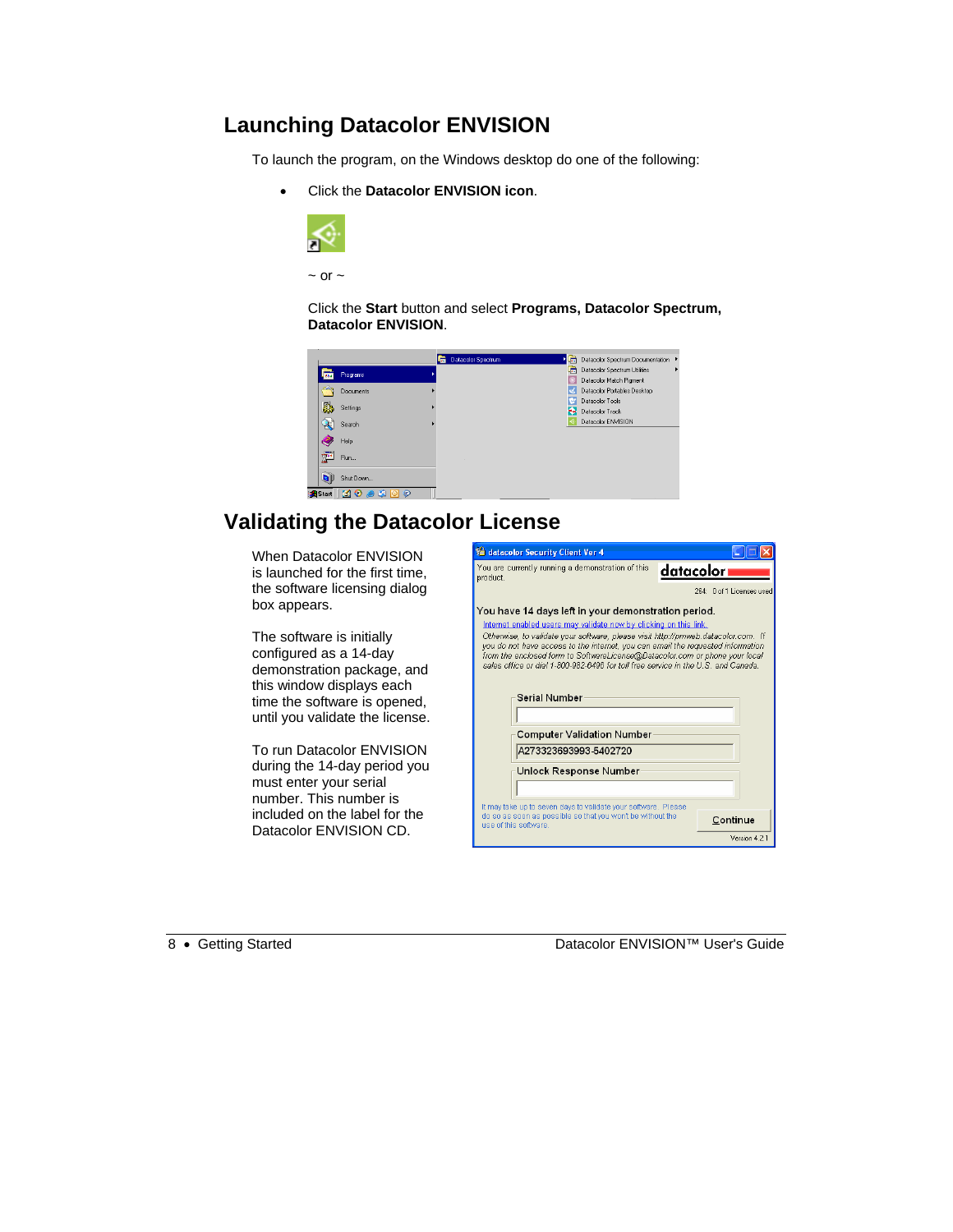**NOTE** 

The program will not run in demonstration mode if the serial number field is empty.

Sometime during the 14-day period, you **must** register the software with Datacolor. When you register, Datacolor will provide an **UNLOCK RESPONSE NUMBER**. Enter this into the *Unlock Response Number* field, to validate the license. When it is validated, the Datacolor Security Client window no longer displays.

To register the license, click on the hyperlink to connect to the Datacolor website, or contact your local Datacolor sales office. You need to provide the following information:

- Your name
- Your company name
- Your location
- Your telephone number
- Your email address
- The 10-digit serial number as printed on the CD case of your new software
- The computer validation number displayed in the authorization dialog
- Any additional comments

#### **Running Datacolor ENVISION**

The first time you open Datacolor ENVISION, a window displays prompting you for information regarding the monitor you are using. Complete all of the fields on this window.

- 1. **Computer name.** Enter a name for your monitor.
- *2.* **Workgroup.** The default is MyWorkGroup. You can enter another name. This is for identification purposes only.
- 3. **LCD or CRT Monitor.** This selection is very important. The same information is provided for each monitor type. However, the selection

|                            | <b>Required calibration managment settings</b>                          |
|----------------------------|-------------------------------------------------------------------------|
| Identification details     |                                                                         |
| Computer name:             | TRACEYT                                                                 |
| Workgroup:                 | MyWorkgroup                                                             |
| Monitor details            |                                                                         |
| C LCD Monitor              |                                                                         |
| C CBT Monitor              |                                                                         |
| Assigned name:             | TRACEYT_Monitor                                                         |
| Make:                      |                                                                         |
| Model:                     |                                                                         |
| Preferred measurement unit |                                                                         |
| Selecti                    | Millimeters                                                             |
|                            |                                                                         |
| the details.               | As this is the first time you have run this application, please correct |
|                            | <b>OK</b>                                                               |

Datacolor ENVISION™ User's Guide Getting Started • 9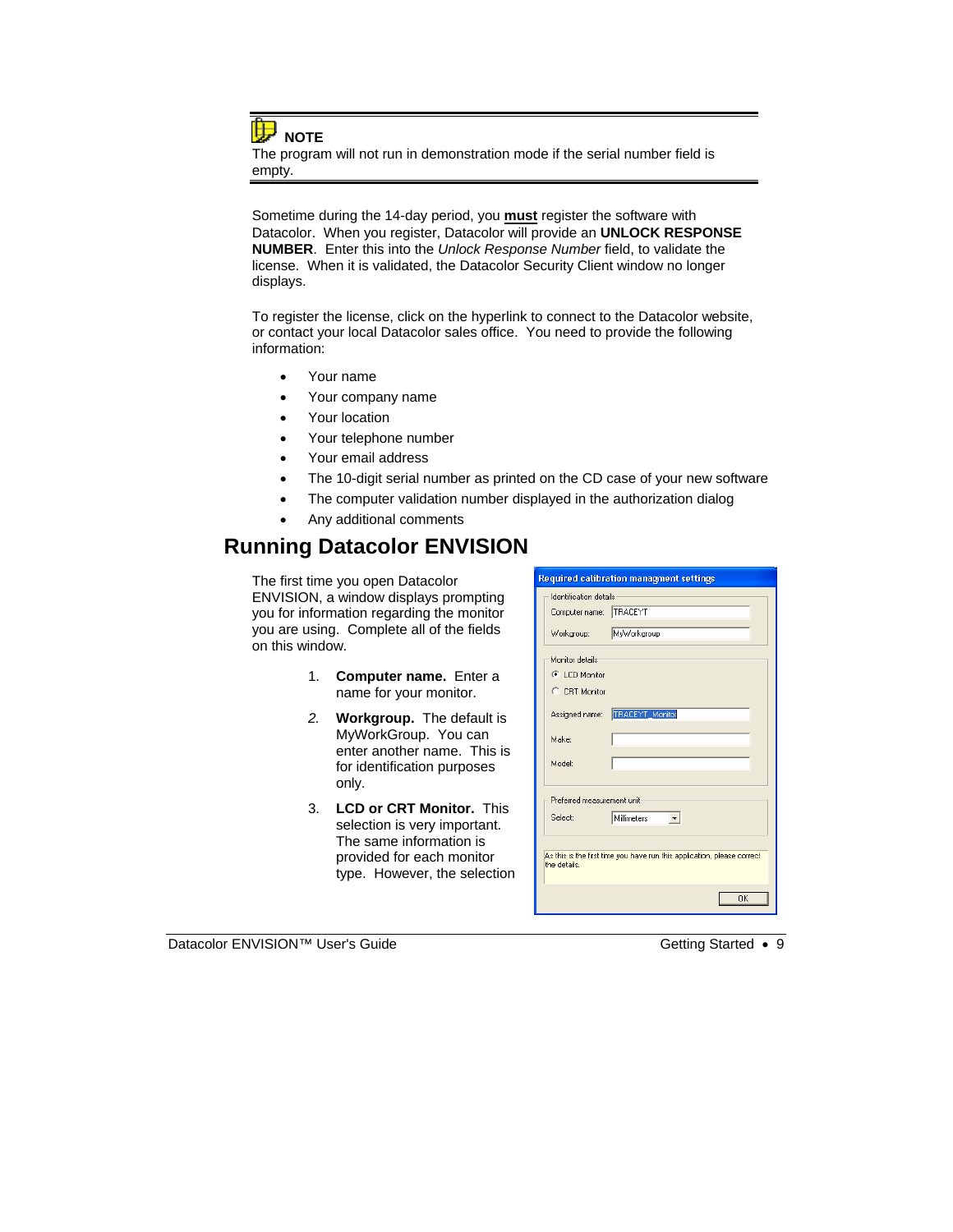of the monitor type is critical to ensuring that the system is properly configured.

- 4. **Assigned Name**. Enter a name for the monitor you are using. Possible names could include the user name, or the location of the monitor. This is simply used for identification and is not cross-referenced anywhere.
- 5. **Make.** Enter the make.
- 6. **Model.** Enter the monitor model.
- 7. **Preferred Measurement unit.** The program has the ability to re-scale images. This field identifies the units to use when rescaling an image. In the *Select* field, click the drop-down list arrow, and highlight the scale to be used.
- 8. When this information is entered, click **OK**. The window will close and the Datacolor ENVISION Drawing Area is displayed.

### **D** NOTE

If you do not provide information regarding the monitor make and model, **unknown** displays in these fields.



The *Drawing Area* is the main program window. From it you can calibrate the monitor, open an image, change software settings, and access other program options as needed.

10 • Getting Started Datacolor ENVISION™ User's Guide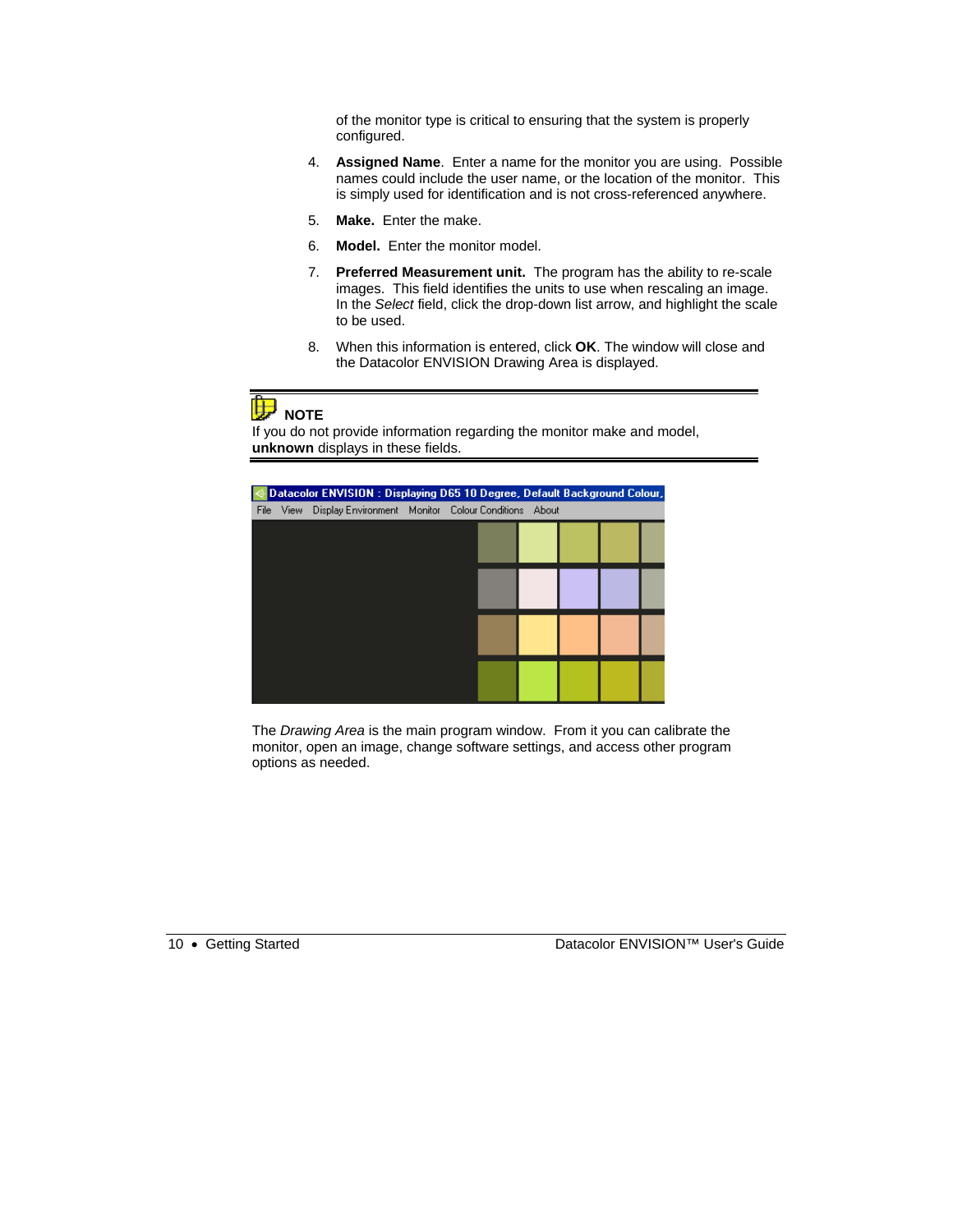## **Installing the Calibration Analyzer**

You must assemble the calibration analyzer (when necessary) and activate the analyzer in the software. Six types of devices can be used:

- **Minolta CA-100 Analyzer.** Set up and connect the CA-100 per the manufacturer's instructions.
- **Minolta CA-100 Plus Analyzer.** Set up and connect the CA-100 Plus per the manufacturer's instructions. *See also Appendix, Configuring the Minolta CA-100 Plus Analyzer in this guide for additional information.*
- **Minolta/Datacolor CA 210 Analyzer.** Set up and connect the CA-210 per the manufacturer's instructions. This includes the installation of a software driver. *See also Appendix, Configuring the Minolta CA-100 Plus Analyzer in this guide for additional information.*
- **Datacolor CP-2000 Analyzer.** Refer to the instructions below.
- **Datacolor CP-2000 USB Analyzer.** Refer to the instructions below.
- **Datacolor Spyder2**. *See the Datacolor Spyder2 User's Guide for instructions regarding Spyder2 assembly and monitor calibration.*

#### **Installing the CA 100 Plus Analyzer**

Configure the analyzer using the recommendations in the Appendix of this guide.

#### **Installing the CA 210 Analyzer**

- 1. Install the device driver included with the unit.
- 2. Configure the analyzer using the recommendations in the Appendix of this guide.



When using this analyzer, you must confirm the rubber hood is attached to the probe.

#### **Installing Datacolor CP-2000 Serial Analyzer**

- When using a Datacolor CP-2000 serial analyzer, connect the power supply for the Datacolor CP-2000 analyzer to an appropriate power source.
- Connect the serial port cable to a serial port on the computer. When the power supply is connected, the CP-2000 is **On**.

Datacolor ENVISION™ User's Guide Getting Started • 11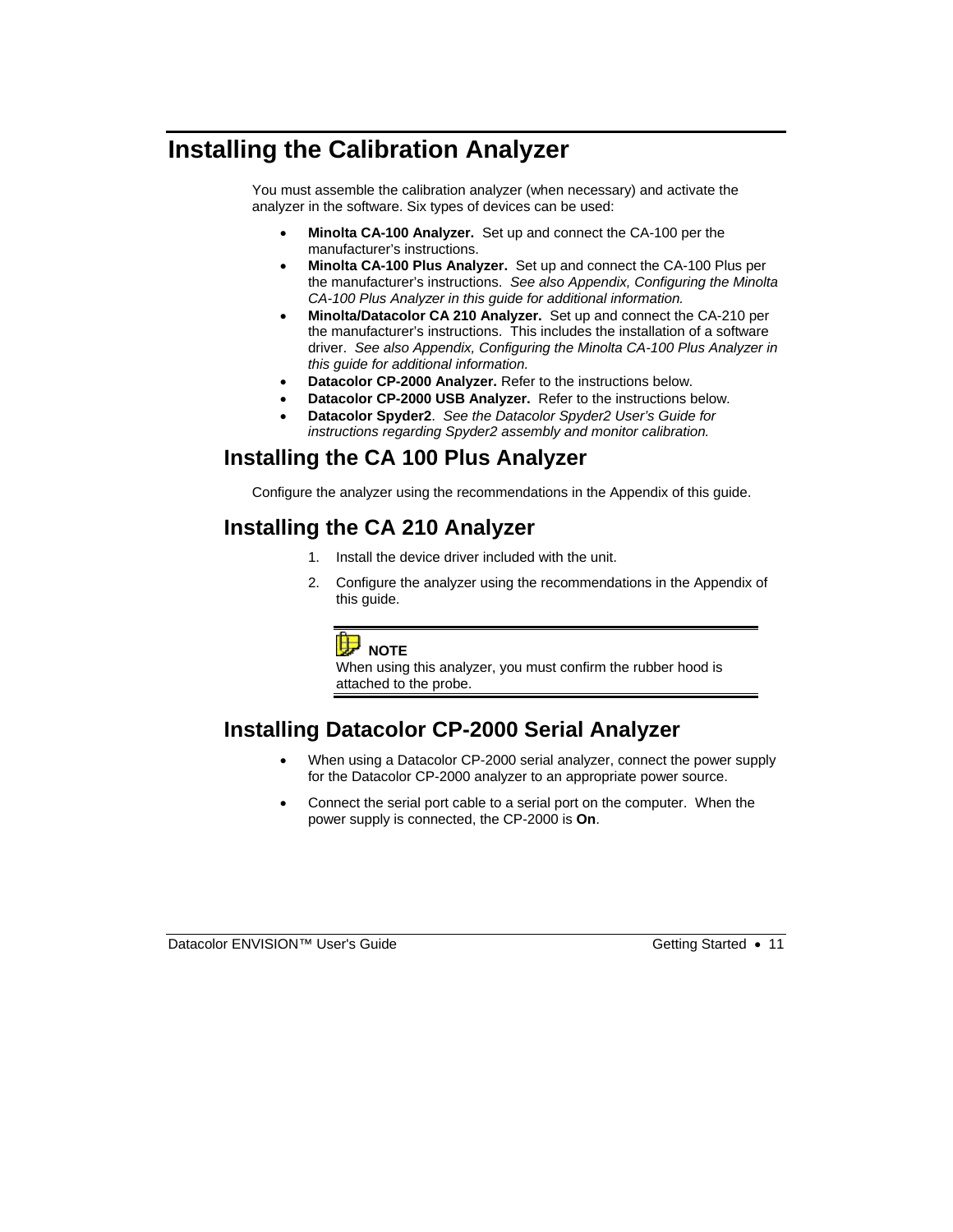#### **Installing Datacolor CP-2000 USB Analyzer**

- Connect the USB cable from the CP-2000 analyzer to a USB port on your computer.
- When the USB cable is connected, the CP-2000 is **On**.

12 • Getting Started Datacolor ENVISION™ User's Guide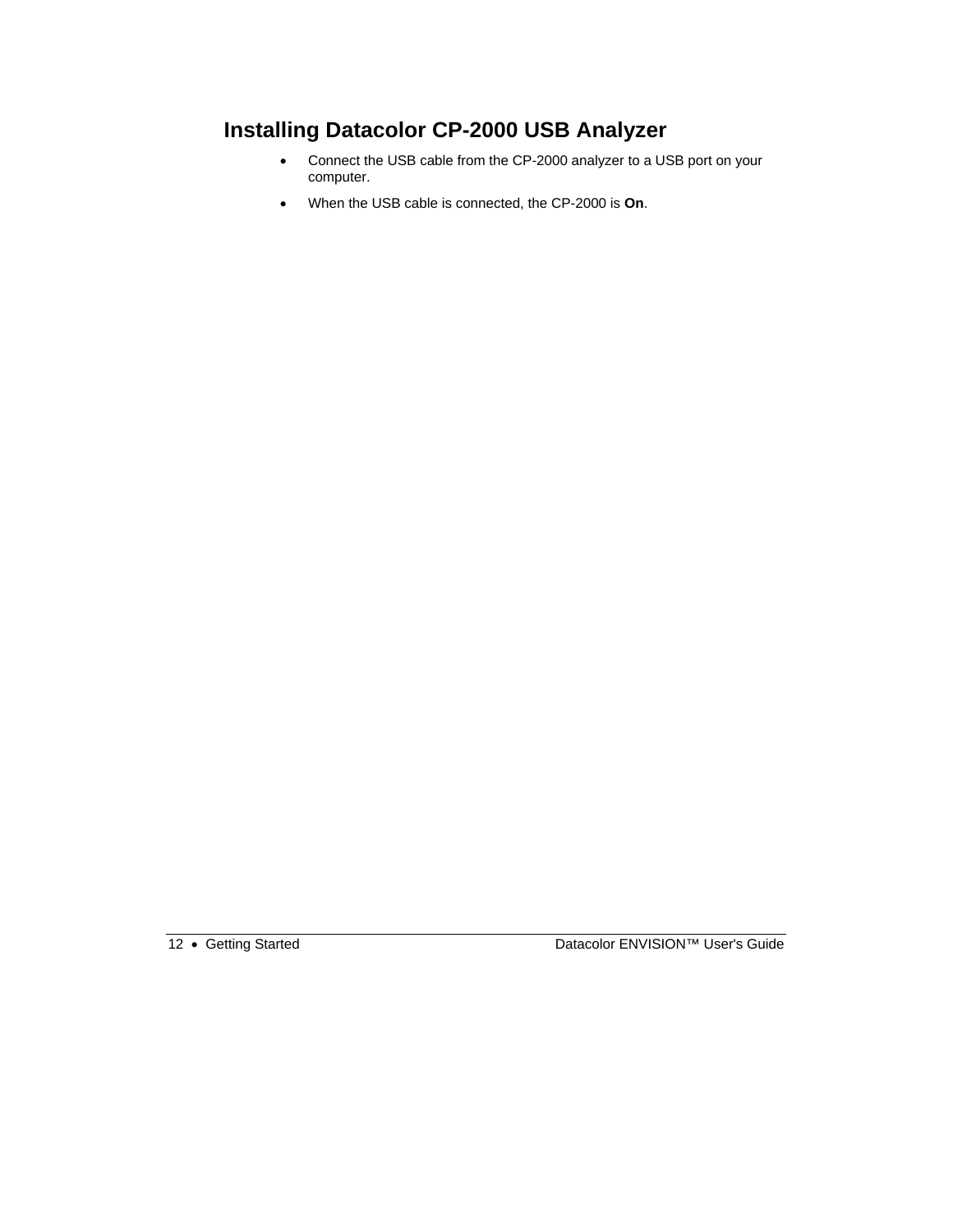# **Monitor Calibration**

#### **Overview**

The monitor must be calibrated regularly to ensure that the color display is accurate. We recommend that the monitor be calibrated daily. Depending on the type of monitor you are using, the initial calibration procedure used to setup the monitor may be different from the daily calibration procedure. Both procedures are documented in this guide.



The monitor must be turned on for a **minimum of one hour** prior to calibration.

#### **Screensavers and monitor power saving should be turned off.**

The initial monitor calibration takes longer than subsequent calibrations. Below are approximate calibration times for the first calibration:

| <b>CA-210:</b> | Approximately 5 minutes   |
|----------------|---------------------------|
| <b>CA-100:</b> | Approximately 5 minutes.  |
| CP-2000:       | Approximately 15 minutes. |
| Spyder2:       | Approximately 5 minutes.  |

The procedure used to calibrate the monitor for the first time is different from that used for daily calibrations. Instructions for both procedures are included.

Datacolor ENVISION™ User's Guide Monitor Calibration • 13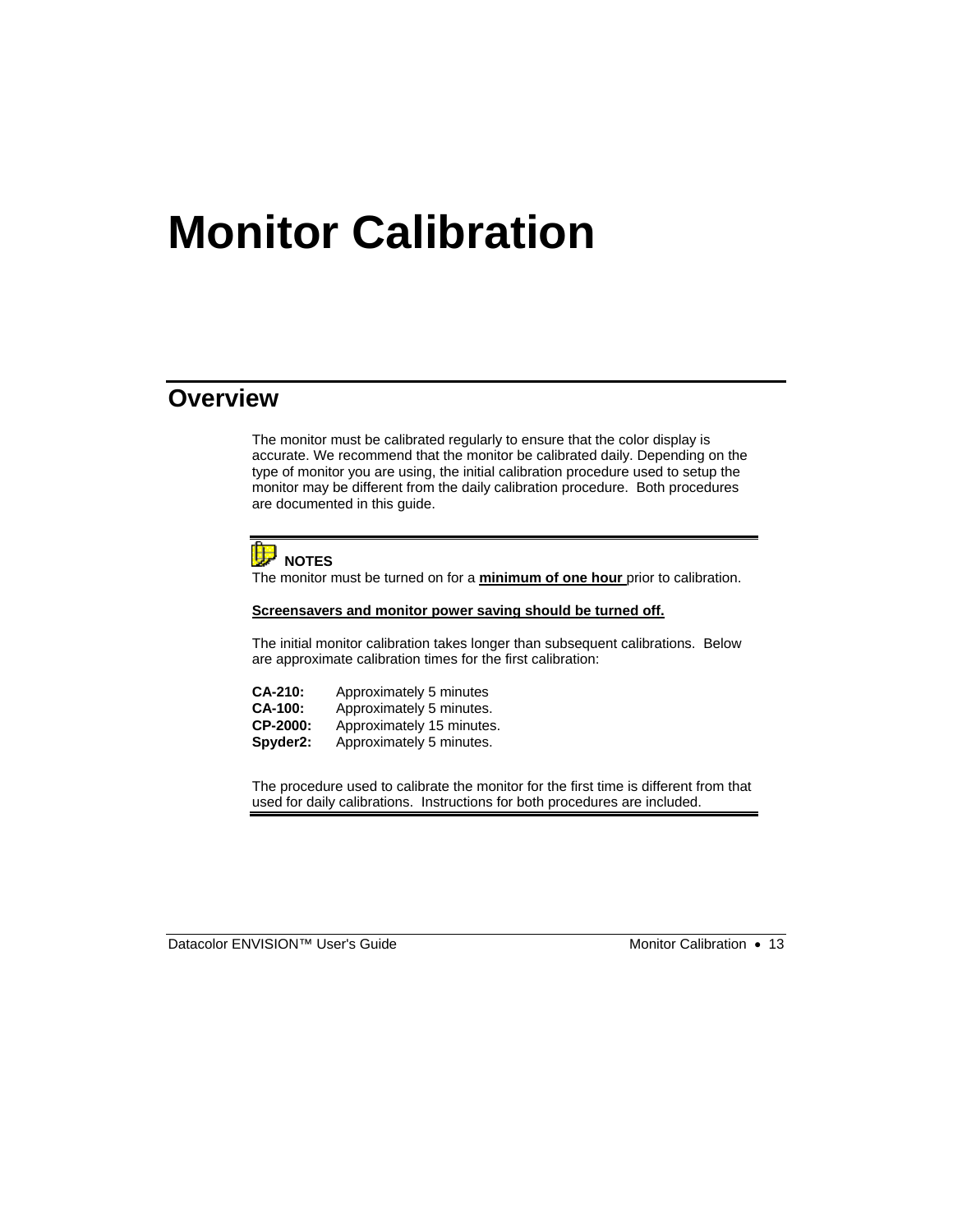### **Default vs. Custom Monitor Settings**

For most applications, you will use the default hardware settings on the monitor, and the default values in the software options used to calibrate the monitor. The calibration routines described below for both CRT and LCD monitors start from the default settings.

You should use custom monitor settings when you are viewing two monitors sideby-side, and you need to adjust them to maximize the visual agreement between the two monitors. This calibration procedure is accessed from Datacolor ENVISION, Monitor Menu. *See also Calibration Manager, Advanced Monitor Calibration Options for instructions to calibrate an LCD monitor using custom hardware and software monitor settings.* 

# **First Time Monitor Calibration**

The calibration procedure includes slightly different screen prompts depending on whether you are using a CRT or LCD monitor.

#### **CRT Monitor Calibration**

1. Launch the program. The ENVISION Drawing Area is displayed:

|  | Datacolor ENVISION: Displaying D65 10 Degree, Default Background Colour, |  |  |  |  |
|--|--------------------------------------------------------------------------|--|--|--|--|
|  | File View Display Environment Monitor Colour Conditions About            |  |  |  |  |
|  |                                                                          |  |  |  |  |
|  |                                                                          |  |  |  |  |
|  |                                                                          |  |  |  |  |
|  |                                                                          |  |  |  |  |
|  |                                                                          |  |  |  |  |
|  |                                                                          |  |  |  |  |
|  |                                                                          |  |  |  |  |
|  |                                                                          |  |  |  |  |
|  |                                                                          |  |  |  |  |
|  |                                                                          |  |  |  |  |
|  |                                                                          |  |  |  |  |

2. Click on **Monitor Menu, Calibrate Monitor**.



The Monitor Calibration Setup dialog appears.

14 • Monitor Calibration Datacolor ENVISION™ User's Guide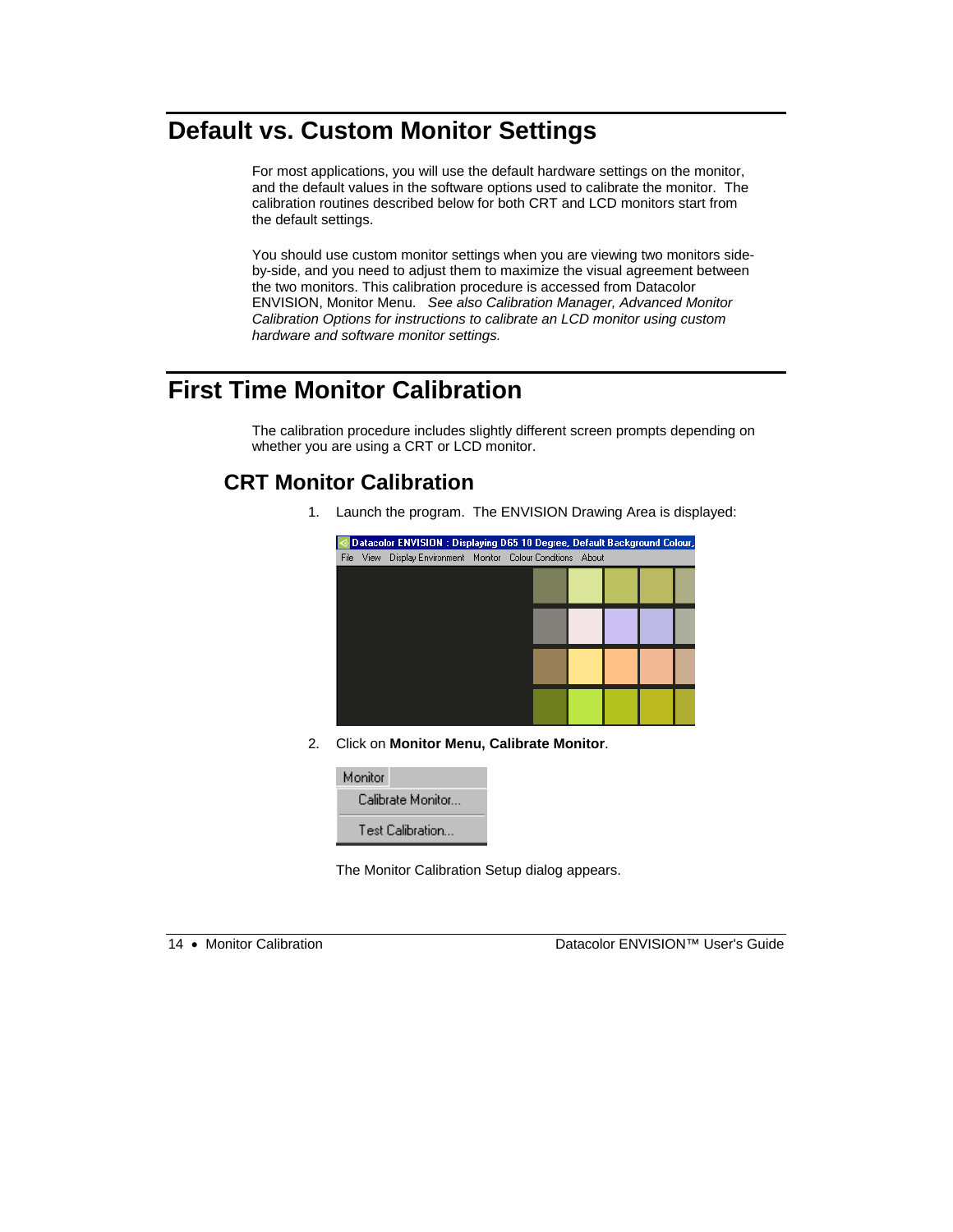| <b>CRT Monitor Calibration Setup</b>         |                                                      |  |  |  |
|----------------------------------------------|------------------------------------------------------|--|--|--|
| Select monitor:                              |                                                      |  |  |  |
| Assigned name:                               | TRACEY_Monitor                                       |  |  |  |
|                                              |                                                      |  |  |  |
| Monitor information:                         |                                                      |  |  |  |
| Make:                                        | Sony                                                 |  |  |  |
| Model:                                       | MultiScan G500                                       |  |  |  |
| Setup profile:                               |                                                      |  |  |  |
| Profile name:                                |                                                      |  |  |  |
| Select the Monitor and profile to calibrate, | or enter a new profile name to create a new profile. |  |  |  |
|                                              | <b>DK</b><br>Cancel                                  |  |  |  |

3. Enter a name for the profile (for example the type of analyzer you are using), and click **OK**. The calibration window is displayed:

| <b>R</b> Cottowing (3) assume case 21, calificates |                                                                                                                                                                       |
|----------------------------------------------------|-----------------------------------------------------------------------------------------------------------------------------------------------------------------------|
|                                                    |                                                                                                                                                                       |
|                                                    |                                                                                                                                                                       |
|                                                    |                                                                                                                                                                       |
|                                                    |                                                                                                                                                                       |
| Latitudes of an interest or interests below.       | See 1<br><b>Technol</b><br>۰<br>IT Clear The Pitz-Max-Node is the Roder Esting Pow Estat Estated<br>$H$ (see ) $H$<br><b>State of Miles</b><br><b>Tel:India</b><br>16 |

The fields at the bottom of the window provide information regarding the device and com port being used. Verify that the correct calibration device and com port are selected.

| Analyser : | Minolta CA-100Plus | COM 1 | Test Analyser |
|------------|--------------------|-------|---------------|
|            |                    |       |               |

| Datacolor ENVISION™ User's Guide |  |  |
|----------------------------------|--|--|
|----------------------------------|--|--|

Monitor Calibration • 15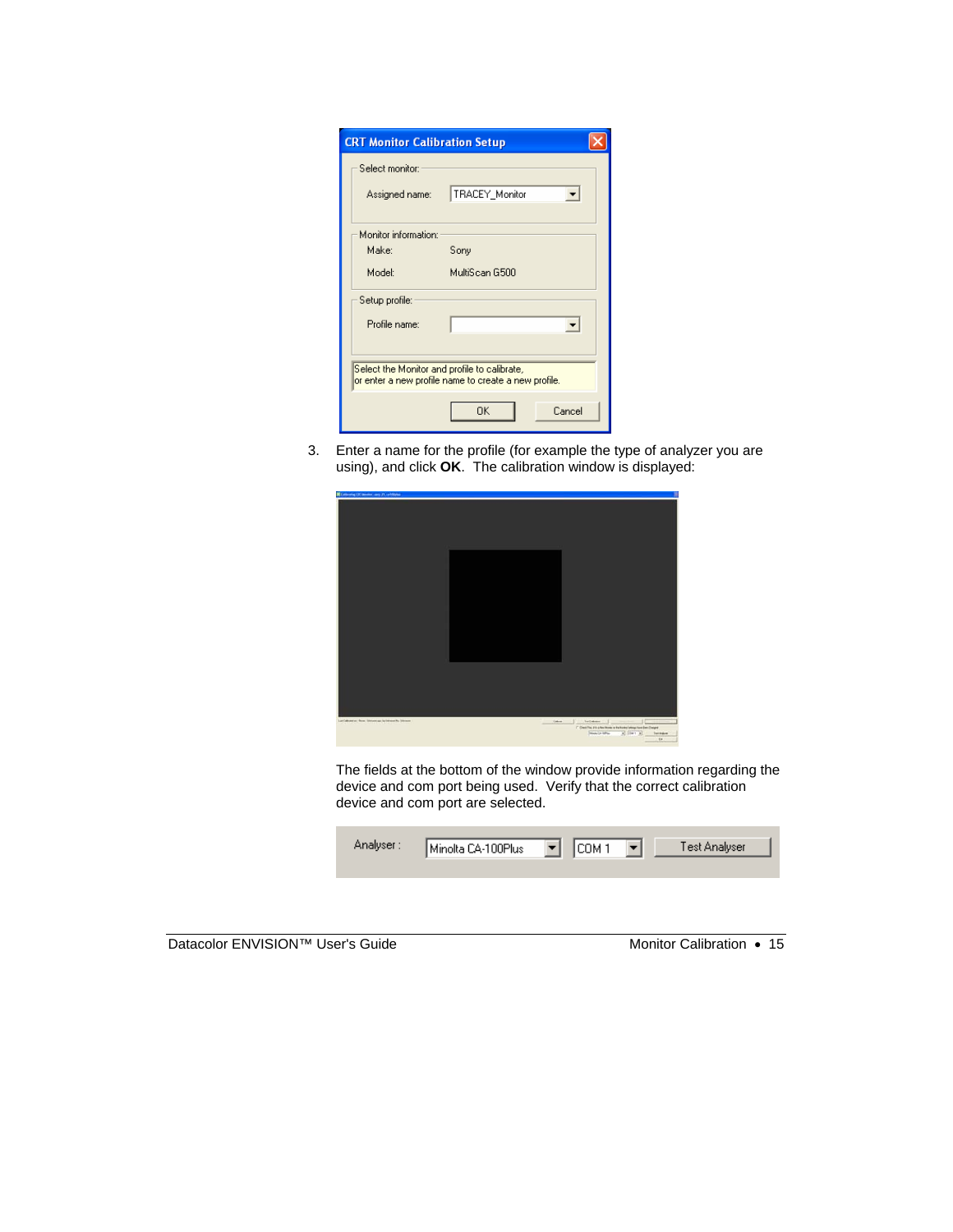- − The analyzer you are using should appear in the *Analyze*r field. If the correct analyzer is not displayed, click on the down arrow and highlight the analyzer you are using.
- − Confirm that the analyzer is connected to the port displayed. If the correct com port is not displayed, click on the down arrow and highlight the correct com port.
- − Click **Test Analyze**r to verify the connection. You should receive a message that the connection was successful.
- 4. After the connection is verified, click the **Calibrate** button.
- 5. In the bottom left corner of the window, instructions to complete the calibration will be displayed. Follow these instructions.



The instructions below are an example generated used the CA100 Plus analyzer. The procedure is similar for each of the CRT analyzers that can be used.

6. The instructions will prompt you to put the probe face down. When it is positioned correctly click **Accept**, while keeping the probe face down.

Please Place the Calibration Probe Face Down Against a Flat Opaque Surface...

Press <Accept> to continue...

7. The program will next prompt you to mount the analyzer on the screen. Mount the analyzer in the center of the calibration square on-screen. The analyzer should be sealed to the monitor.

Please Place the Probe Against the Monitor in the Center of the Black Rectangle

Press <Accept> to continue...



Depending on the analyzer used, the seal is achieved through the use of a rubber skirt or suction cups. Do not click **Accept** until it is sealed.

When using the Minolta CA-100 Plus analyzer, the probe is mounted in the clamp and stand.

16 • Monitor Calibration Datacolor ENVISION™ User's Guide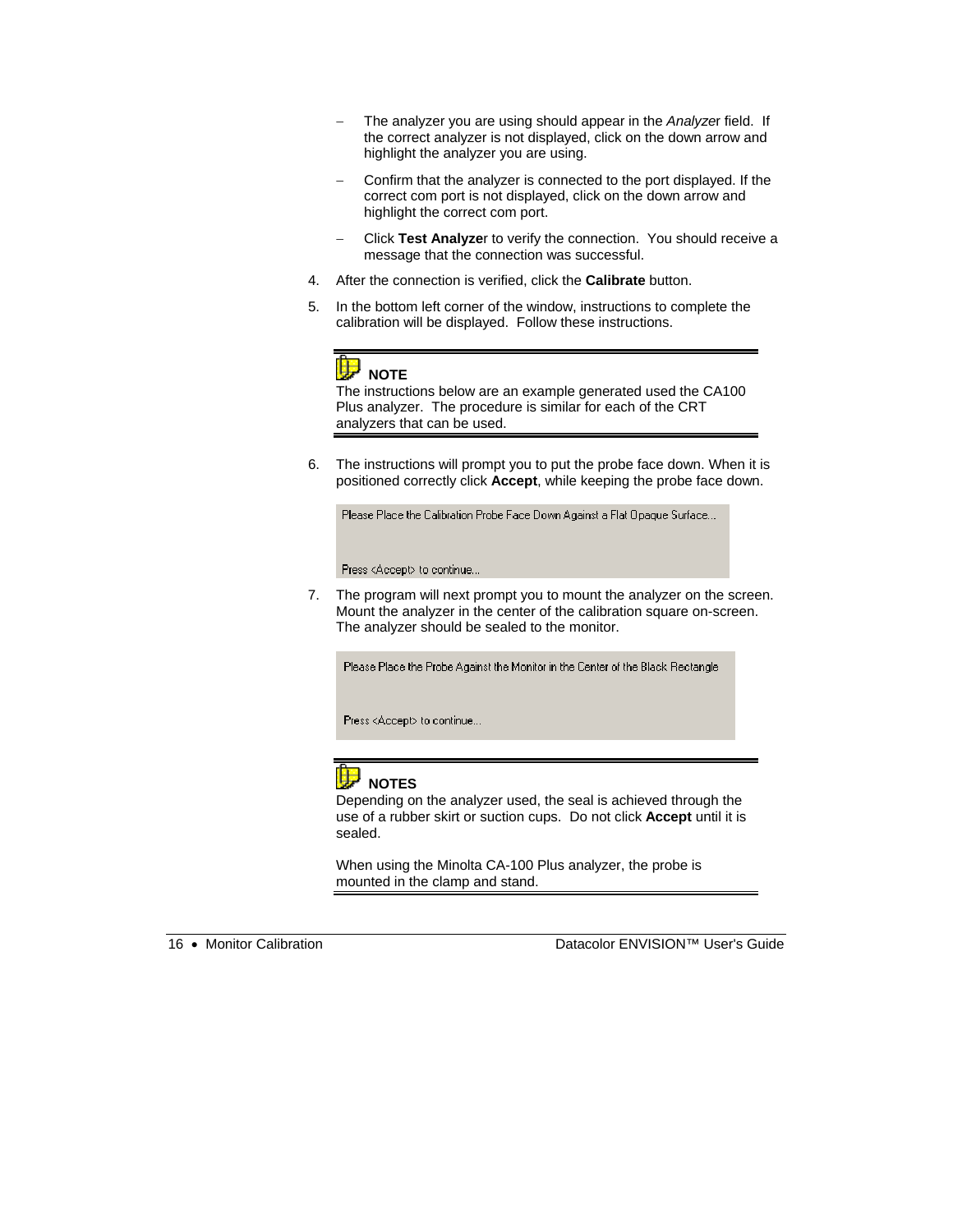8. **Monitor Contrast**. The program will next prompt you to set the monitor contrast to maximum. When this is done, click **Accept**.

Please set Monitor Contrast to Maximum... (normally a circle or half moon symbol)

Press <Accept> to continue...

9. **Monitor Brightness.** The program will prompt you to set the monitor brightness to maximum. When this is done, click **Accept**.

Please set Monitor Brightness to Maximum... (normally a sun or star like symbol)

Press <Accept> to continue...

10. If the monitor is too bright, you will be asked to reduce the monitor brightness:

Initial Check: Brightness Control: Please continue to hold probe against screen...

+[2270] Too Bright: Please Reduce Monitor Brightness (Sun Symbol)... /

11. Reduce the monitor brightness slowly, until you see the message that you are **Close Enough**:

Initial Check: Brightness Control: Please continue to hold probe against screen...

-[010] Close Enough: Checking Stability... -

12. If the monitor contrast is too high, you will be asked to reduce the monitor contrast:

Checking Contrast Control: Please continue to hold probe against screen...

+[031] Too High: Please Reduce Monitor Contrast (normally a circle or half moon symbol)... [

13. Reduce the monitor contrast slowly until you see the message that you are **Close Enough**.

Checking Contrast Control: Please continue to hold probe against screen...

+[002] Close Enough: Checking Stability... -

The program will indicate when all monitor and contrast settings are

Datacolor ENVISION™ User's Guide Monitor Calibration • 17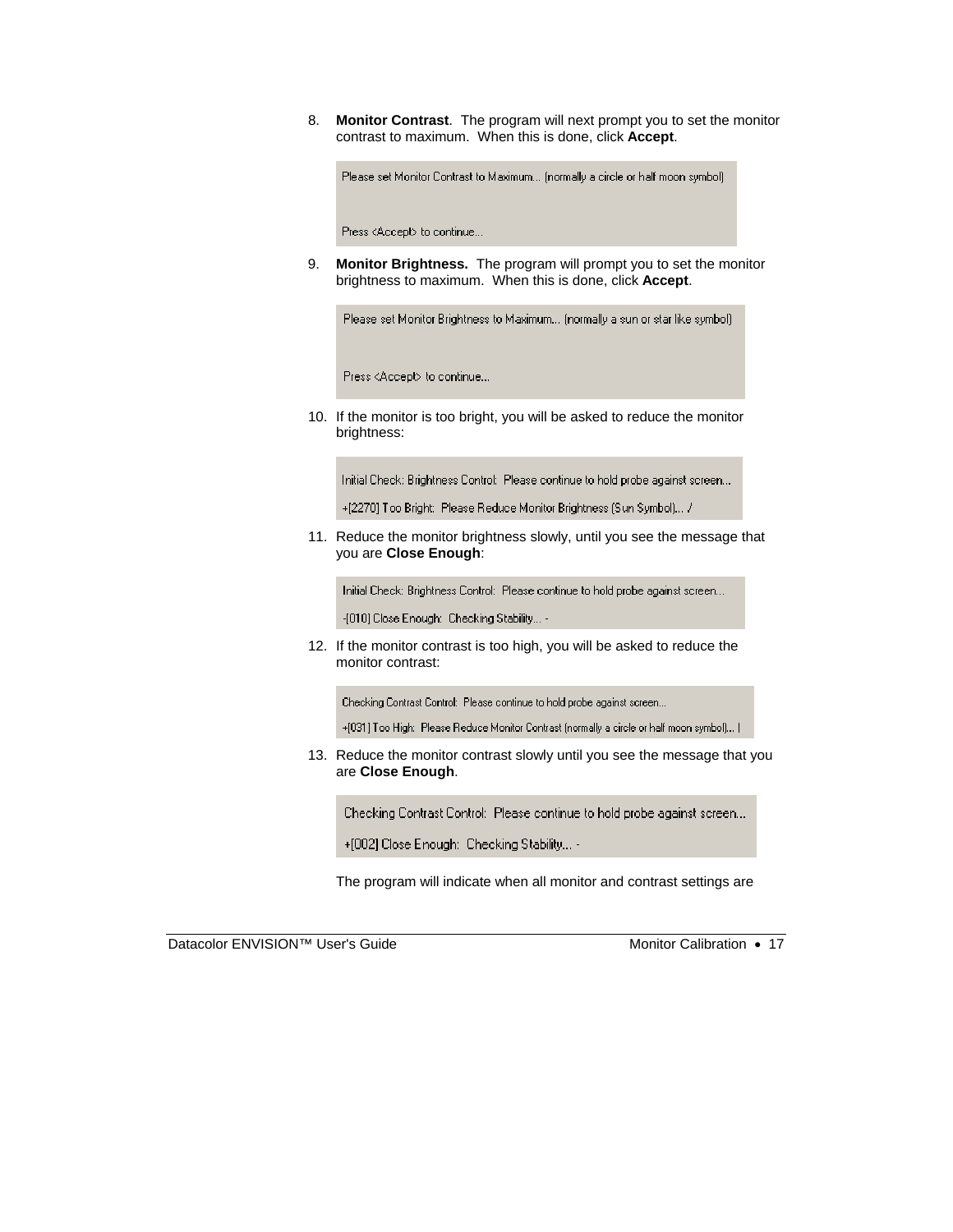satisfactory. You will be instructed to leave the probe connected to the screen to complete the calibration.

Thank You, No Further Manual Adjustment is Required: Please continue to hold probe against screen...

The remainder of the calibration procedure consists of displaying a series of colors on the screen. This may take from 5 to 30 minutes depending on your monitor settings and the probe being used.

You will receive a message when the calibration is completed.

|                       | Last Calibrated on : 14 Sep 2005, 10:57:58,  48 Seconds ago, by Minolta CA-100Plus No. 08001420 . |
|-----------------------|---------------------------------------------------------------------------------------------------|
| Calibration complete. |                                                                                                   |

Your monitor is now calibrated and ready for use. You can now view and evaluate images provided by other ENVISION users. You should review the test results. *See Display Results below for an explanation of the test results.*

#### **LCD Monitor Calibration**

The LCD monitor calibration is to be performed with the rubber hood installed on the front of the probe. **Please ensure this hood is installed before you begin the calibration procedure.**

To calibrate an LCD monitor:

1. Launch the program. The ENVISION Drawing Area is displayed:

|      |      | Datacolor ENVISION: Displaying D65 10 Degree, Default Background Colour, |  |  |  |  |
|------|------|--------------------------------------------------------------------------|--|--|--|--|
| File | View | Display Environment Monitor Colour Conditions About                      |  |  |  |  |
|      |      |                                                                          |  |  |  |  |
|      |      |                                                                          |  |  |  |  |
|      |      |                                                                          |  |  |  |  |
|      |      |                                                                          |  |  |  |  |
|      |      |                                                                          |  |  |  |  |
|      |      |                                                                          |  |  |  |  |
|      |      |                                                                          |  |  |  |  |
|      |      |                                                                          |  |  |  |  |
|      |      |                                                                          |  |  |  |  |
|      |      |                                                                          |  |  |  |  |

2. Click on **Monitor Menu, Calibrate Monitor**.

18 • Monitor Calibration Datacolor ENVISION™ User's Guide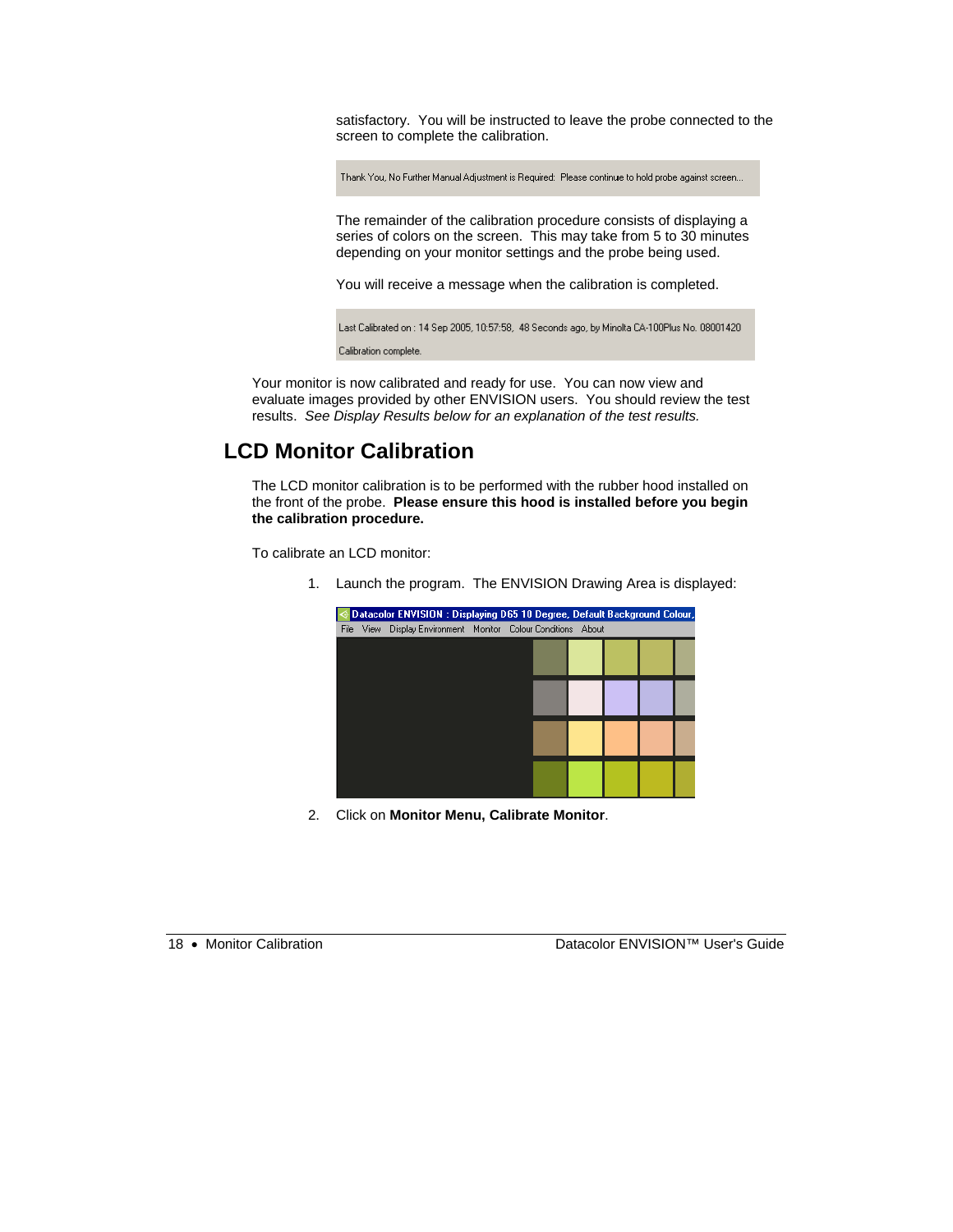

The Monitor Calibration Setup dialog appears.

| <b>LCD Monitor Calibration Setup</b> |                                                                                                      |  |
|--------------------------------------|------------------------------------------------------------------------------------------------------|--|
| Select monitor:                      |                                                                                                      |  |
| Assigned name:                       | TRACEYT_Monitor                                                                                      |  |
|                                      |                                                                                                      |  |
| Monitor information:                 |                                                                                                      |  |
| Make:                                | Unspecified                                                                                          |  |
| Model:                               | Unspecified                                                                                          |  |
| Setup profile:                       |                                                                                                      |  |
| Profile name:                        |                                                                                                      |  |
|                                      | Select the Monitor and profile to calibrate,<br>or enter a new profile name to create a new profile. |  |
|                                      | Cancel                                                                                               |  |

3. Enter a name for the profile e.g., the type of analyzer you are using), and click **OK**. The calibration window is displayed:



Datacolor ENVISION™ User's Guide Monitor Calibration • 19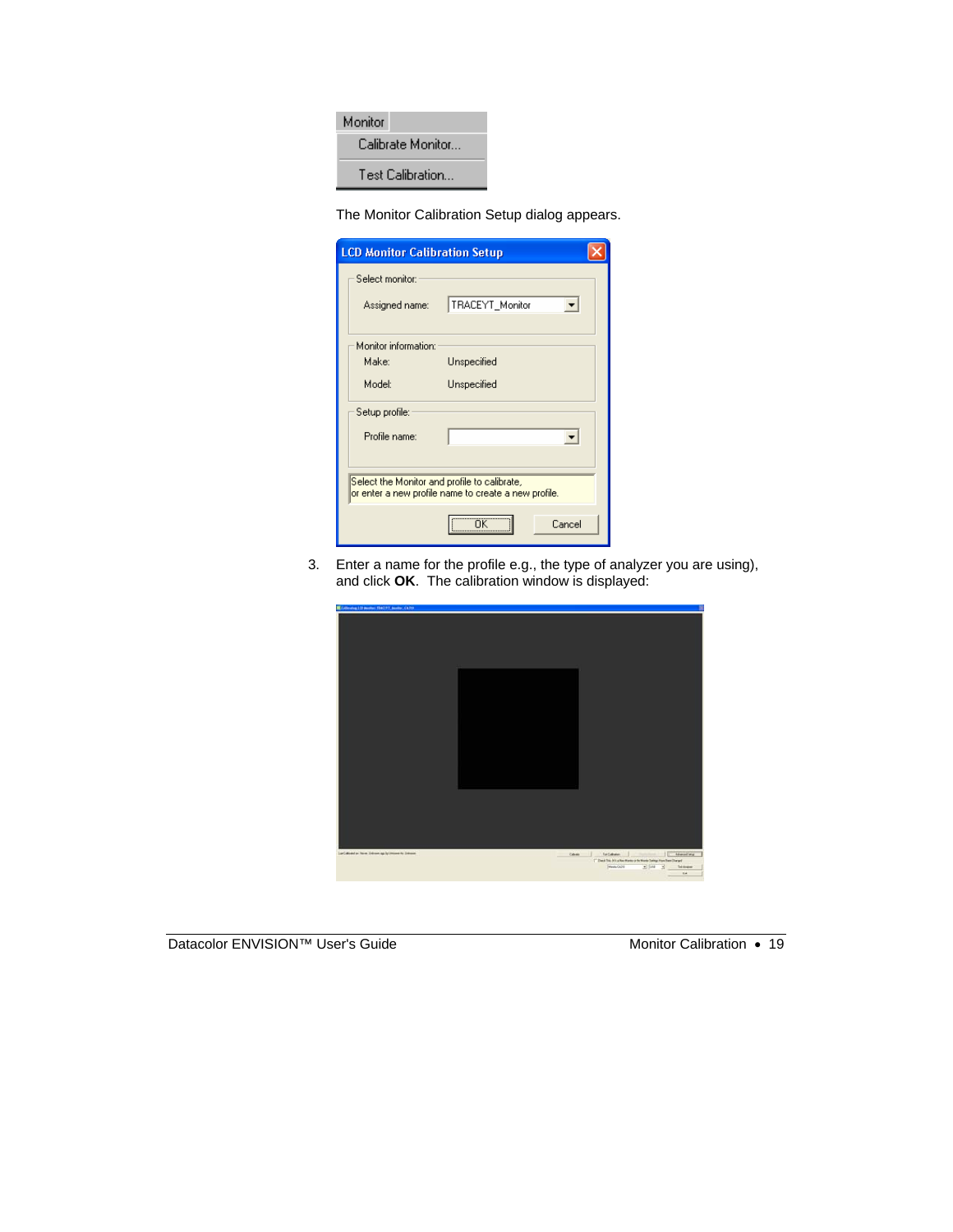The fields at the bottom of the window provide information regarding the device and com port being used. Verify that the correct calibration device and COM port are selected.



- − The analyzer you are using should appear in the *Analyze*r field. If the correct analyzer is not displayed, click on the down arrow and highlight the analyzer you are using.
- − Confirm that the analyzer is connected to the port displayed. If the correct com port is not displayed, click on the down arrow and highlight the correct com port.
- − Click **Test Analyze**r to verify the connection. You should receive a message that the connection was successful.

You are now ready to calibrate the unit.

4. Click the **Calibrate** button. The program will remind you that you should be using the factory default settings (contrast, brightness, etc.) for your monitor.

| Datacolor ENVISION PRO                                                     |  |  |  |  |
|----------------------------------------------------------------------------|--|--|--|--|
| We recommend that you set your monitor to it's<br>factory default settings |  |  |  |  |
| Don't show me this againt                                                  |  |  |  |  |
|                                                                            |  |  |  |  |

5. Click **OK**. Instructions to complete this procedure will be displayed in the bottom left corner of the screen. Follow these instructions. The program will prompt you to dial the Pointing Ring to the **0-CAL** setting.

Please Set the Pointing Ring to the 0-CAL Position then Place the Calibration Probe Face Down Against a Flat Opaque Surface...

6. When the *Pointing Ring* is correctly set, put the probe face down on an opaque surface

20 • Monitor Calibration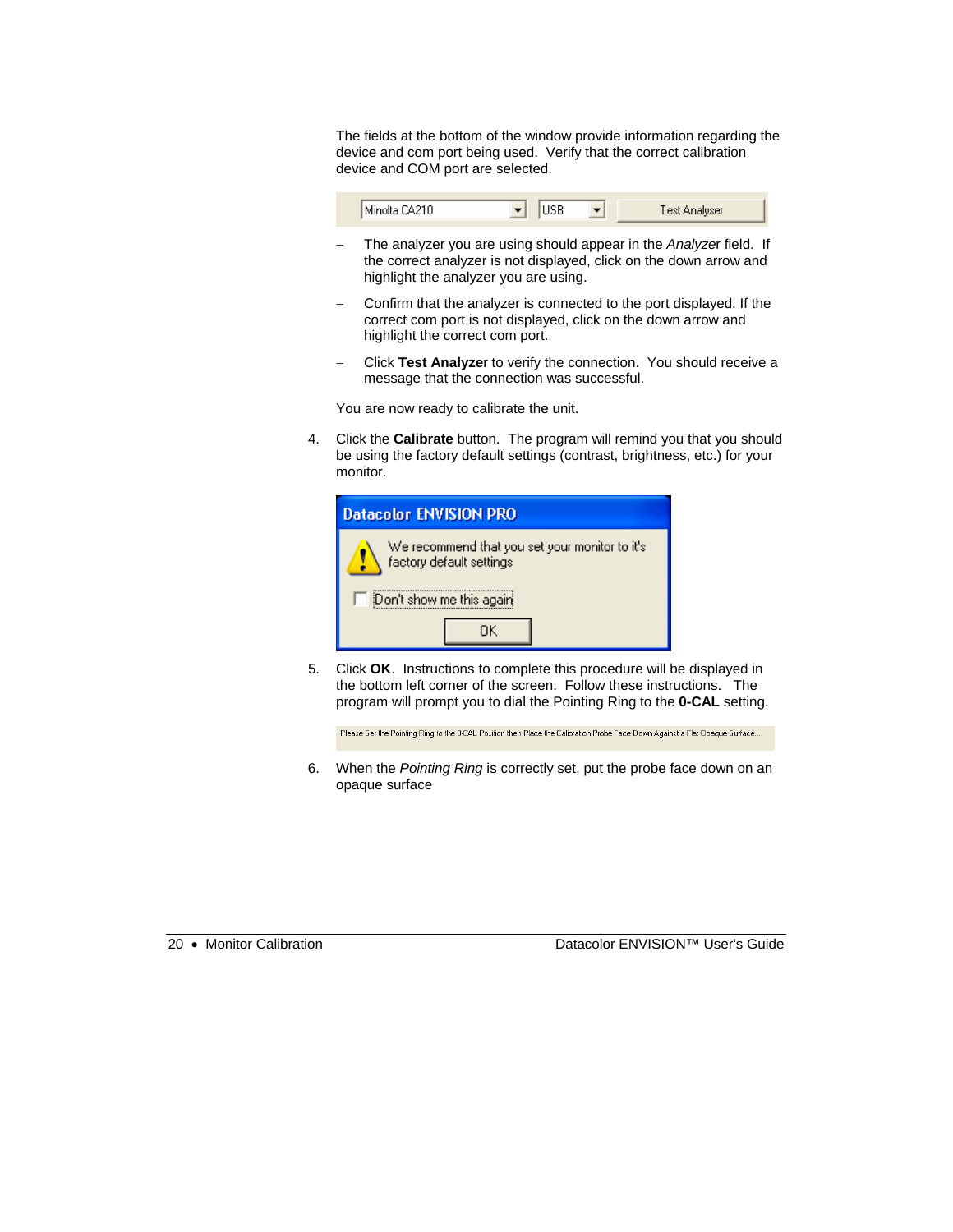7. Click **Accept** while keeping the probe face down. The program confirms the setting on the *Pointing Ring* before you start the measurement:



- 8. Click **OK** to start the measurement. When it is finished, you will be prompted to change the *Pointing Ring* setting.
- 9. For the next scan, move the *Pointing Ring* to **MEAS** position.
- 10. Mount the analyzer in the center of the calibration square on the screen. The analyzer should be sealed to the monitor. The program confirms the setting on the *Pointing Ring* before you start the next measurement:

| <b>Datacolor ENVISION PRO</b>                       |  |
|-----------------------------------------------------|--|
| Is the Pointing Ring set to the Meas Position?<br>ച |  |

11. Click **OK** to start the measurement. This is the last measurement in the calibration procedure.

Thank You, No Further Manual Adjustment is Required: Please continue to hold probe against screen...

The program will notify you when it is complete:

Calibration complete.

12. Click the **Display Results** button to review the calibration results. *See also Display Results for a detailed explanation of the results.*

## **Daily Monitor Calibrations**

The daily monitor calibration routine does not include adjustments to the monitor brightness and contrast. Brightness and contrast are typically only set once, and only need to be reset under the following circumstances:

Datacolor ENVISION™ User's Guide Monitor Calibration • 21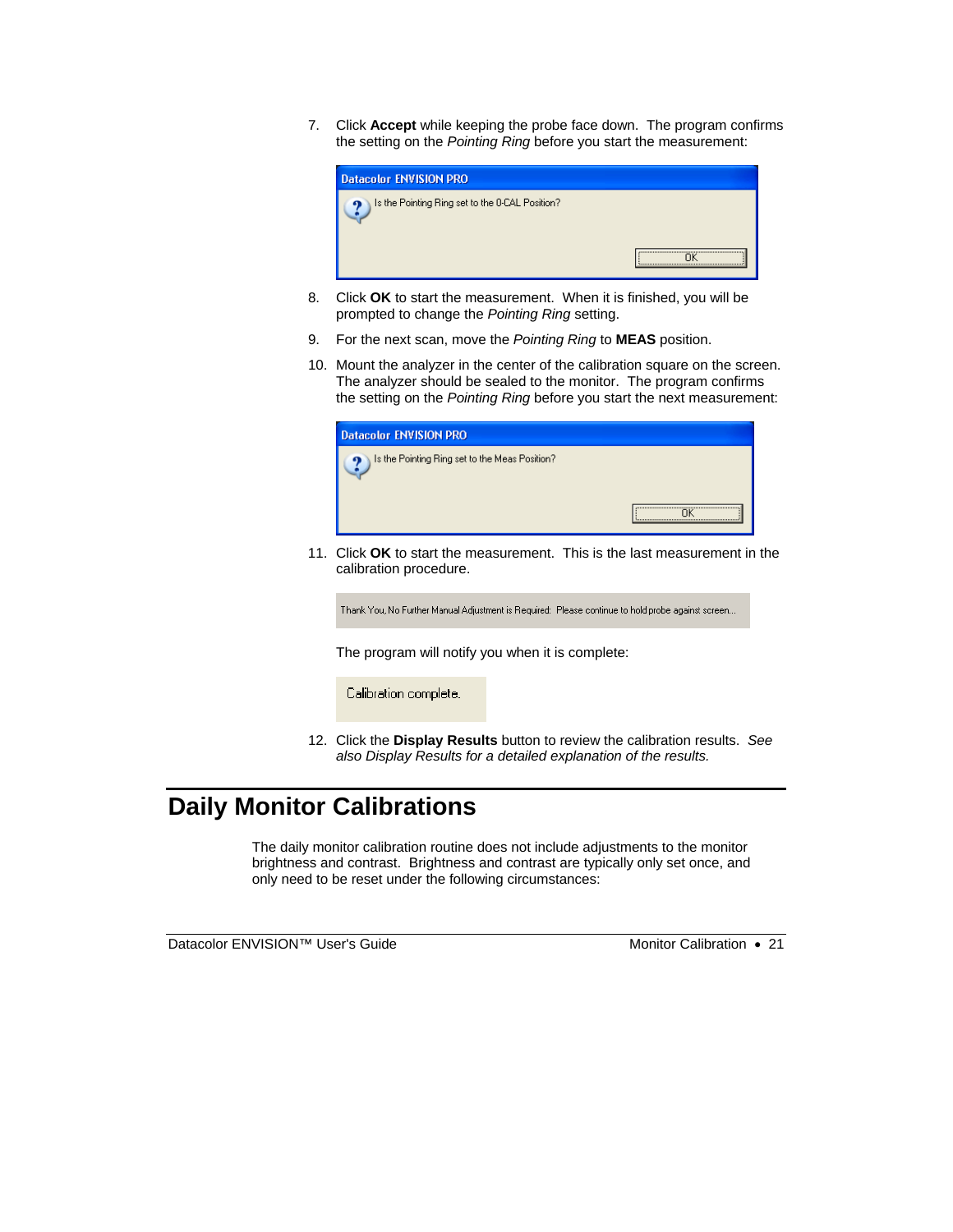- Monitor is not properly warmed up before calibration.
- Monitor has been replaced.
- Monitor color temperature has been changed.

*See also Advanced Monitor Options for instructions to manually adjust the brightness and/or contrast settings.* 

#### **CRT Monitor Calibration**

To perform the daily monitor calibration on a CRT monitor, do the following:

1. Click on **Monitor Menu, Calibrate Monitor**.The calibration window displays.

| <b>Collecting 101 Houston Street Process, Likewither</b>                                                                         | $-13.5$                                                                                                            |
|----------------------------------------------------------------------------------------------------------------------------------|--------------------------------------------------------------------------------------------------------------------|
|                                                                                                                                  |                                                                                                                    |
|                                                                                                                                  |                                                                                                                    |
|                                                                                                                                  |                                                                                                                    |
|                                                                                                                                  |                                                                                                                    |
| terrestate tax<br>tailabed at Non-Shipe at & House to becom-<br>the second the state of the second control of the second company | [BE] he I cannote [ herbane]<br>/ Dan Pa Hi shortado e televizi brog heche Dalgel<br>new Jackson, plan al interest |

2. Verify that the correct calibration device and COM port are selected. This information is displayed at the bottom of the calibration screen.

|    | Analyser:<br>Test Analyser<br>COM 1<br>$\mathbf{r}$<br>Minolta CA-100Plus<br>▾                            |
|----|-----------------------------------------------------------------------------------------------------------|
| 3. | Click the <b>Calibrate</b> button. The instructions will then prompt you to<br>place the probe face down. |
|    | Please Place the Calibration Probe Face Down Against a Flat Opaque Surface                                |

Press <Accept> to continue..

22 • Monitor Calibration Datacolor ENVISION™ User's Guide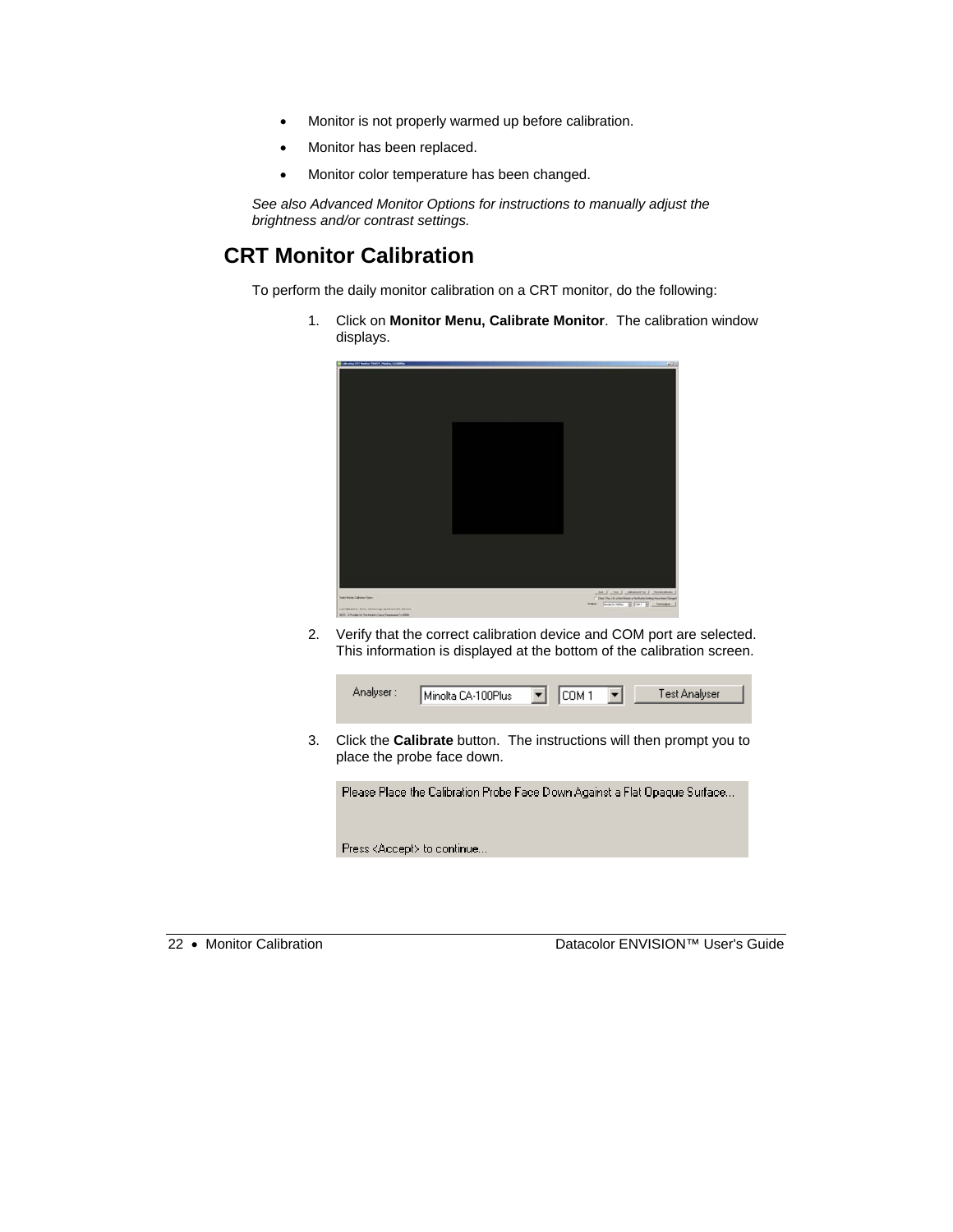4. Position the probe as instructed and click **Accept,** while keeping the probe face down. The program will next prompt you to mount the analyzer on the monitor face.

Please Place the Probe Against the Monitor in the Center of the Black Rectangle

Press <Accept> to continue...

The analyzer should be placed in the center of the on-screen calibration square, sealed to the monitor.



## **NOTES**

Depending on the analyzer used, the seal is achieved through the use of a rubber skirt or suction cups. Do not click the **Accept** button until it is sealed.

When using the Minolta CA-100 Plus analyzer, the probe is mounted in the clamp and stand.

The program will check to determine if the state of the monitor has changed since the previous calibration.

Detecting changes in monitor since last calibration...

If the monitor is still in an acceptable state, the program will continue through the normal calibration procedure, and will indicate that the calibration procedure is complete.

Last Calibrated on : 14 Sep 2005, 10:57:58, 48 Seconds ago, by Minolta CA-100Plus No. 08001420 Calibration complete.

If the program detects a change, it will prompt you to adjust monitor settings. *Go to First Time Monitor Calibration, Step #8 in this guide for instructions to complete the calibration under these circumstances.* 

#### **LCD Monitor Calibration**

The procedure for daily monitor calibration for an LCD monitor is the same as that used for the first-time calibration. *See also First Time Monitor Calibration, LCD Monitors for detailed instructions.*

Datacolor ENVISION™ User's Guide Monitor Calibration • 23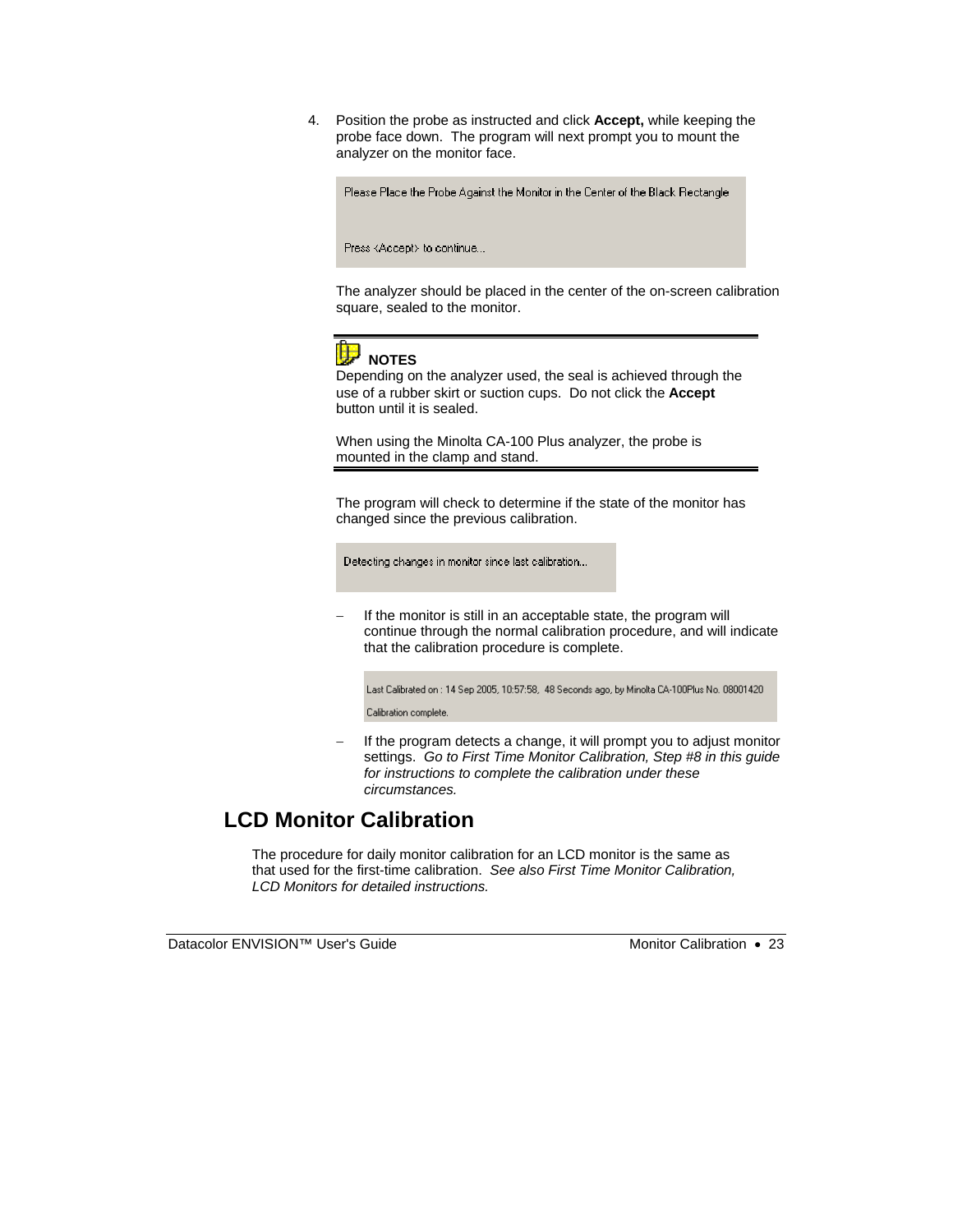### **Display Results**

1. To review the calibration results, click the **Display Results** button. This report displays the differences between the stored values for the colors displayed, and the values currently used to display the color.

| Group 3. Medium Colours                                                                                                                                                                                                                                                                          |                                                                                                                                                                                                                                                                                                           |                                                                                                                                                                                                                                                                                                      |                                                                                                                                                                                                                                                                                                                                      |                                                                                                                                                                                            |  |  |
|--------------------------------------------------------------------------------------------------------------------------------------------------------------------------------------------------------------------------------------------------------------------------------------------------|-----------------------------------------------------------------------------------------------------------------------------------------------------------------------------------------------------------------------------------------------------------------------------------------------------------|------------------------------------------------------------------------------------------------------------------------------------------------------------------------------------------------------------------------------------------------------------------------------------------------------|--------------------------------------------------------------------------------------------------------------------------------------------------------------------------------------------------------------------------------------------------------------------------------------------------------------------------------------|--------------------------------------------------------------------------------------------------------------------------------------------------------------------------------------------|--|--|
| Target Values:<br>v<br>$V =$<br>$x -$                                                                                                                                                                                                                                                            | Measured Values:<br>Y<br>$\mathbf{x}$<br>y                                                                                                                                                                                                                                                                | Differences:<br>$\mathbf{x}$<br>$\overline{\mathbf{v}}$                                                                                                                                                                                                                                              | C.<br>h<br>L                                                                                                                                                                                                                                                                                                                         | (CIE Lab)(CMC 2:1)<br>E.<br>E                                                                                                                                                              |  |  |
| 0.3580.284<br>21.75.<br>21.75<br>$0.408$ $0.324$<br>21.75.<br>$0.442$ $0.381$<br>21.75.<br>0.430<br>0.443<br>21.75.<br>0.366<br>0.461<br>$0.269$ $0.386$<br>21.75.<br>$0.236$ $0.327$<br>21.75.<br>0.221<br>0.270<br>21.75.<br>$0.245$ $0.245$<br>21.75.<br>0.2930.249<br>21.75.                 | $0.359$ $0.284$<br>21.90.<br>21<br>0.408<br>0.324<br>80.<br>0.4430.381<br>21<br>70.<br>0.432<br>0.446<br>21<br>90.<br>0.367<br>0.465<br>22<br>00.<br>$0.269$ $0.387$<br>21<br>90.<br>$0.236$ $0.327$<br>22<br>.00.<br>$0.220$ $0.269$<br>21.70.<br>$0.244$ $0.244$<br>21.80.<br>$0.292$ $0.247$<br>21.60. | $0.001$ $0.000$ $0.15$ .<br>0.000<br>0.000<br>0.05.<br>0.001<br>0.000<br>0.05.<br>0.002<br>0.003<br>0.15.<br>0.001<br>0.004<br>0.<br>25.<br>0.000<br>0.001<br>0.15.<br>0.0000.00000.<br>25.<br>0.001<br>0.001<br>0.05.<br>$0.001$ $0.001$ $0.05$ .<br>$0.001$ $0.002$ $0.15$ .                       | 0.087<br>$0.283$ $0.163$ .<br>$0.063$ $0.084$ $0.057$ .<br>$-0.106$ $0.368$ $0.050$ .<br>$0.204$ 1.403 0.163.<br>$0.094$ 1.229 0.269,<br>$-0.102$ $0.212$ $0.163$<br>$-0.093$ $0.205$ $0.269$ ,<br>$0.308$ $0.255$ $0.050$ .<br>$-0.027$ $0.414$ $0.057$ .<br>$-0.055$ $0.814$ $0.158$ .                                             | 0.168<br>0.338.<br>0.070<br>0.119.<br>0.386.<br>0.214<br>1.427.<br>0.608<br>1.262.<br>0.548<br>0.286.<br>0.144<br>0.351.<br>0.171<br>0.262<br>0.403.<br>0.211<br>0.419.<br>0.831.<br>0.401 |  |  |
|                                                                                                                                                                                                                                                                                                  |                                                                                                                                                                                                                                                                                                           |                                                                                                                                                                                                                                                                                                      | $0.308$ 1.403 0.269.<br>$0.037$ $0.527$ $0.140$ .                                                                                                                                                                                                                                                                                    | 0.608<br>1.427.<br>0.280<br>0.582.                                                                                                                                                         |  |  |
| ,,,,,,,,,,,,,,,,,,,,,,,,,,,,,,,,,,,,,<br>Group 4. Dark Colours<br>,,,,,,,,,,,,,,,,,,,,,,,,,,,,,,,,,,,,                                                                                                                                                                                           |                                                                                                                                                                                                                                                                                                           |                                                                                                                                                                                                                                                                                                      |                                                                                                                                                                                                                                                                                                                                      |                                                                                                                                                                                            |  |  |
| Target Values:<br>Y.<br>$y = -1$<br>$\mathbf{x}$                                                                                                                                                                                                                                                 | Measured Values:<br>y<br>Y<br>$\mathbf{x}$                                                                                                                                                                                                                                                                | Differences:<br>Y<br>$\mathbf{x}$<br>y                                                                                                                                                                                                                                                               | $h$ and $h$<br>C<br>L.                                                                                                                                                                                                                                                                                                               | (CIE Lab)(CMC 2:1)<br>E<br>Ε                                                                                                                                                               |  |  |
| ------------------<br>$0.356$ $0.260$<br>3.44.<br>$0.418$ $0.303$<br>3.44.<br>3.44.<br>0.4670.374<br>$0.436$ $0.442$<br>3.49.<br>0.3580.465<br>3.44.<br>$0.264$ $0.384$<br>3.44.<br>$0.223$ $0.315$<br>3.44.<br>$0.205$ $0.252$<br>3.45.<br>$0.226$ $0.219$<br>3.44.<br>$0.291$ $0.226$<br>3.44. | ------------------<br>0.3530.258<br>3.45.<br>$0.419$ $0.302$<br>3.41.<br>3.38.<br>$0.470$ $0.376$<br>3.52.<br>$0.435$ $0.440$<br>3.46.<br>0.360<br>0.466<br>3.49.<br>$0.265$ $0.387$<br>$0.224$ $0.315$<br>3.52.<br>3.53.<br>$0.208$ $0.256$<br>$0.224$ $0.218$<br>3.48.<br>3.42.<br>$0.288$ $0.223$      | --------------<br>$0.003$ $0.002$ $0.01$ .<br>$0.001$ $0.001$ $0.03$ .<br>$0.003$ $0.002$ $0.06$ .<br>$0.001$ $0.002$ $0.03$ .<br>0.001<br>0.001<br>0.02.<br>0.001<br>$0.003$ $0.05$ .<br>0.001<br>$0.0000.08$ .<br>$0.002$ $0.004$ $0.08$ .<br>$0.002$ $0.001$ $0.04$ .<br>$0.003$ $0.003$<br>0.02. | --------------------------<br>$-0.470$ $0.185$ $0.026$ .<br>$-0.113$ $0.294$ $0.121$ .<br>$0.287$ $0.263$ $0.232$ .<br>$-0.141$ $0.271$ $0.121$ .<br>$-0.206$ $0.201$ $0.062$ .<br>$-0.328$ $0.375$ $0.171$ .<br>$0.117$ $0.156$ $0.279$ .<br>$-0.607$ $0.385$ $0.300$ .<br>$-0.429$ $0.220$ $0.135$ .<br>$-0.409$ $0.574$ $0.084$ . | 0.506.<br>0.385<br>0.338.<br>0.220<br>0.453.<br>0.459<br>0.329.<br>0.226<br>0.294.<br>0.206<br>0.527.<br>0.401<br>0.341.<br>0.261<br>0.779.<br>0.651<br>0.475<br>0.500.<br>0.470<br>0.710. |  |  |
| Group Maximum Differences:<br>Group Average Differences:                                                                                                                                                                                                                                         | <u> Tan</u>                                                                                                                                                                                                                                                                                               | $0.003$ $0.004$ $0.08$ .<br>$0.002$ $0.002$ $0.04$ .                                                                                                                                                                                                                                                 | $0.287$ $0.574$ $0.300$ .<br>$-0.240$ $0.295$ $0.157$ .                                                                                                                                                                                                                                                                              | 0.779.<br>0.651<br>0.494.<br>0.392                                                                                                                                                         |  |  |
| (CIE Lab)(CMC 2:1                                                                                                                                                                                                                                                                                |                                                                                                                                                                                                                                                                                                           |                                                                                                                                                                                                                                                                                                      |                                                                                                                                                                                                                                                                                                                                      |                                                                                                                                                                                            |  |  |
| Overall Maxinum Differences:<br>Overall Average Differences:                                                                                                                                                                                                                                     |                                                                                                                                                                                                                                                                                                           | $0.003$ $0.004$ $0.49$ .<br>$0.001$ $0.001$ $0.12$ .                                                                                                                                                                                                                                                 | $0.399$ 1.403 0.300. 1.427.<br>$-0.036$ $0.372$ $0.129$ . $0.474$ .                                                                                                                                                                                                                                                                  | 0.949<br>0.357                                                                                                                                                                             |  |  |

The smaller the color difference (dE), the better the monitor performance.



Color difference is notated as dE. In the above screen, the color difference values are found in the two columns on the far right, and the notation "E" is used as an abbreviation.

Color differences can be expressed in several different units. ENVISION provides color differences measured in two different units. One is CIEL\*a\*b\*, and the other is CMC. *See also Appendix, Interpreting Color Differences for a detailed explanation of these values.* 

2. To scroll through the pages in the report, click the **Display Results**  button At the bottom of the display are values for **Overall Maximum Difference** and **Overall Average Difference**.

|  |                              |                                                                                                                                                                                                                                | ICTE T9DIICWC SITI |
|--|------------------------------|--------------------------------------------------------------------------------------------------------------------------------------------------------------------------------------------------------------------------------|--------------------|
|  |                              | second home and home and home of home of home who was the construction of the contract contract on the contract of the contract of the contract of the contract of the contract of the contract of the contract of the contrac |                    |
|  | Overall Maximum Differences: | $0.003$ $0.004$ $0.49$ , $0.399$ $1.403$ $0.300$ , $1.427$ ,                                                                                                                                                                   | 0.949              |
|  | Overall Average Differences: | $0.001$ $0.001$ $0.12$ , $-0.036$ $0.372$ $0.129$ , $0.474$ ,                                                                                                                                                                  | 0.357              |
|  |                              |                                                                                                                                                                                                                                |                    |

24 • Monitor Calibration Datacolor ENVISION™ User's Guide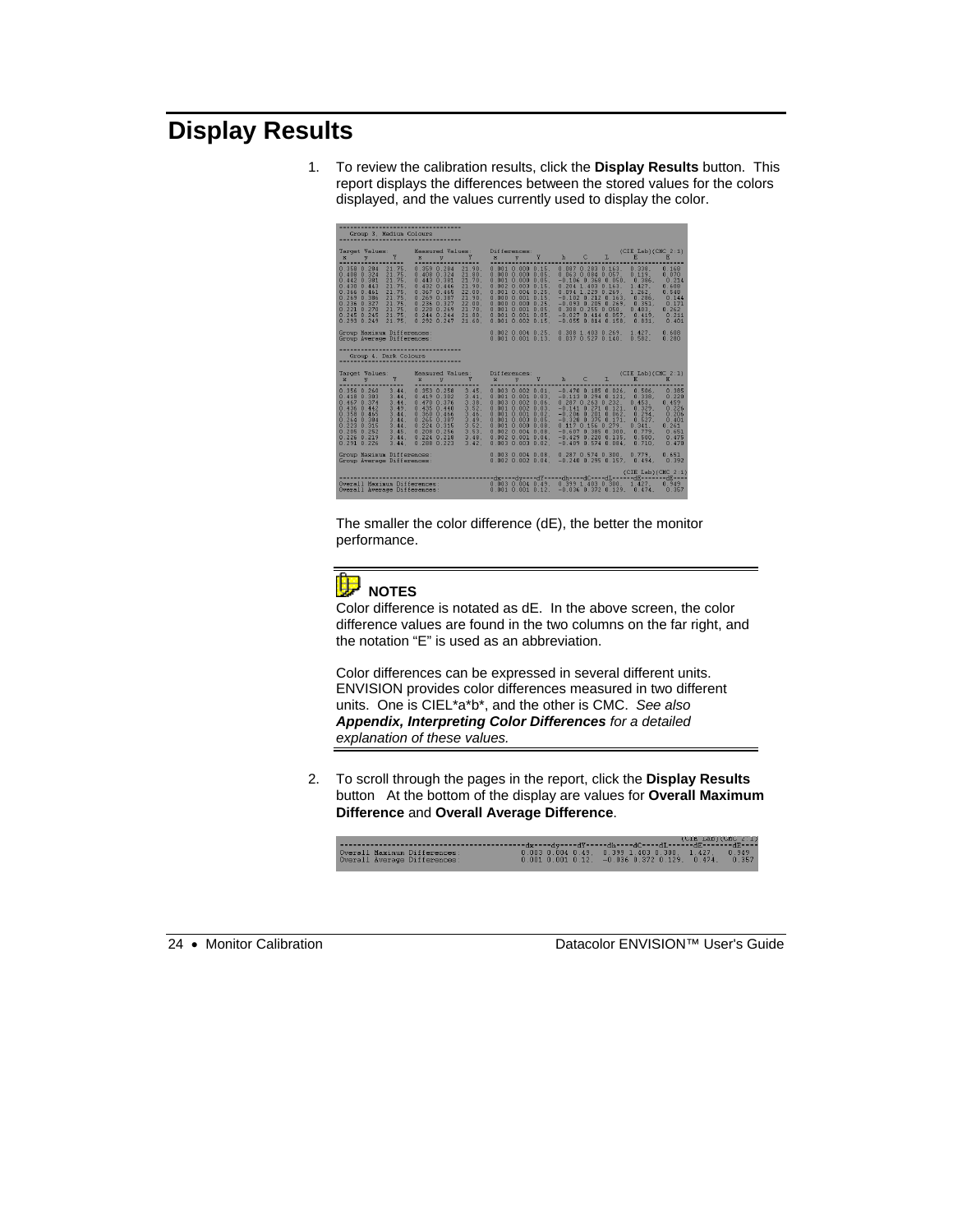You should have an *Overall Average Difference* less than 1.5 DE (CMC) for an initial calibration performed in a standard manufacturing environment.



The DE can fall below approx. 0.8 DE when the ambient light is minimal.

3. After reviewing the results, click the **Exit** button to close the monitor calibration window.

| Calibrate | Test Calibration                                                            | Display Results | Advanced Setup |
|-----------|-----------------------------------------------------------------------------|-----------------|----------------|
|           | Check This, if it's a New Monitor or the Monitor Settings Have Been Changed |                 |                |
|           | Minolta CA210                                                               | lus B           | Test Analyser  |
|           |                                                                             |                 | Exit           |

Datacolor ENVISION™ User's Guide Monitor Calibration • 25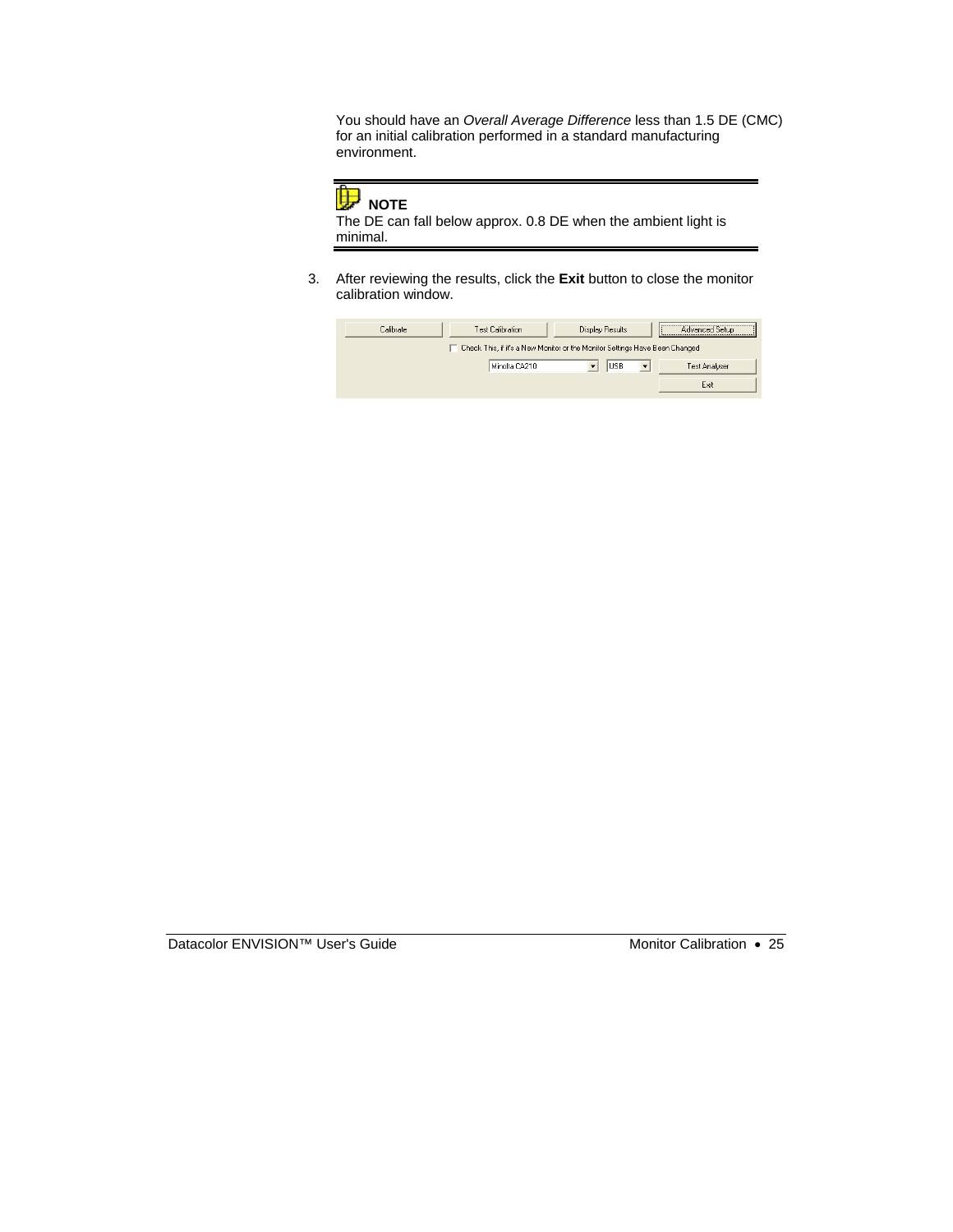*N O T E S* 

26 • Monitor Calibration Datacolor ENVISION™ User's Guide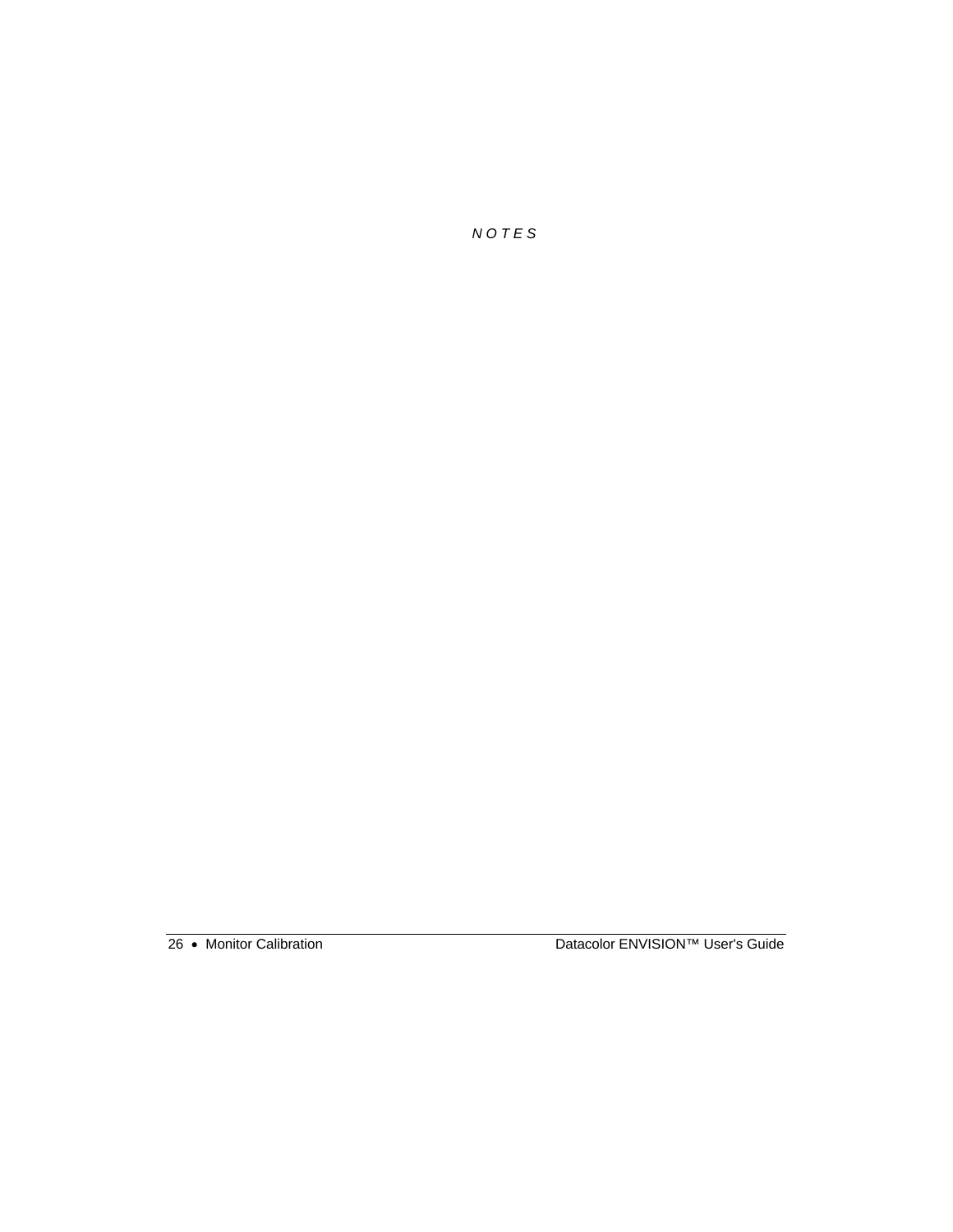# **Working with Datacolor ENVISION**

#### **Overview**

Datacolor ENVISION is used to view images and data sent from other Datacolor programs including Datacolor ENVISION PLUS, Datacolor ENVISION PRO, Datacolor TOOLS, Datacolor MATCH Textile*,* Datacolor TRACK, etc.

# **File Types**

Datacolor ENVISION works primarily with two types of files:

- **\*.LCh**. These files are referred to as image files. While they can contain several objects or several distinct images, the contents of \*.Lch files are treated as a single entity for the purposes of moving or coloring them in the ENVISION drawing area. These files can only be provided by ENVISION PLUS/ENVISION PRO users.
- **\*.IME.** These files are referred to as "environments", and can also include a collection of objects, and images. However, unlike \*.Lch files, the objects/images included are often separated into more basic components, for the purpose of moving and coloring them in the Drawing Area. These files also include additional information about the image such as the texture of the substrate, monitor settings, Illuminant/Observer conditions, gamut mapping method, perception tiles, etc, These files can only be provided by ENVISION PLUS/ENVISION PRO users.

Datacolor ENVISION™ User's Guide Working with Datacolor ENVISION • 27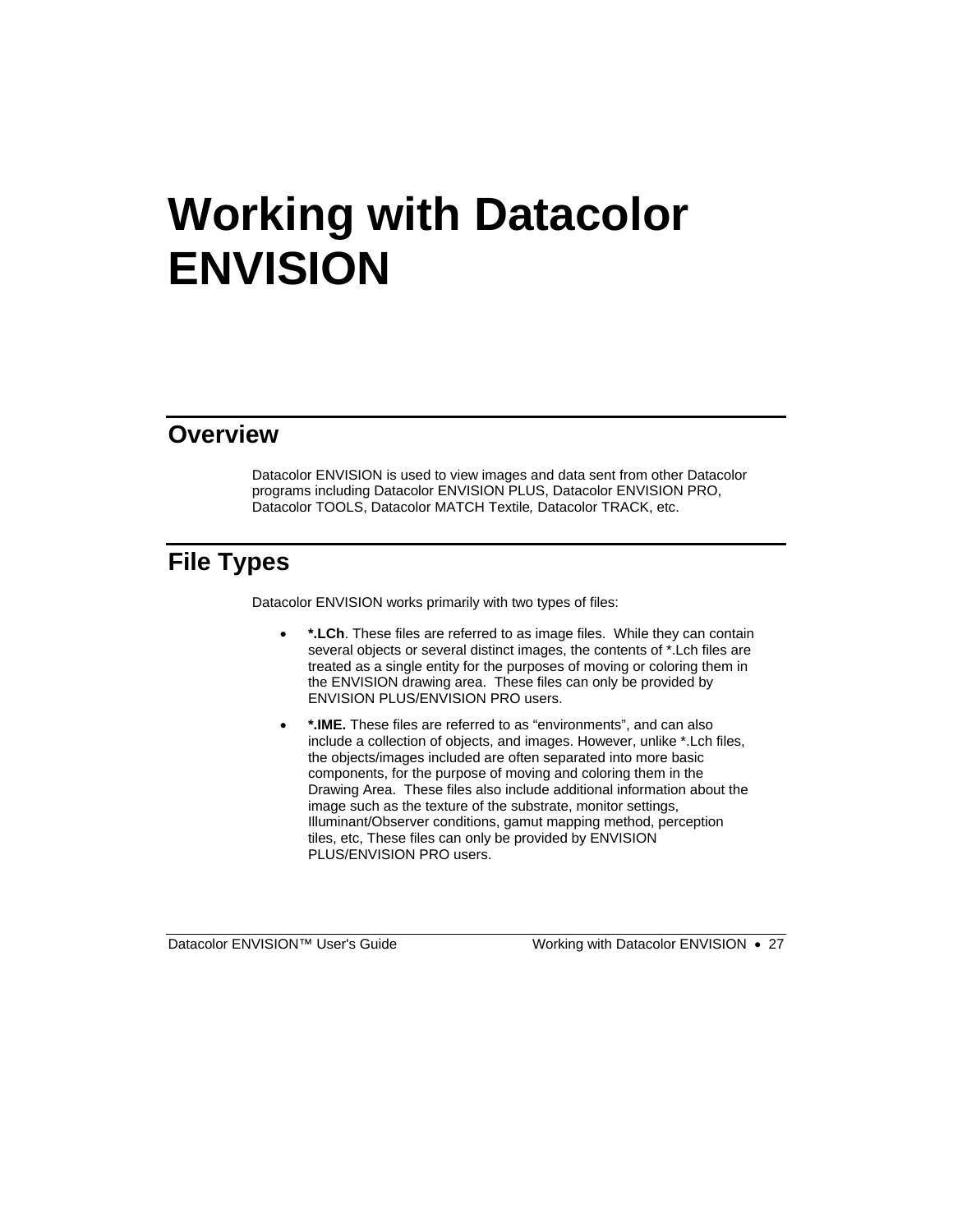

Standard graphics files such as \*.bmp, \*.jpeg and other widely used files can be opened in Datacolor ENVISION. They are different from ENVISION files in that the color consistency is not maintained when they are viewed on different monitors. *See also Appendix, ENVISION File Extensions/Definitions for a list of all files that can be displayed in the Drawing Area.* 

# **The Drawing Area**

The main screen in ENVISION is referred to as the *Drawing Area*. After you have completed the monitor calibration, the screen is primarily a solid, dark gray. Depending on your system configuration, the screen may include a white and black patch referred to as *perception tiles*:



An ENVISION user can view image and environment files under different illuminant and observer conditions. However, there is no capability to modify the contents of the drawing area. To make modifications, you must have access to Datacolor ENVISION PLUS or ENVISION PRO.



The perception tiles serve as a reference for the white point of the illuminant. They are enabled/disabled from the Display Environment menu.

28 • Working with Datacolor ENVISION Datacolor ENVISION™ User's Guide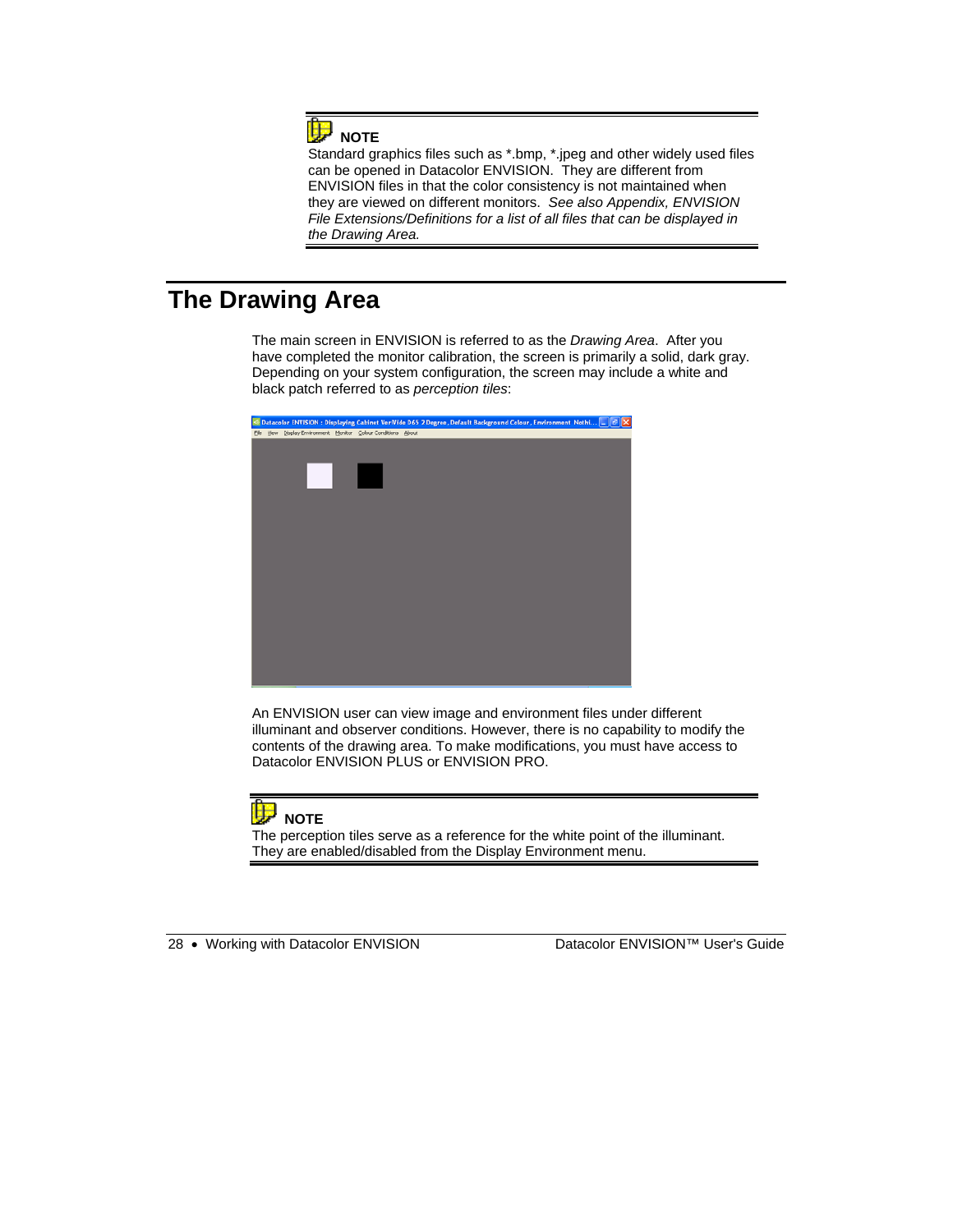#### **Drawing Area Pop-Up Menu**

When the cursor is in the *Drawing Area,* you can access frequently used program options from a popup menu. To access this menu:

• Right-click the mouse anywhere in the *Drawing Area*.

| Full Screen Window<br>Minimize Window |  |
|---------------------------------------|--|
| File                                  |  |
| View                                  |  |
| Display Environment                   |  |
| Monitor                               |  |
| Colour Conditions                     |  |
| Quit                                  |  |

• **Full Screen Window.** Controls the display of toolbars, menu bars and title bars. Removing these displays removes any contrast. Contrast can affect the perceived color of the image.

To hide/display these navigation tools:

- − Click on *Full Screen Window* to hide the menu bar, toolbar and title bar.
- − Click on *Restore Window* to display the menu bar, toolbar and title bar.
- **Minimize Window.** Minimizes the window. The program is still open, and is activated by clicking on the Datacolor ENVISION button on the taskbar.
- **File.** Displays the File Menu.
- **View.** Displays the View Menu.
- **Display Environment.** Displays the Environment Menu.
- **Monitor.** Displays the Monitor Menu.
- **Colour Conditions.** Displays the Colour Conditions Menu.
- **Quit.** Closes the program.

*See also Program Navigation Tools, Menu Options in this guide for details on each option included on this menu.* 

Datacolor ENVISION™ User's Guide Working with Datacolor ENVISION • 29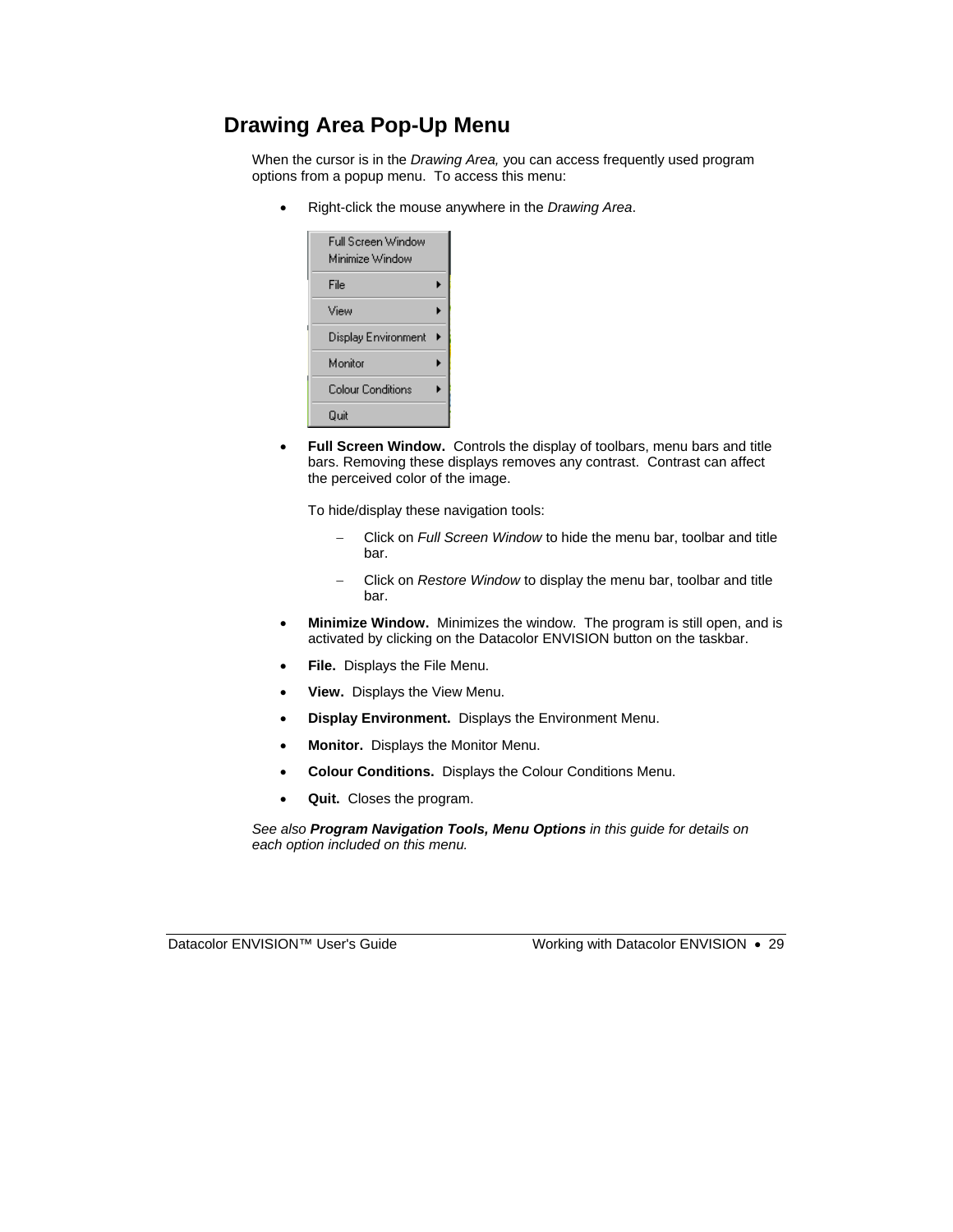#### **Opening an ENVISION file**

To view an ENVISION image, do the following:

1. Click **File Menu, Open**. The dialog box below appears:



2. Browse to the folder containing the image to be opened, and highlight the image to be viewed:

| <b>Select File To Open</b>                                                                                                                                                                                                                                |                |
|-----------------------------------------------------------------------------------------------------------------------------------------------------------------------------------------------------------------------------------------------------------|----------------|
| Look in: G Ladieswear                                                                                                                                                                                                                                     | ←白び囲・          |
| Polo shirt.ime<br>Fleece top.ime<br>Jumper Dark.ime<br>Red Fleece ladies.ime<br>Jumpers Light.ime<br>Red top & trousers.ime<br>Knit-hat.ime<br>Suit.ime<br>Leather Loafer.ime<br>Swimsuits.ime<br>Navy blue dress & shoes.ime<br>White top & trousers.ime |                |
| File name:<br>Knit-hat.ime                                                                                                                                                                                                                                | Open<br>Cancel |
| Environment [No name or identifier                                                                                                                                                                                                                        |                |

#### **NOTE**

S*ee also Appendix, ENVISION file extensions for a list of the file types recognized by the program.* 

|  |  | 30 • Working with Datacolor ENVISION |
|--|--|--------------------------------------|
|  |  |                                      |

g with Datacolor ENVISION Datacolor ENVISION™ User's Guide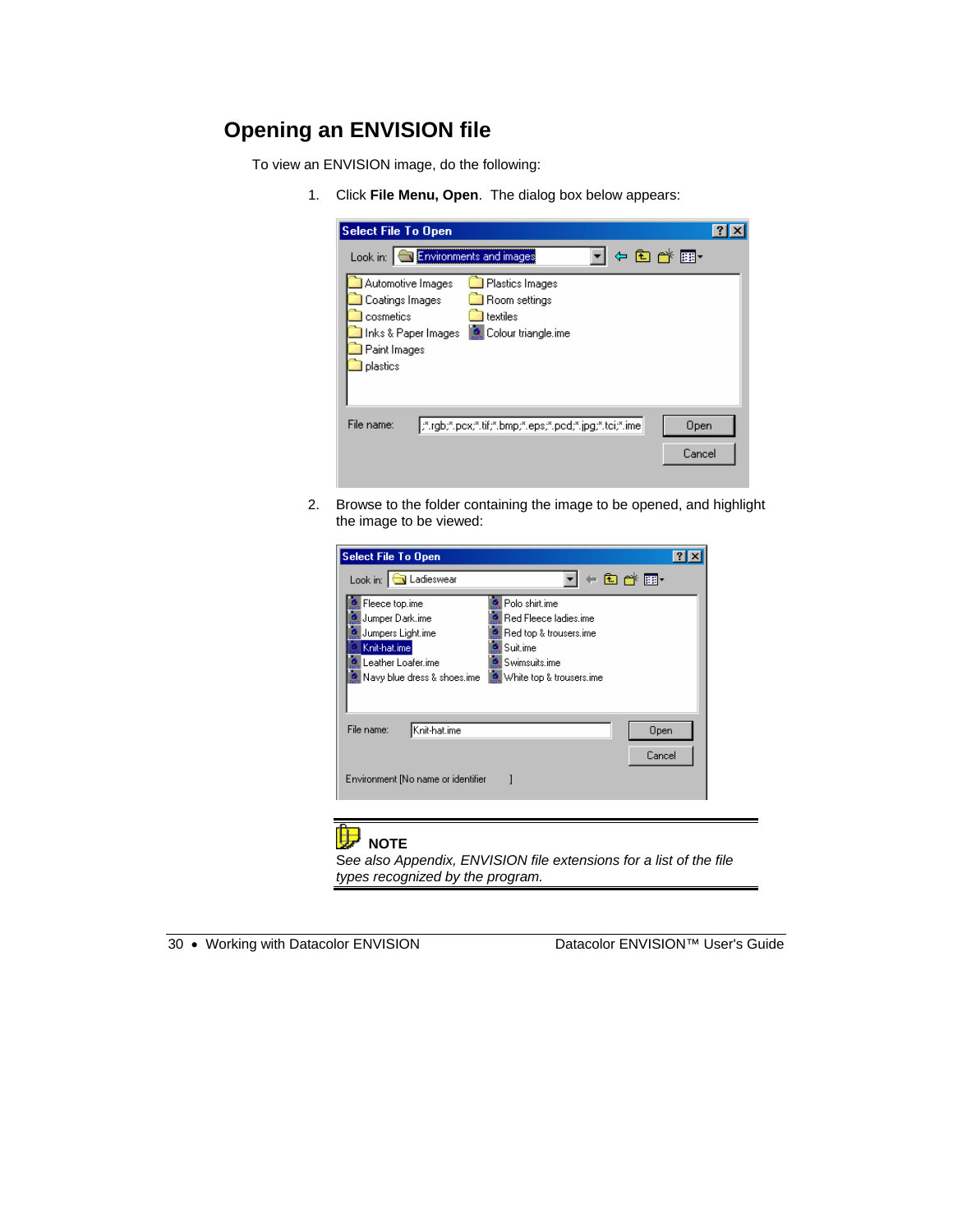The screen refreshes and the image is displayed in the Drawing Area.



# **Viewing Images Under Different Illuminants/ Observers**

The user has the option to change the illuminant and observer data used to view the contents of the drawing area, at any time.



You are not required to calibrate the monitor for each Illuminant/Observer condition.

To speed the process of switching between illuminants, the function keys F5 - 8 can be programmed as shortcut keys for changing the illuminant. F2 and F3 can be programmed to switch the observer selection. *See Changing the Illuminant in this guide for instructions to program the shortcut keys.* 

Illuminant data can be installed for custom illuminants. Contact your Applications Specialist for information on obtaining this custom data.

Datacolor ENVISION™ User's Guide Working with Datacolor ENVISION • 31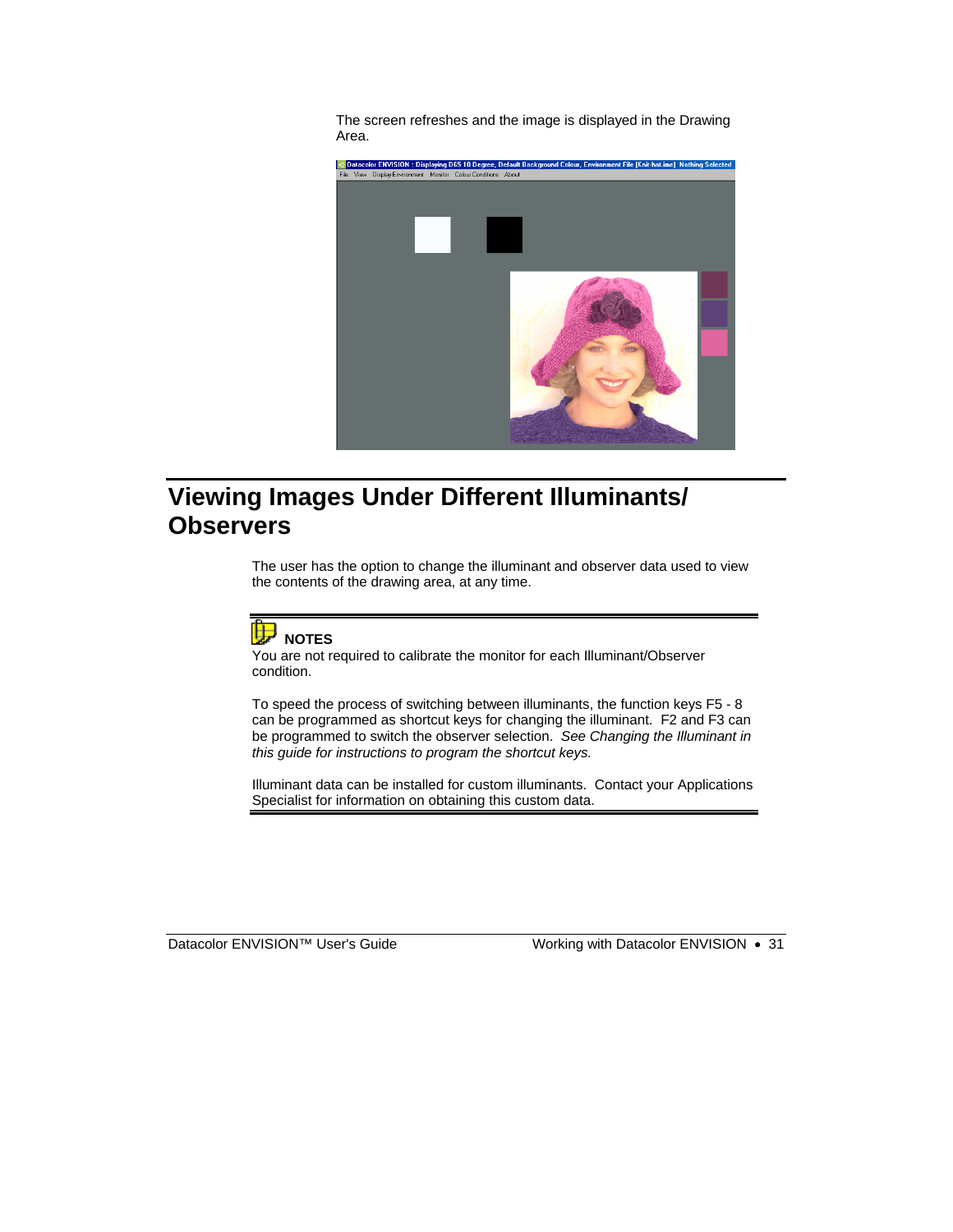#### **Changing the Illuminant**

To change the illuminant under which colors are viewed:

1. From the main screen select **Color Conditions, Select Illuminant.**  The window below displays.

| <b>Select Illuminant and Keyboard Shortcuts</b> |     |         |             | $\Box$      |
|-------------------------------------------------|-----|---------|-------------|-------------|
| Illuminant:                                     | FS: | F6:     | F7:         | F8:         |
| $\nabla$ D65                                    | O   | G.      | C           | C           |
| $\Gamma$ F11 TL84                               | O   | O       | $\mathbf C$ | $\mathbf C$ |
| $\Box$ A                                        | O   | O       | O           | G.          |
| F F02 Cool White                                | O   | O       | $\sigma$    | C           |
| $\Gamma$ D <sub>50</sub>                        | O   | $\circ$ | $\mathbf C$ | $\mathbf C$ |
| $\Box$ D55                                      | Ō   | O       | C           | $\mathbf C$ |
| $\Gamma$ D75                                    | O   | O       | C           | $\mathbf C$ |
| Гο                                              | O   | $\circ$ | O           | C.          |
| $\Gamma$ F7                                     | O   | $\circ$ | $\mathbf C$ | C           |
| Cabinet VeriVide D65<br>⊓                       | G)  | O       | C           | $\mathbf C$ |
| □ Cabinet VeriVide F11 TL84                     | O   | $\circ$ | C           | O           |
| □ Cabinet VeriVide A                            | O   | C       | $\mathbf C$ | C           |
| $\Box$ msTL84                                   | O   | $\circ$ | C           | C           |
| $\Gamma$ msD65                                  | O   | $\circ$ | $\mathbf C$ | C           |
| $\Box$ msA                                      | O   | O       | C           | C           |

2. Place a check in the box next to the illuminant you want to use.



The color change that occurs when selecting a different illuminant varies, based on the differences between the illuminants, and the color of the object being viewed. For example, if you switch between Illuminant D65 and Illuminant A, the color change is often dramatic. However, when you switch between D65 and D75, the change is often subtle, and may not be perceptible.

32 • Working with Datacolor ENVISION Datacolor ENVISION™ User's Guide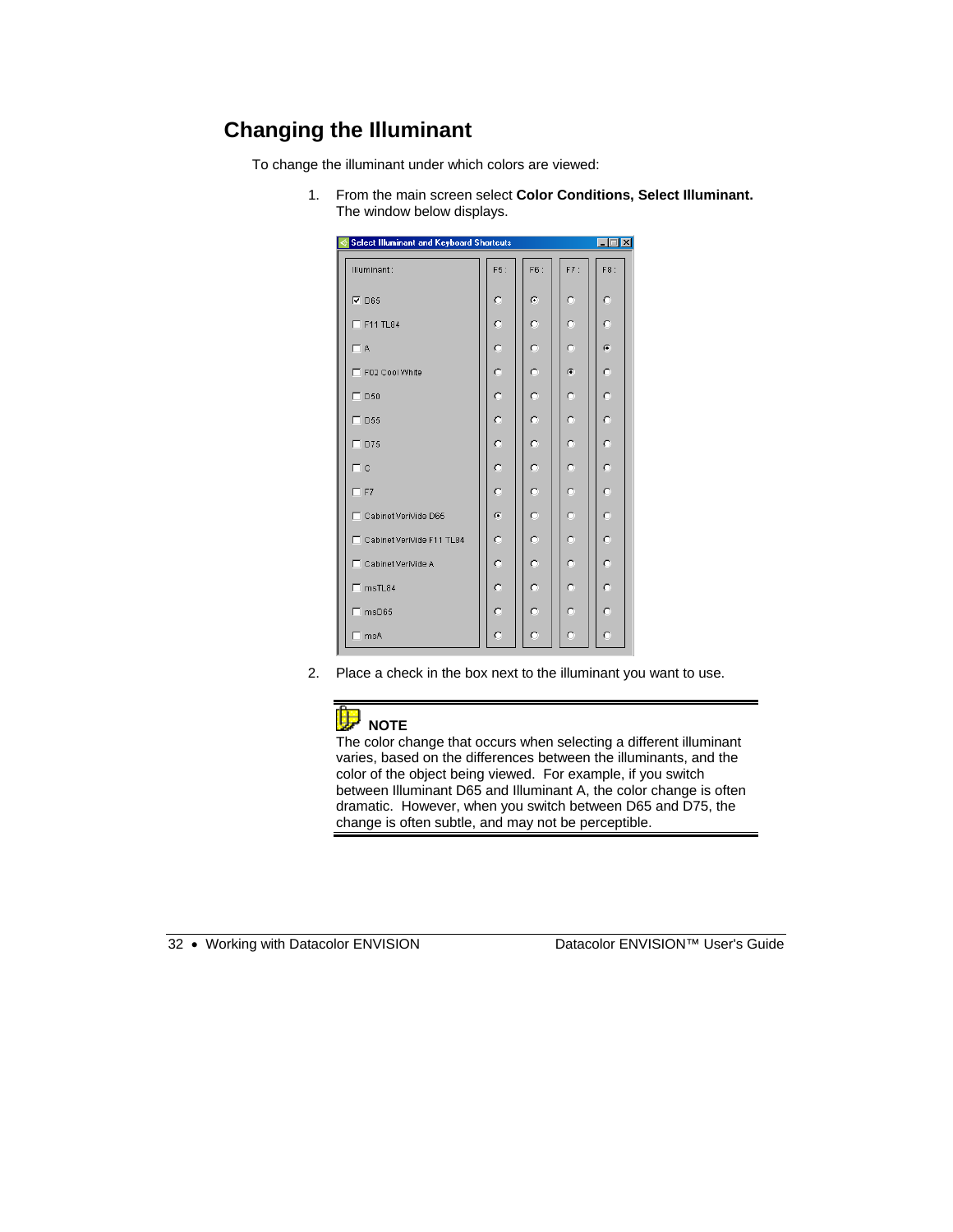This window can also be used to associate different illuminants with function keys on the keyboard. The radio buttons to the right of the illuminant identify the shortcut key assigned to the illuminant.

To change the control key assignment, do the following:

• Move to the Illuminant row, and click the function key to be assigned to the illuminant. The program will update the assignment immediately.

### **Changing the Standard Observer**

The Standard Observer is a numeric description of the response of the human eye to color stimulation. Two data descriptions exist for the Observer: the 2º Observer and the 10º Observer.ENVISION provides both sets of data, and you can change this selection as needed. The procedure is as follows:

> 1. From the main menu select **Color Conditions, Select Observer**. The Observer window displays.



*2.* Select the check box next to the observer data to be used. The screen will refresh and the colors of the image may appear different. The information in the title bar will be updated to reflect the current Illuminant/Observer condition being used.



The color change achieved by selecting a different observer will be very subtle, and may not be perceptible.

Datacolor ENVISION™ User's Guide Working with Datacolor ENVISION • 33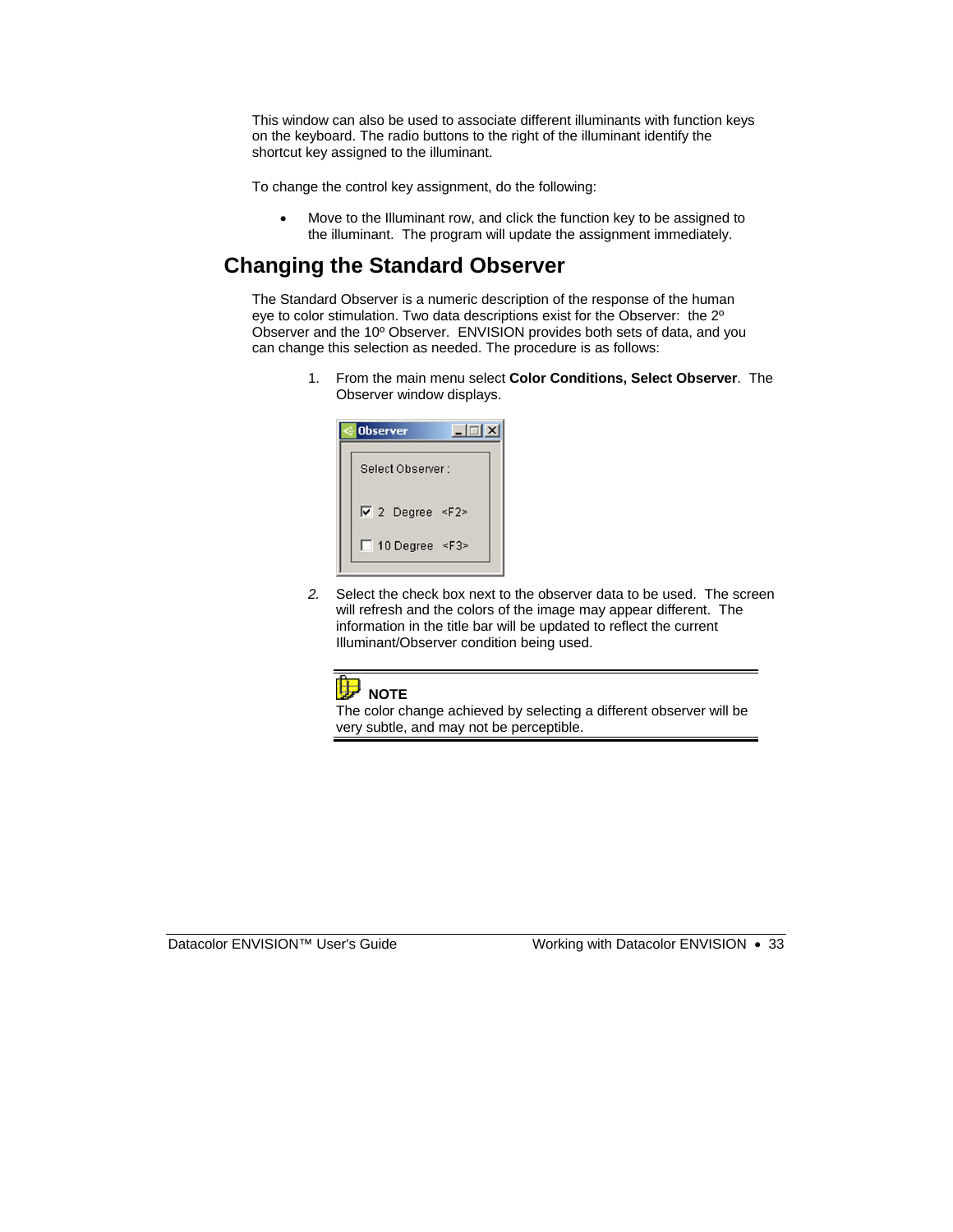*N O T E S* 

34 • Working with Datacolor ENVISION Datacolor ENVISION™ User's Guide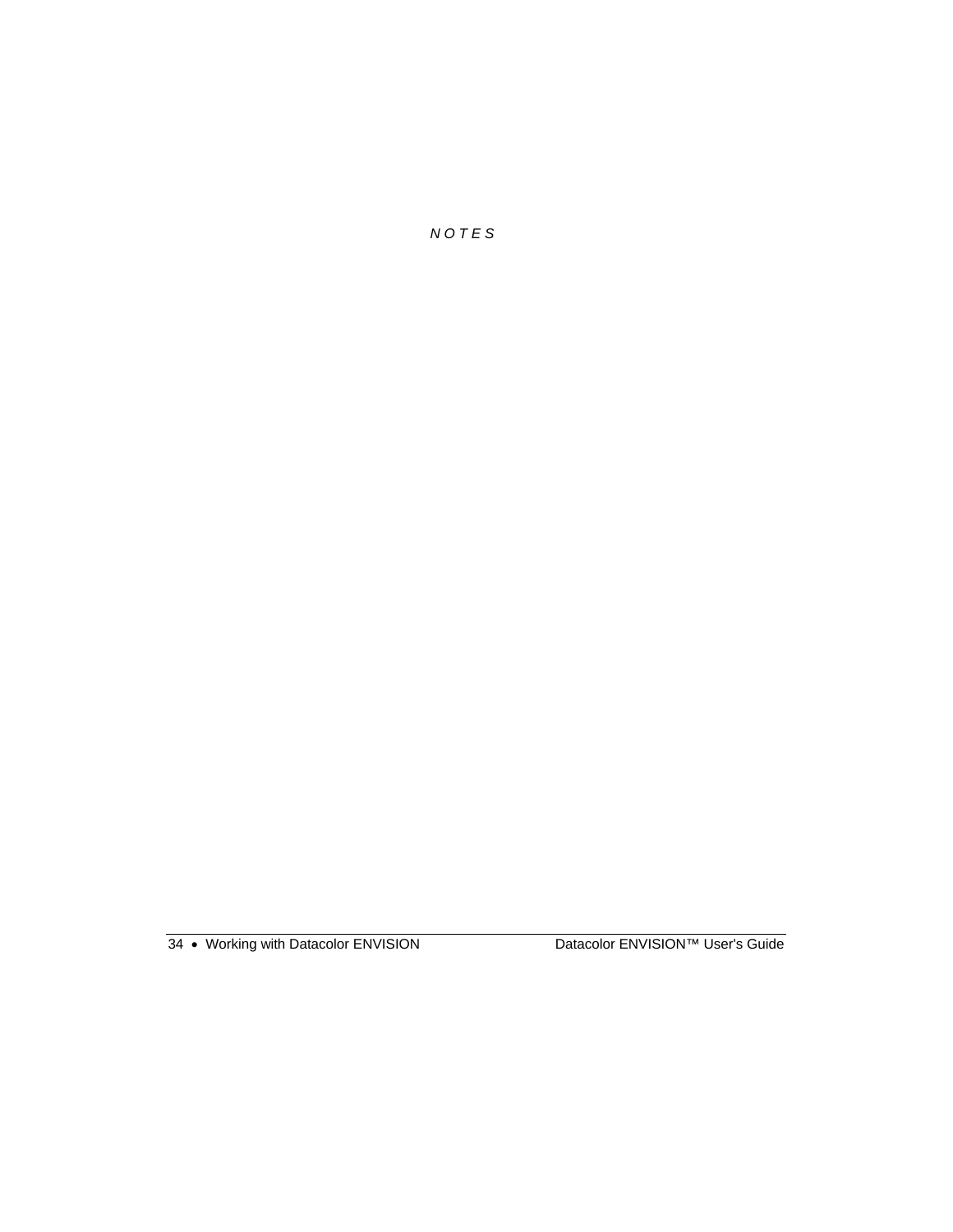# **Email Options**

## **Overview**

The purpose of the program is to view and evaluate electronic color data. The Datacolor ENVISION program cannot generate this electronic data. The data must be provided by Datacolor ENVISION PLUS or Datacolor ENVISION PRO users, and the most common method of data transfer is through email. This section provides instructions to configure the email options in the ENVISION program.

## **Email Profile Setup**

*See Getting Started, Email Service Configuration in this guide to instructions to setup the email profile.* 

## **Sending Datacolor ENVISION Files**

The procedure below is used to send data to another user.

1. Open the ENVISION file in the drawing area.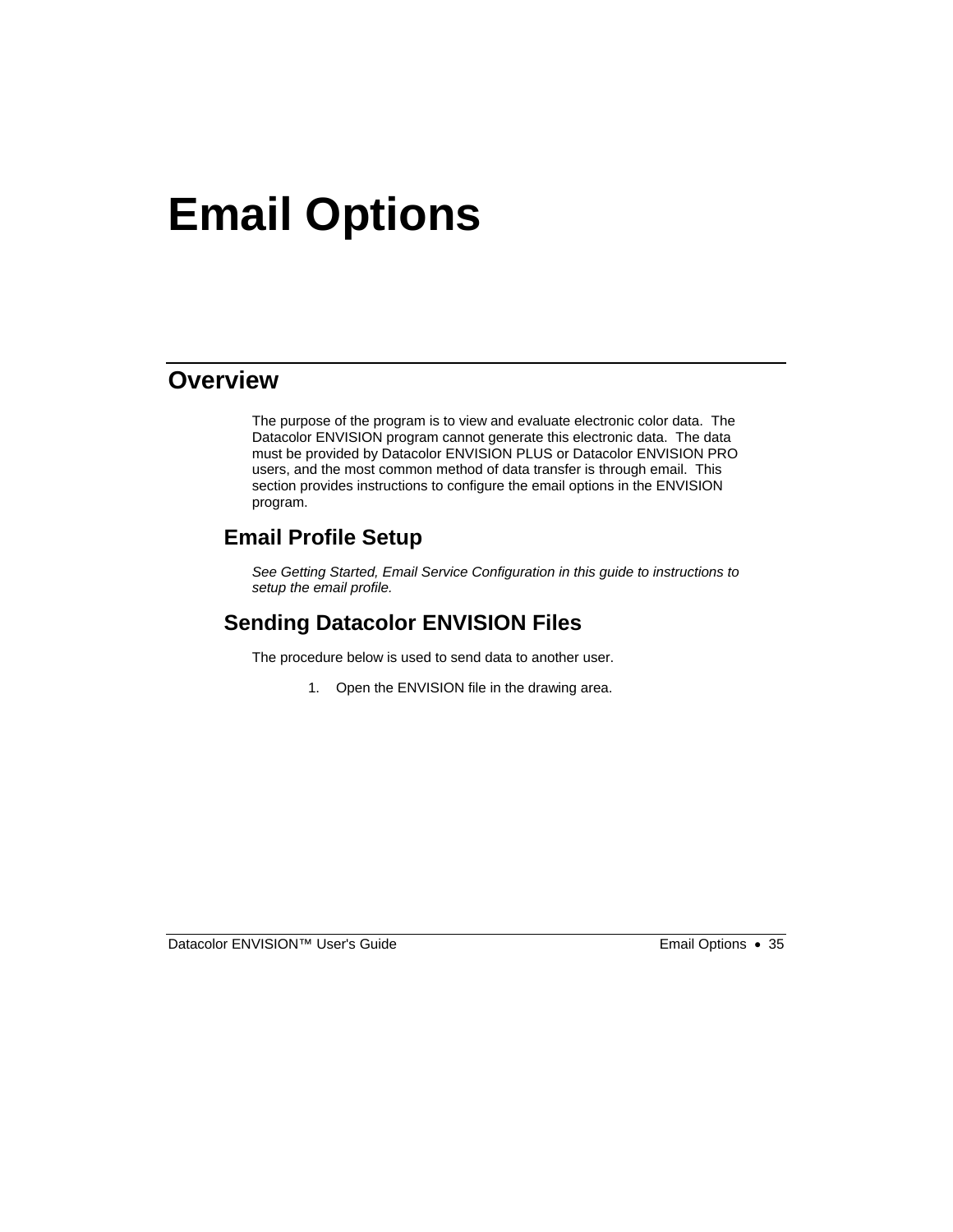2. Select **File Menu, Send to, Mail Recipient**. The first time this option is selected, the **Choose Profile** dialog displays



3. Select the email profile you wish to send **from** and click **OK. If no profiles exist, contact you network administrator**. Your default email window displays, with the ENVISION file attached.

| <b>SE Env.ime - Message (Rich Text)</b>                            | $\Box$             |
|--------------------------------------------------------------------|--------------------|
| <b>Ble</b><br>Edit<br>Insert Format Iook<br>Actions Help<br>Your . |                    |
| $\frac{1}{2}$ Arial<br>→ 10 → △ 1 0 / 豆   画 画 画 三 读 读              |                    |
|                                                                    |                    |
| This message has not been sent.                                    |                    |
| $To_{\lambda^{++}}$                                                |                    |
| Cc                                                                 |                    |
| Subject:<br>Erv.ine                                                | Attachment Options |
| ъ                                                                  |                    |
| Erw.ime (4 KB)                                                     |                    |
|                                                                    |                    |
|                                                                    |                    |

- 4. Enter the recipient email address, and add text as needed.
- 5. Click the **Send** button to send the message and file.

## **Receiving Datacolor ENVISION Files**

ENVISION does not alert you when a new email has arrived. You must periodically check for new emails containing ENVISION data, using the procedure below:

1. Click on File Menu, Receive Mail.

| File                                           |            |  |
|------------------------------------------------|------------|--|
| Open                                           | $Ctrl + O$ |  |
| Export Image<br>Convert Images in Directory to |            |  |
| Calibration Manager                            |            |  |
| Print                                          |            |  |
| Send to                                        |            |  |
| Receive Mail                                   |            |  |
| Email Profile Setup                            |            |  |
| Ouit                                           | Ctrl+O     |  |

36 • Email Options Datacolor ENVISION™ User's Guide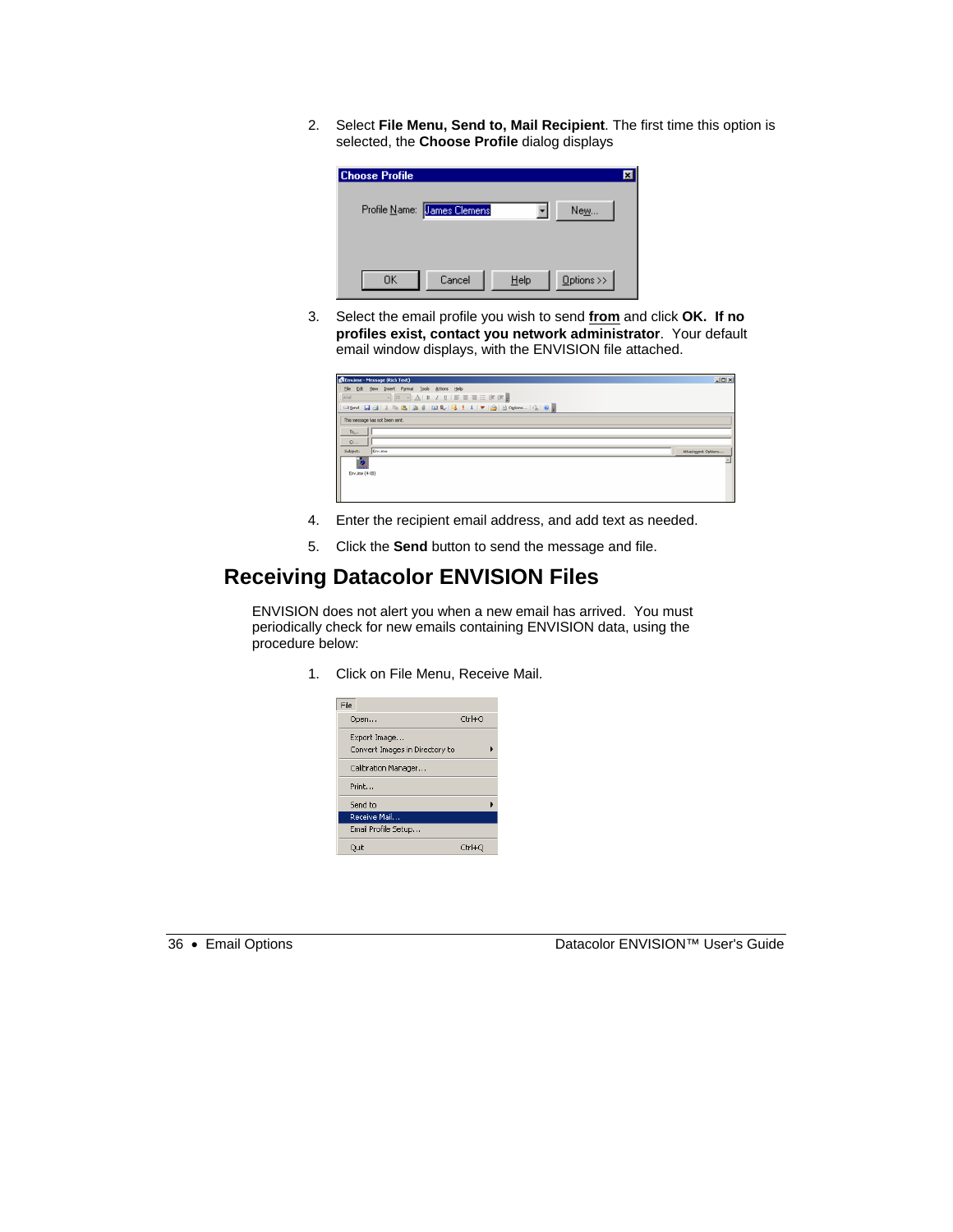# **NOTE**

If you have not previously selected an email profile, a window appears asking you to choose which profile to use.

| <b>Choose Profile</b> |                             |      |            | $\vert x \vert$ |
|-----------------------|-----------------------------|------|------------|-----------------|
|                       | Profile Name: James Clemens |      | New        |                 |
|                       |                             |      |            |                 |
| <b>OK</b>             | Cancel                      | Help | Options >> |                 |

2. The window below appears. Click on the **Check for New Mail** button. The screen refreshes and all new emails display in the window. New messages are marked with a 'u' in the left column. Messages with attachments have an 'A' to the left of it.



3. Double-click on the email item to be opened. A message must be opened in order to view any attachment.

| Message                      |                                                         |                       |                 |    | <b>LDX</b>       |
|------------------------------|---------------------------------------------------------|-----------------------|-----------------|----|------------------|
| 安全                           | Reply To All<br>腺<br>Reply                              | $\sqrt{2}$<br>Forward | $\vert x \vert$ | 回回 | Import           |
| From:<br>Sent:<br>To:<br>Cc: | Tracey Thompson<br>2005/09/14 09:37<br>Tracey Thompson; |                       |                 |    |                  |
| Subject:<br>Attached:        | Env.ime<br>Env.ime                                      |                       |                 |    |                  |
|                              |                                                         |                       |                 |    | $\blacktriangle$ |

- 4. To open an attachment, do one of the following:
	- − Double-click on the attachment, or…
	- − Highlight the attachment and click the **Import** button. The contents of the attachment are displayed in the Drawing Area.

Datacolor ENVISION™ User's Guide Email Options • 37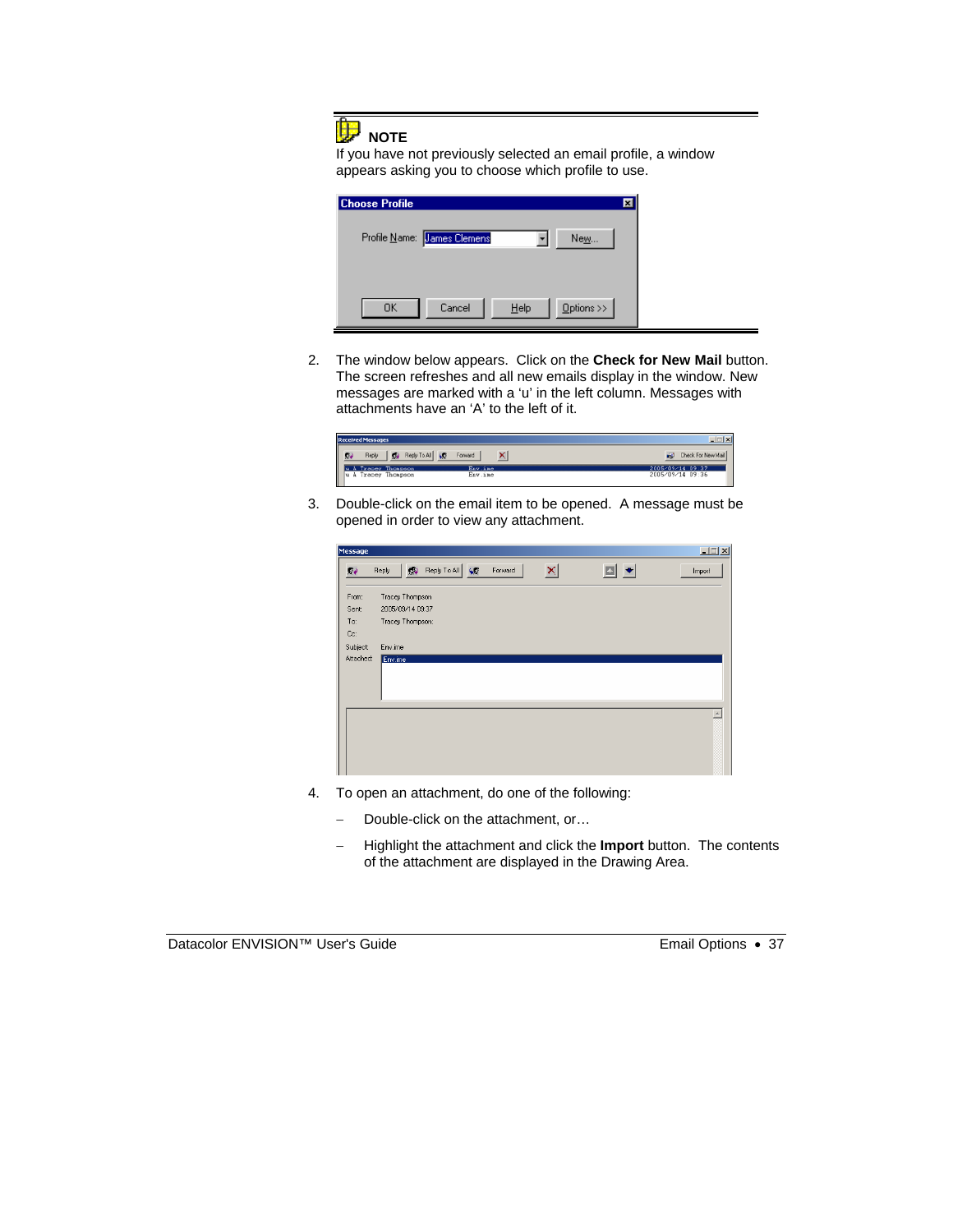*N O T E S* 

38 • Email Options Datacolor ENVISION™ User's Guide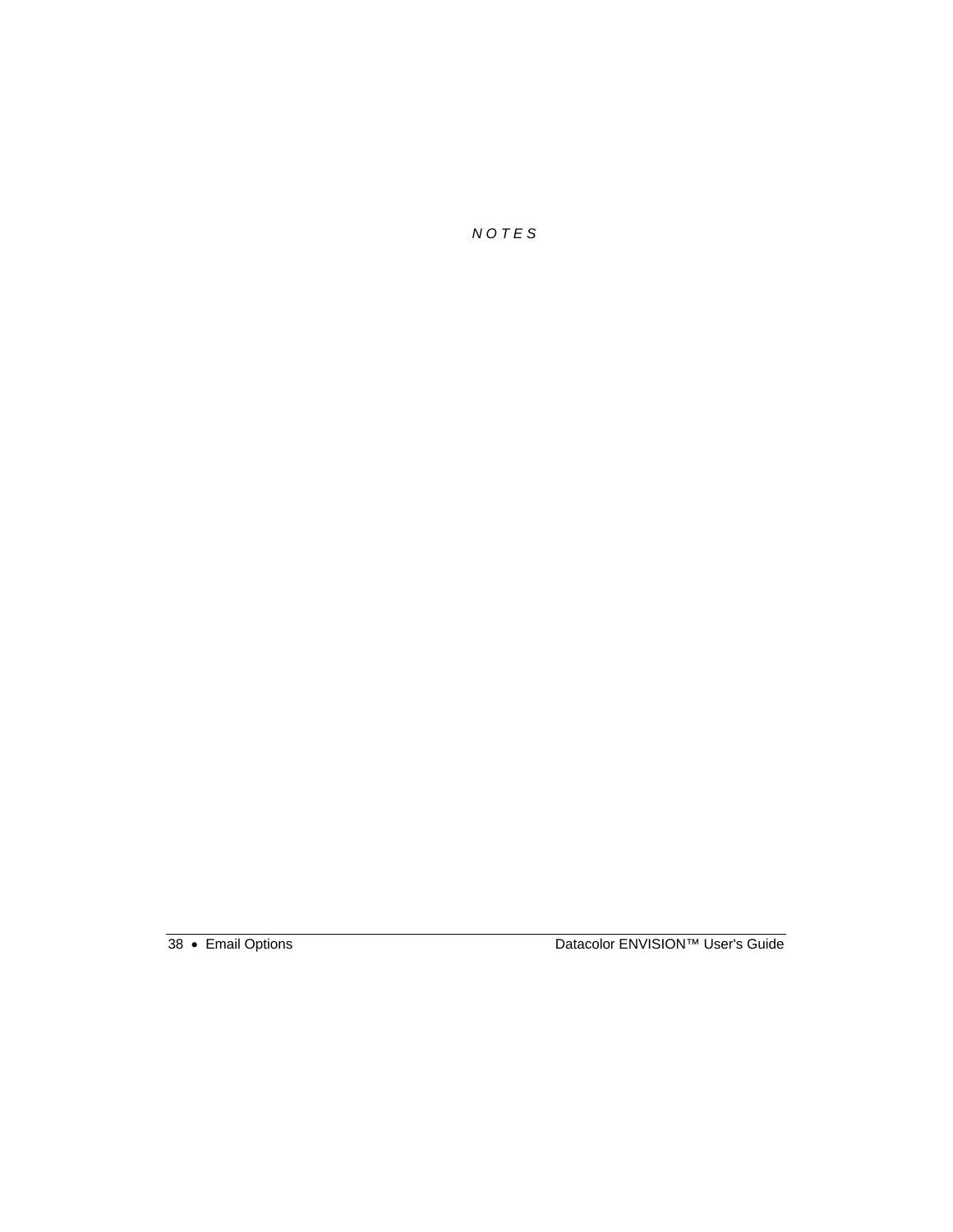# **Calibration Manager**

## **Overview**

The Calibration Manager is used to manage calibration and profile data. From this option you can also calibrate the monitor and printer.

To access the Calibration Manager, do the following:

1. Click on **File Menu, Calibration Manager**.



 $\sim$ or $\sim$ 

Place the mouse cursor anywhere in the Drawing Area and right click to display the popup menu.

Datacolor ENVISION™ User's Guide Calibration Manager • 39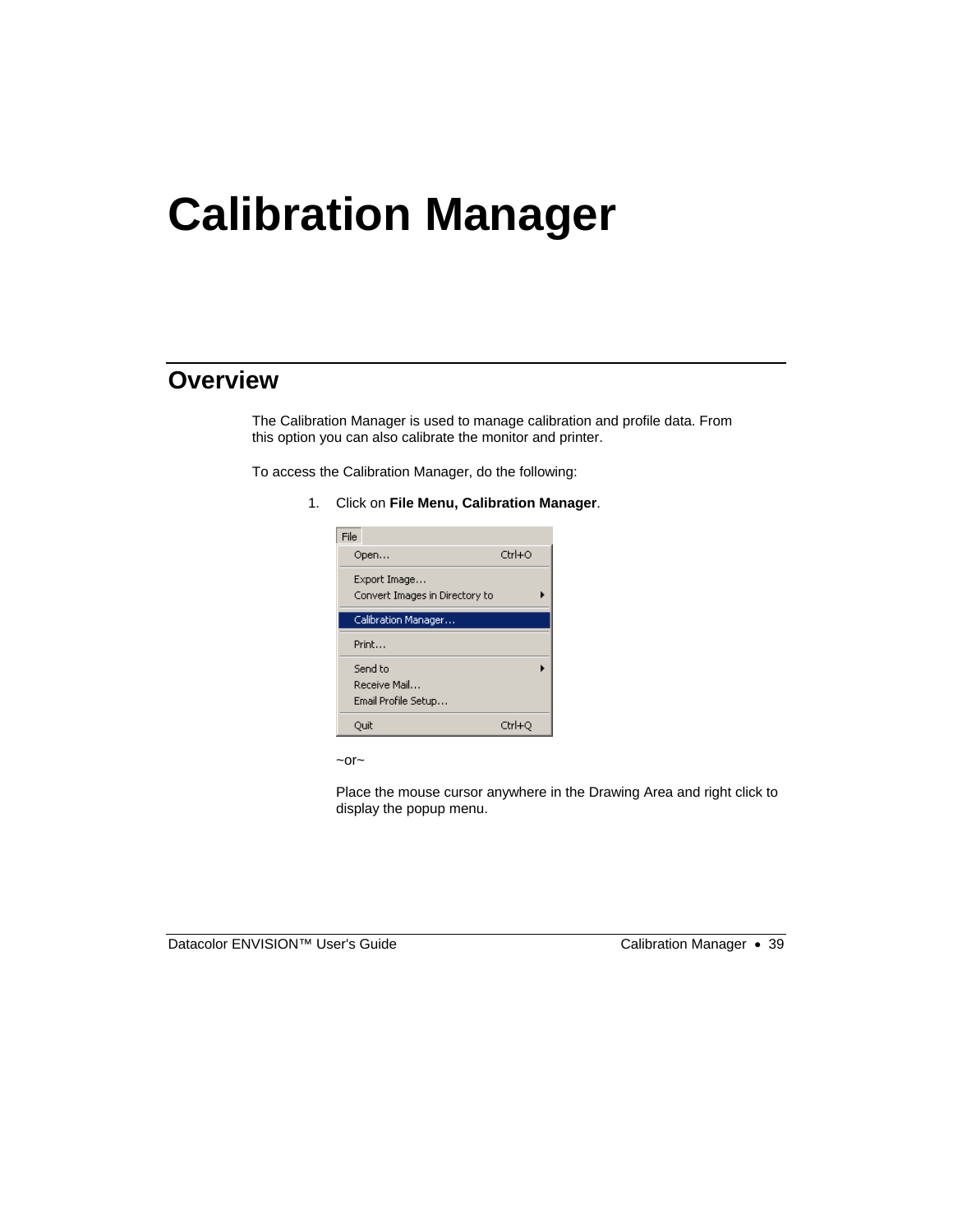| Full Screen Window<br>Minimize Window |                                |        |
|---------------------------------------|--------------------------------|--------|
| File<br>▶                             | Open                           | Ctrl+O |
| View                                  | Export Image                   |        |
| Display Environment                   | Convert Images in Directory to |        |
| Monitor                               | Calibration Manager            |        |
| Colour Conditions                     | Print                          |        |
| Ouit                                  | Send to<br>Receive Mail        |        |
|                                       | Email Profile Setup            |        |

2. Click **File, Calibration Manager** to open the window.

# **Calibration Manager Window**

The Calibration Manager is similar to Windows Explorer, and includes three panes in the window:

| m                                                                                        |                                     |                                                                            |                                                                      |
|------------------------------------------------------------------------------------------|-------------------------------------|----------------------------------------------------------------------------|----------------------------------------------------------------------|
| <b>Tree View</b><br><b><i><u><i><u>Re-Plaza Link</u></i></u></i></b><br>---              | <b>Brandon</b><br><b>Concession</b> | <b>AT ROLL WARD, MINNESON</b><br>cray rate, scapes<br><b>Contents View</b> | <b>LAR LARCAGE LEASE RIGHTS. LEASEN</b><br>Late collection colourers |
| -<br>÷<br><b>Ford's Audus</b><br><b>COLOR</b><br>National date<br><b>Properties View</b> |                                     |                                                                            |                                                                      |

This window displays detailed information about devices (monitors, printers, etc.), profiles, and qualified profiles.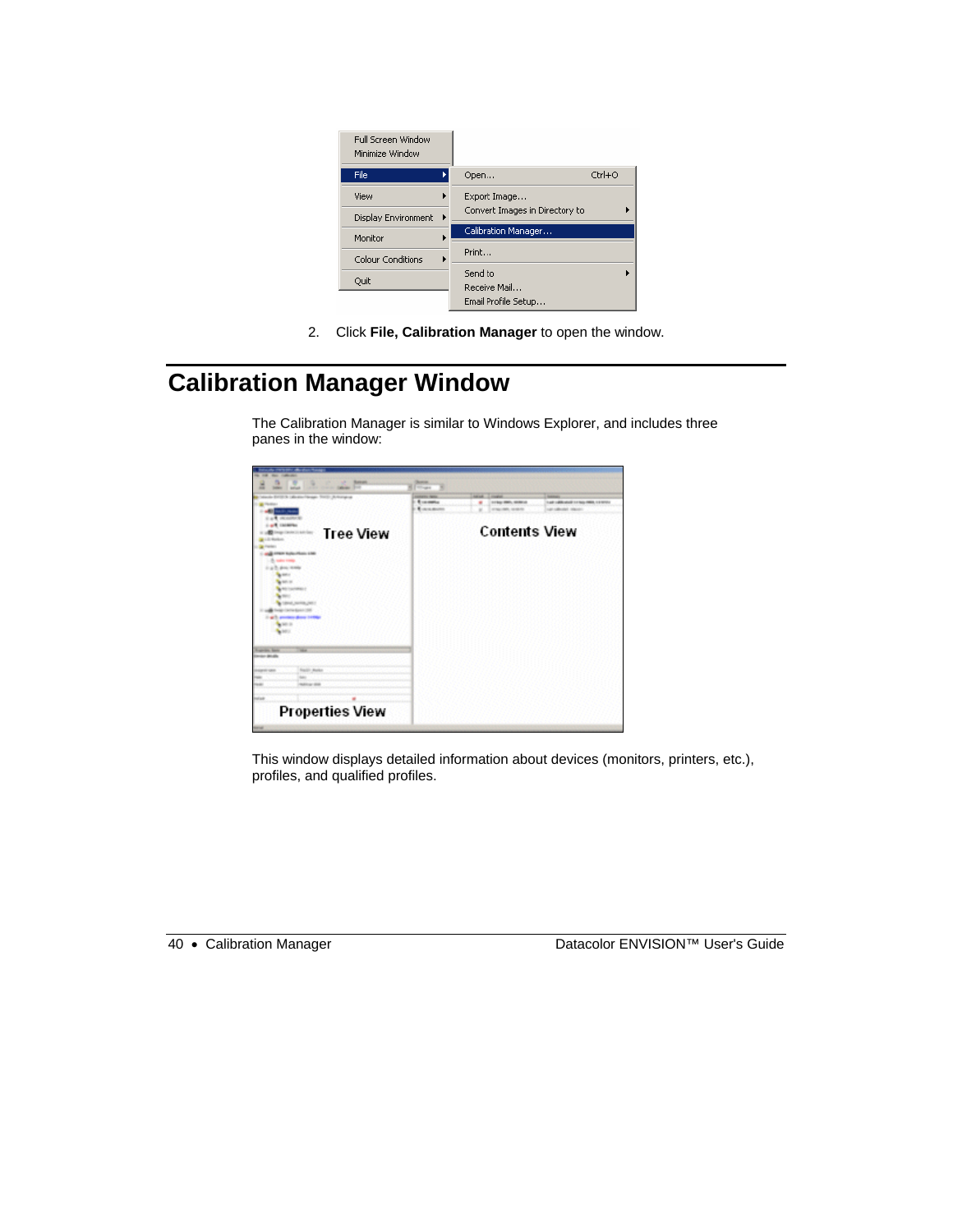

Printer Profiles and Qualified Profiles are used by the Datacolor PrintCal program, an optional Datacolor product offered with Datacolor ENVISION. For systems that include PrintCal, the Calibration Manager is also used to select the device to be used for printing. *See also the PrintCal Option Users' Guide for an explanation of this feature.* 

**Tree View.** The left pane is referred to as the *Tree View*. A *+* next to a folder indicates there are subfolders inside the folder. Click on the **+** to see the names of the subfolders.

• Click the checkbox to the right of the device name, to make the selection a default setting.



**Properties View.** The lower section of the left pane is the *Properties View*, and displays specific information for the device currently selected.

• Double click on an entry in the value column to edit the value of that property.

|                                     | Value          |
|-------------------------------------|----------------|
| Properties: Name<br>Device details: |                |
| Assigned name                       | TRACEY_Monitor |
| Make                                | Sony           |
| Model                               | MultiScan G500 |
|                                     |                |
| Default                             |                |
|                                     |                |
|                                     |                |
|                                     |                |
| Nor                                 |                |

Datacolor ENVISION™ User's Guide<br>
Calibration Manager • 41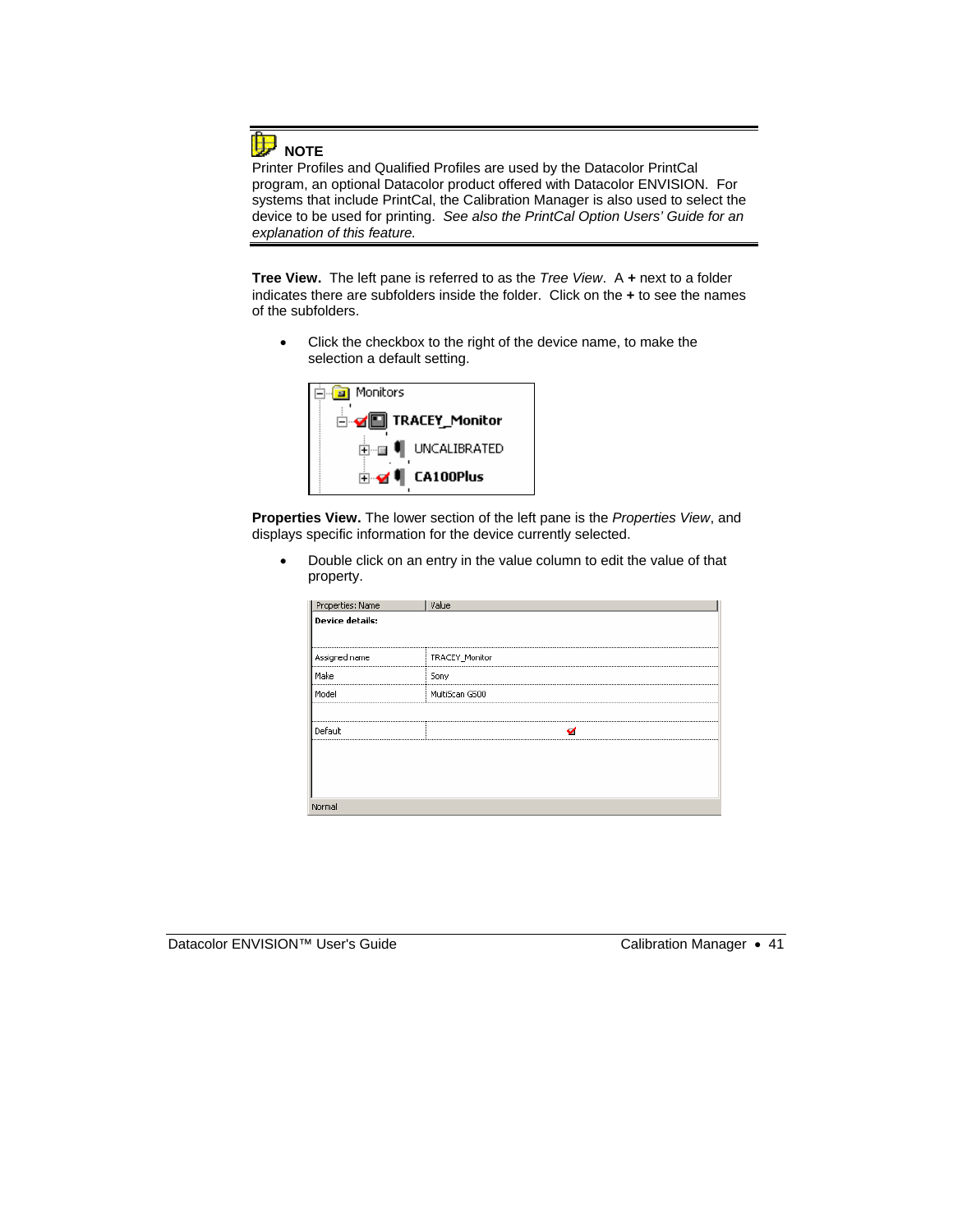**Contents View.** The right pane is the *Contents View.* It displays information about the contents of the folder selected.

| Observer:<br>$\sqrt{\sqrt{10 \text{Degree}}}$ |         |                       |                                        |
|-----------------------------------------------|---------|-----------------------|----------------------------------------|
|                                               | Default | Created               | Summary                                |
| Contents: Name<br>CA100Plus                   |         | 14 Sep 2005, 10:20:44 | Last calibrated: 14 Sep 2005, 11:37:24 |

The status of an entry in the Calibration Manager is also color coded to communicate the current state. It uses three colors:

| Printers                        |
|---------------------------------|
| 白 200 EPSON Stylus Photo 1200   |
| ≔ Pr matte 720dpi               |
| ⊟ ar ∆ glossy 1440dpi           |
| 白… ■ ● Design Centre Epson 1200 |
|                                 |
| D65 10                          |
| D652                            |
|                                 |

• **Red.** Indicates that a selection is not currently available. Additional information regarding the device may be found in the *Contents* view.



A printer is not available when it is not turned on.

A printer is not available if it has been deleted from the Windows printer folder.

A profile is not available when it has no calibration data.

• **Blue.** Indicates that a printer may be available, but is expecting new calibration data. This color appears when you have submitted printed calibration sheets to Datacolor for calibration, but have not yet received the calibration data.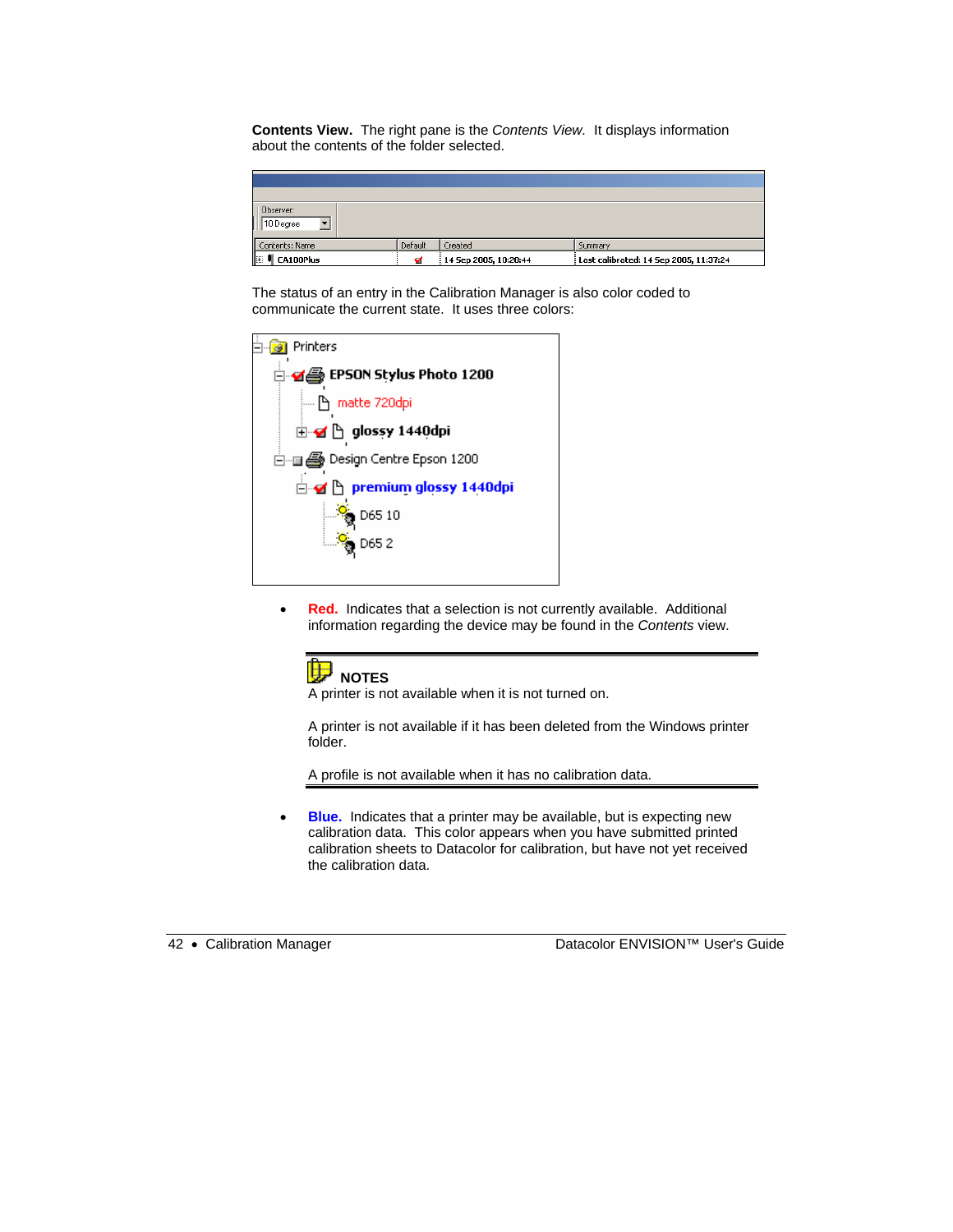• **Black**. Indicates that the selection is available to use.



A **bold** typeface indicates that the selection is the default for its group; e.g., default monitor, default printer profile, etc.

## **Adding/Changing Display Monitors**

You will install your primary monitor automatically when you run the program for the first time. However at some point you may change or upgrade your monitor and you will need to add another monitor.

- 1. To open the Calibration Manager, select **File, Calibration Manager.**
- 2. Highlight the *Monitors* folder, and click the **Add** button on the toolbar.

| ⊟ Monitors |                                    |
|------------|------------------------------------|
|            | 白 <b>g</b> TRACEY_Monitor          |
|            | <b>E</b> - <b>E</b> I UNCALIBRATED |
|            | <b>E</b> ⊿ ( CA100Plus             |



| <b>Add CRT Monitor</b>            |                                                                     |  |
|-----------------------------------|---------------------------------------------------------------------|--|
| Monitor details<br>Assigned name: | Design Centre 21 inch Sony                                          |  |
| Make:                             | Sony                                                                |  |
| Model:                            | G500                                                                |  |
| i.e. Sony and 520GS.              | Assign a name to identify the monitor and enter its make and model. |  |
|                                   | Cancel<br>0K                                                        |  |

| Datacolor ENVISION™ User's Guide |  |
|----------------------------------|--|
|----------------------------------|--|

Calibration Manager • 43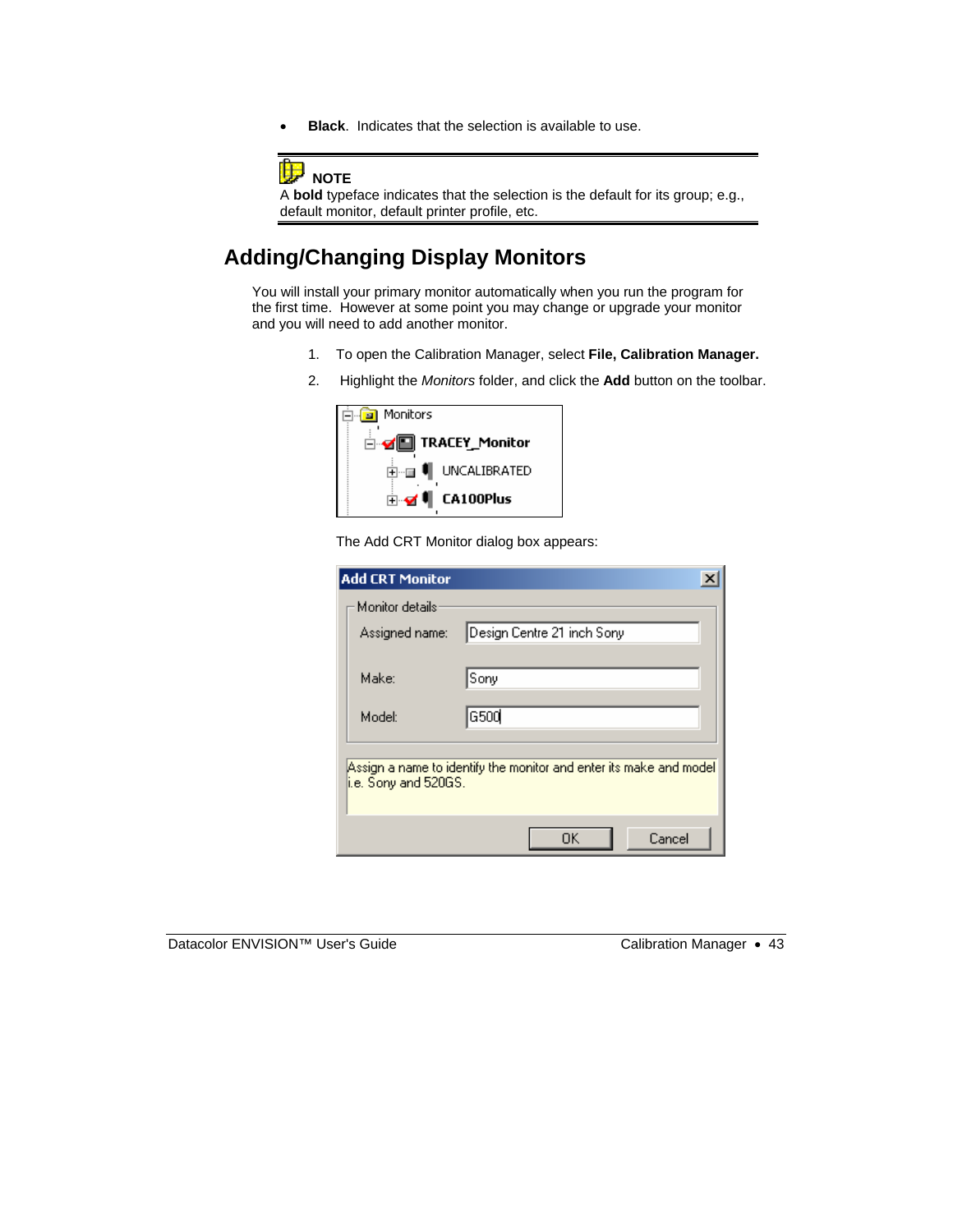- 3. Enter a name to identify the new monitor. This name displays in the monitor list.
- 4. Enter the make and model of your new monitor.
- 5. Click the **Ok** button to install the monitor.



The new monitor is now defined, and contains a single, uncalibrated profile. While you can now use the monitor, you will see significantly better results after you calibrate it. *See also Getting Started, Monitor Calibration in this guide, for instructions to calibrate the monitor.* 

# **Advanced Monitor Calibration Options**

If you are working with two LCD monitors viewed side-by-side, each connected to a separate system, you will probably need to adjust the settings on each monitor to achieve the best match possible between them. This involves manually adjusting the brightness and/or contrast controls on each monitor. The steps include the following:

- Manual adjustment of the monitor controls. Adjustments are made to contrast and brightness settings as needed.
- Identification of a target value in the program.
- Monitor calibration.

The program options used to make this adjustment are accessed from the *Monitor Menu*:

|                   | Monitor |
|-------------------|---------|
| Calibrate Monitor |         |
| Test Calibration  |         |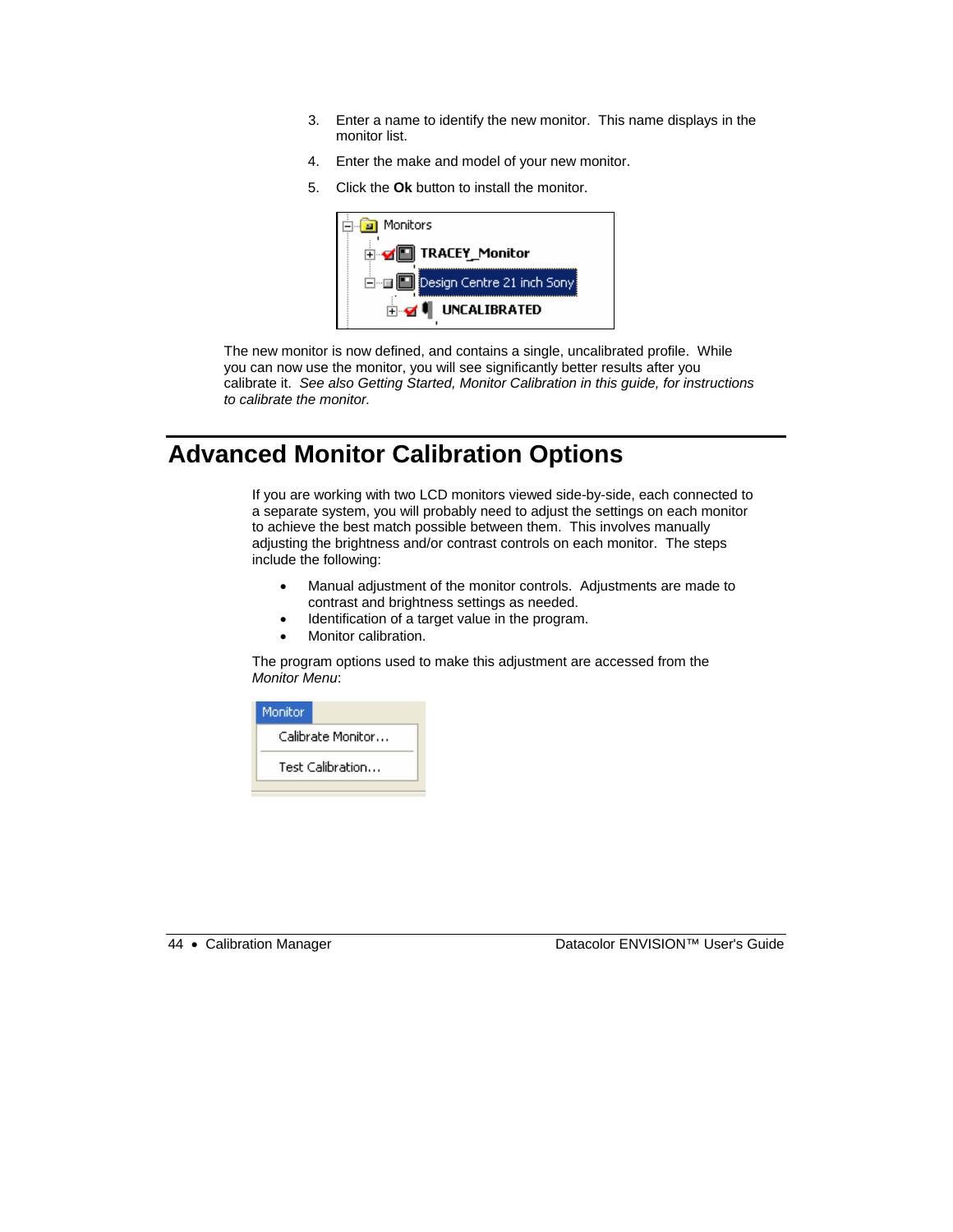1. Select **Monitor Menu, Calibrate Monitor**. The screen below displays:

| Economistich Home: Hactel Home, CAPD              |                 |                                                                                                                    |
|---------------------------------------------------|-----------------|--------------------------------------------------------------------------------------------------------------------|
|                                                   |                 |                                                                                                                    |
|                                                   |                 |                                                                                                                    |
|                                                   |                 |                                                                                                                    |
|                                                   |                 |                                                                                                                    |
|                                                   |                 |                                                                                                                    |
|                                                   |                 |                                                                                                                    |
|                                                   |                 |                                                                                                                    |
|                                                   |                 |                                                                                                                    |
|                                                   |                 |                                                                                                                    |
|                                                   |                 |                                                                                                                    |
|                                                   |                 |                                                                                                                    |
|                                                   |                 |                                                                                                                    |
|                                                   |                 |                                                                                                                    |
|                                                   |                 |                                                                                                                    |
|                                                   |                 |                                                                                                                    |
|                                                   |                 |                                                                                                                    |
|                                                   |                 |                                                                                                                    |
|                                                   |                 |                                                                                                                    |
|                                                   |                 |                                                                                                                    |
|                                                   |                 |                                                                                                                    |
|                                                   |                 |                                                                                                                    |
|                                                   |                 |                                                                                                                    |
|                                                   |                 |                                                                                                                    |
|                                                   |                 |                                                                                                                    |
|                                                   |                 |                                                                                                                    |
|                                                   |                 |                                                                                                                    |
| Lat' Monday, New University by Driver St. Drivers | <b>Calculat</b> | <b>Manufire</b><br>Tel Cabdon<br><b>Tale Ford</b><br>17 Des Tou 4 th a No Mode a Nethinle Setting Hard Ban Charge! |
|                                                   |                 | $\frac{1}{2}$ for $\frac{1}{2}$<br><b>Festival Corp.</b><br>Technical                                              |
|                                                   |                 | 14                                                                                                                 |

2. At the bottom of the screen 4 buttons are displayed:



3. Click on **Advanced Setup.** The dialog box below displays:



- 4. **Use Default Monitor Settings.** When you work with a single system/single monitor, you should use the default settings for both the hardware and software selections. The procedure is as follows:
	- Reset the monitor controls to the default settings.
	- − In Datacolor ENVISION, select **Monitor Menu, Calibration Options**, **Use Default Monitor Settings** and perform the normal monitor calibration procedure. *See also Getting Started, First Time Monitor Calibrations, LCD Monitor, for instructions to complete this calibration.*

Datacolor ENVISION™ User's Guide<br>
Calibration Manager • 45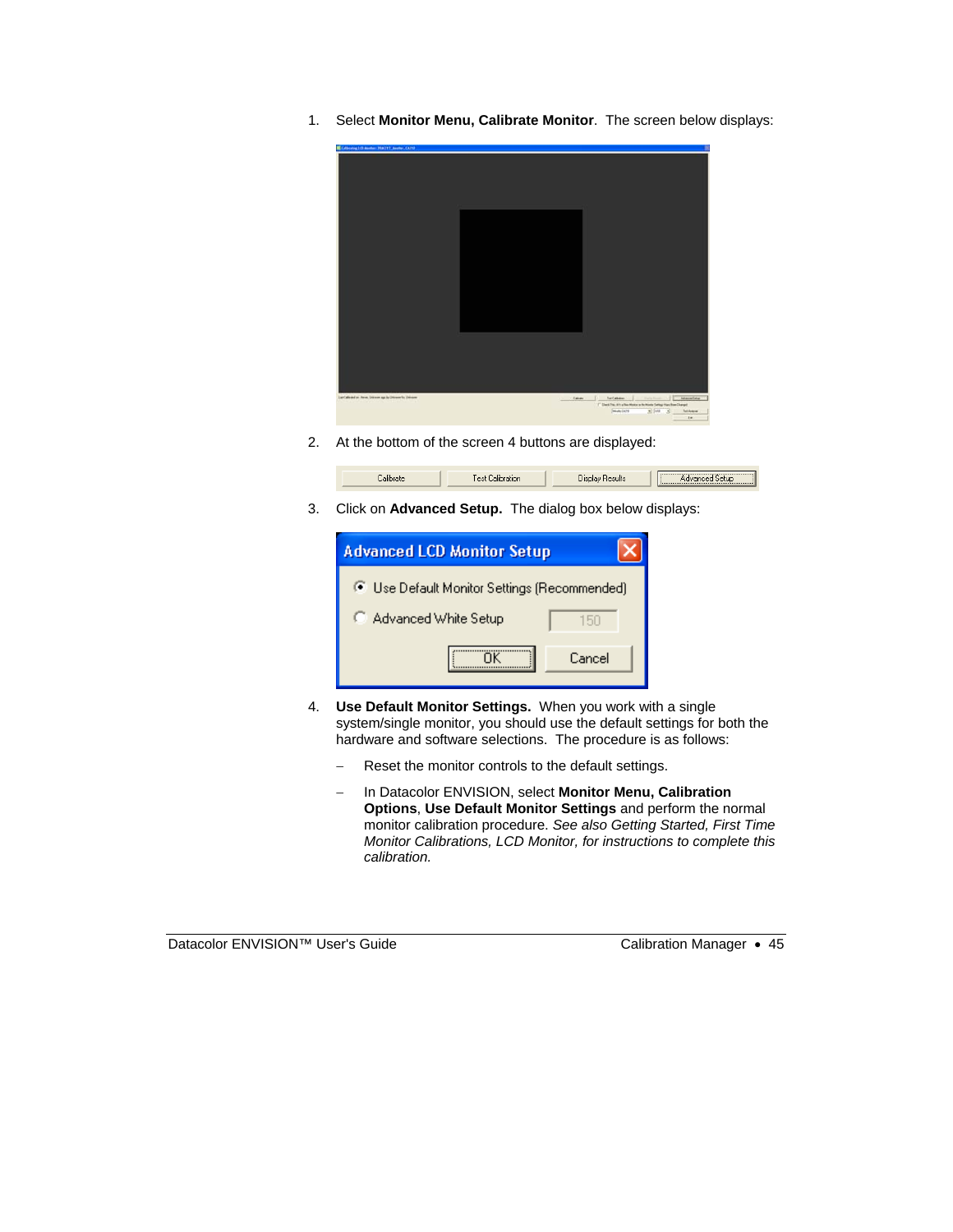- 5. **Advanced White Setup.** This option is selected when you make manual adjustments to the monitor to maximize its performance. When you select this option, the program will incorporate the hardware and software settings you use into the calibration process.
- 6. Select **Advanced White Setup**.
- 7. In the *Advanced White Setup* field enter a target value. This is a value for brightness that the program will try to achieve using the manual adjustments you make to the monitor settings.





If you do not know what target value to enter, you can start with the value 150.

The maximum attainable brightness varies from one monitor to another. You may find when working with multiple monitors, that you cannot achieve the same brightness for each monitor. The goal of this calibration is to find a brightness value that both monitors can achieve, and which maximizes the visual agreement between the monitors.

- 8. Enter a value and click **Continue**. The dialog box will close.
- 9. At the bottom of the screen, click the **Calibrate** button. The program will continue through the normal monitor calibration process.
- 10. Set the *Pointing Ring* to the **0-CAL** position. Place the probe face-down on an opaque surface.



The probe must be placed against the surface before you click the **OK** button.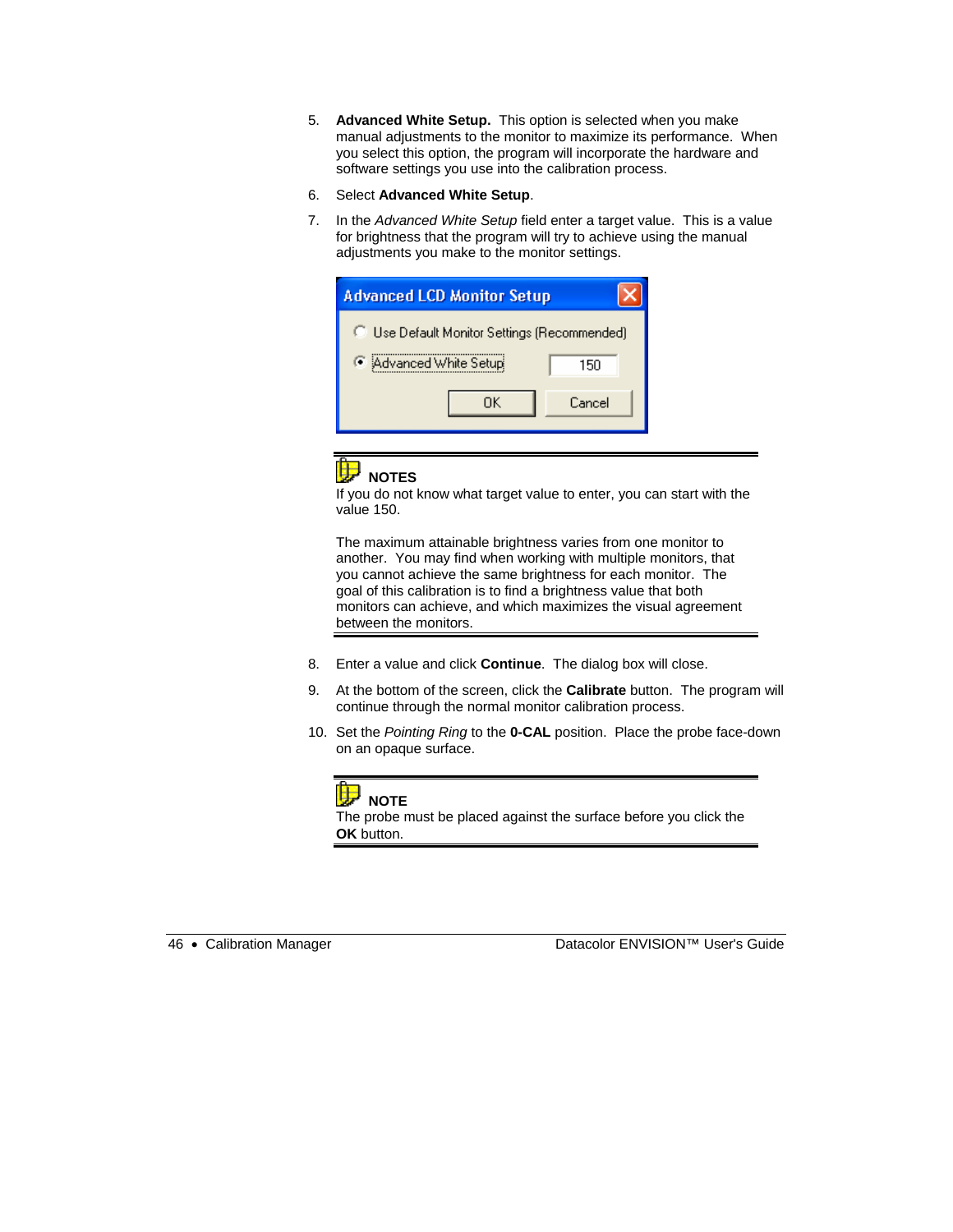

- 11. Click **OK**.
- 12. Reset the *Pointing Ring* to the **MEAS** position. Place the probe facedown against the monitor.

#### 电  **NOTE**

The probe must be mounted against the monitor before you click the OK button.

| <b>Datacolor ENVISION PRO</b>                  |  |
|------------------------------------------------|--|
| Is the Pointing Ring set to the Meas Position? |  |
| ൈ                                              |  |

13. Click **OK**. The program will start the calibration process, trying to achieve the target value you entered. Keep the probe mounted against the monitor.

Initial Check: Brightness Control: Please continue to hold probe against screen...

The program will check the brightness control, and report a number in the lower left corner of the message:

-[317] Too Dark: Please Adjust Monitor Settings or if no further adjustment is possible, press the Accept button... -

- 14. Based on the message displayed, you may need to manually adjust the controls on the monitor.
	- If you have both brightness and contrast controls, adjust the brightness setting.
	- − If you have only one control, either brightness or contrast, adjust it to improve the performance.

Datacolor ENVISION™ User's Guide Calibration Manager • 47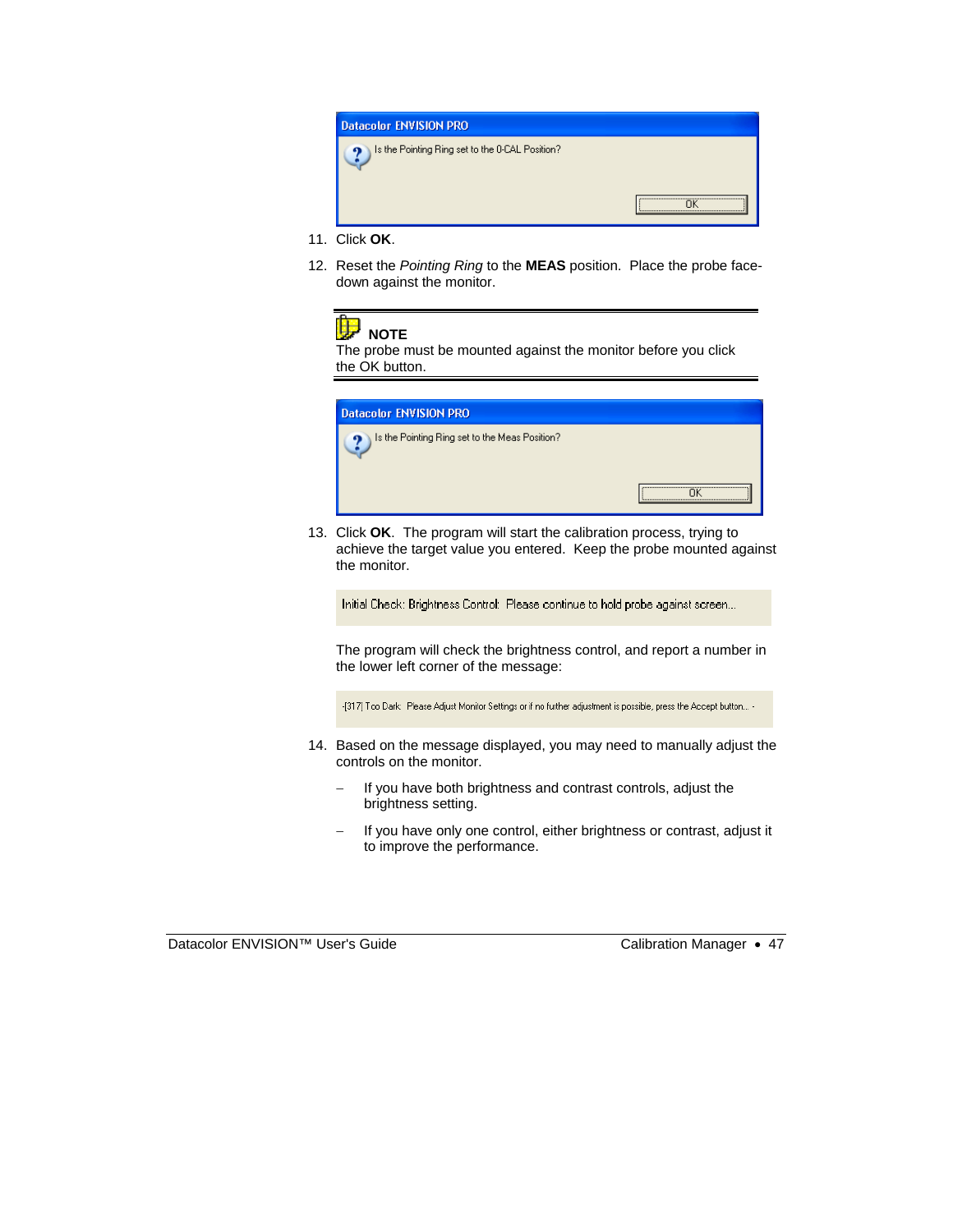- − If you can make no further adjustments to either control, click the **Accept** button.
- 15. The calibration routine will continue as a normal calibration. When it is completed, you will see a message similar to the following:

Last Calibrated on : 14 Sep 2005, 10:57:58, 48 Seconds ago, by Minolta CA-100Plus No. 08001420 Calibration complete.

Review the test results. *See also Monitor Calibration, Display Results for an explanation of the output.* 

To achieve visual agreement between the monitors, you must repeat the process for the second monitor.

#### **Menu/Toolbar Options**

The Calibration Manager window includes the standard menu bar and toolbar options found in all Windows applications:

|                     | Datacolor ENVISION Calibration Manager |                  |                               |  |   |             |                        |
|---------------------|----------------------------------------|------------------|-------------------------------|--|---|-------------|------------------------|
| <b>File</b><br>Edit |                                        | View Calibration |                               |  |   |             |                        |
| Е<br>Add            | Delete                                 | Default          | Update Generate Calibrate D65 |  | 賦 | Illuminant: | Observer:<br>10 Degree |

All program options selected in this window are applied to either the device or profile selected.

#### **Menu Options**

The Calibration Manager window includes four drop-down menus: **File, Edit, View** and **Calibration**.



#### **B** NOTE

This section summarizes the options on each menu in the Calibration Manager. *See also Program Navigation Tools in this guide for an explanation of the menu and toolbar options displayed in the ENVISION Drawing Area.*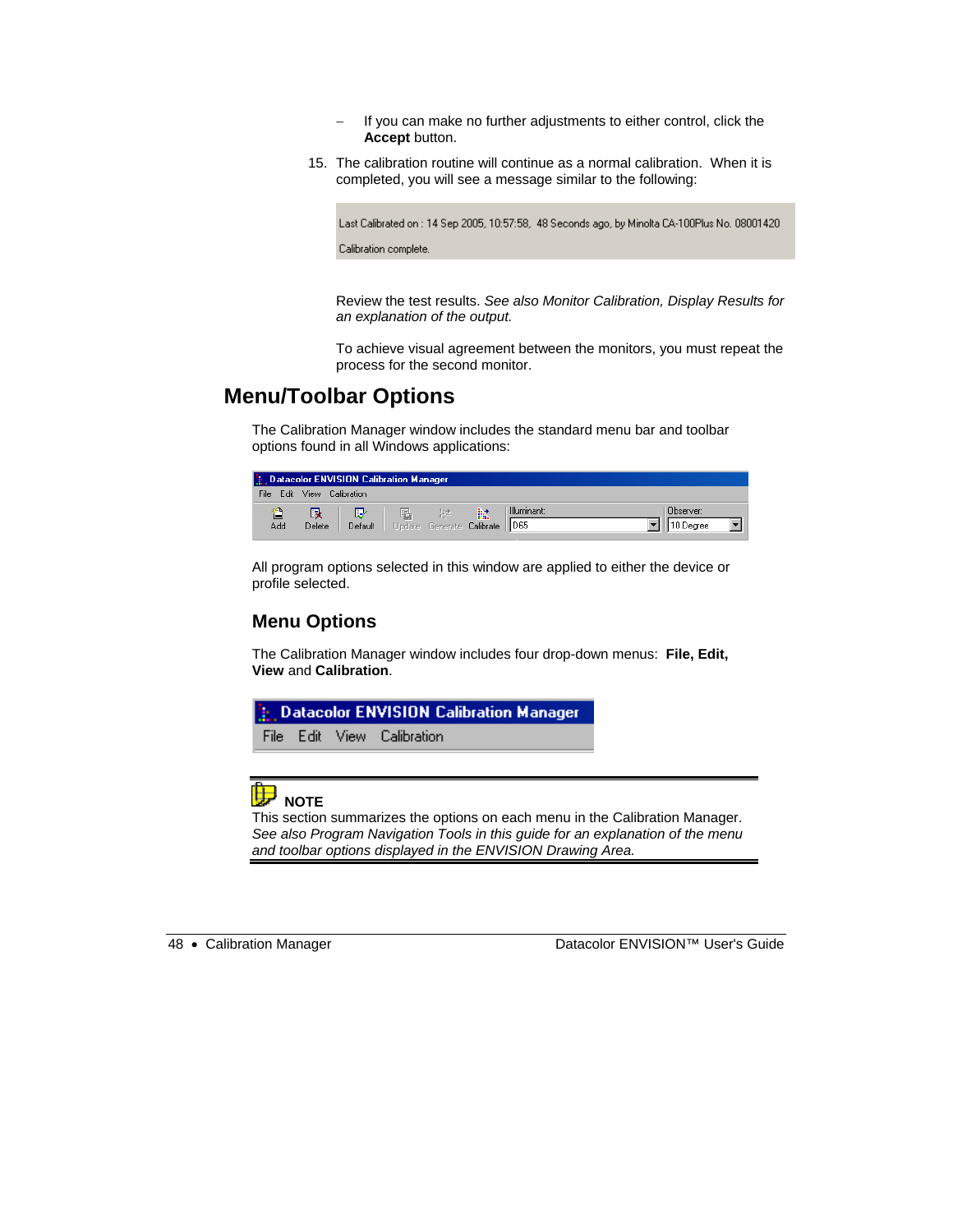#### **File Menu**



- **Add.** Adds a new device (monitor or printer).
- **Delete.** Deletes the selected device.
- **Import.** Imports a device and its profiles.
- **Export.** Exports a device and its profiles.
- **Close.** Closes the Calibration Manager.

#### **Edit Menu**

| Edit                  |
|-----------------------|
| Set as default        |
| Change identification |

- **Set as default.** Sets the selected item as the default device or profile.
- **Change identification.** Allows you to change the computer and workgroup names.

#### **View Menu**



• **Toolbar.** Controls the display of the Calibration Manager toolbar. A check indicates the toolbar is displayed. No check indicates the toolbar is hidden. Click on the option to display or remove the check.

Datacolor ENVISION™ User's Guide Calibration Manager • 49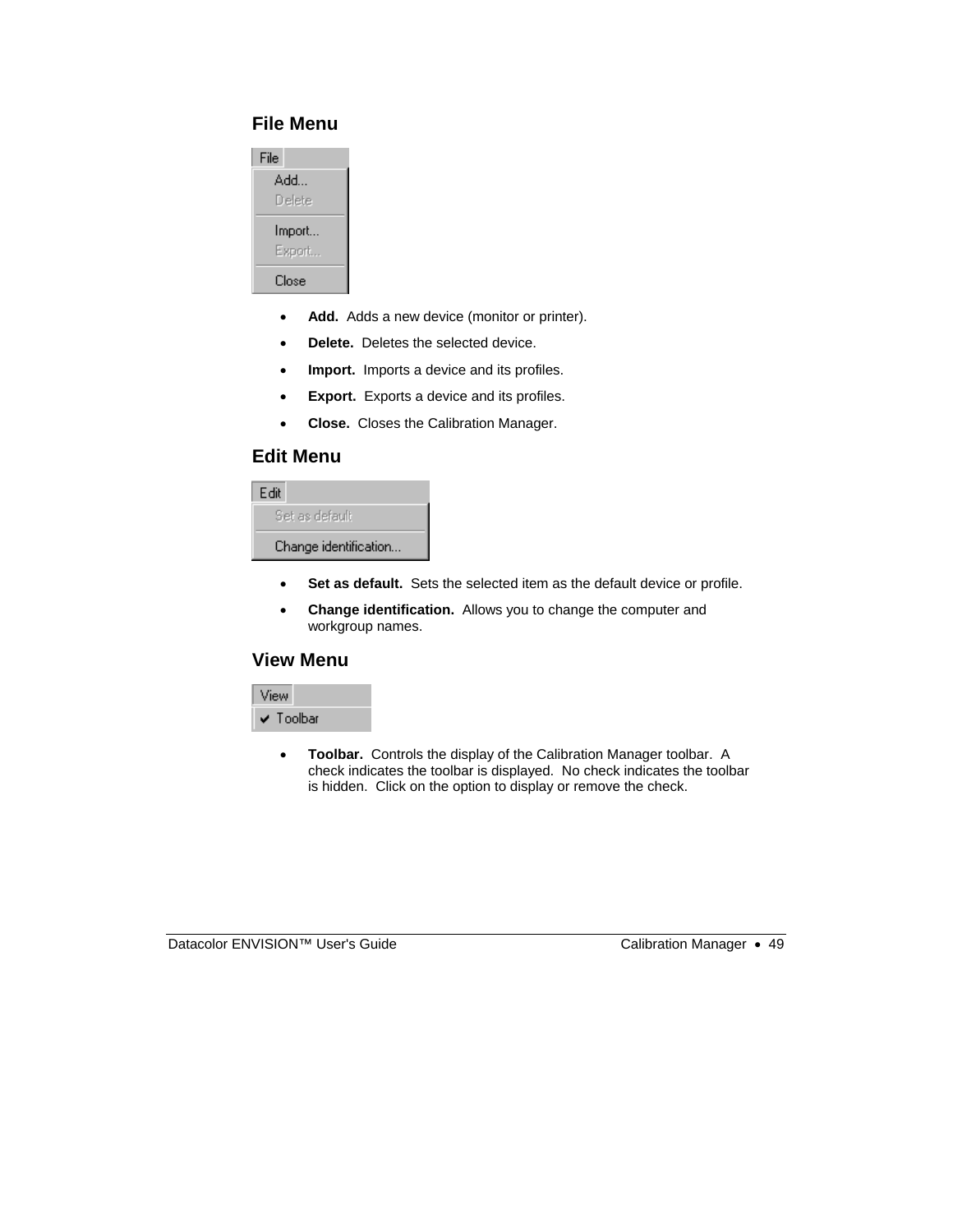#### **Calibration Menu**

| Calibration |
|-------------|
| Update      |
| Generate    |
| Calibrate   |

- **Update.** Updates a pending calibration profile. This option is only applied to printers, and is only enabled when a printer is selected. *See also the Datacolor ENVISION PrintCal Option User's Guide for an explanation of qualified printer profiles.*
- **Generate.** Generates one or more *qualified* profiles for the selected device. It is only enabled when a printer profile is selected. *See also the Datacolor ENVISION PrintCal Option User's Guide for an explanation of qualified printer profiles.*
- **Calibrate.** Starts the calibration process for the selected device. It is available when a monitor, printer or profile is selected.

## **Toolbar Options**

The menu commands most frequently used are duplicated as buttons on the toolbar, to provide more direct access. Click on the button to execute the function.



#### **NOTE**

The toolbar may be shown or hidden as required.

- Add. Add a device (monitor or printer).
- **Delete.** Delete the selected device.
- **Default.** Makes the selected device the default device. This button performs the same function as clicking the checkbox next to the device displayed in the Tree view. The user should assign the monitor and printer most frequently used as the default.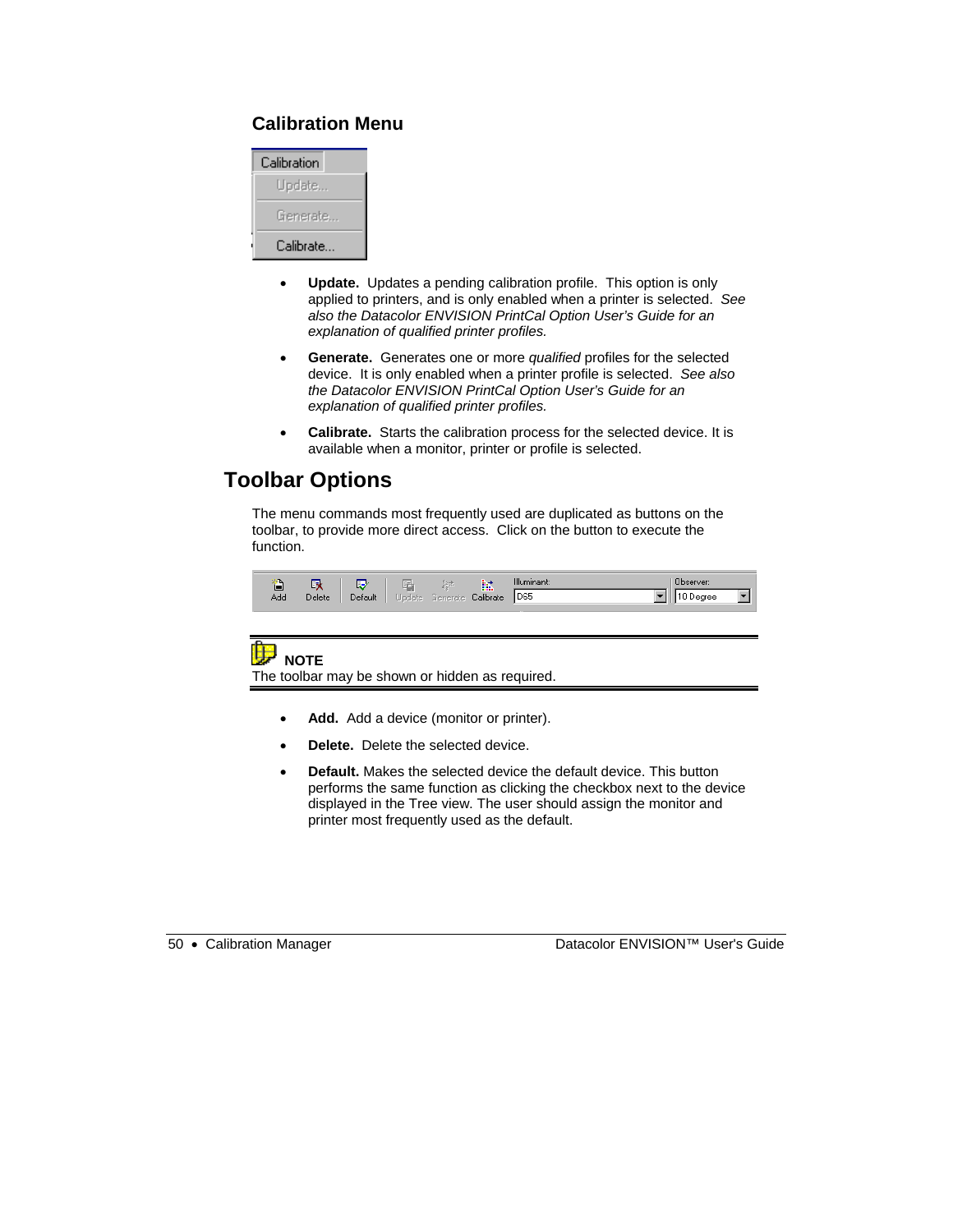- **Update.** Updates a pending profile. This option is only applied to printers and is only enabled when a printer is selected. *See also Datacolor ENVISION PrintCal Option User's Guide for an explanation of qualified printer profiles.*
- **Generate.** Generates a qualified profile. This is applied to a printer. *See also Datacolor ENVISION PrintCal Option User's Guide for an explanation of qualified printer profiles.*
- **Calibrate.** Starts the calibration procedure for the device selected.
- **llluminant.** Used to change the illuminant selection. Click on the down arrow to view a list of available illuminants, and make a selection.
- **Observer.** Used to change the observer selection. Click on the down arrow to view a list of available observers, and make a selection.

# **Program Navigation Tools**

Toolbar buttons, drop-down menus, popup menus and shortcut keys are navigation tools available in all Windows-based software. This section explains the toolbar and menu options included in Datacolor ENVISION.

## **Menu Options**

The menu bar is located at the top of the program window. It includes a series of drop-down menus that provide access to program functions.

|  | $\leq$ Datacolor ENVISION : Displaying D65 10 Degree, Default |  |  |
|--|---------------------------------------------------------------|--|--|
|  | File View Display Environment Monitor Colour Conditions About |  |  |

#### **File Menu**

The File menu is displayed below:

| File                           |                 |  |
|--------------------------------|-----------------|--|
| Open                           | $C$ trl+ $\cap$ |  |
| Export Image                   |                 |  |
| Convert Images in Directory to |                 |  |
| Calibration Manager            |                 |  |
| Print                          |                 |  |
| Send to                        |                 |  |
| Receive Mail                   |                 |  |
| Email Profile Setup            |                 |  |
| Quit                           | Ctrl+Q          |  |

Datacolor ENVISION™ User's Guide Calibration Manager • 51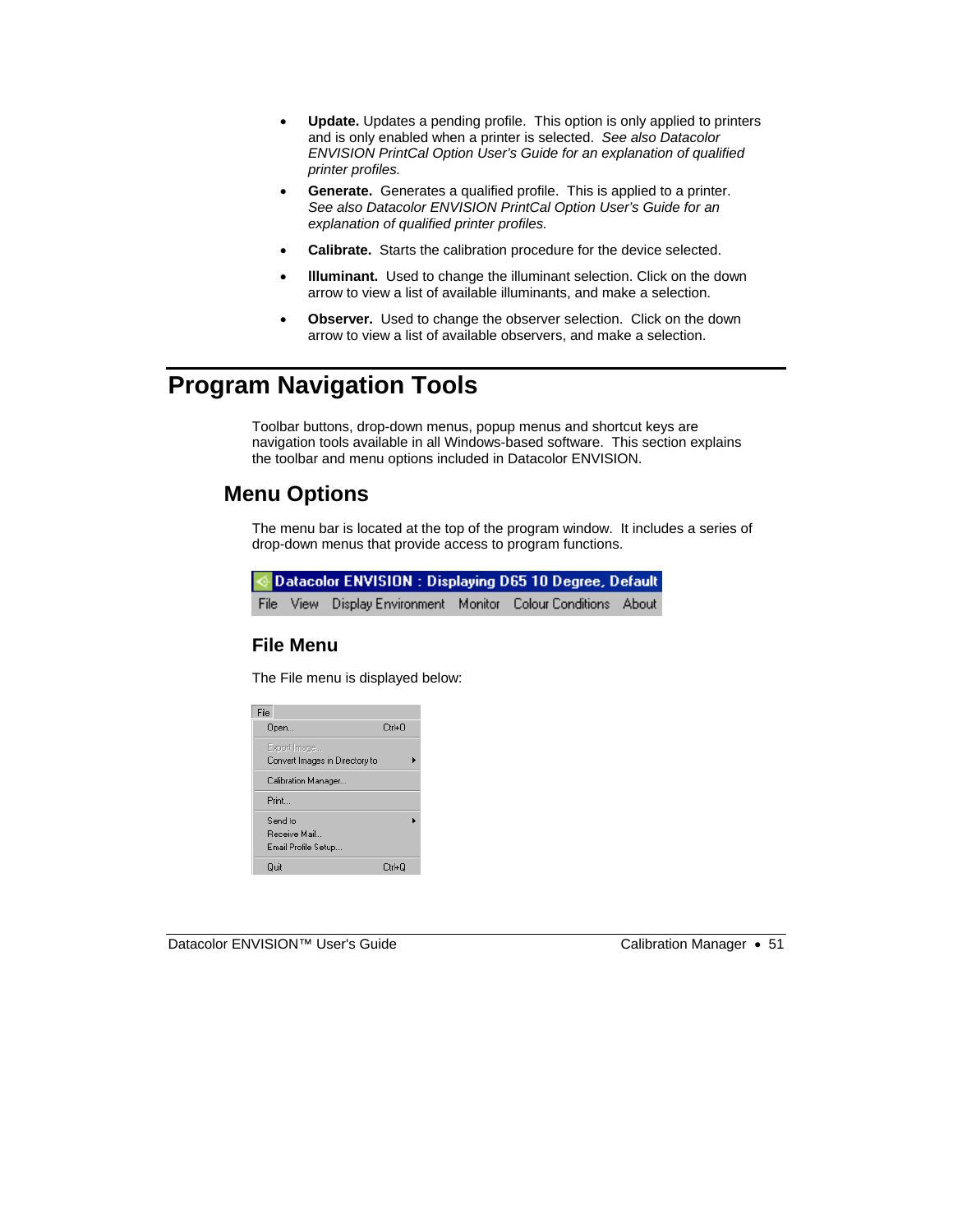• **Open.** This option opens an existing \*.LCh or \*.IME file. It opens the dialog box below:

| <b>Select File To Open</b>                                                                                                                                                  |                |
|-----------------------------------------------------------------------------------------------------------------------------------------------------------------------------|----------------|
| Look in: Environments and images<br>中国首团                                                                                                                                    |                |
| Automotive Images<br>Plastics Images<br>Coatings Images<br>Room settings<br>cosmetics<br>textiles<br>Colour triangle.ime<br>Inks & Paper Images<br>Paint Images<br>plastics |                |
| File name:<br>".rgb;".pcx;".tif;".bmp;".eps;".pcd;".jpg;".tci;".ime.                                                                                                        | Open<br>Cancel |

- Browse the system to find the file to be opened.
- − When you have located the file, click **Open**.
- − The Drawing Area will refresh, and display the image contained in the selected file.

*See also Appendix, Datacolor ENVISION File Extensions for details regarding the file types that can be opened in ENVISION.* 

• **Export Image.** This allows images to be exported to files. Once an image is exported, it is available for use by other ENVISION users. The selected image will be exported as the file type selected in the *Save as type* field.

| File name:    | Inew image.LCh                                                                                                                                                                                                                             | Save   |
|---------------|--------------------------------------------------------------------------------------------------------------------------------------------------------------------------------------------------------------------------------------------|--------|
| Save as type: | True Color Image File (*.LCh)                                                                                                                                                                                                              | Cancel |
|               | True Color Image File (*.LCh).<br>Silicon Graphics (*.rgb)<br>PC Paintbrush (*.pcx)<br>Tagged Image File Format (*.tif)<br>Microsoft Windows Bitmap [*.bmp]<br>JPEG File Interchange Format [*.jpg]<br>True Color Interchange File [*.tci] |        |

To export an image:

− In the *File Name* field, enter the name to be assigned to the image.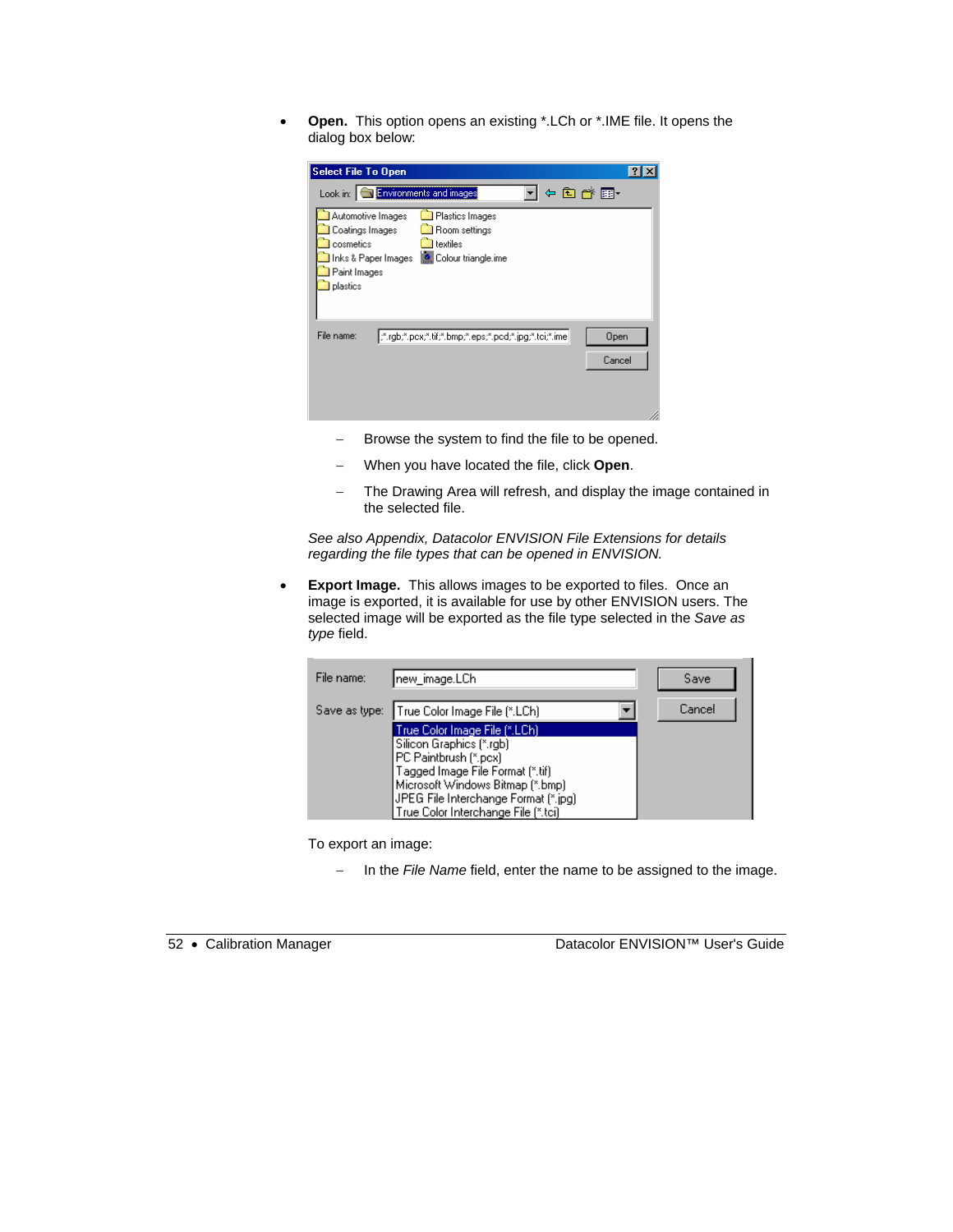− In the *Save as type* field, click the drop-down list arrow, and select the file type to be used.



If you are saving the image for use by other ENVISION users, you should save the file as an \*.LCh file. This will preserve the color consistency when viewed by different users.

- − Click **Save**.
- **Convert Images in Directory To.** Provides the option to change the file format of all the images in a selected directory to either \*.LCh or \*.bmp file format. The user selects the directory from the directory browser dialog.

| <b>Browse for Folder</b>                              |  |
|-------------------------------------------------------|--|
| Select directory in which to batch convert images LCh |  |
|                                                       |  |
| Desktop                                               |  |
| My Computer                                           |  |
| 由--- 13 31⁄2 Floppy (A:)                              |  |
| $\boxplus$ $\oplus$ local disk (c;)                   |  |
| $\boxplus \mathcal{C}$ Compact Disc (D:)              |  |
| $\boxplus \lnot \in \mathcal{P}$ Compact Disc (E:)    |  |
| ⊞∙全 Dev on 'Dci-dvp' (F:)                             |  |
| 由∙-- 全 TThompson on 'Dci-dvp\USers' (U:)              |  |
| ·dil My Network Places<br>$\overline{+}$              |  |
| activex<br>ஈ                                          |  |
| adidas<br>ஈ                                           |  |
| circ<br>ஈ                                             |  |
| diai-eve tests                                        |  |
|                                                       |  |
| Cancel<br>ОК                                          |  |
|                                                       |  |

- **Calibration Manager.** Opens the Calibration Manager window. *See also Calibration Manager, Program Navigation Tools, Menu Options for details regarding this option.*
- Print. Prepares the current environment for printing and offers a print preview.

Datacolor ENVISION™ User's Guide Calibration Manager • 53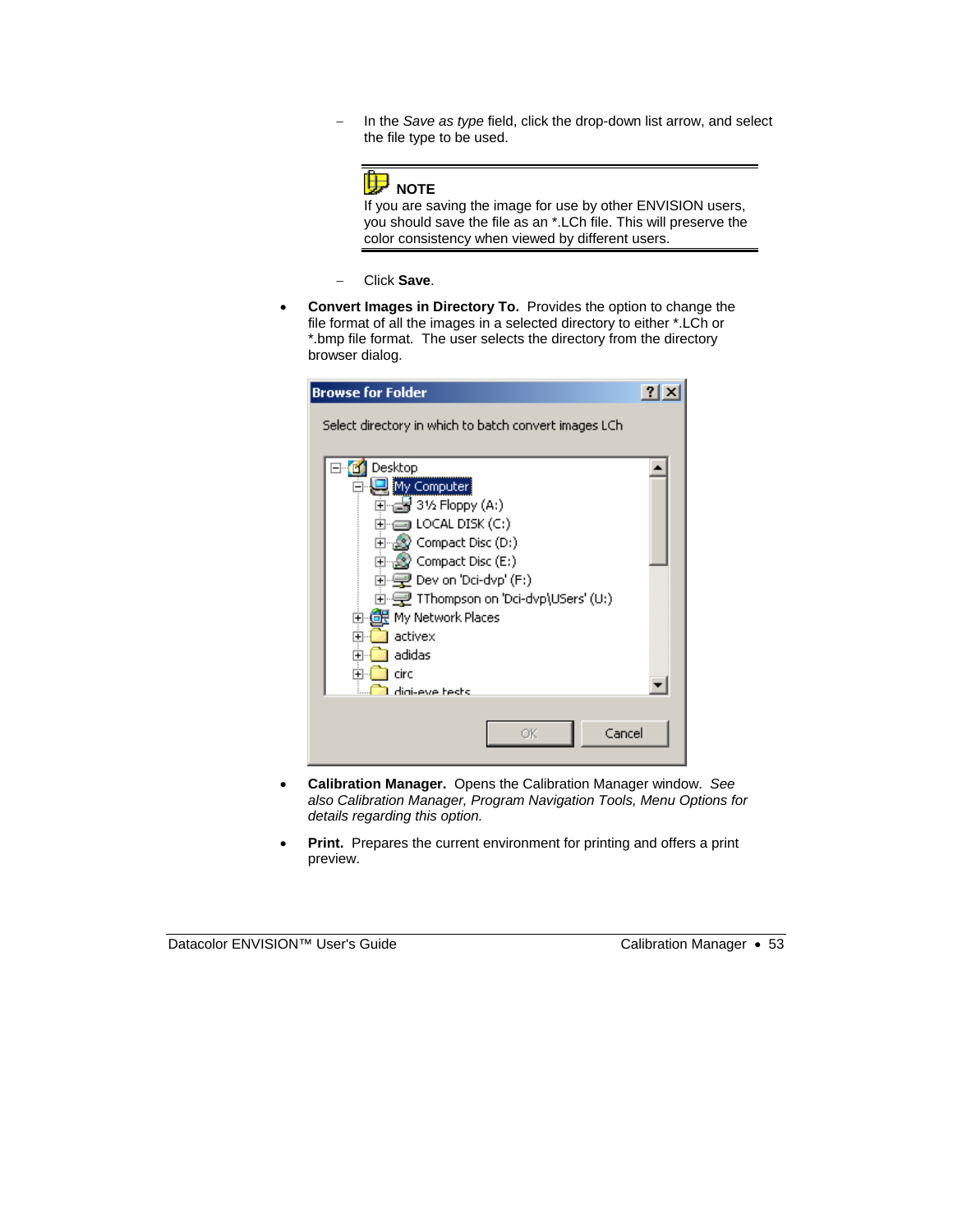• **Send To, Mail Recipient.** Identifies the recipient of the image.



ENVISION BASIC users can only email environments (\*.ime files) to another location.

- **Receive Mail.** Checks for new emails. Any \*.LCh or \*.IME files that are attached to a message can be opened directly from ENVISION, and displayed in the ENVISION drawing area.
- **Email Profile Setup.** Opens the dialog box used to setup/edit an email profile.
- **Quit.** This option leaves the program.

#### **View Menu**

The View menu is displayed below:

| View  |                                        |  |
|-------|----------------------------------------|--|
|       | Full Screen Window                     |  |
|       | Set I'n Normal Scale                   |  |
|       | Move To Center Of The Objects          |  |
|       | Scale and Move To See All The Objects  |  |
|       | j Always Change To See All The Objects |  |
| Scale |                                        |  |
| Move  |                                        |  |

- **Full Screen Window.** Sets the Drawing Area to occupy the full area of the screen. The menu bar and toolbar are not displayed.
- **Set To Normal Scale.** Sets the scale to normal—e.g., no zoom in or out applied.
- **Move To Center of the Objects.** Centers the Drawing Area in the window so that the objects are central.
- **Scale and Move To See All the Objects.** Redraws the drawing area ensuring that all objects are fully visible in the window, changing the scale and moving the center as necessary.
- **Always Change to See All The Objects.** *Not currently enabled.*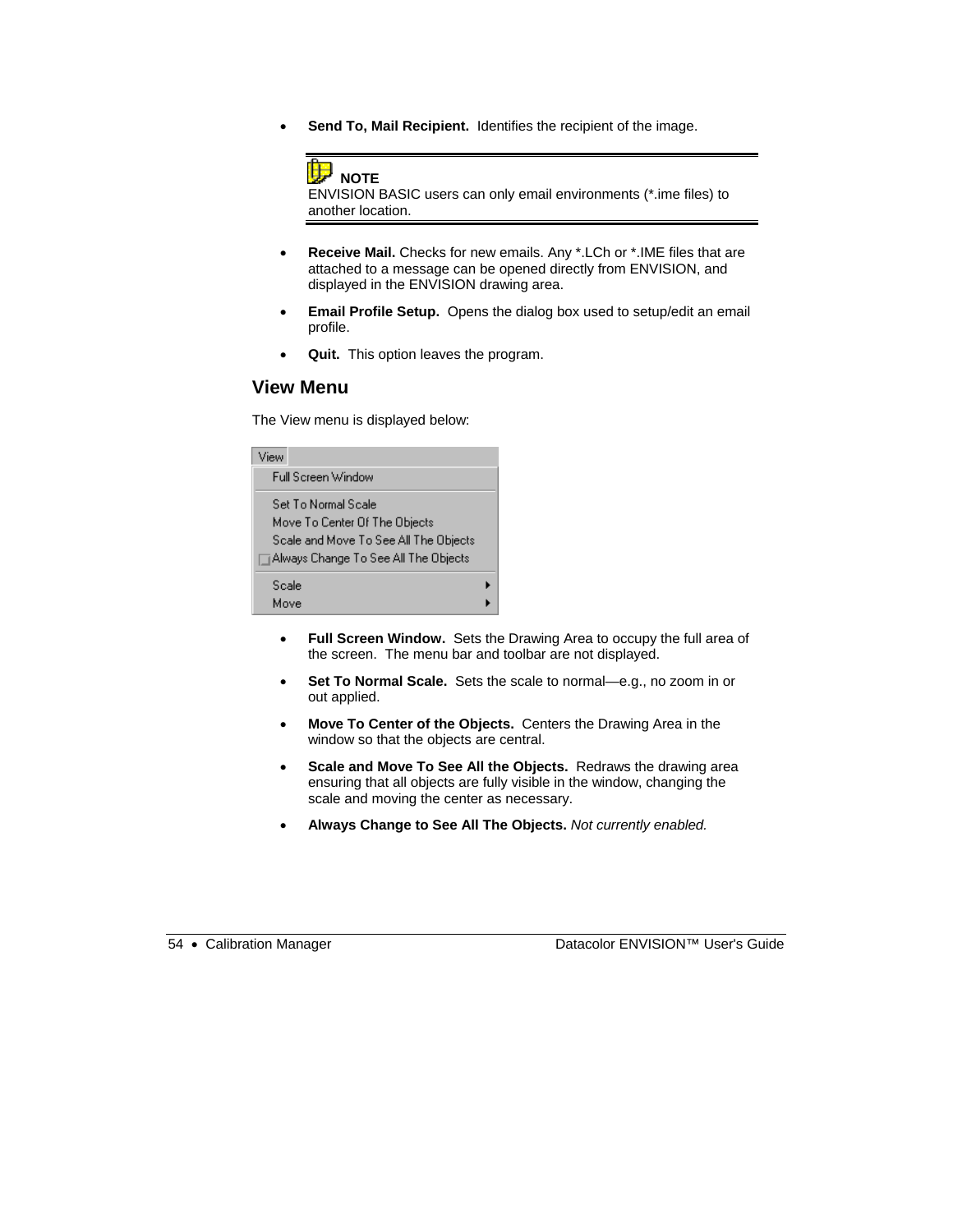- **Scale** 
	- **Zoom In.** Enlarges the scale of the objects by 1X.
	- **Zoom Out.** Reduces the scale of the objects by 1X.
- **Move** 
	- **Objects Up.** Moves all the objects in the Drawing Area toward the top of the screen.
	- **Objects Down.** Moves all the objects in the Drawing Area toward the bottom the screen.
	- − **Objects Left.** Moves all the objects in the Drawing Area to the left.
	- **Objects Right.** Moves all the objects in the Drawing Area to the right.
	- − **Choose New Center for the Window.** Enables the selection of a new center for the window. Click the left mouse button at the desired position.

#### **Display Environment Menu**

The Display Environment menu is shown below:

| Display Environment     |   |
|-------------------------|---|
| ि Show Perception Tiles |   |
| Set Gamut Mapping On    |   |
| Gamut Mapping Method    | ▶ |

- **Show Perception Tiles.** The perception tiles are the black and white tiles appearing at the upper left corner of the desktop. These can be used to assist in visual color comparisons by providing a contrast target.
- **Set Gamut Mapping On.** This selection affects how the program handles colors which are out of the gamut of the device. When a color is out of the device gamut, the color cannot be accurately reproduced using the monitor or printer selected. Gamut mapping is used to find a substitute color for the out-of-gamut color. The default setting is Gamut Mapping *On.*

Datacolor ENVISION™ User's Guide Calibration Manager • 55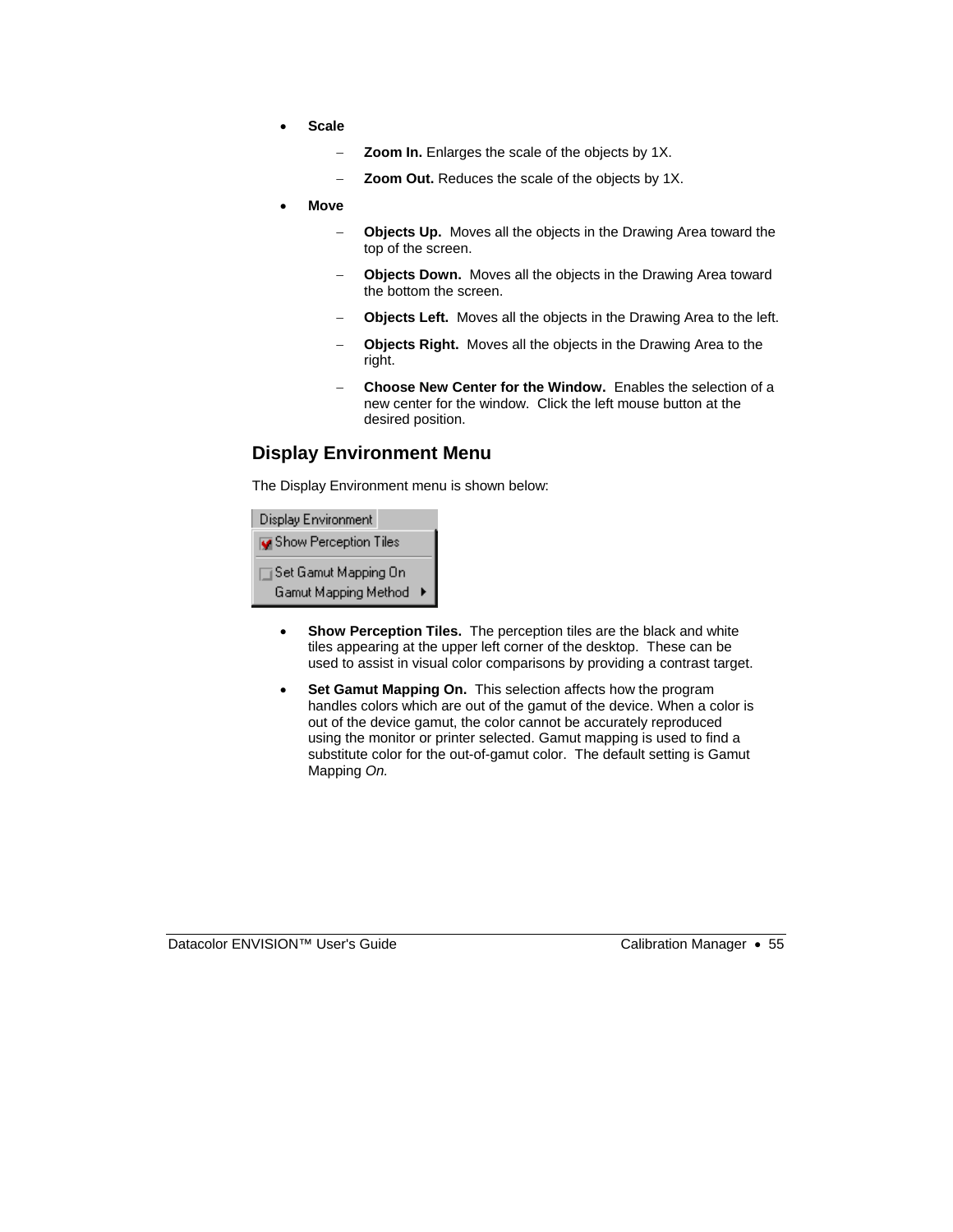

When gamut mapping is enabled, it is applied to both monitors and printers. *See also Appendix, Gamut Mapping in this guide for a complete discussion of the gamut mapping option.* 

- **Gamut mapping method.** There are several different approaches that can be used to determine a suitable substitute color. *See also Appendix, Interpreting Color Differences for an explanation of color difference equations, and the concepts of hue, chroma and lightness.* 
	- − **Closest dE** (preserving hue) . Adjusts the color displayed to minimize the dE without changing the hue. The resulting color may vary from the target color in lightness or color intensity, but the hue will be the same.
	- Adjust Lightness and Chroma. For out-of-gamut colors, adjustments are made to both lightness and chroma. This is the default selection, and is best for most applications.
	- Mark in Black. Out-of-gamut colors display black.
	- − **Adjust Lightness.** Out-of-gamut colors are modified solely by adjusting lightness.
	- − **Reduce Chroma.** Out-of-gamut colors are adjusted solely by reducing the chroma.

#### **Monitor Menu**

The Monitor Menu is displayed below:

| Monitor           |  |
|-------------------|--|
| Calibrate Monitor |  |
| Test Calibration  |  |

- **Calibrate Monitor.** Opens the monitor calibration window. *See also Monitor Calibration in this guide for additional information.*
- **Test Calibration.** Opens an option to test the accuracy of the calibration. A series of 40 different colors are displayed and a report is generated. *See also Monitor Calibration, Display Results for an explanation of the report that is displayed.*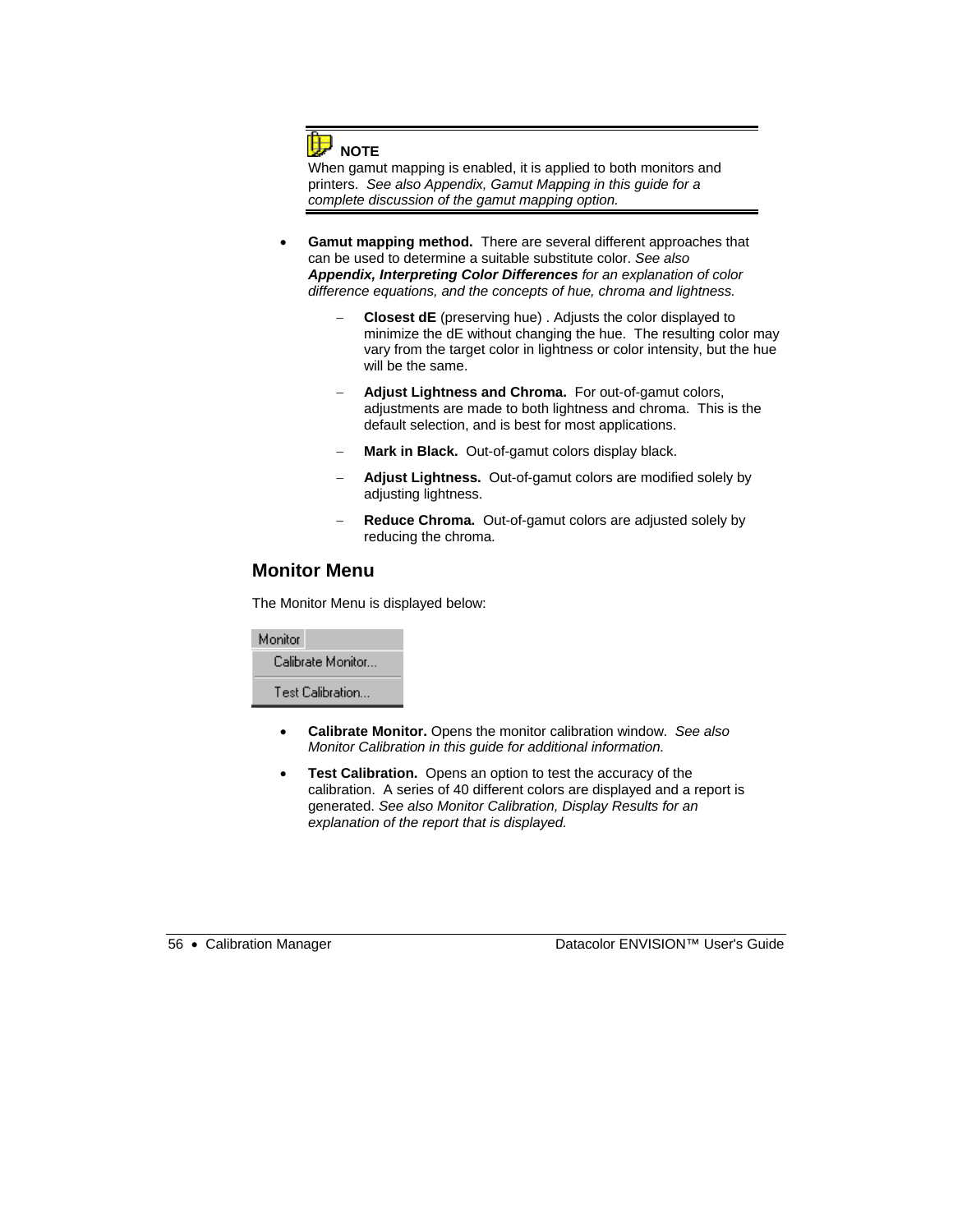#### **Colour Conditions Menu**

The Color Conditions Menu is displayed below:

| Colour Conditions                             |
|-----------------------------------------------|
| Select Observer                               |
| Sort Illuminants in Tool<br>Select Illuminant |

- **Select Observer.** Allows user to view/change the Standard Observer (2º/10º) selection.
- **Sort Illuminants in tool.** Sorts illuminants by ascending alphabetic order in the illuminant tool.
- **Select Illuminant.** Allows user to view/change the illuminant selection. Also provides the option to program the shortcut [function] keys for up to four illuminants.

## **Keyboard Shortcuts**

Below is a list of keyboard shortcuts that are available for frequently used operations. Rather than selecting an option from a menu, the user can click the specified combination of keys to execute a program function.

| Key         | <b>Modifier</b> | <b>Action</b>                                         |
|-------------|-----------------|-------------------------------------------------------|
| <b>CTRL</b> | ο               | Select an environment to load                         |
| <b>CTRL</b> | a               | Quit program                                          |
| F5          |                 | Change illuminant (Default = Cabinet<br>VeriVide D65) |
| F6          |                 | Change illuminant (Default = D65)                     |
| F7          |                 | Change illuminant (Default =F2,<br>Cool White)        |
| F8          |                 | Change illuminant (Default = $A$ )                    |

Datacolor ENVISION™ User's Guide Calibration Manager • 57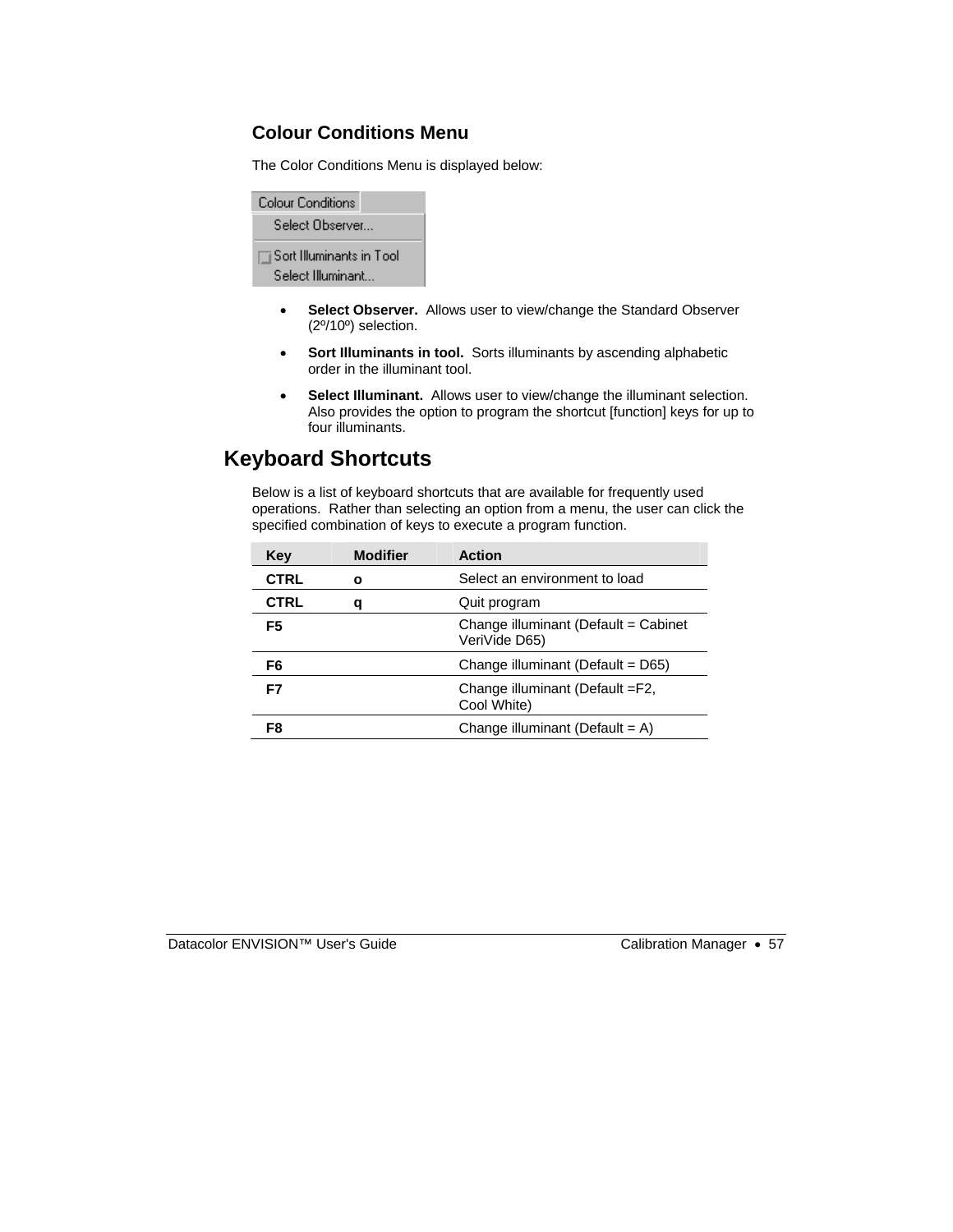| Key            | <b>Action</b>                                    |
|----------------|--------------------------------------------------|
| '8'            | Move objects up a page                           |
| '2'            | Move objects down a page                         |
| '4'            | Move objects left a page                         |
| '6'            | Move objects right a page                        |
| '7'            | Zoom in on drawing area                          |
| $^{\prime}$ 1' | Zoom out on drawing area                         |
| '5'            | Reset the scaling and center the<br>drawing area |

The following keyboard shortcuts involving the keypad only work with 'Num Lock' ON: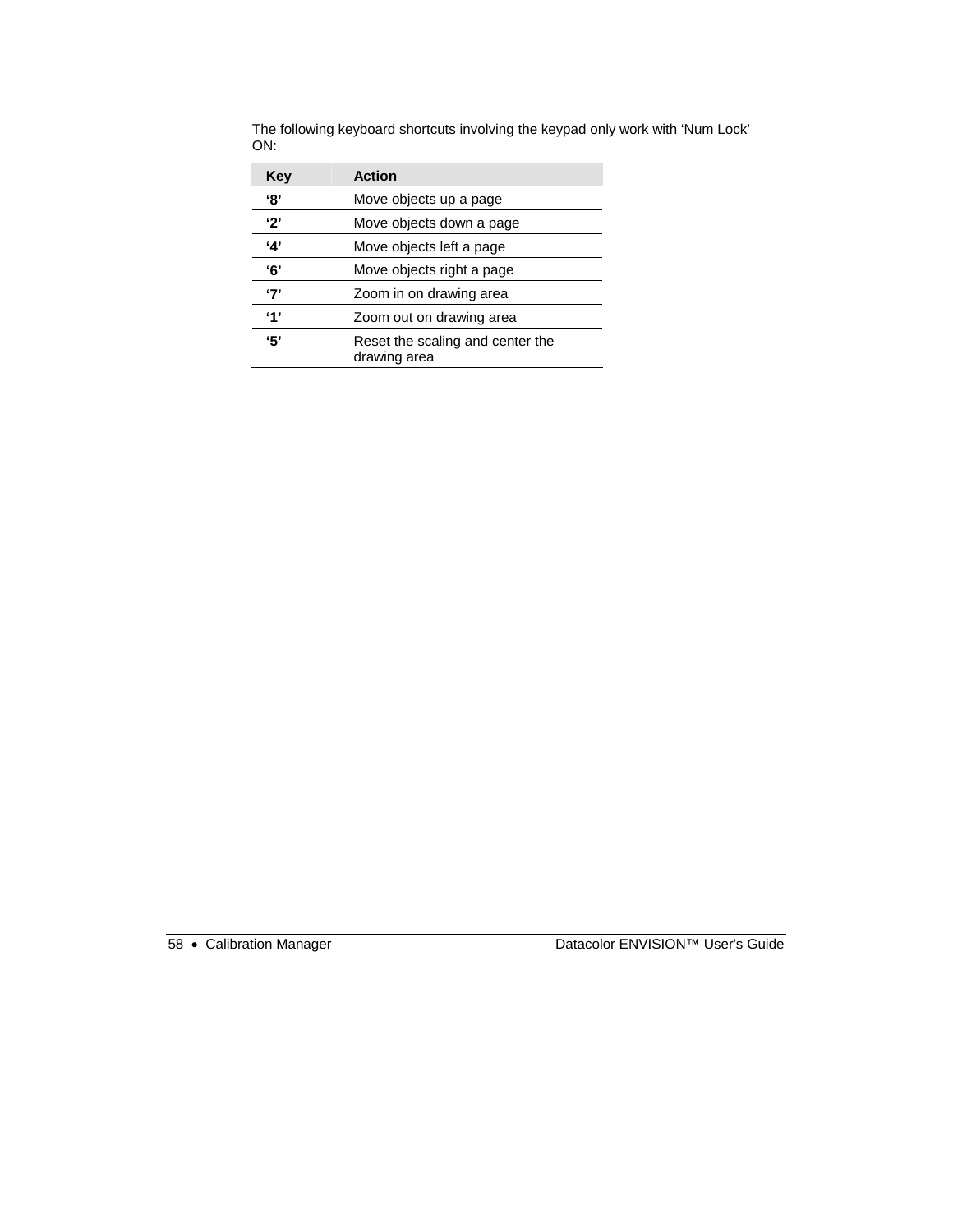# **Appendix**

## **Troubleshooting Tips for Monitor Calibration**

If the monitor calibration is not successful, check the following:

- Probe–to-analyzer communication cable is not properly seated.
- Probe-to-analyzer cable is defective.
- Analyzer-to-CPU communication cable is not properly seated.
- Analyzer-to CPU cable is defective.
- CRT analyzer is not properly zero-calibrated.
- CRT analyzer is not fully sealed against the monitor glass, and stray light is present.
- Line voltage is not at rated requirement (i.e., 100 volts vs. 110 volts required).
- Monitor is in close proximity to electromagnetic fields (power leads, HVAC equipment, etc.).
- Monitor-to-CPU cable is not shielded.
- Com port conflicts. Other  $3^{rd}$  party programs may be calling to the resident com port assigned to the analyzer. This can interrupt or prevent the calibration.
- Com ports inaccurately named. Verify the number of the COM port, for example Com 2, is correctly identified.

Datacolor ENVISION™ User's Guide Appendix • 59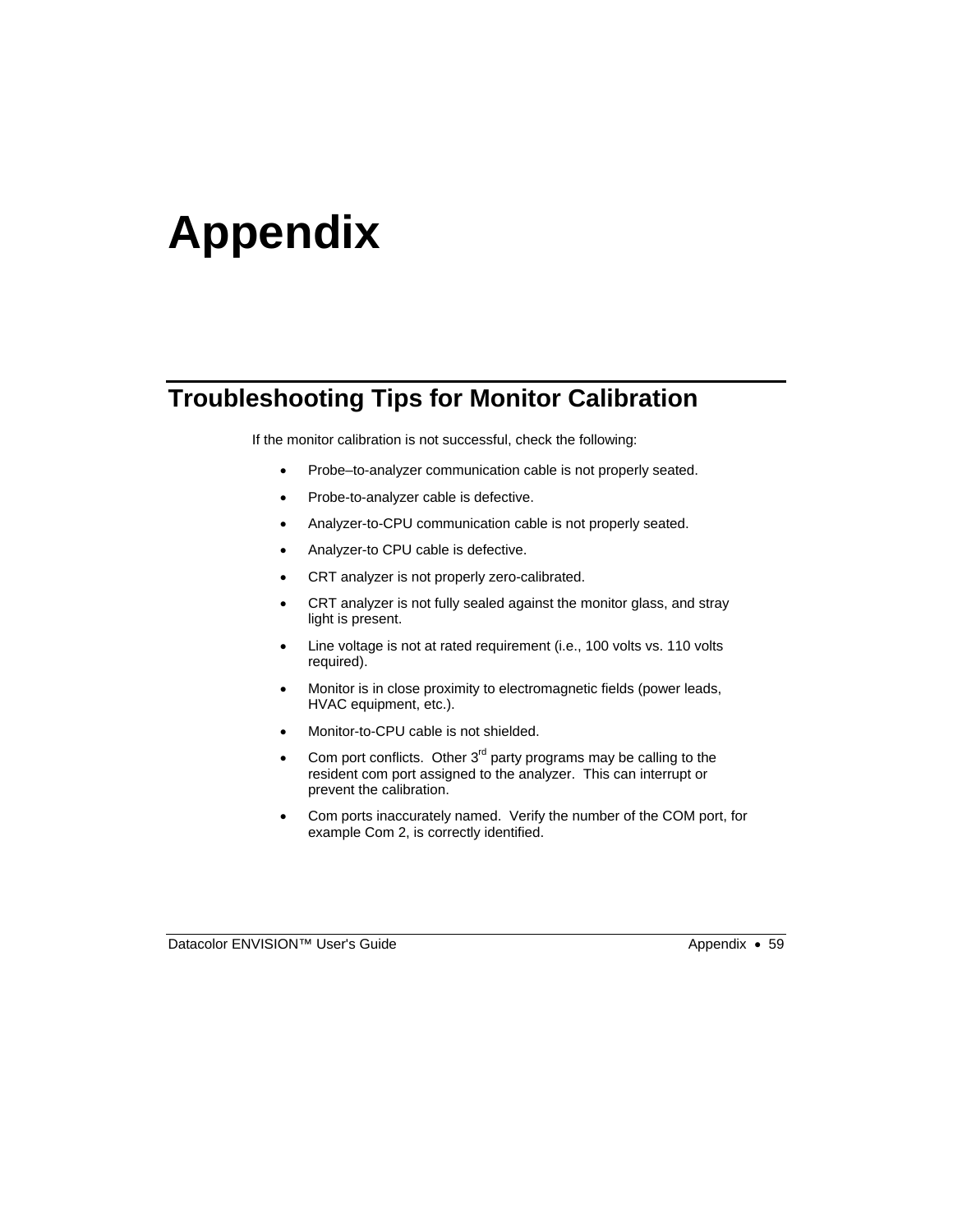# **Configuring the CA-100 Plus Analyzer**

This document describes the procedure required to set-up a Minolta CA-100Plus colorimeter to be used for screen calibration with a Datacolor ENVISION system.

## **Before You Begin**

Before you start the calibration procedure, you should confirm the following conditions:

- The CA-100Plus analyzer is turned off.
- A computer monitor connected to a system running Microsoft Windows is within reach of the CA-100Plus probe. The system must be running Windows XP Professional or higher.
- The measurement probe is plugged into the rear of the main instrument body. The plug is keyed to ensure that the probe is plugged in at the correct orientation.



The settings are accessed and changed using several keys on the numeric keypad.



60 • Appendix Datacolor ENVISION™ User's Guide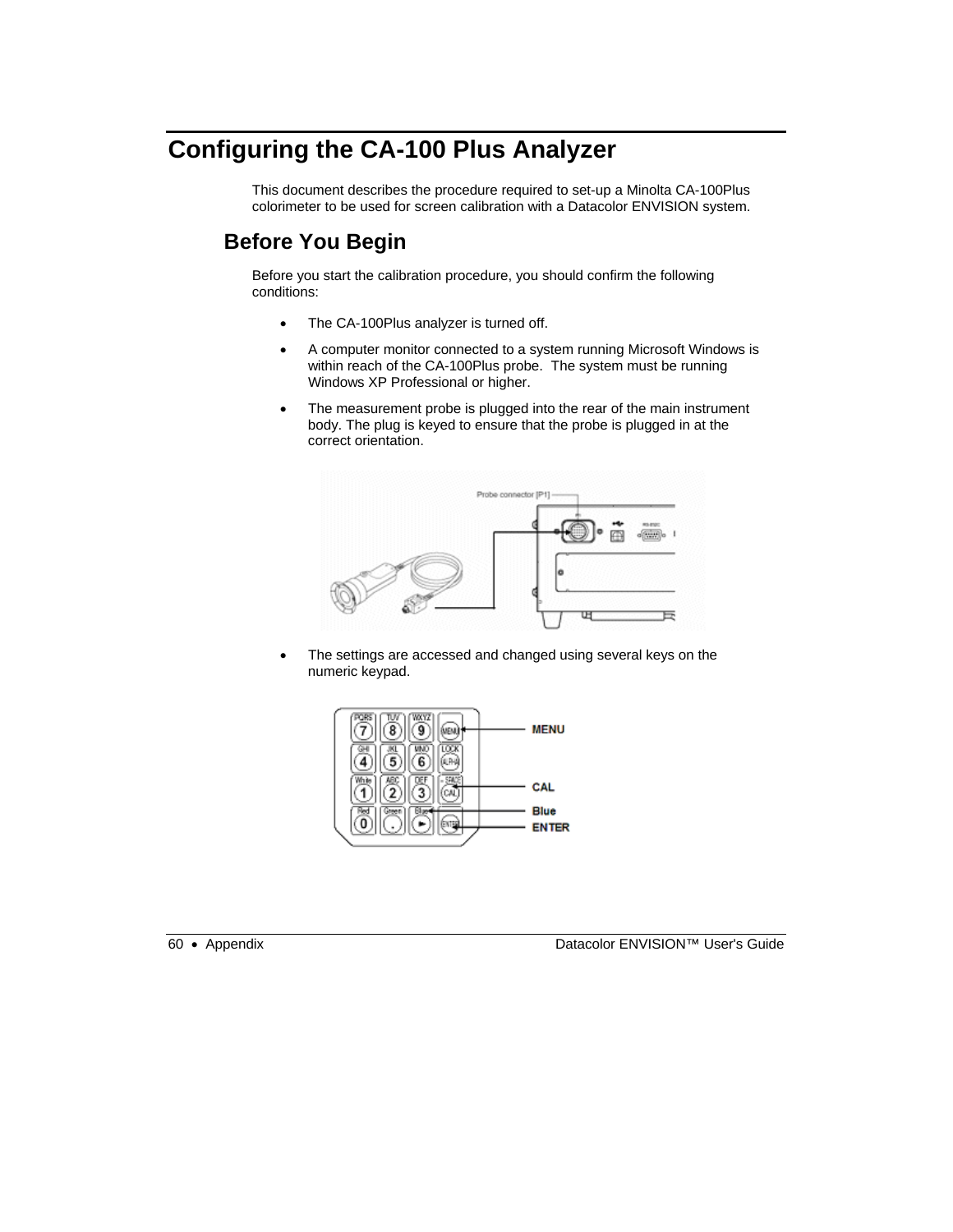## **Zero-Calibration (0-CAL) Procedure**

Each time you restart the analyzer, the unit requires you to perform a zero calibration (0-CAL) before you can access any of the settings. You cannot skip this calibration step.

## **NOTE**

You can view and change the *Analyzer Compatibility Mode* and *Type* setting without performing the zero calibration. *See also Analyzer Compatibility Mode and Type below for instructions.*

To complete this calibration:

1. Place the probe face down against a flat opaque surface and press the **0-CAL** button.



When the calibration is complete, the device will automatically display the analyzer settings:



Datacolor ENVISION™ User's Guide Appendix • 61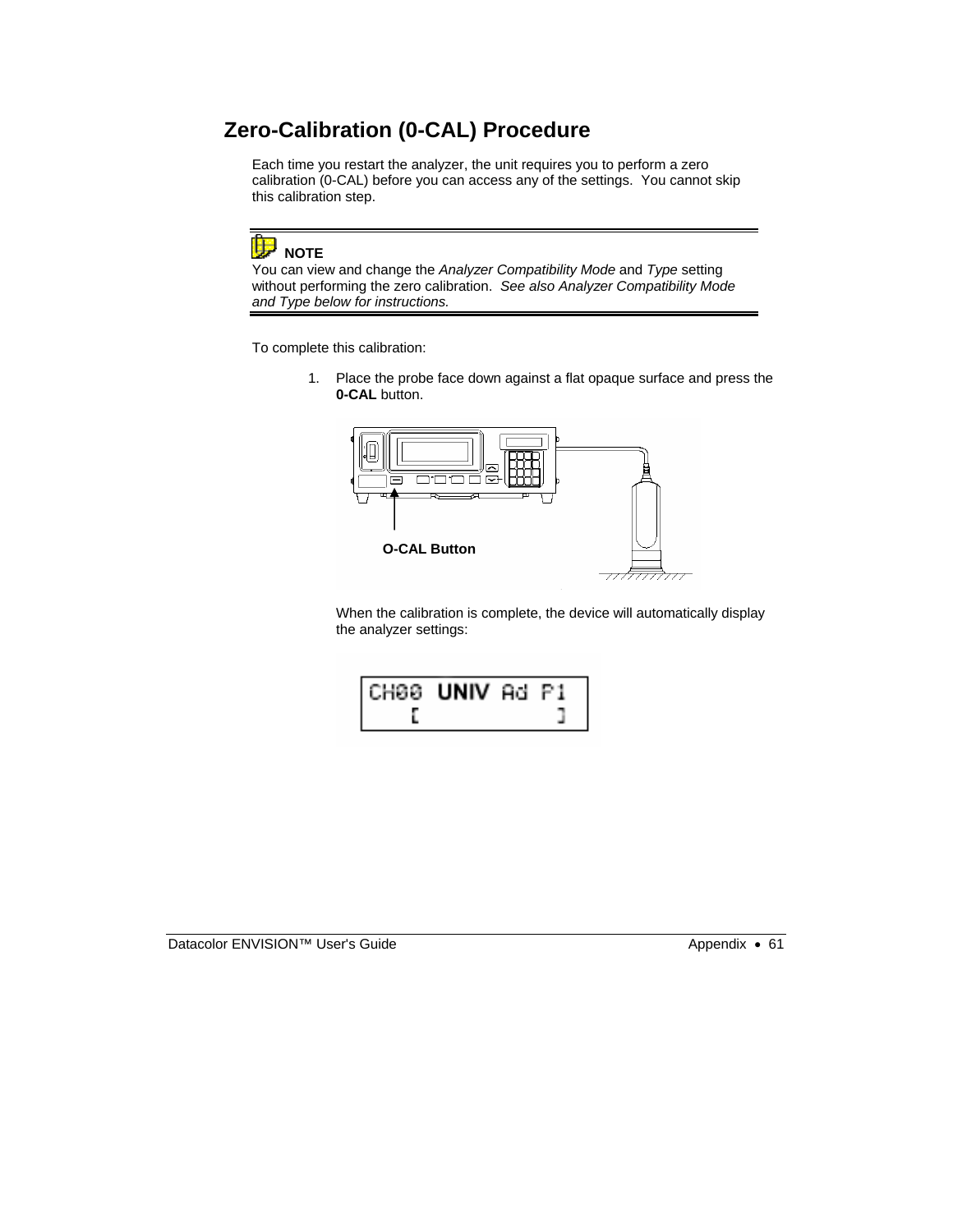## **Changing the Analyzer Settings**

The following selections must be set correctly to enable communications between the monitor analyzer and the system:

| <b>Setting</b>                                              | <b>Correct</b><br><b>Selection</b>        | Screen                                                           |
|-------------------------------------------------------------|-------------------------------------------|------------------------------------------------------------------|
| Analyzer<br><b>Compatibility</b><br>Mode and<br><b>Type</b> | $Mode =$<br>Remote<br>$Type = CA-$<br>100 | <b>REMOTE</b><br>CA-100 MODE                                     |
| Synchroniza-<br>tion Type                                   | Universal<br>(UNIV)                       | SELECT : SYNC.<br>UNIU                                           |
| <b>Baud Rate</b>                                            | 9600                                      | <b>SELECT</b><br><b>BAUD</b><br>H<br>9600                        |
| Number of<br><b>Figures</b>                                 | 4 Figures                                 | SELECT<br>H.<br>DISP.<br>4 FIGURES                               |
| Measure-<br>ment Speed                                      | Auto                                      | $^{(2)}$<br>υ<br><b>SELECT</b><br>÷<br>M-SPD<br>ö<br><b>AUTO</b> |
| <b>Memory</b><br><b>Channel</b>                             | CH-00                                     | Memory channel<br>снее<br>$\mathbb{P}^1_1$                       |
| <b>Display</b><br><b>Mode</b>                               | x,y, Lv                                   | Х<br>У<br>Lv                                                     |
| Luminance<br>Unit                                           | $\text{cd/m}^2$                           | LUMINANCE UNIT<br>cd⁄m*m                                         |

62 • Appendix Datacolor ENVISION™ User's Guide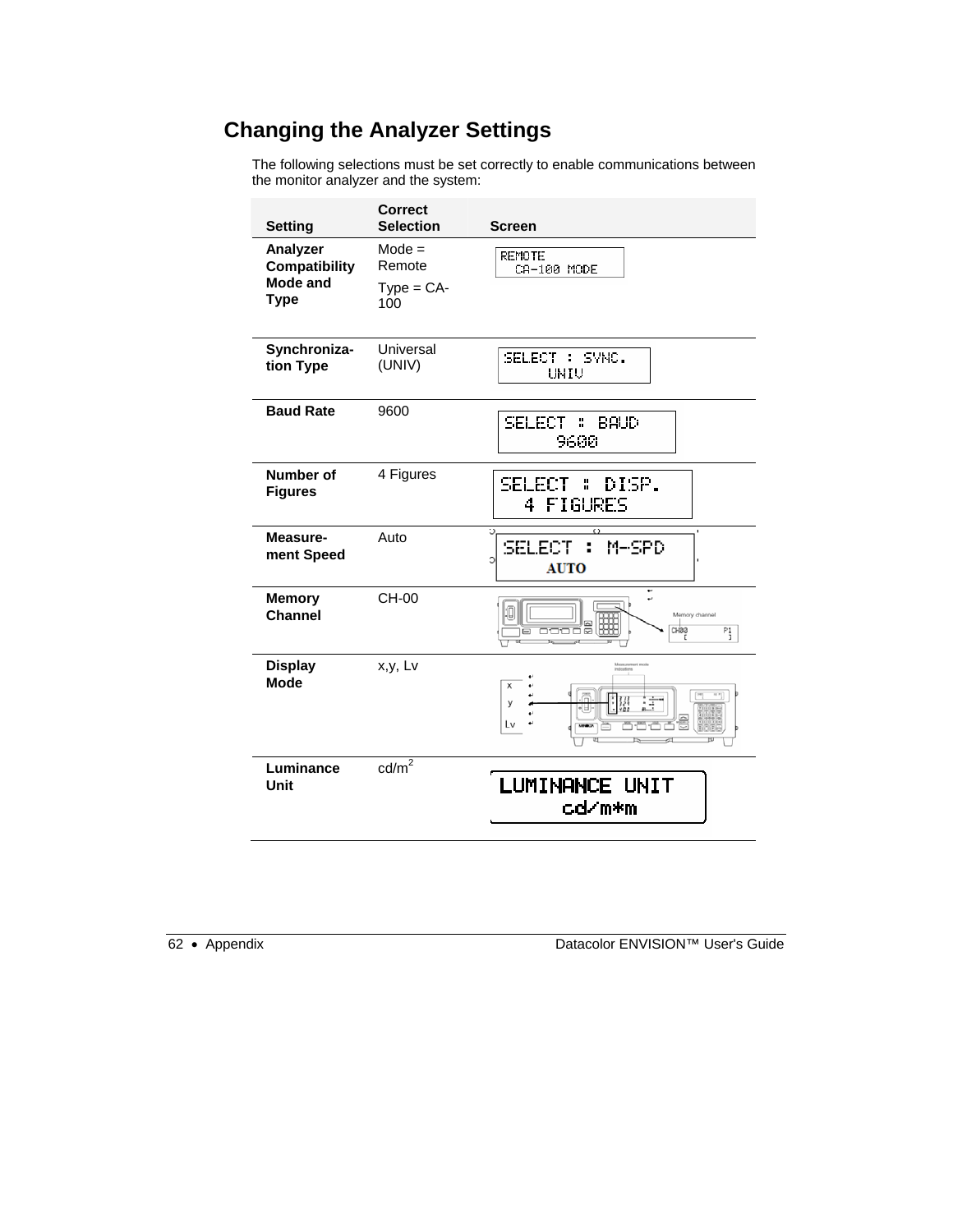### **Analyzer Compatibility Mode and Type**

Below is an example of the display identifying the correct setting for *Analyzer Compatibility Mode and Type*:



To view or change the *Analyzer Compatibility Mode and Type*:

• Set the power switch to the **On** position:



The LCD display should contain the following information:



This information is displayed every time you activate the unit. If the display contains the following message, it must be reset:

| REMOTE      |  |
|-------------|--|
| CA-200 MODE |  |

Datacolor ENVISION™ User's Guide Appendix • 63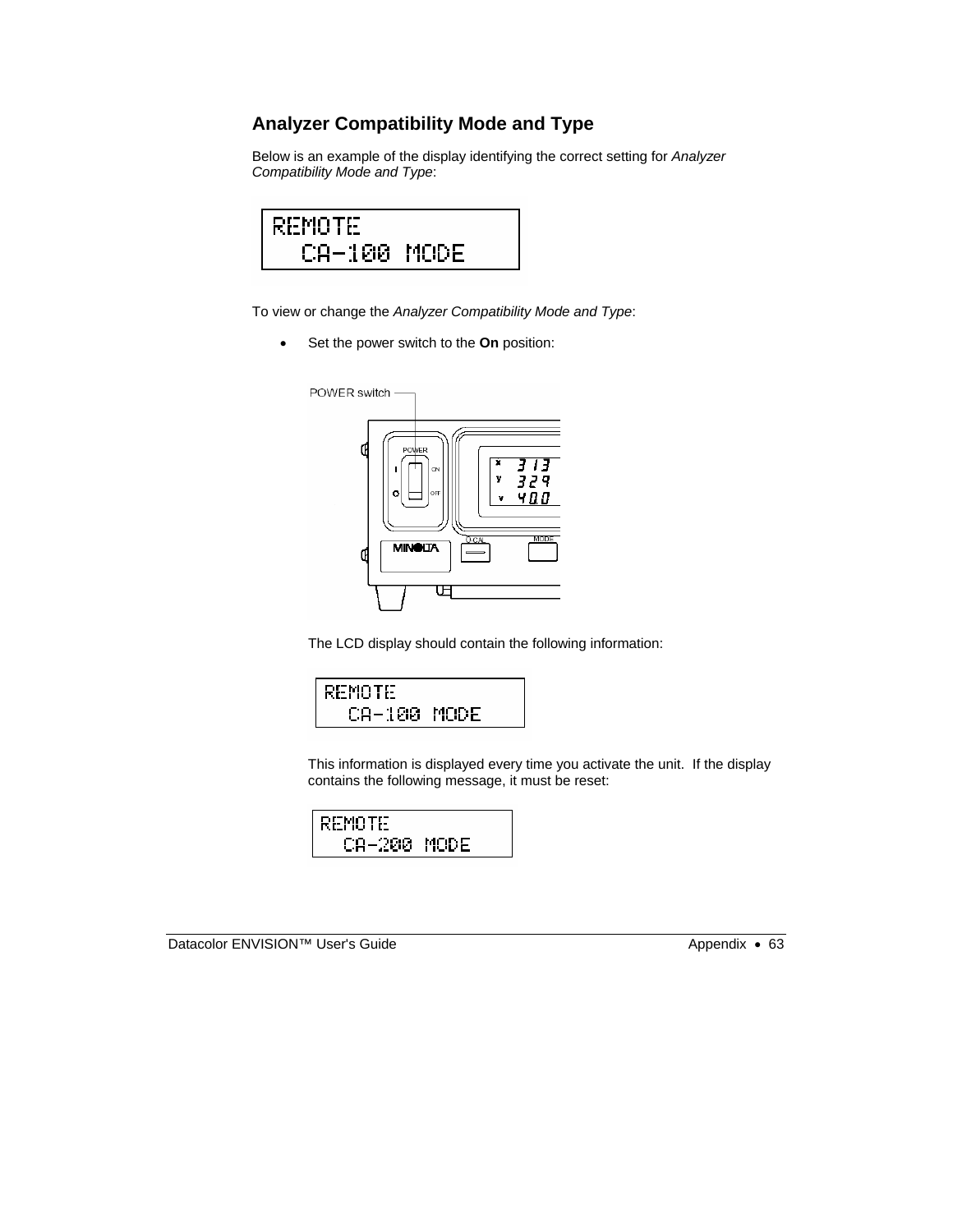To reset the analyzer:

- 1. Turn off the CA-100Plus.
- 2. Press the **REMOTE** key.
- 3. With the REMOTE key is depressed, switch on the CA-100Plus. The REMOTE key must be held for more than two seconds after the power is applied. The screen should refresh and the analyzer model should be set to *CA-100* mode.

#### **Synchronization Type**

When the zero-calibration (0-CAL) is complete, the device will automatically display the analyzer settings:





If you have restarted the analyzer, you must perform the zero calibration (0-CAL) before you can access the Synchronization Type setting. *See also Zero Calibration Procedure for instructions.* 

If the LCD displays the message **NO SYNC.SIGNAL,** or the *Sync Type* is not **UNIV**, you must change the setting. To access this setting:

1. Press the **MENU** key on the keypad:



The LCD will display the menu screen:



64 • Appendix Datacolor ENVISION™ User's Guide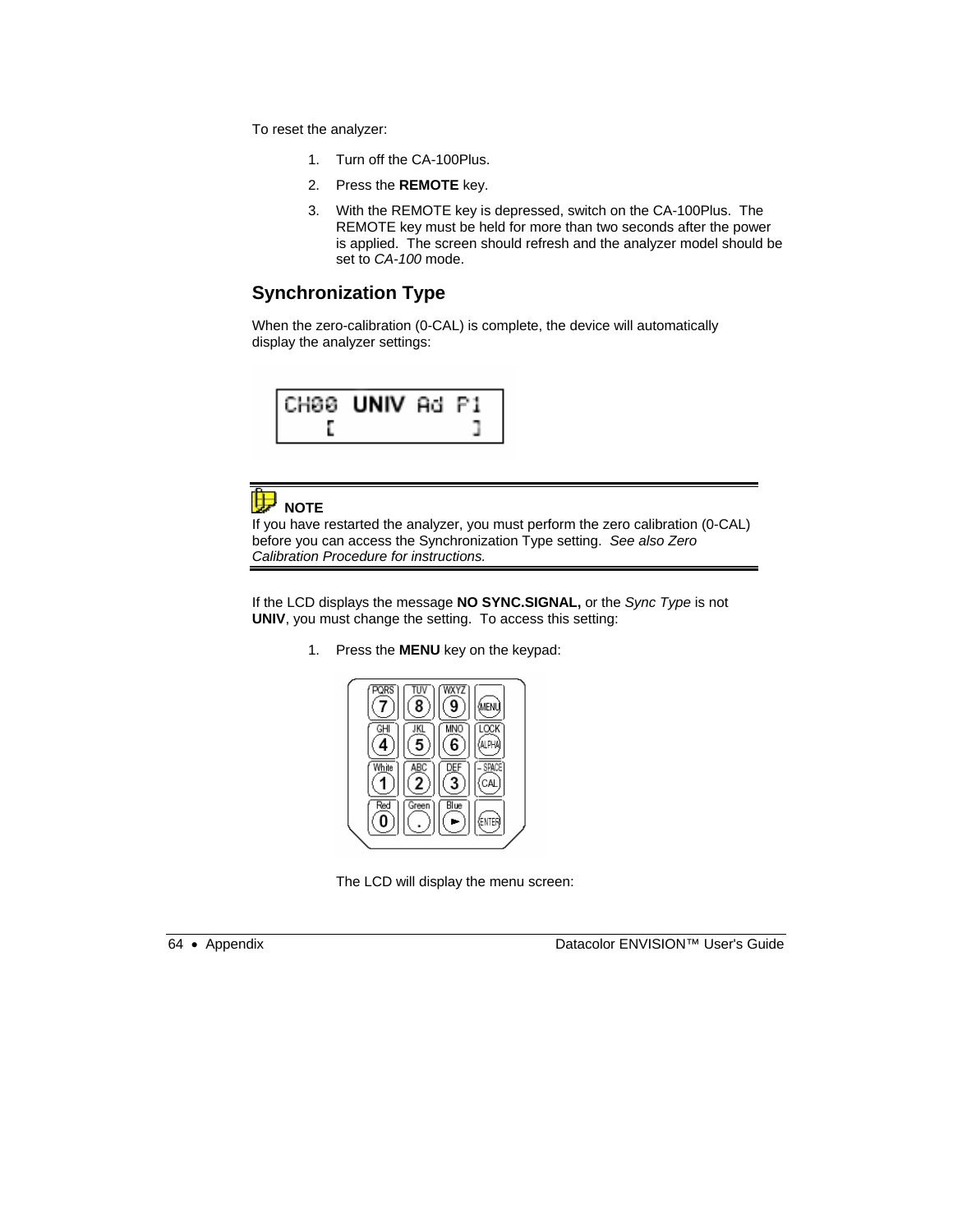| MENU # | SELECT         |  |
|--------|----------------|--|
|        | PUSH SPACE KEY |  |

2. Press the **CAL key** repeatedly to access the *SYNC selection* screen:



3. Press the **Blue key** repeatedly to display **UNIV:** 



4. Press the **ENTER key** to confirm the selection.

#### **Baud Rate**

The data exchange rate should be set to 9600 bps.



If you have restarted the Analyzer, you must perform the Zero Calibration ()-CAL) before you can access the Synchronization Type setting. *See also Zero Calibration Procedures for instructions.* 

When the zero calibration (0-CAL) is complete, the device will automatically display the analyzer settings:

| CH88 <b>UNIV</b> Ad P1 |  |  |
|------------------------|--|--|
|                        |  |  |

Datacolor ENVISION™ User's Guide Appendix • 65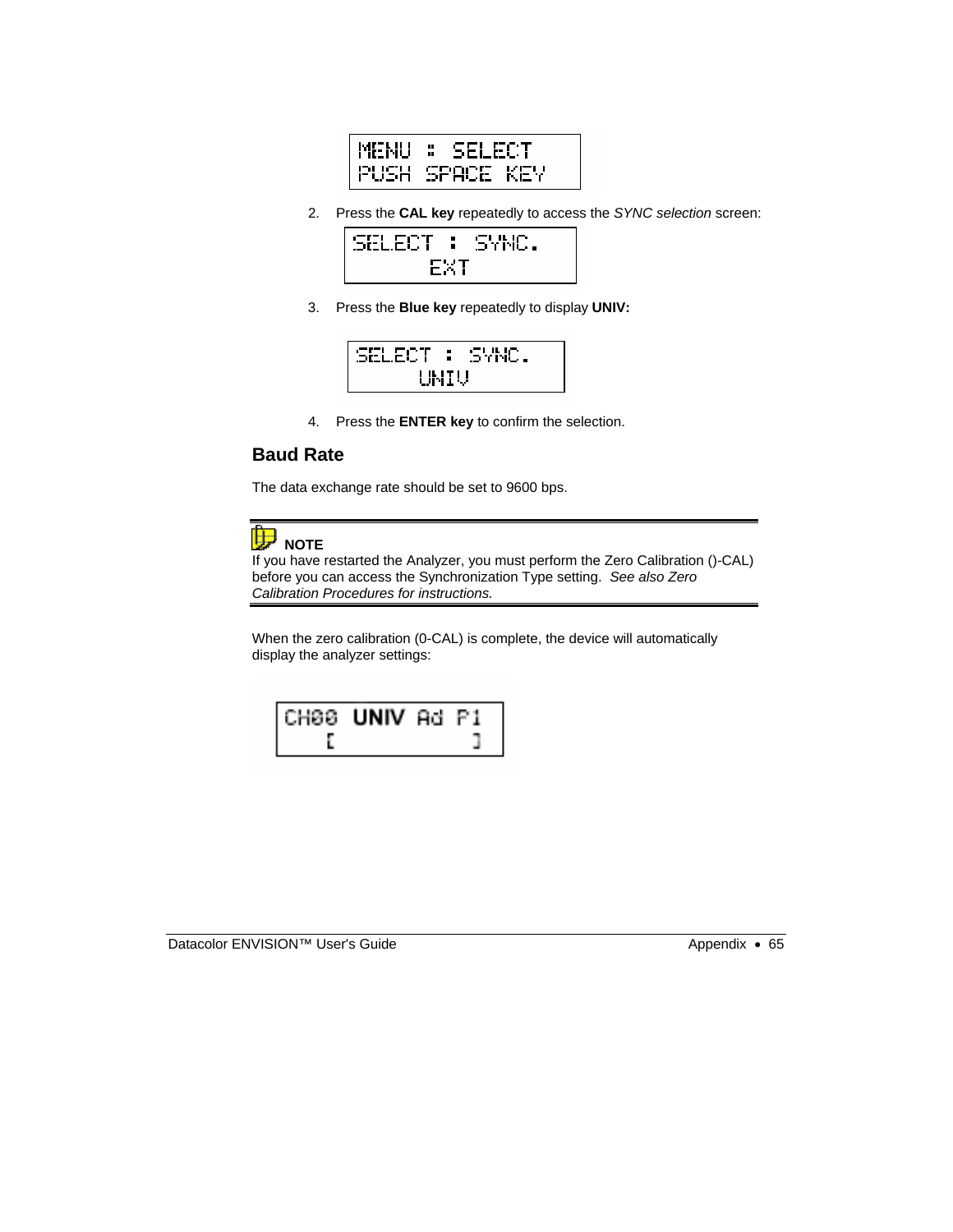To access the *Baud Rate* setting:

1. Press the **MENU** button:



The LCD will display the menu screen:

| MENU : SELECT  |  |
|----------------|--|
| PUSH SPACE KEY |  |

2. Press the **CAL key** repeatedly to access the *baud rate selection* screen.



3. Press the **Blue key** repeatedly to display **9600 BPS**.



4. Press the **ENTER** key to confirm the selection.

66 • Appendix Datacolor ENVISION™ User's Guide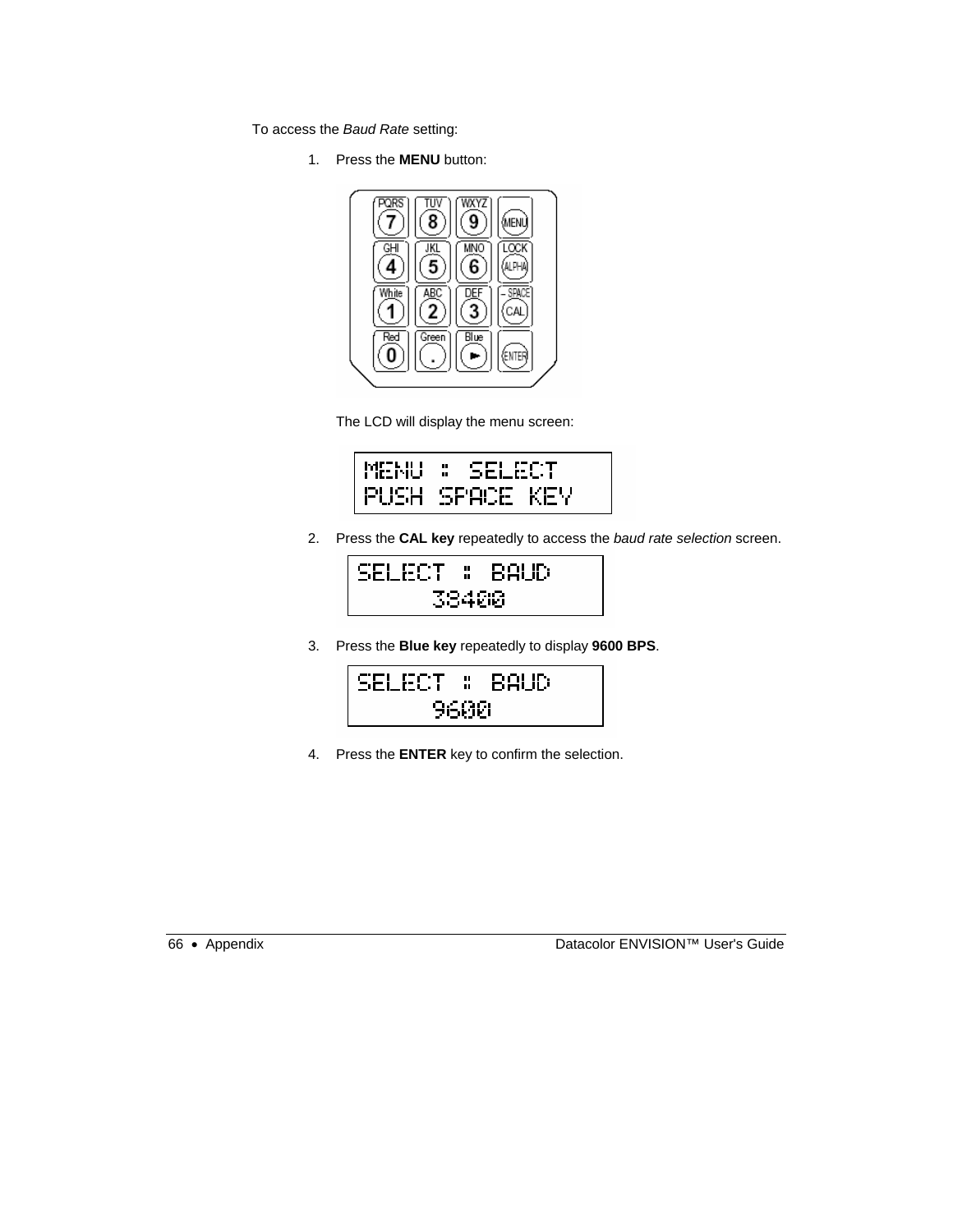### **Number of Digits**

You must set the number of digits displayed to four decimal places.



If you have restarted the analyzer, you must perform the Zero Calibration (0-CAL) before you can access the *Synchronization Type* setting. *See also Zero Calibration Procedures for instructions.* 

When the zero calibration (0-CAL) is complete, the device will automatically display the analyzer setting:

| CH00 <b>UNIV</b> Ad P1 |  |  |
|------------------------|--|--|
|                        |  |  |

To access the *Number of Digits* setting:

1. Press the **MENU** button:



The LCD will display the menu screen:

| MENU : SELECT  |
|----------------|
| PUSH SPACE KEY |

Datacolor ENVISION™ User's Guide Appendix • 67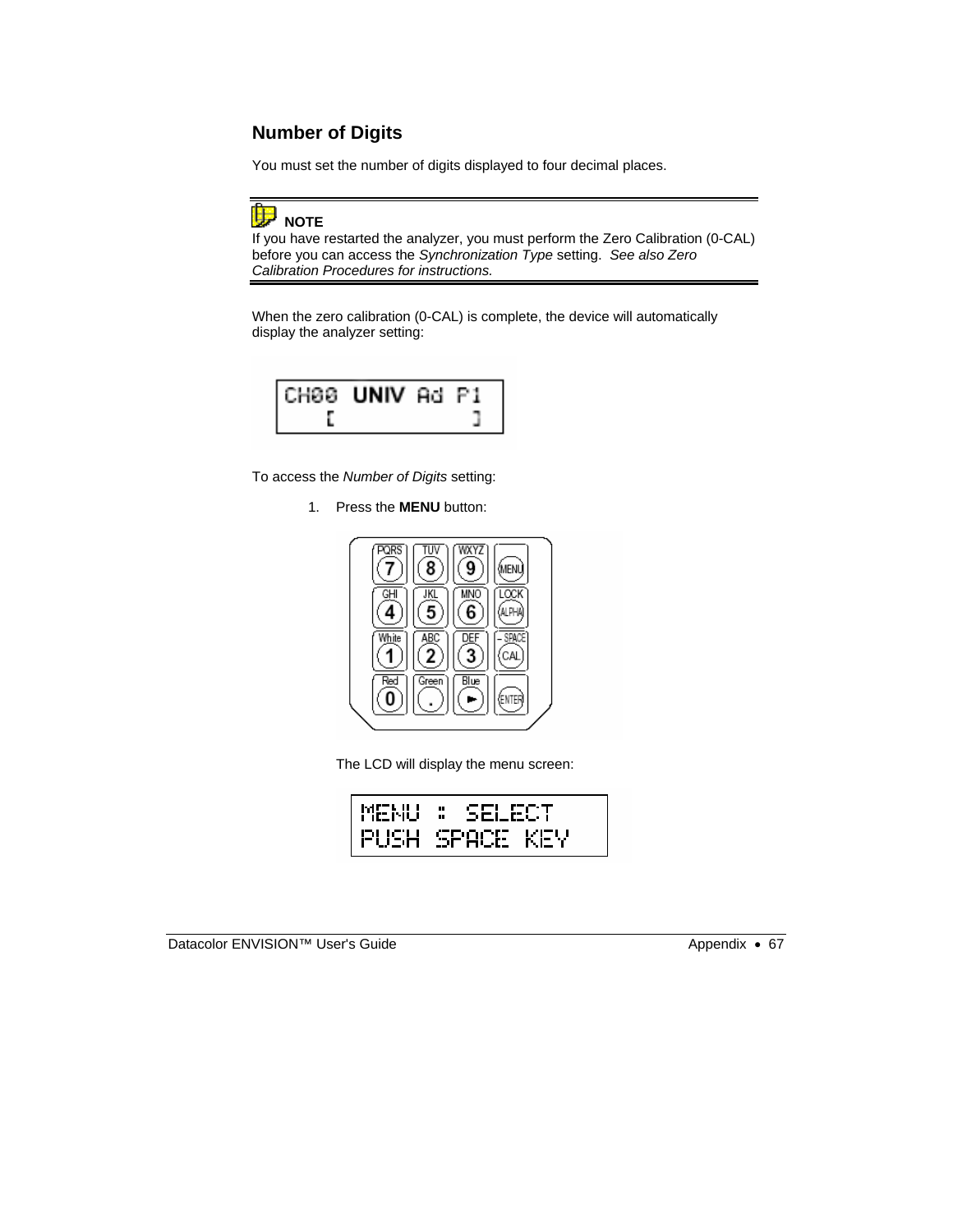2. Press the **CAL key** repeatedly to access the display the *Number of Digits* screen.



3. Press the **Blue key** repeatedly to display **4 FIGURES**.



4. Press the **ENTER key** to confirm the selection.

#### **Measurement Speed**

The Measurement Speed should be set to **AUTO**.



If you have restarted the Analyzer, you must perform the Zero Calibration (0- CAL) before you can access the Synchronization Type setting. *See also Zero Calibration Procedures for instructions.* 

When the zero calibration (0-CAL) is complete, the device will automatically display the analyzer settings:

| CH88 UNIV Ad P1 |  |
|-----------------|--|
|                 |  |

To access the Measurement Speed setting:

1. Press the **MENU** button. The LCD will display a menu screen:

| MENU : SELECT  |  |
|----------------|--|
| PUSH SPACE KEY |  |

68 • Appendix Datacolor ENVISION™ User's Guide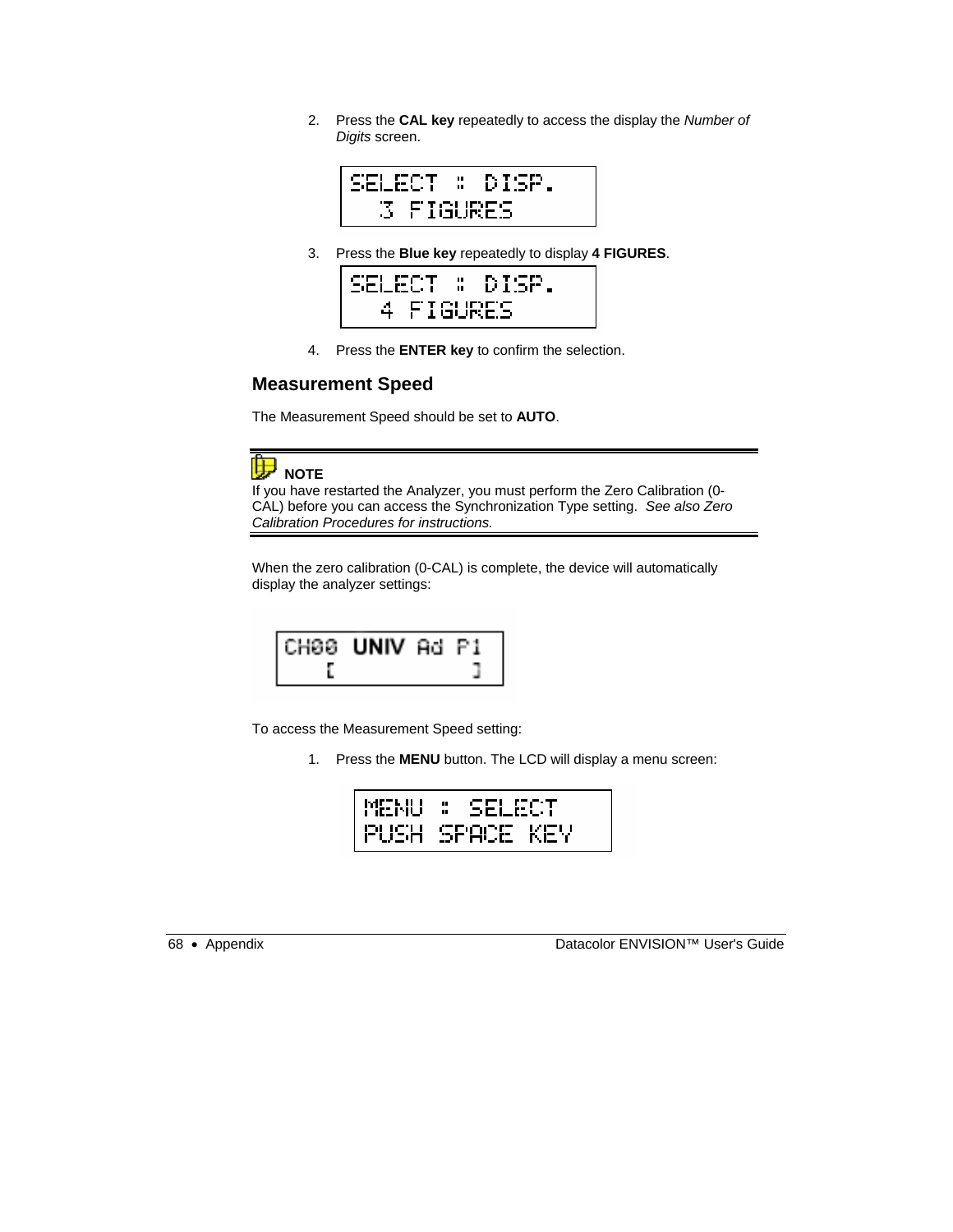2. Press the **CAL key** repeatedly to access the measurement speed selection screen:



3. Press the **Blue key** repeatedly to display **AUTO**:

| SELECT : M-SPD |  |  |
|----------------|--|--|
| AUTO           |  |  |

4. Press the **ENTER** key to confirm the selection.

#### **Memory Channel**

The Memory Channel should be set to **CH00**. This information is displayed in the window on the far right side of the analyzer. The buttons used to access this information are arrow keys located on the unit.

> 1. Press the up down arrow buttons associated with the MEMORY CH until the LCD displays **CH00**.



**Memory Channel Buttons** 

Datacolor ENVISION™ User's Guide Appendix • 69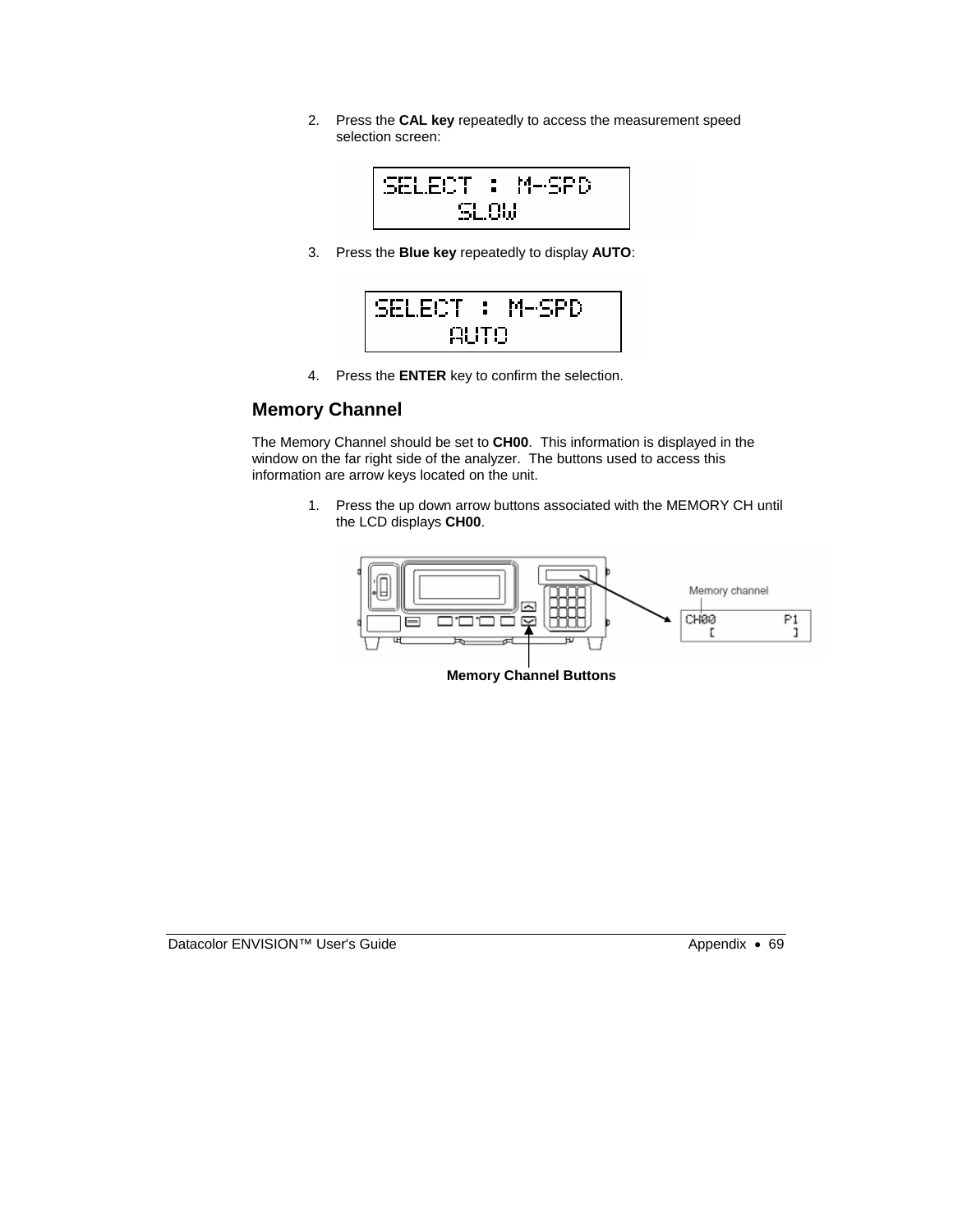## **Display Mode**

The main measurement display should display x, y, and Lv values.



If this data is not displayed:

• Press the **MODE** button until it shows x, y,and Lv.

# **Testing the Analyzer Connection**

Once you have entered the correct settings and calibrated the analyzer, you must test the communications with the ENVISION program. To do this:

- 1. Launch ENVISION.
- *2.* From the Datacolor ENVISION menu bar, select **Monitor, Calibrate Monitor**:



- 3. From the Analyzer selection box, select **Minolta CA-100Plus**.
- 4. Select the COM port connected to the analyzer.
- 5. Press the **Test Analyzer** button on the unit. This will complete the CA-100Plus set up.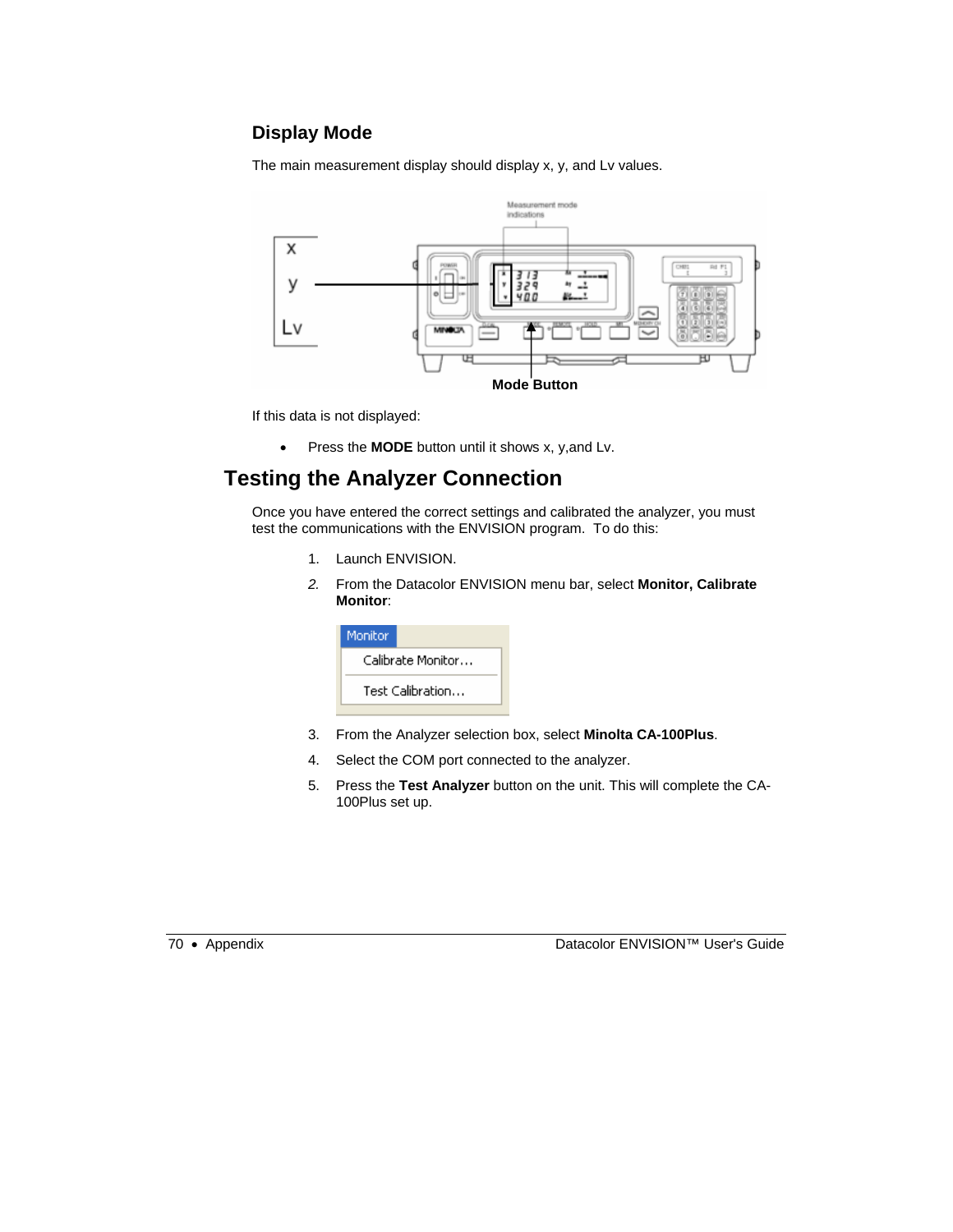# **Troubleshooting the CA-100 Plus Analyzer**

If the communication with the analyzer fails, the message below will be displayed:



- Confirm the following hardware configuration:
	- The cable connections are correctly connected and secure.
	- − There is power to the unit.
	- − The CA-100Plus main switch is in the **On** position.
- Confirm the *analyzer settings* are correct.
- Confirm that the *correct port* is selected in Datacolor ENVISION.
- Repeat the zero calibration (0-CAL).
- Press the **Test Analyzer** button on the screen.

If the communication fails again, check the Luminance Unit setting. *See Luminance Unit below for instructions to view or change the Luminance Unit setting.*

#### **Luminance Unit Setting**

If the analyzer fails the test, the *Luminance Unit* setting may be incorrect. To view or change this selection:

- 1. Turn off the CA-100Plus unit.
- 2. Press the **MODE** key.
- 3. With MODE key depressed, use the power switch to turn on the unit. A single asterisk (\*) will appear in the display:



4. Press the **\* (8)** key on the keypad and hold until the **\*** repeats 16 times on the display: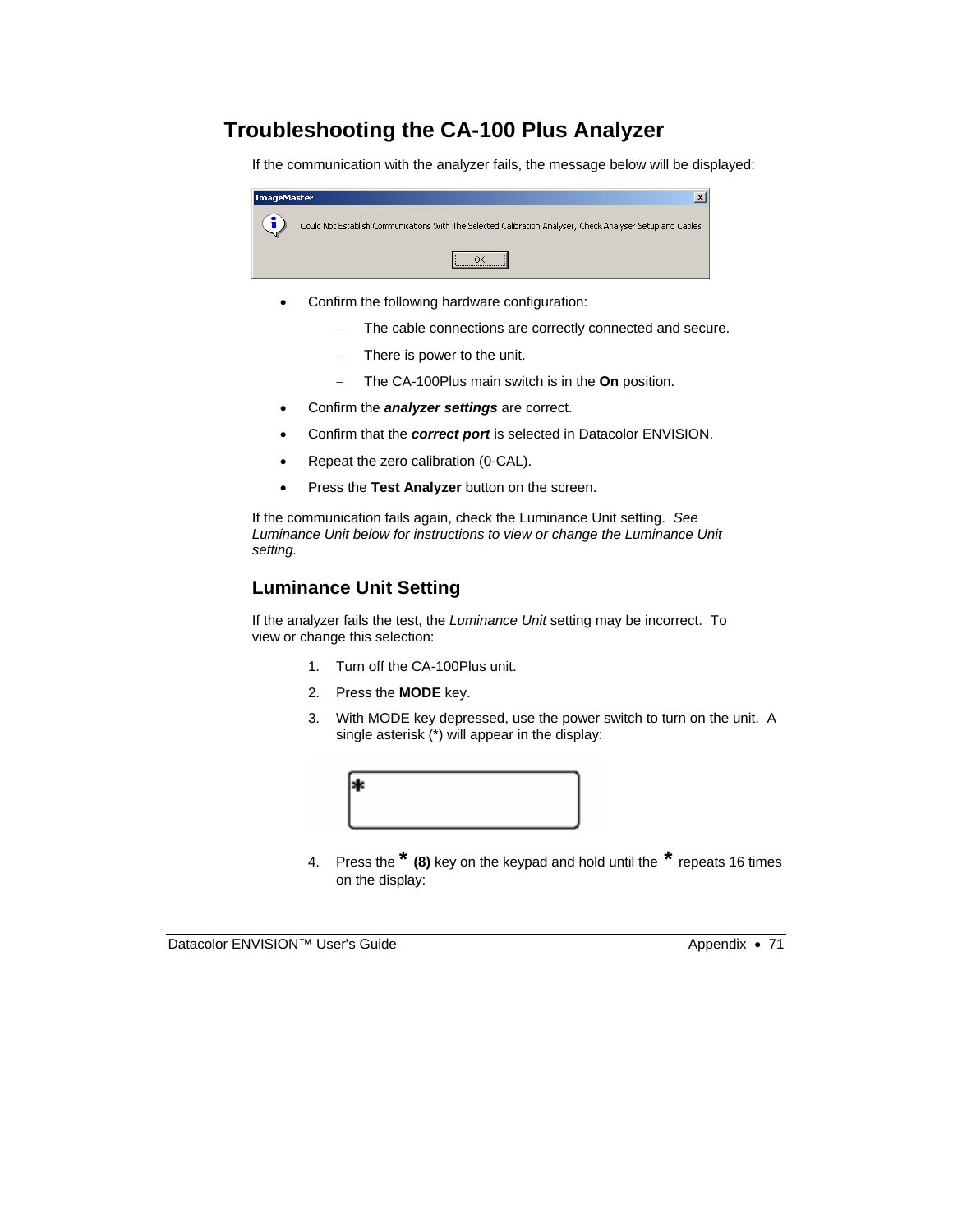## \*\*\*\*\*\*\*\*\*\*\*\*\*\*\*\*\*\*\*

5. To store this setup, press the **ENTER** key for more than 5 seconds. When the settings are saved, the instrument will beep, and then whistle. The *Luminance Setting* screen should display *cd/m\*m* as the unit:



6. If the unit is not *cd/m\*m*, it must be edited. Repeat this procedure to select the correct luminance unit.

# **Configuring the CA-210 Analyzer**

This document describes the procedure required to set-up a Minolta CA-210 colorimeter to be used for screen calibration with Datacolor ENVISION.

# **Before You Begin**

You must install the device driver provided with the unit. This program enables the analyzer to communicate with the system.

Before you start the calibration procedure, you should confirm the following conditions:

- The CA-210 analyzer is turned off
- A computer monitor connected to a system running Microsoft Windows is within reach of the CA-210 probe. The system must be running Windows XP Professional or higher.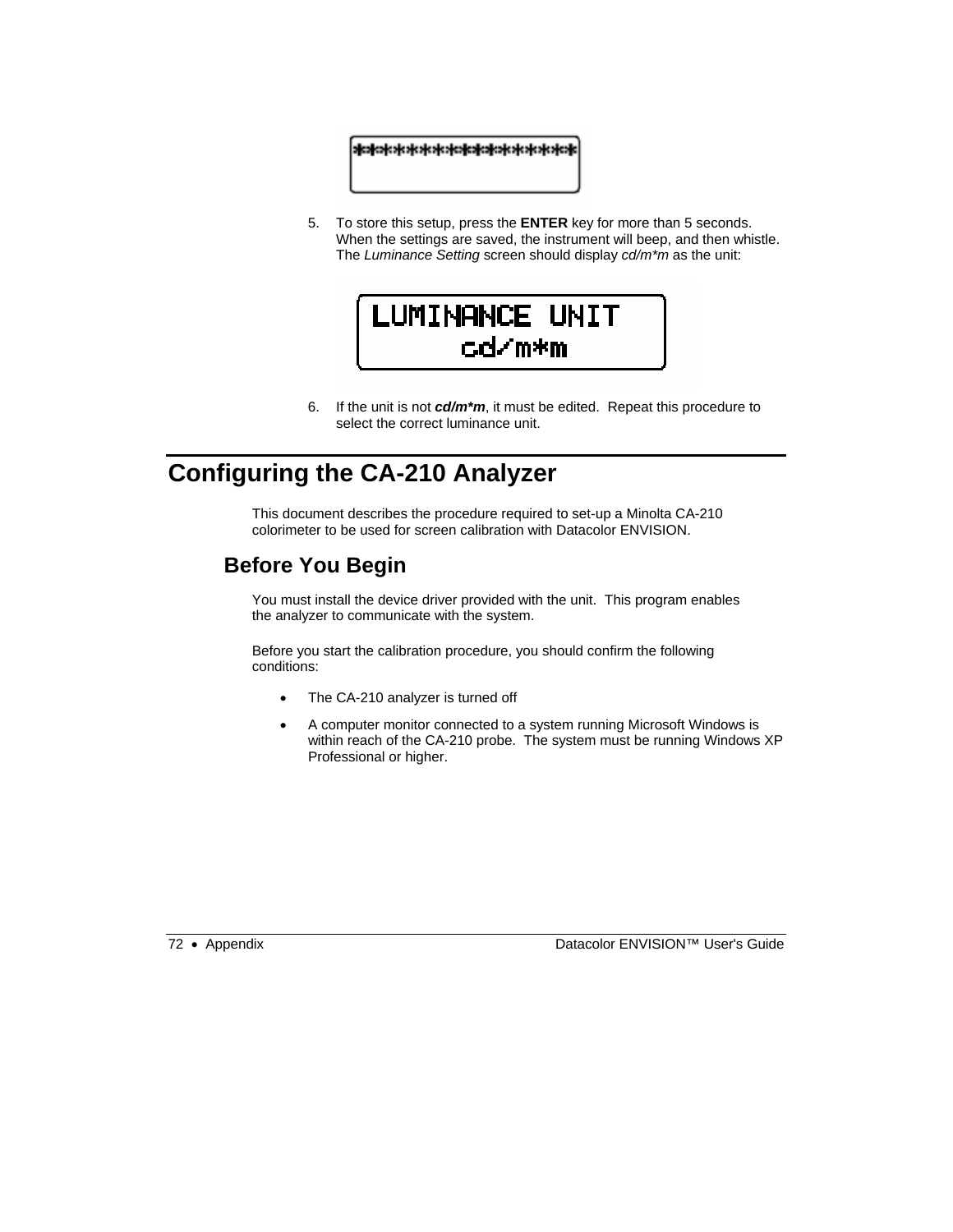• The rubber hood is attached to the probe.



• The measurement probe is plugged into the rear of the main instrument body. The plug is keyed to ensure that the probe is plugged in at the correct orientation.



The settings are accessed and changed using several keys on the numeric keypad:

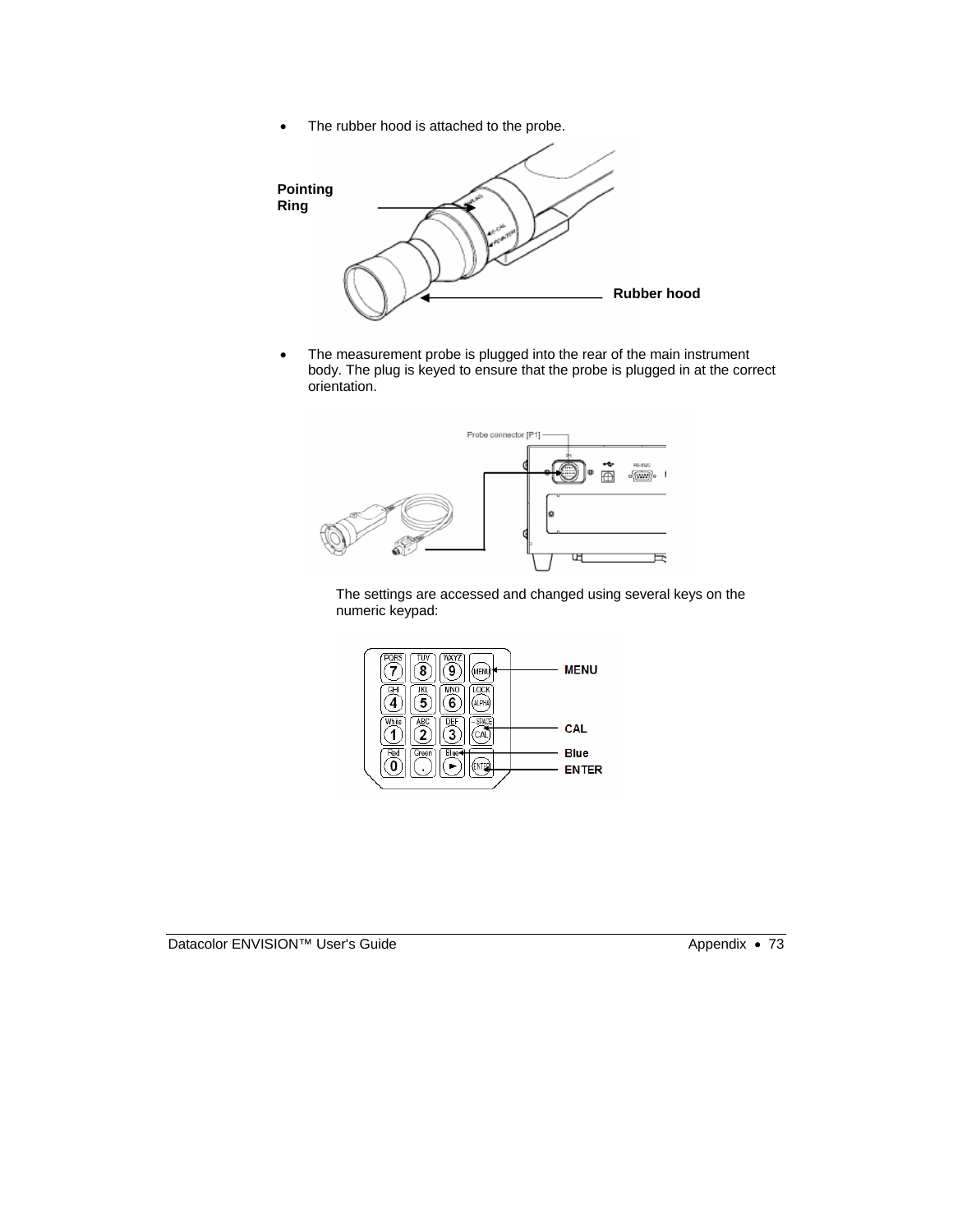# **Zero Calibration (0-CAL) Procedure**

Each time you restart the analyzer, the unit requires you to perform a zero calibration (0-CAL) before you can access any of the settings. **You cannot skip this calibration step.** 

To complete this calibration:

- 1. The pointing ring should be in the 0-CAL position.
- 2. Place the probe face down against a flat opaque surface and press the 0-CAL button.



When the calibration is complete, the device will automatically display the analyzer settings:

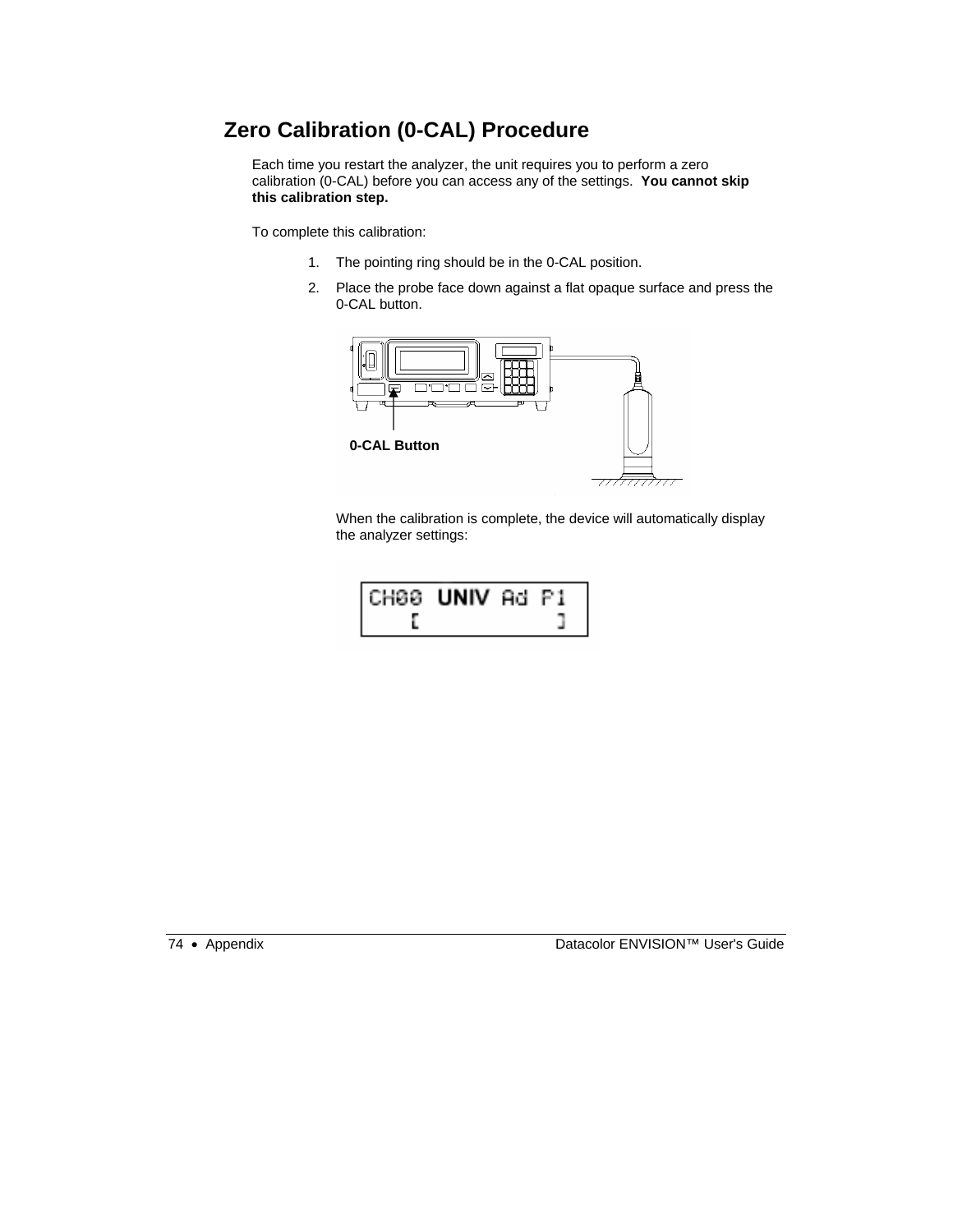# **Changing the Analyzer Settings**

The following selections must be set correctly to enable communications between the monitor analyzer and the system:

| <b>Setting</b>                | <b>Correct</b><br><b>Selection</b> | <b>Screen</b>                                                                            |
|-------------------------------|------------------------------------|------------------------------------------------------------------------------------------|
| Synchroni-<br>zation Type     | Universal<br>(UNIV)                | SELECT :<br>SYNC.<br>UNIV                                                                |
| <b>Baud Rate</b>              | 9600                               | <b>SELECT</b><br><b>BAUD</b><br>H<br>9600                                                |
| Number of<br><b>Figures</b>   | 4 Figures                          | <b>SELECT</b><br>- 8<br>DISP.<br>4 FIGURES                                               |
| Measure-<br>ment Speed        | Auto                               | <b>SELECT</b><br>M-SPD<br>Е<br>ö<br><b>AUTO</b>                                          |
| <b>Memory</b><br>Channel      | $C-00$                             | ى<br>Memory channel<br>$\overline{\phantom{1}}$<br>сное<br>P1<br>ō⊠<br>Т<br>t            |
| <b>Display</b><br><b>Mode</b> | x,y, Lv                            | Measurement mode<br>indications<br>x<br>پ<br>CHI3<br>V<br>$\frac{1}{2}$<br>$\circ$<br>Lv |
| Luminance<br>Unit             | cd/m <sup>2</sup>                  | <b>LUMINANCE UNIT</b><br>cd⁄m*m                                                          |

## **Synchronization Type**

The Synchronization Type must be set to UNIV:

# **NOTE**

If you have restarted the Analyzer, you must perform the Zero Calibration (0- CAL) before you can access the *Synchronization Type* setting. *See also Zero Calibration Procedure for instructions.*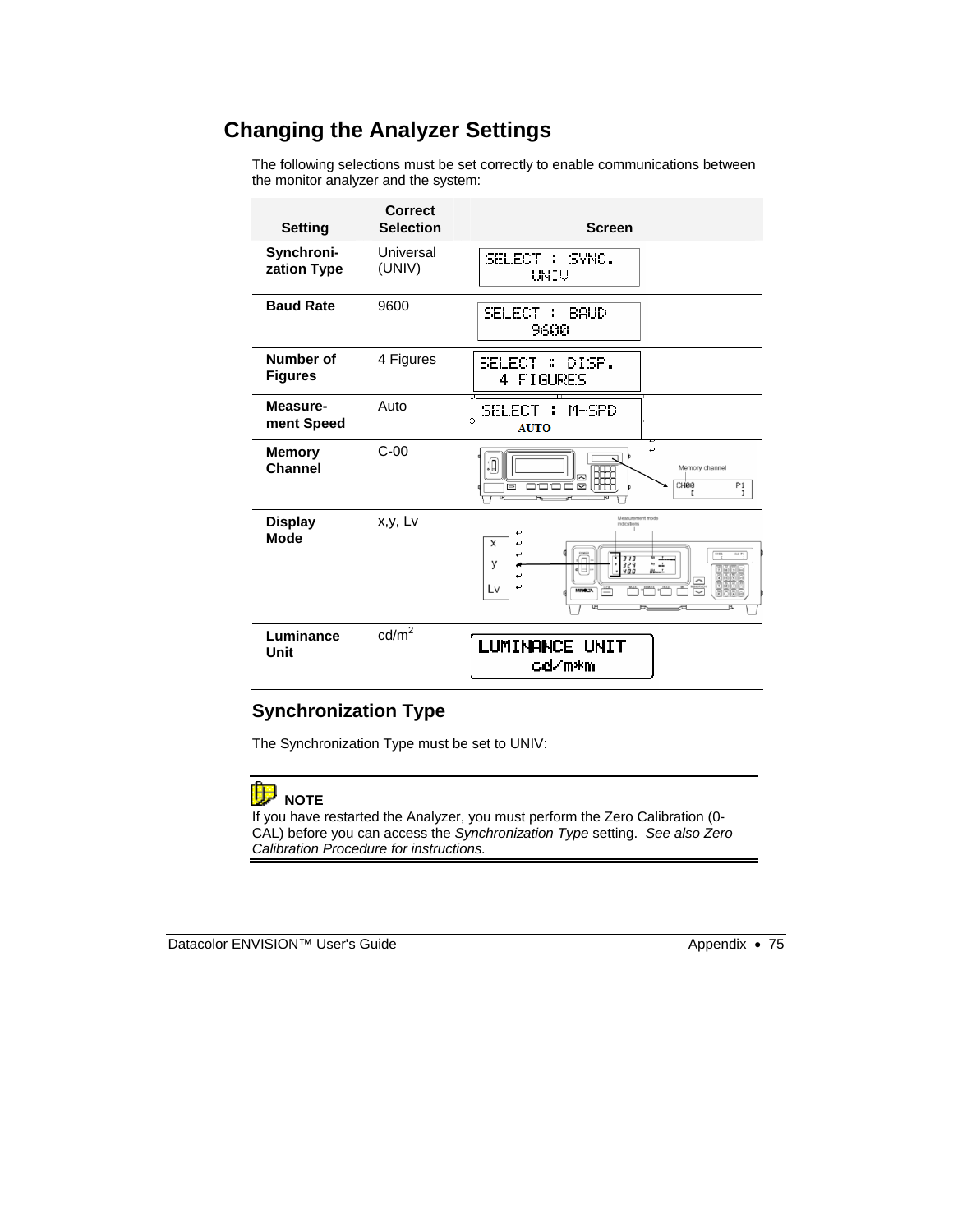When the zero calibration (0-CAL) is complete, the device will automatically display the analyzer settings:

| CH88 UNIV Ad P1 |  |  |
|-----------------|--|--|
|                 |  |  |

If after the zero calibration, the LCD displays NO SYNC.SIGNAL, or the Sync Type is not UNIV, you must change the setting. To access this setting:

1. Press the **MENU** key on the keypad:



The LCD will display the menu screen:

| MENU : SELECT  |  |
|----------------|--|
| PUSH SPACE KEY |  |

2. Press the **CAL key** repeatedly to access the SYNC selection screen:

| SELECT | - 6 - | SYNC. |
|--------|-------|-------|
|        | EXT   |       |

3. Press the **Blue key** repeatedly to display **UNIV**:

| SELECT | - 8 | -SYNC. |
|--------|-----|--------|
| UNIV   |     |        |

4. Press the **ENTER key** to confirm the selection.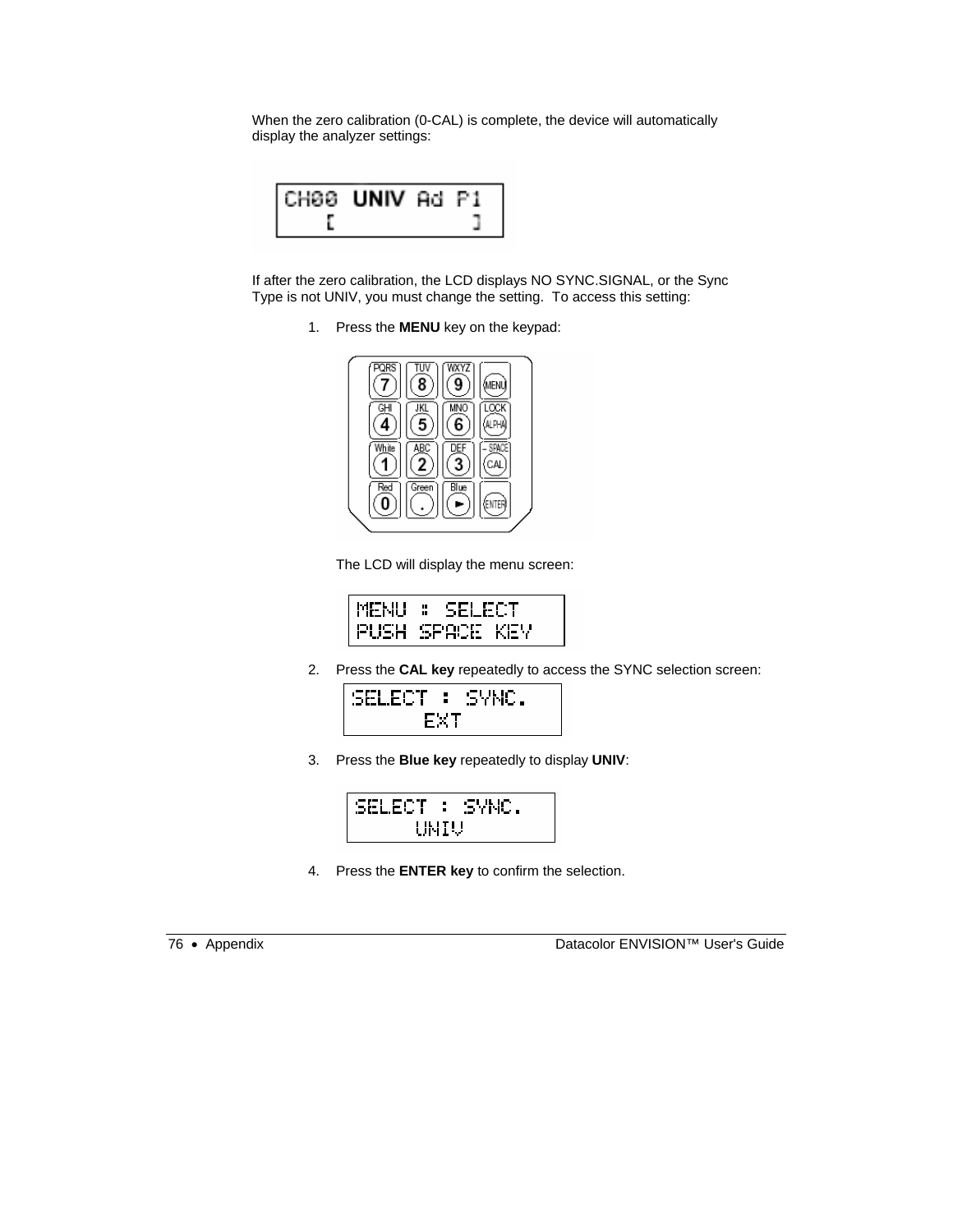## **Baud Rate**

The data exchange rate should be set to *9600* bps.



If you have restarted the analyzer, you must perform the Zero Calibration (0-CAL) before you can access the Synchronization Type setting. *See also Zero Calibration Procedures for instructions.* 

When the zero calibration (0-cal) is complete, the device will automatically display the analyzer settings:

| CH88 <b>UNIV</b> Ad P1 |  |  |
|------------------------|--|--|
|                        |  |  |

To access the *baud rate* setting:

1. Press the **MENU** button:



2. The LCD will display the menu screen:

| MENU | - 8<br>ÆCT<br>. Ser |
|------|---------------------|
|      | PUSH SPACE KEY      |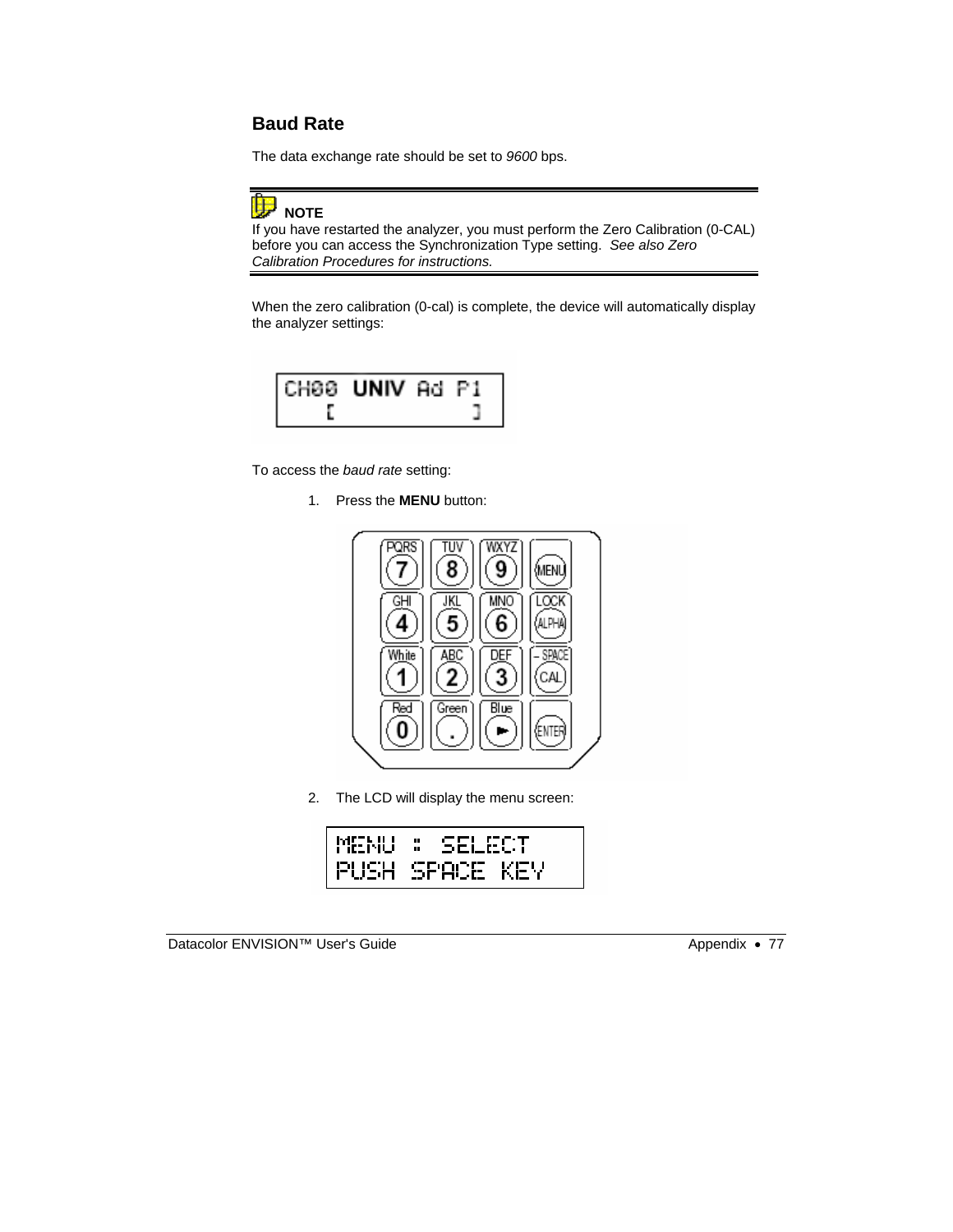3. Press the **CAL key** repeatedly to access the baud rate selection screen:



4. Press the **Blue key** repeatedly to display **9600 BPS**:



5. Press the **ENTER** key to confirm the selection.

#### **Number of Digits**

You must set the number of digits displayed to **four decimal places**.

# **D** NOTE

If you have restarted the analyzer, you must perform the Zero Calibration (0-CAL) before you can access the Synchronization Type setting. *See also Zero Calibration Procedures for instructions.* 

When the zero calibration (0-CAL) is complete, the device will automatically display the analyzer settings:

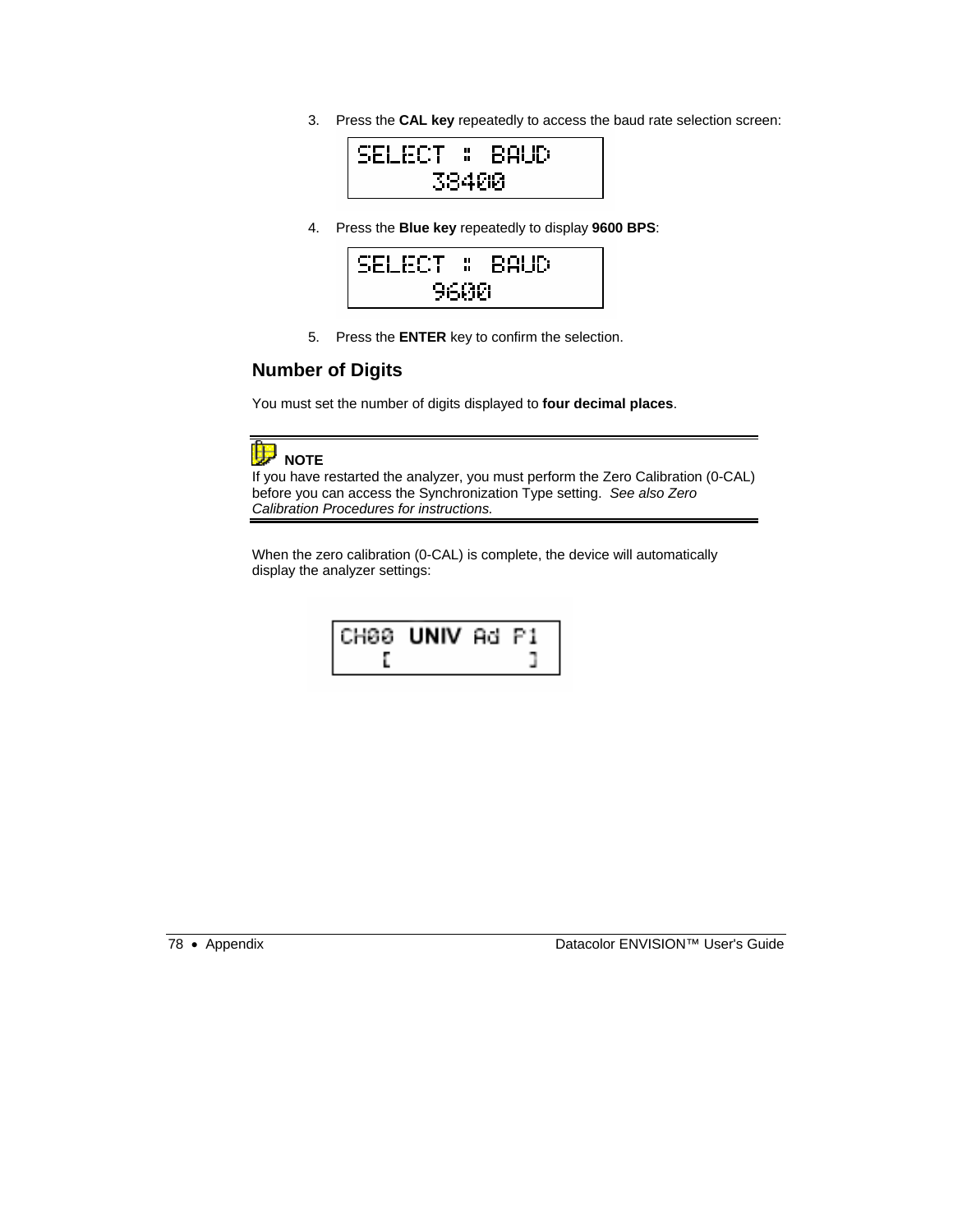To access the *Number of Digits* setting:

1. Press the **MENU** button:



The LCD will display the menu screen:



2. Press the **CAL key** repeatedly to access the display the numerical resolution screen:



3. Press the **Blue key** repeatedly to display 4 FIGURES:

| SELECT : DISP. |  |
|----------------|--|
| 4 FIGURES      |  |

4. Press the **ENTER key** to confirm the selection.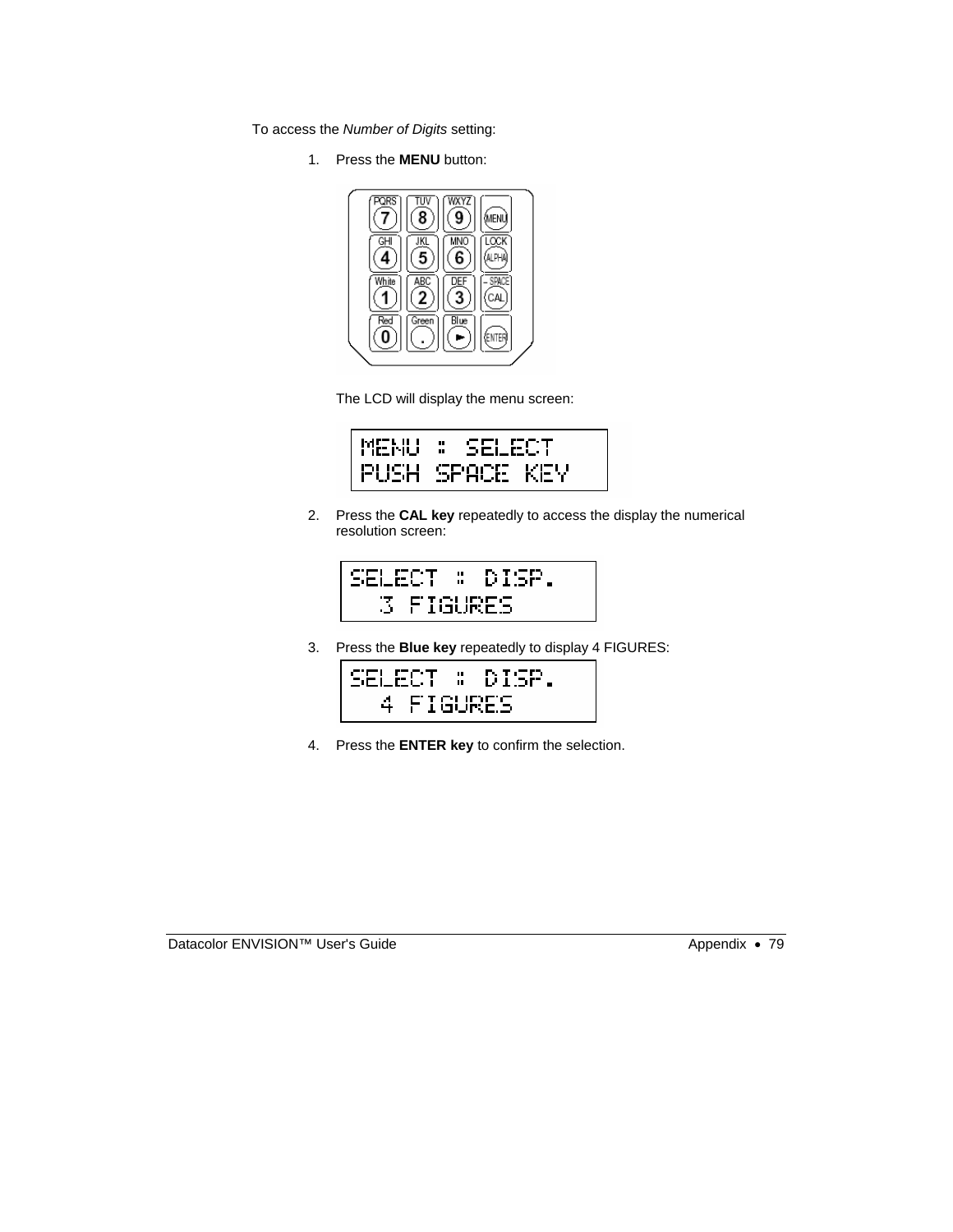## **Measurement Speed**

The Measurement Speed should be set to **AUTO**.



If you have restarted the Analyzer, you must perform the Zero Calibration (0- CAL) before you can access the Synchronization Type setting. *See also Zero Calibration Procedures for instructions.* 

When the zero calibration (0-CAL) is complete, the device will automatically display the analyzer settings:



To access the **Measurement Speed** setting:

1. Press the **MENU** button. The LCD will display a menu screen:



2. Press the **CAL key** repeatedly to access the measurement speed selection screen:

$$
\frac{\text{SELECT}: \text{ M-SPD}}{\text{SLOM}}
$$

3. Press the **Blue key** repeatedly to display **AUTO**:



4. Press the **ENTER** key to confirm the selection.

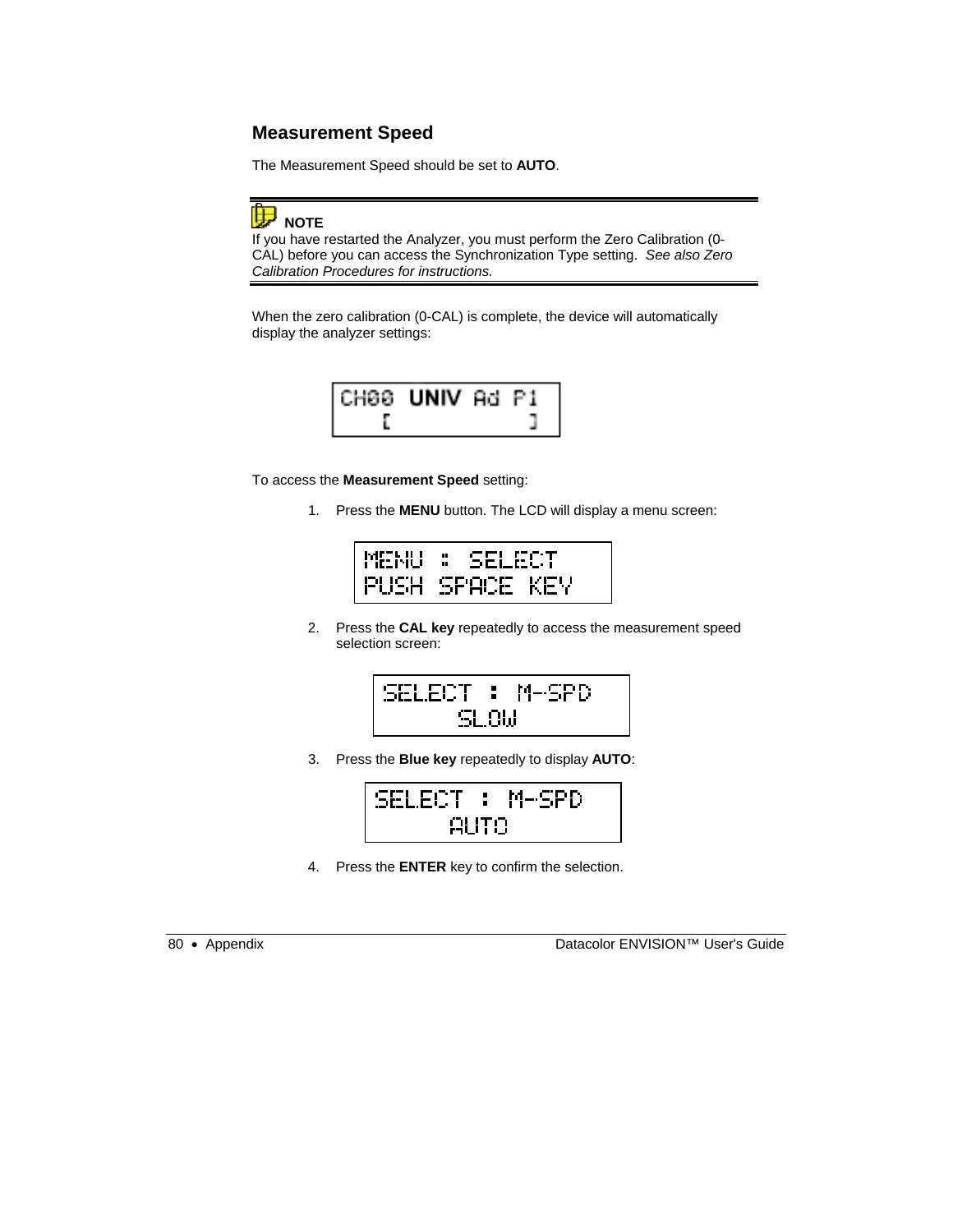## **Memory Channel**

The Memory Channel should be set to *00*. This information is displayed in the window on the far right side of the analyzer. The buttons used to access this information are arrows keys located on the unit.

> 1. Press the up/down arrow buttons associated with the MEMORY CH until the LCD displays **CH00**.





#### **Display Mode**

The main measurement display should display x, y, and Lv values.



If this data is not displayed:

• Press the **MODE** button until x, y,and Lv is displayed.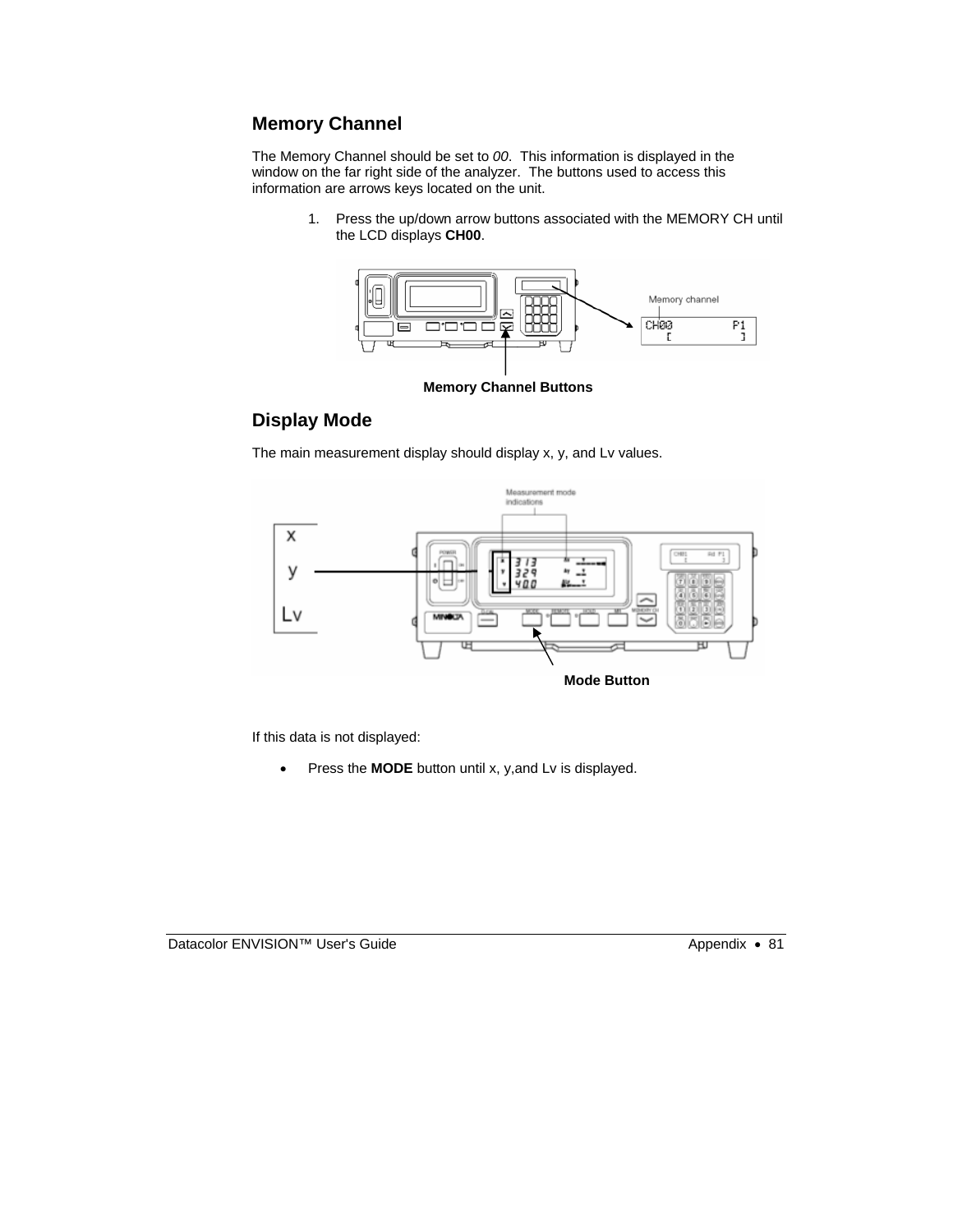# **Testing the Analyzer Connection**

Once you have entered the correct settings and calibrated the analyzer, you must test the communications with the ENVISION program. To do this:

- 1. Launch Datacolor **ENVISION**.
- 2. From the Datacolor ENVISION menu bar, select **Monitor, Calibrate Monitor**:

| Monitor           |  |
|-------------------|--|
| Calibrate Monitor |  |
| Test Calibration  |  |
|                   |  |

- 3. Select **Minolta CA-210** from the Analyzer selection box.
- 4. Select the **COM** port you are using for the analyzer.
- 5. Press the **Test Analyzer** button on the screen. This will complete the CA-210 set up.

# **Troubleshooting the CA-210 Analyzer**

If the communication with the analyzer fails, the message below will be displayed:



- 1. Confirm the following hardware configuration:
	- − The cable connections are correctly connected and secure
	- − There is power to the unit.
	- − The CA-210 main switch is in the On position
- 2. Confirm the *analyzer settings* are correct.
- 3. Confirm that the *correct port* is selected in ENVISION
- 4. Perform the zero calibration (0-cal).
- 5. Press the **Test Analyzer** button on the unit.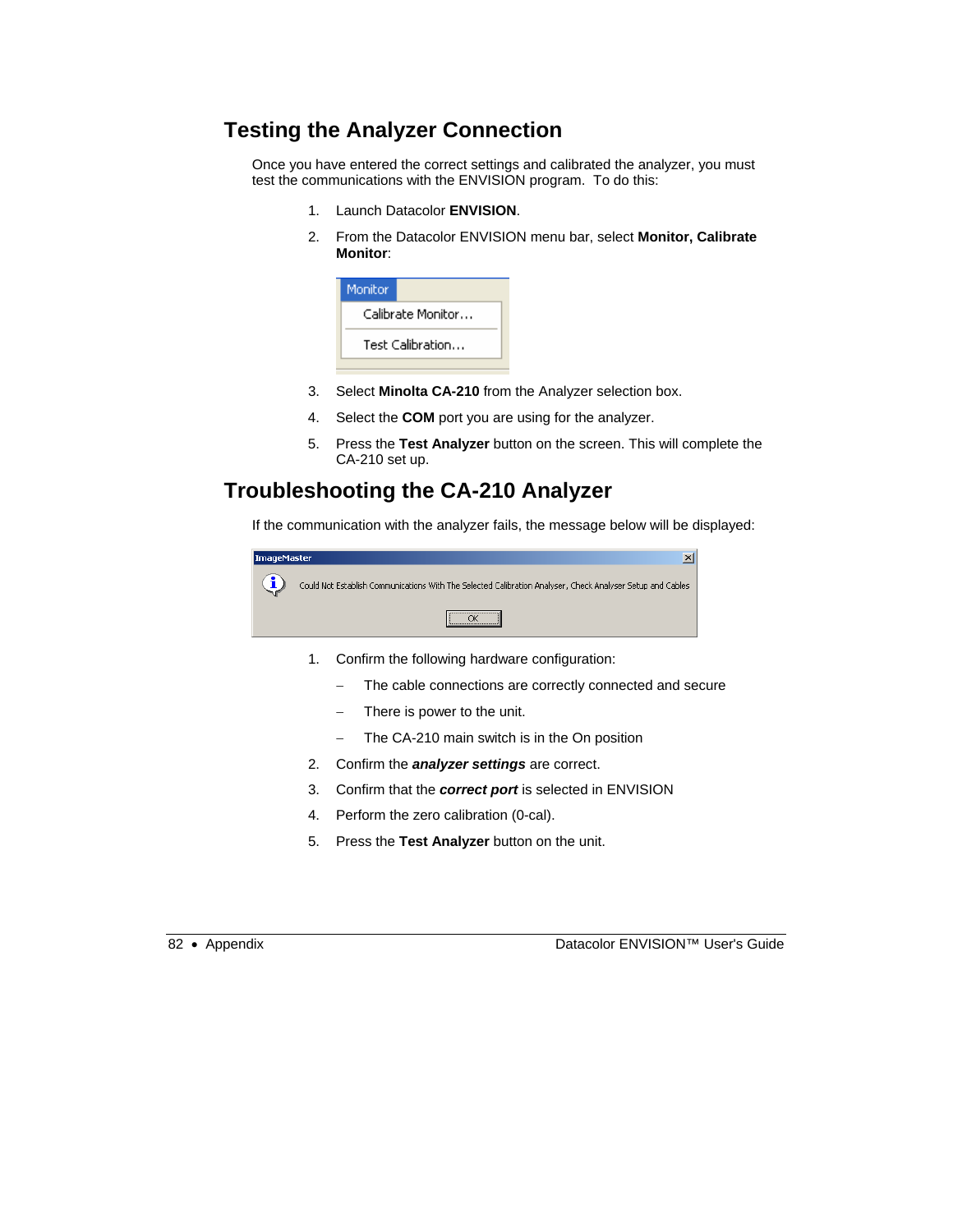If the communication fails again, check the Luminance Unit setting. *See Luminance Unit below for instructions to view or change the Luminance Unit setting.*

#### **Luminance Unit Setting**

If the analyzer fails the test, the *Luminance Unit* setting may be incorrect. To view or change this selection:

- 1. Turn off the CA-210 unit.
- 2. Press the **MODE** key.
- 3. With Mode key depressed, use the **Power** switch to turn on the unit. A single asterisk (\*) will appear in the display:



4. Press the **\***(8) key on the keypad and hold until the **\*** repeats 16 times on the display:

| ***************** |  |
|-------------------|--|
|                   |  |
|                   |  |

5. To store this setup, press the **ENTER** key for more than 5 seconds. When the settings are saved, the instrument will beep, and then whistle. The Luminance Setting screen should display cd/m\*m as the unit:



6. If the unit is not *cd/m\*m*, it must be edited. Repeat this procedure to select the correct luminance unit.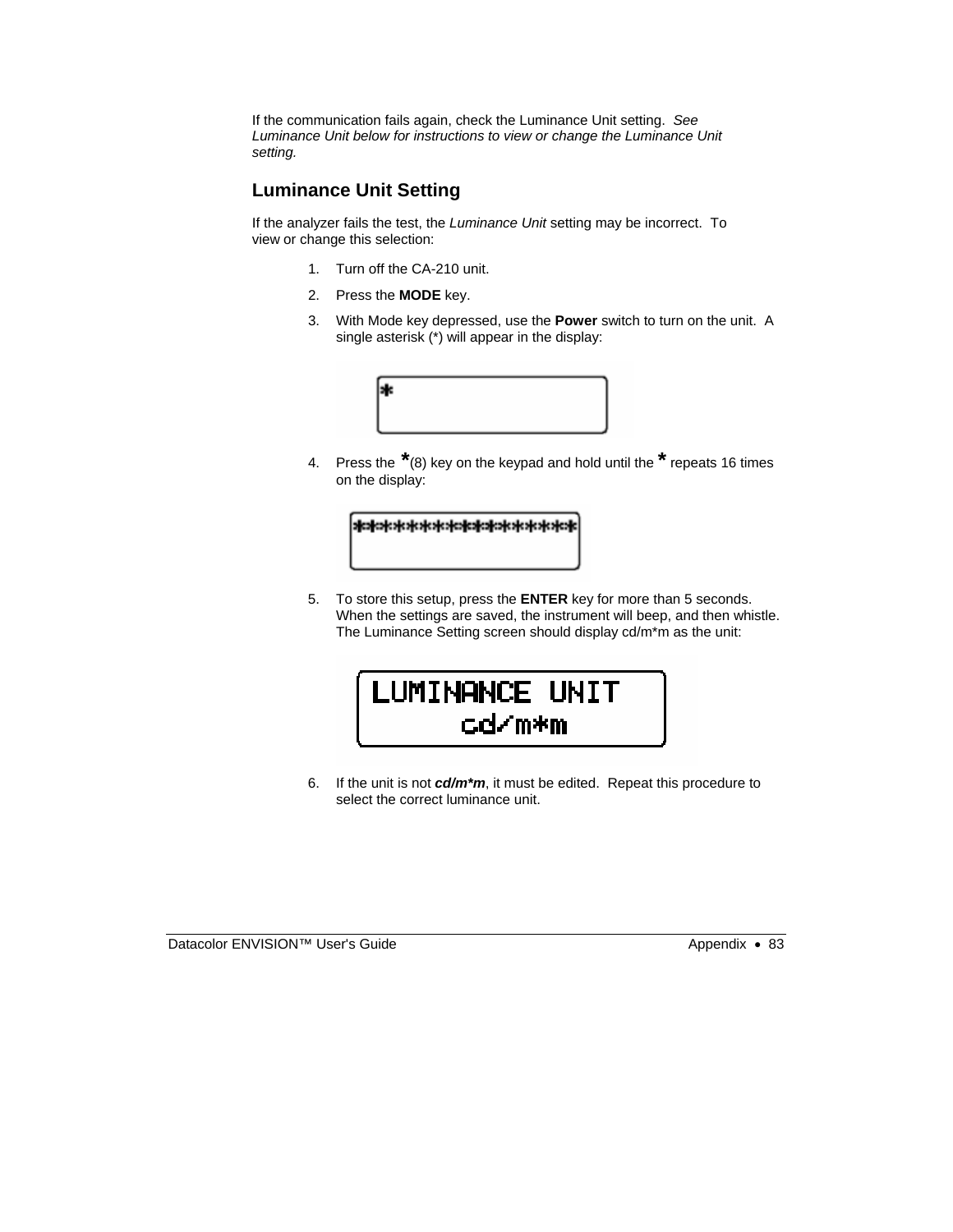# **Interpreting Color Differences**

Datacolor ENVISION includes a report regarding monitor performance that expresses values in terms of color differences. In the case of ENVISION, the differences reported are between settings for a reference color stored in the system, and the settings currently used to produce the same color on the monitor.

All color difference equations include a calculation of the differences between two colors, for each of three dimensions, or axes. Many equations report differences between the standard and current color along a 'red-green axis', a 'yellow-blue' axis and a 'lightness-darkness' axis.

Some equations report color differences using an alternate system that expresses the 3 dimensions of color space as hue (differences in color shade), chroma (differences in color intensity) and lightness. Every color difference equation calculates a DE value, which represents the overall color difference between the two colors.

# **Understanding the Numbers**

Regardless of the color difference equation you use, color difference components are expressed as negative or positive distances between the current color and the reference color. However DE, the total color difference, is always a positive number.

Below is a table containing the color difference equations included in the Datacolor ENVISION program. It includes the name of the equation, and details of the color difference calculation it displays.

#### **CIELab**

| <b>Color Space</b><br>Model                        | Based on CIELAB color space model                                                                                               |
|----------------------------------------------------|---------------------------------------------------------------------------------------------------------------------------------|
| <b>Red-Green</b><br><b>Difference</b>              | Da.<br>(+Da*) current color is redder than the reference color.<br>(-Da*) current color is greener than the reference color.    |
| Yellow-Blue<br><b>Difference</b>                   | Db<br>(+Db*) current color is yellower than the reference color.<br>(-Db*) current color is bluer than the reference color.     |
| Lightness-<br><b>Darkness</b><br><b>Difference</b> | DI.<br>$(+DL^*)$ current color is lighter than the reference color.<br>(-DL*) current color is darker than the reference color. |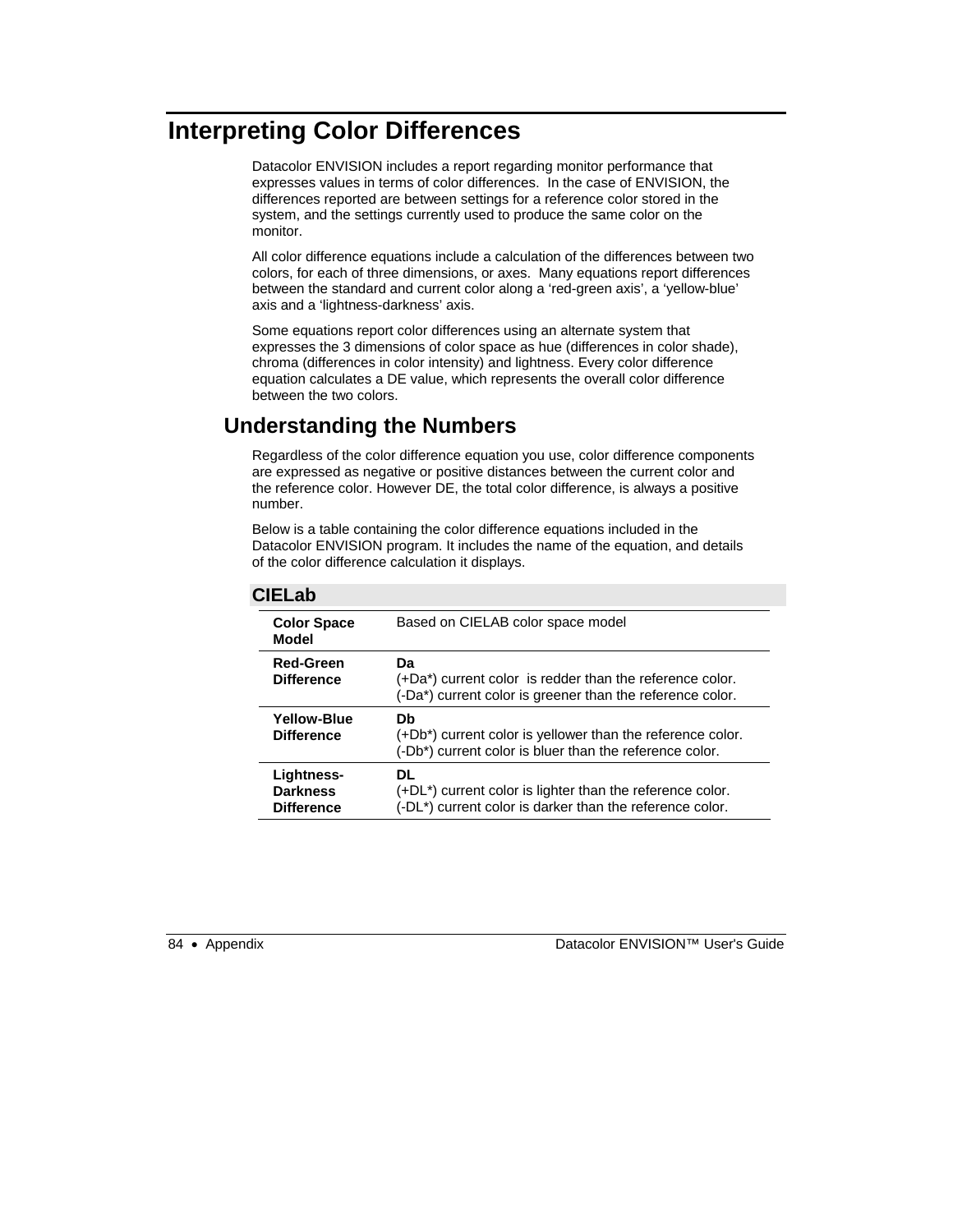|            | Other<br><b>Differences</b><br><b>Displayed</b>    | $DC =$ Chroma                                                                                                                                                                                                                                                                                                                                                                                                       |
|------------|----------------------------------------------------|---------------------------------------------------------------------------------------------------------------------------------------------------------------------------------------------------------------------------------------------------------------------------------------------------------------------------------------------------------------------------------------------------------------------|
|            |                                                    | (+DC*) current color is more saturated than the<br>reference color.                                                                                                                                                                                                                                                                                                                                                 |
|            |                                                    | (-DC*) current color is less intense than standard.                                                                                                                                                                                                                                                                                                                                                                 |
|            |                                                    | <b>DH.</b> This represents the hue component of the color<br>difference. Its sign $(\pm)$ indicates the direction of the hue<br>shift, which is dependent upon the color of the standard.<br>Generally, the magnitude of the hue difference (rather<br>than the direction) is typically a key indicator of the quality<br>of the color match. Small DH values generally<br>correspond to acceptable visual matches. |
|            | <b>Overall Color</b><br><b>Difference</b>          | DE*                                                                                                                                                                                                                                                                                                                                                                                                                 |
| CIEL*C*H*  |                                                    |                                                                                                                                                                                                                                                                                                                                                                                                                     |
|            | <b>Color Space</b><br><b>Model</b>                 | CIELAB color space model                                                                                                                                                                                                                                                                                                                                                                                            |
|            | <b>Red-Green</b><br><b>Difference</b>              | N/A                                                                                                                                                                                                                                                                                                                                                                                                                 |
|            | <b>Yellow-Blue</b><br><b>Difference</b>            | N/A                                                                                                                                                                                                                                                                                                                                                                                                                 |
|            | Lightness-<br><b>Darkness</b><br><b>Difference</b> | <b>DL</b><br>(+DL*) current color is lighter than the reference<br>color.<br>(-DL*) current color is darker than the reference<br>color.                                                                                                                                                                                                                                                                            |
|            | <b>Other Differences</b><br><b>Displayed</b>       | C(chroma) and H(hue) differences described under<br>CIELab.                                                                                                                                                                                                                                                                                                                                                         |
|            | <b>Overall Color</b><br><b>Difference</b>          | DE                                                                                                                                                                                                                                                                                                                                                                                                                  |
| <b>CMC</b> |                                                    |                                                                                                                                                                                                                                                                                                                                                                                                                     |
|            | <b>ColorSpace Model</b>                            | CIE LAB color space model                                                                                                                                                                                                                                                                                                                                                                                           |
|            | <b>Red-Green</b><br><b>Difference</b>              | N/A                                                                                                                                                                                                                                                                                                                                                                                                                 |
|            | Lightness-<br><b>Darkness</b><br><b>Difference</b> | DL<br>(+DL) current color is lighter than the reference<br>color.<br>(-DL) current color is darker than the reference<br>color.                                                                                                                                                                                                                                                                                     |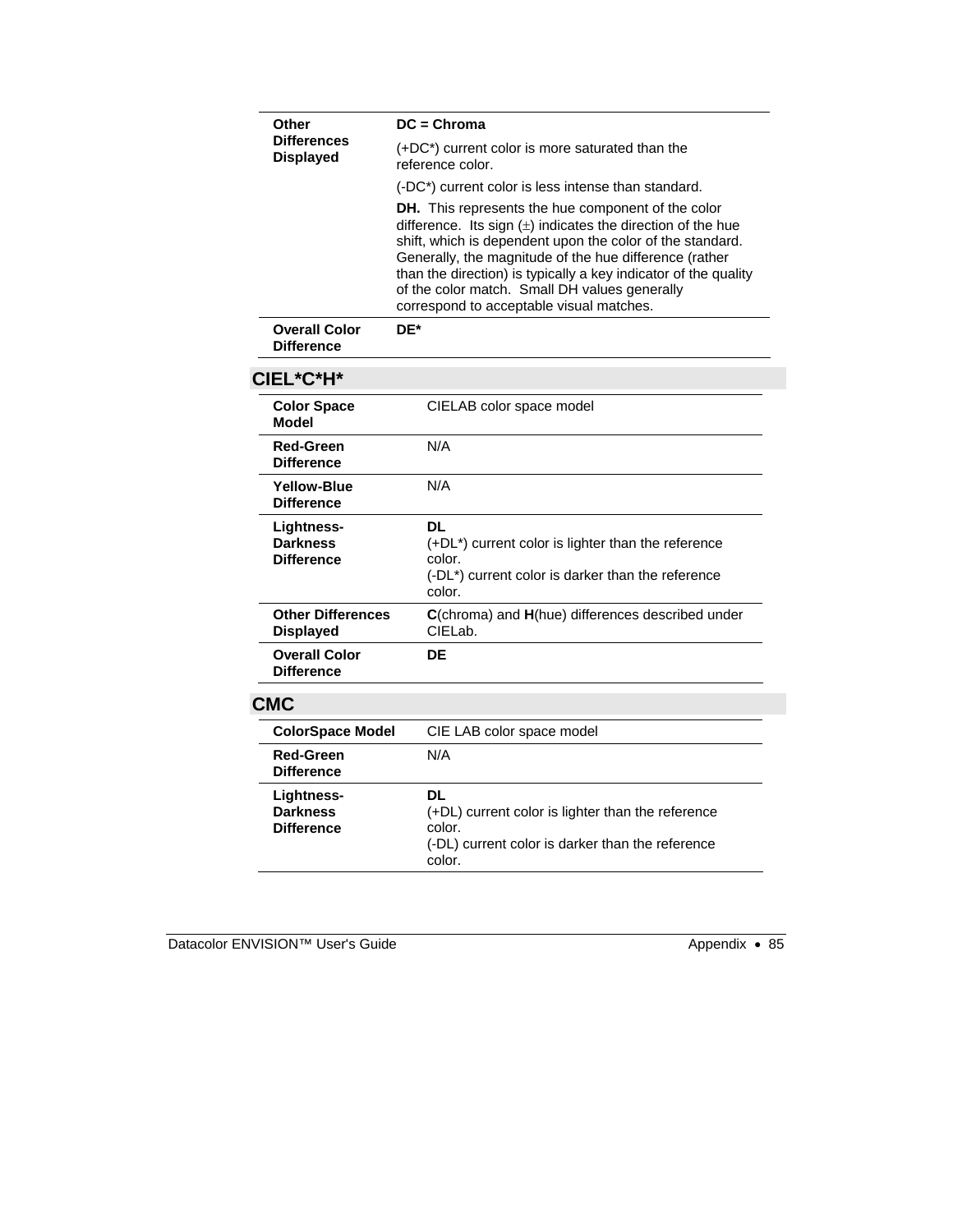| <b>Other Differences</b>                  | <b>C</b> (chroma) and H(hue) differences described under |
|-------------------------------------------|----------------------------------------------------------|
| <b>Displayed</b>                          | CIELab.                                                  |
| <b>Overall Color</b><br><b>Difference</b> | DE                                                       |

# **Gamut Mapping**

Using calibrated devices (monitors or printers) improves the color agreement between a physical sample and the electronic image (displayed or printed). However, the monitors and printers that you use cannot display all of the colors found in the visible spectrum. The range of color a device is capable of producing is referred to as its "gamut". When you reproduce colors using calibrated devices, color differences between the sample and the electronic image can still occur due to the gamut limitations of the device.

The ENVISION program includes a gamut-mapping feature that improves the color agreement between physical samples and electronic images. This feature identifies color(s) which falls outside the gamut of the device you are using. Using color technology principles and calculations, it finds the color closest to the target, that the device is capable of reproducing. This procedure is referred to as gamut *mapping.*

When gamut mapping is not used, out-of -gamut colors continue be displayed, and do not appear as a gray or black area. The program simply sets the out-ofgamut colors to a minimum or maximum RGB value that the device can achieve. When you do not have a physical sample, you may not be able to detect visually whether the colors displayed are in- or out-of-gamut.

# **Gamut Mapping Considerations**

When you are using gamut mapping, you must always keep in mind the following considerations:

- There may be many out-of-gamut colors that are mapped onto the same in-gamut color, removing intended differentiation.
- As a target color moves farther out of gamut, the mapped (closest ingamut color) color becomes less representative of the target.
- For all out-of-gamut colors the substitute color should never be considered the correct color, since by definition it has been changed.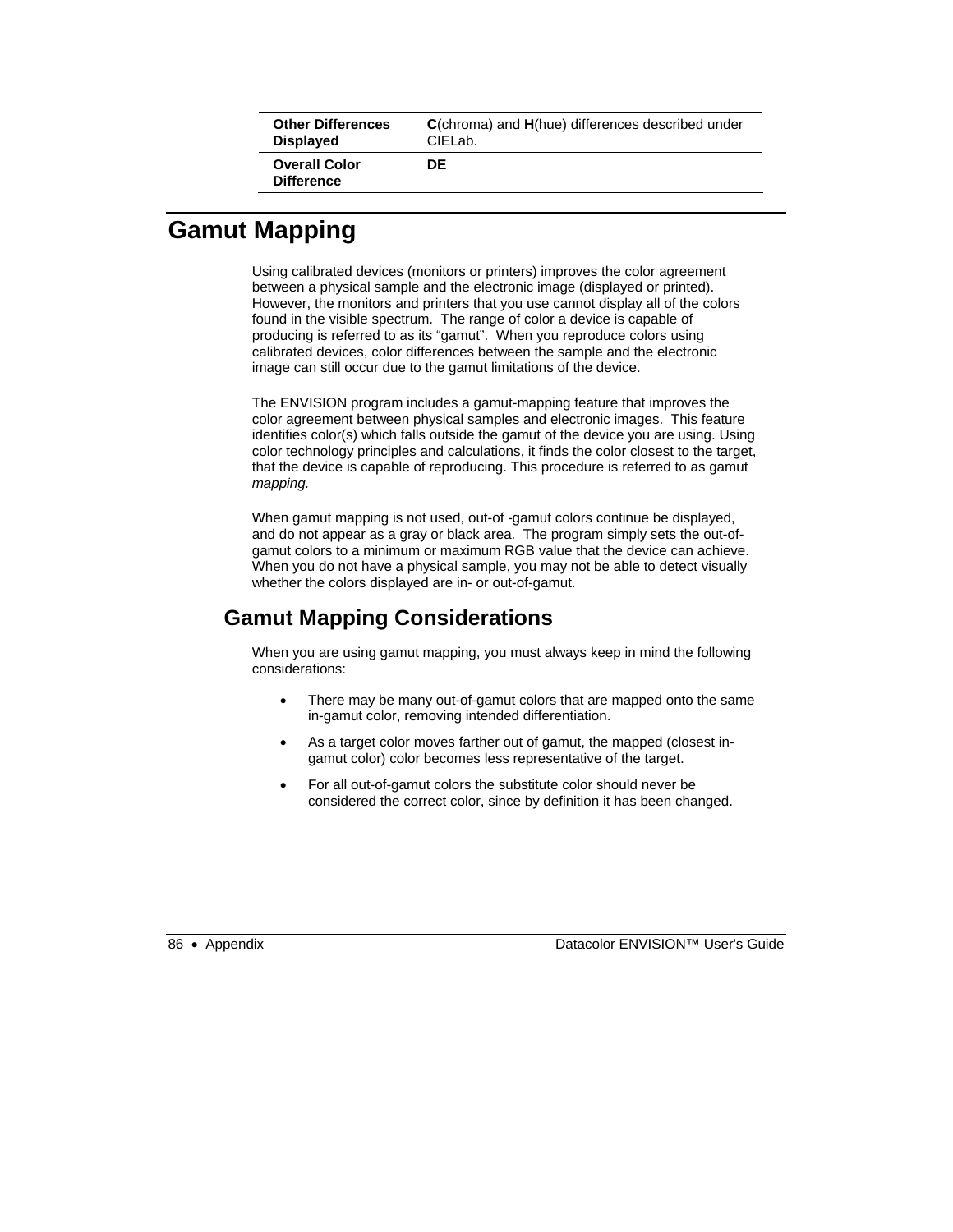**TIP**

The title bar of the ENVISION window includes summary information regarding out-of-gamut colors.

Datacolor ENVISION: Displaying D65 2 Degree... 99% in Gamut. View Display Environment Monitor Colour Conditions About File

# **Gamut Mapping Method**

There are several different approaches available to map out-of-gamut colors. Below is an explanation of each approach offered:

- **Closest dE** (preserving hue). Adjusts the color displayed to minimize the color difference (dE) without changing the hue. The resulting color may vary from the intended color in lightness (L), or color intensity(C), but the hue (h) will be the same. While this method produces the closest match, for those images with a large number of out-of-gamut colors, the calculation time may be noticeably longer.
- **Adjust Lightness and Chroma.** For out-of-gamut colors, lightness and chroma are proportionately adjusted to produce a color within the gamut. The resulting mapped color is typically a good approximation of closest possible color. This is the default selection.
- **Mark in Black.** All out-of-gamut colors are displayed as black. No attempt is made to select an alternative color that is close to the target. Some prefer this all-or-nothing approach, because it provides a high degree of confidence for the in-gamut colors. For out-of-gamut colors, an alternate method of communication is used.
- **Adjust Lightness.** Only the lightness of an out-of-gamut color is adjusted.
- **Reduce Chroma.** An out-of-gamut color is adjusted only by lowering the chroma of the color.



Adjusting only one dimension of an out-of-gamut color, either lightness or chroma, is a very specialized method. These approaches are only helpful when it is critical that either the contrast or saturation of the monitor or printer be preserved. They are not suitable for general use.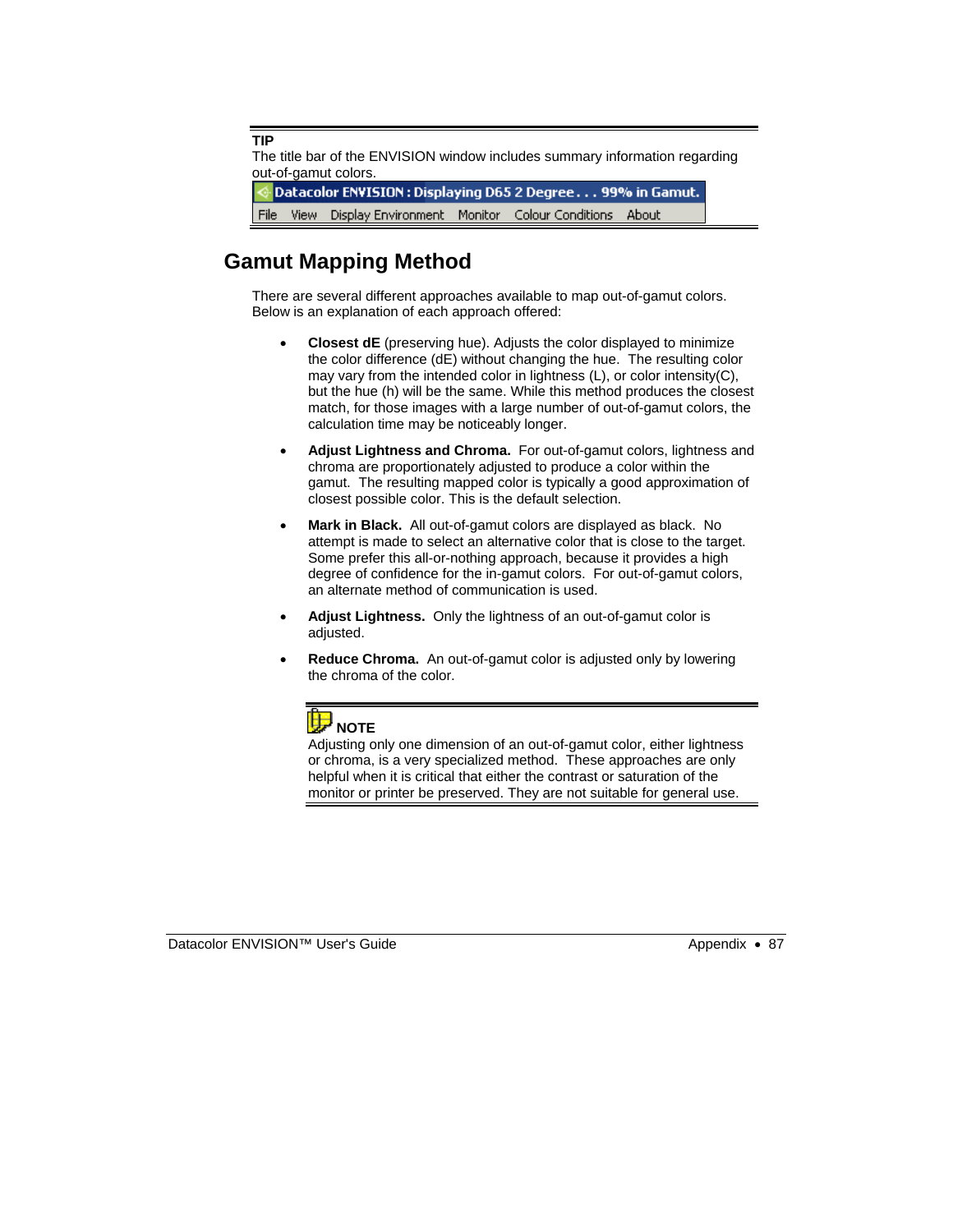# **Gamut Mapping Differences—Monitor vs. Printer**

When gamut mapping is enabled, it is applied to both monitors and printers. However, mapping information displayed for printers is not available for monitors. Specifically:

- A gamut preview window is displayed for the printer application.
- Color differences between the target color and the mapped color are displayed for the printer application.

Neither of these displays is available when gamut mapping is applied to a monitor.

# **Compatible Graphics Files**

Datacolor ENVISION can read images having several different file formats. These include file formats generated by Datacolor ENVISION PLUS and Datacolor ENVISION PRO, as well as formats used by other third party software applications.

# **Datacolor ENVISION File Formats**

*These file types display a consistent color image when viewed on different systems. They include file formats currently used, and file formats generated by Datacolor legacy products:* 

- **True Color Image File** (\*.LCh). Main image file format for Datacolor ENVISION. Maintains true color data.
- **Silicon Graphics** (\*.rgb). Legacy file format used by Datacolor ImageMaster software.
- **Environment** (\*.ime). Datacolor ENVISION format.
- **True Color Interchange File** (\*.tci). Datacolor ENVISION format

# **Third-Party File Formats**

While these formats preserve an image, the color consistency of these files is not maintained when viewed on different systems.

- PC Paintbrush (\*.pcx).
- Tagged Image File Format (\*.tif). Standard graphic file format commonly used by third-party software applications.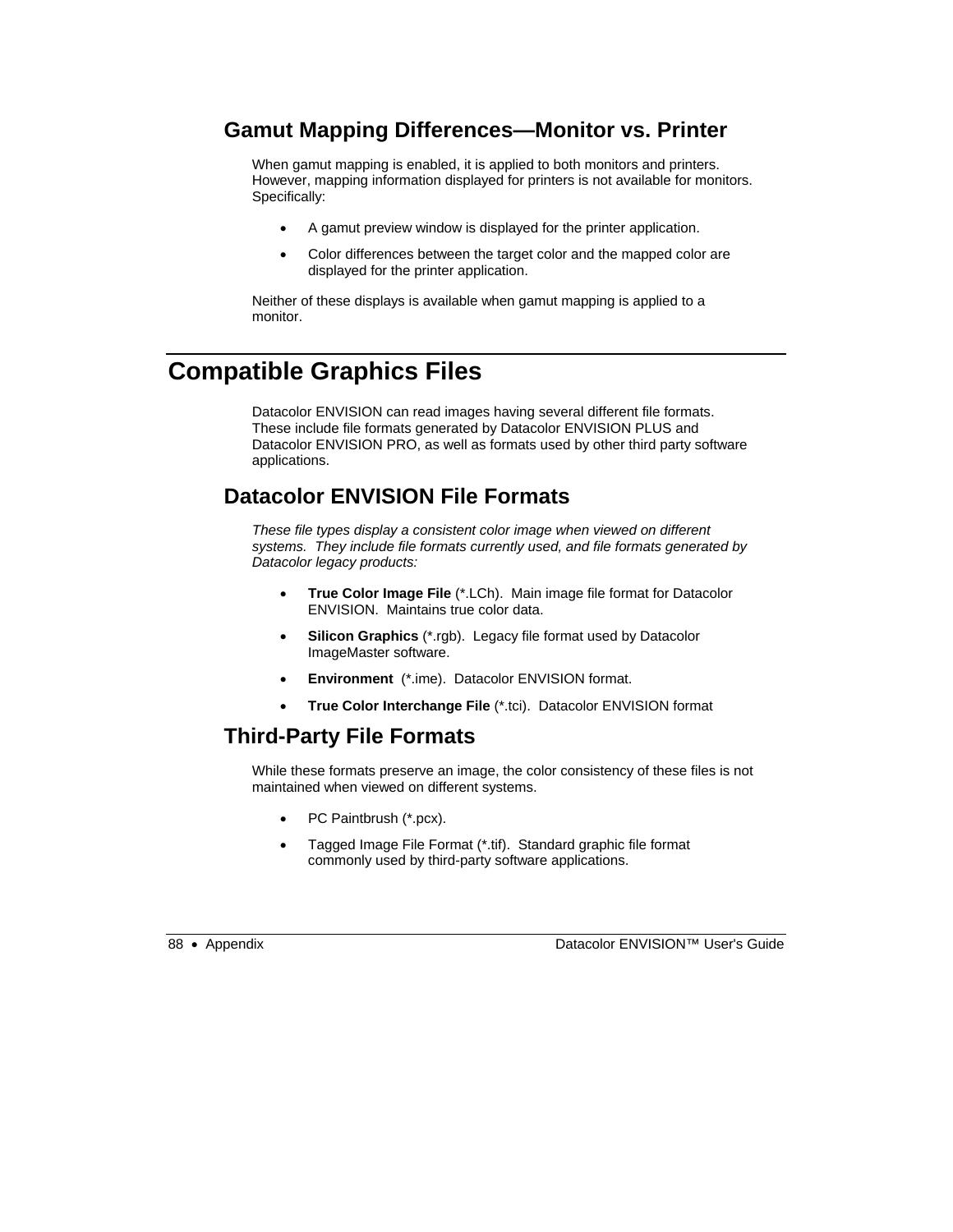- Microsoft Windows Bitmap (\*.bmp). Standard graphic file format commonly used by third-party software applications.
- JPEG (\*.jpg). Standard graphic file format commonly used by third-party software applications.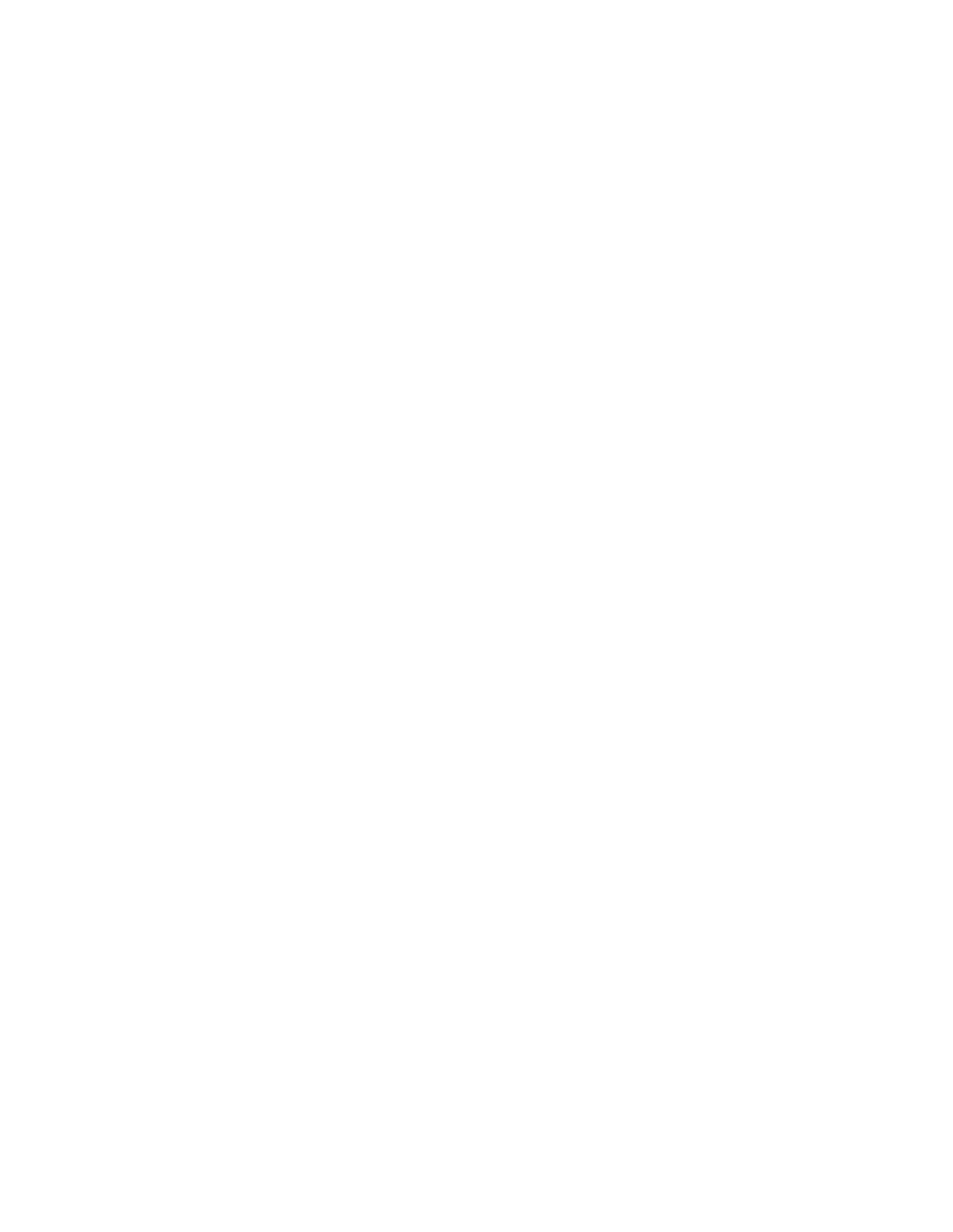# **Glossary of Terms**

Below is a collection of specialized terms used throughout this product.

**Assigned name.** Each device and profile has an assigned name. This is the name that the user chooses to uniquely identify that device or profile. It should be carefully chosen to help the user remember the specific device being used. Where appropriate, it should also remind the user regarding the specific device settings used; e.g., "Epson photo paper 360dpi.

**Calibration**. (1)The process of generating a profile for a device. (2) Resetting monitor performance to match the performance of the monitor when it was originally put into service.

**Calibration Sheets.** Also known as **Target Sheets**, these are printed sheets of colored rectangles that are generated during a printer calibration.

**Default Device.** Each device class (monitor and printer) has a default device. The default device is used when a device is not specified for use by the program.

**Default Profile.** The default profile is used when a profile is not specified for use by the program.

**Device**. A color reproduction device. In the Datacolor ENVISION application, this is either a monitor or a printer.

**Environment**. A collection of objects displayed in their correct context. In addition to color information, an environment file contains all required information to fully reproduce a scene, including information about texture and shape, as well as illuminant, observer, gamut mapping information, and other graphics information.

Datacolor ENVISION™ User's Guide Glossary of Terms • 91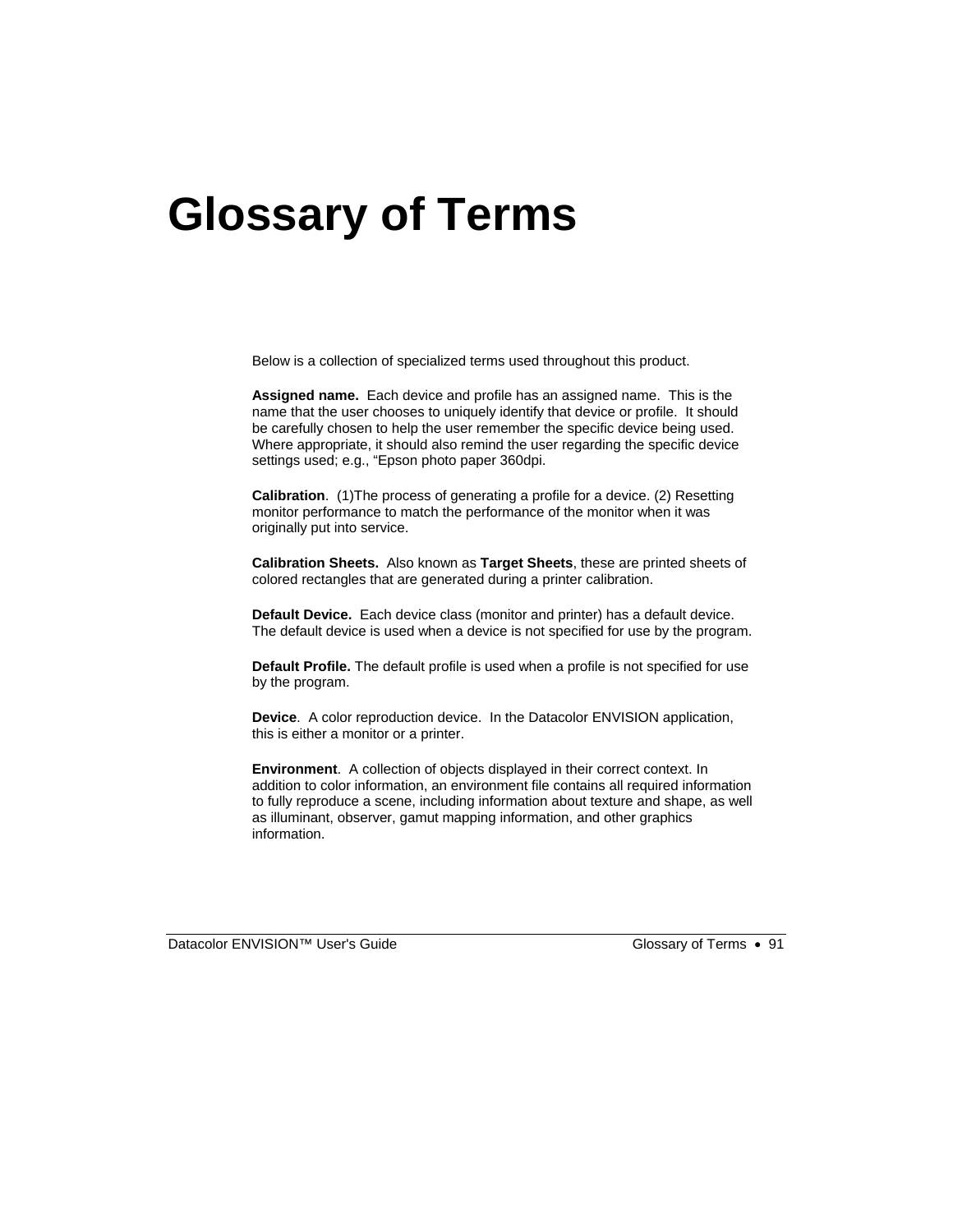**Gamut.** The specific range of colors that may be reproduced by a device. For monitors, this is the range of colors that can be reproduced on a screen. For a printer, this is the range of colors that can be reproduced using a particular set of inks on a particular paper.

**Gamut mapping.** The method of replacing a color that is outside the gamut of a device. Typically the substitution is made using the most appropriate alternative color that is within the gamut of that device.

**Illuminant**. A numeric description of the spectral power output of a light. A physical light source that matches an illuminant does not always exist. A standard illuminant is defined by the CIE, ASTM or other standards organization.

**Image.** A device-independent LCh format image.

**Monitor Color Temperature.** This is effectively the white point of the monitor. Similar to contrast and brightness settings, it can be changed through a monitor control.

**Observer.** A numeric description of the sensitivity of the human eye to color stimuli. The Standard Observer is defined by the CIE, and is specified by standards organization such as ASTM, ISO and others, for use in color evaluation procedures.

**Pending Status.** A printer profile is pending when the calibration sheets have been printed, but the calibration data for those sheets has not yet been returned from Datacolor.

**Profile**. A collection of calibration information required to reproduce colors on a specific device, under a specific set of conditions. Profiles exist for monitors and printers. A device may have several profiles containing calibration information for different conditions. For example, a monitor may have a profile for each colorimeter used with the system, or a printer may have a profile for each kind of paper that is used.

**Qualified Profile**. Contains the specific calibration information required to reproduce colors on a device, when viewed *under a specific Illuminant/Observer combination.* One device profile may have several qualified profiles, corresponding to different illuminant/Observer conditions used for viewing.

92 • Glossary of Terms Datacolor ENVISION™ User's Guide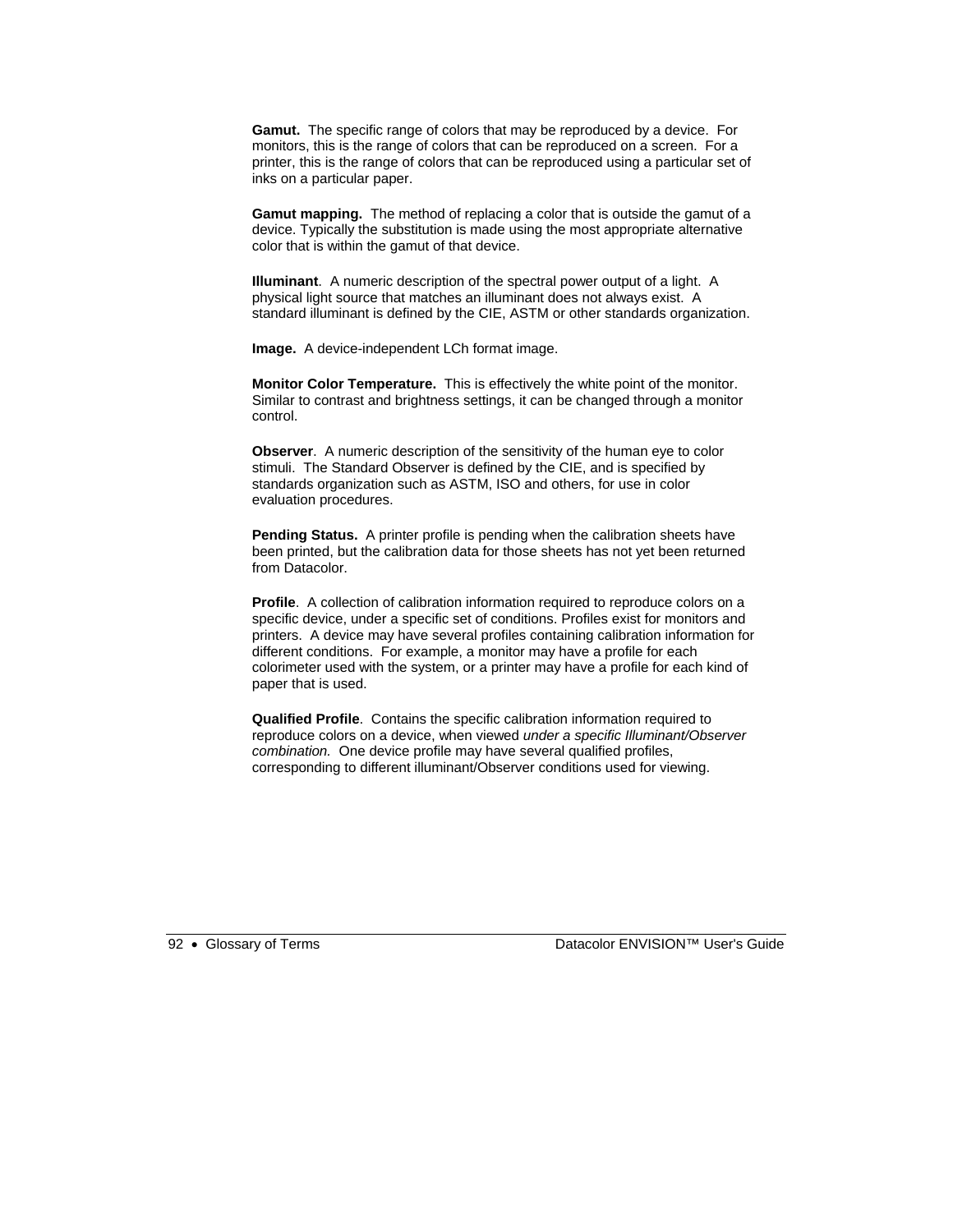# **Index**

#### **A**

Add, 49, 50 Adjust Lightness, 87 Adjust Lightness and Chroma, 87 Advanced Monitor Calibration Options, 44 Always Change to See All The Objects, 54 Ambient Light Effects, 3 Analyzer Compatibility Mode and Type, 63 Analyzer Settings *changing, 62*  Assigned name, 91

#### **B**

Baud Rate, 65, 77

## **C**

CA 100 Plus Analyzer *installation, 11*  CA 210 Analyzer *installation, 11*  CA-100 Plus Analyzer *configuration, 60 troubleshooting, 71* 

CA-210 Analyzer *configuration, 72 troubleshooting, 82*  Calibrate, 50, 51 Calibrate Monitor, 56 Calibration, 91 Calibration Analyzer, installing, 11 Calibration Manager, 39, 53 *window, 40*  Calibration Menu, 50 Calibration Sheets, 91 Change identification, 49 Changing the Analyzer Settings, 75 CIEL\*C\*H\*, 85 CIELab, 84 Close, 49 Closest dE, 87 CMC, 85 Color Differences *interpreting, 84*  Colour Conditions, 29 Colour Conditions Menu, 57 Compatible Graphics Files, 88 Contents View, 42 Convert Images in Directory To, 53 CRT Monitor Calibration, 14, 22 Custom Monitor Settings, 14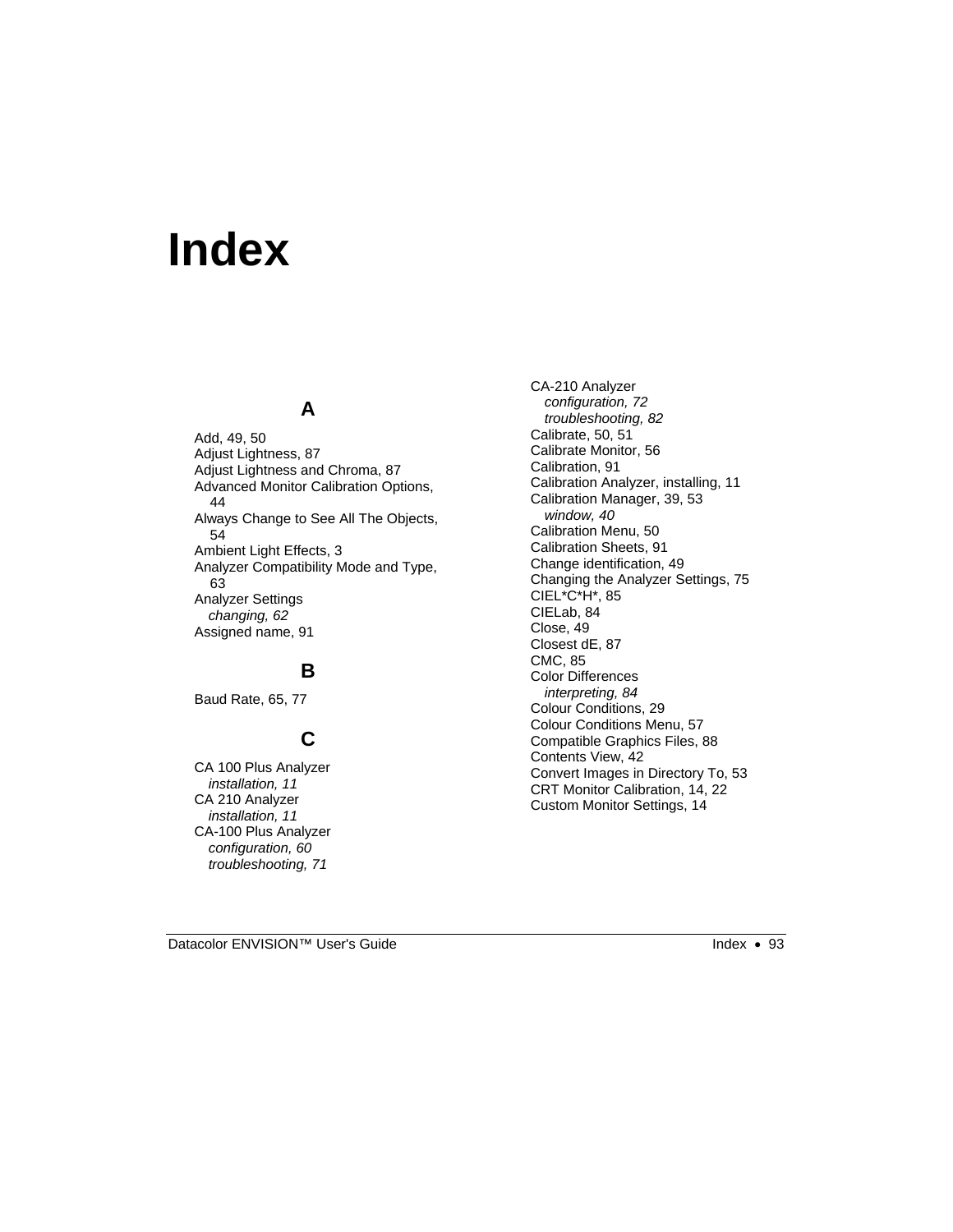#### **D**

Datacolor USB CP-2000 Analyzer *installation, 12*  Default, 50 Default Device, 91 Default Monitor Settings, 14 Default Profile, 91 Delete, 49, 50 Device, 91 Display Environment, 29 Display Environment Menu, 55 Display Mode, 70, 81 Display Monitors *adding, 43 changing, 43*  Display Results, 24 Drawing Area, 28 Drawing Area Pop-Up Menu, 29

#### **E**

Edit Menu, 49 Electromagnetic Fields, 4 E-mail Options, 35 E-mail Profile Setup, 35, 54 E-mail Requirements, 3 E-mail Service Configuration, 6 E-Mail Service Configuration, 7 Environment, 91 Export, 49 Export Image, 52

#### **F**

File, 29 File Formats *ENVISION, 88 Third-Party, 88*  File Menu, 49, 51 File Types, 27 Full Screen Window, 29, 54

#### **G**

Gamut, 92 Gamut mapping, 92 Gamut Mapping, 86 *considerations, 86 differences, monitor vs. printer, 88 method, 87*  Gamut mapping method, 56 *Adjust Lightness, 56 Adjust Lightness and Chroma, 56 Closet dE, 56 Mark in Black, 56 Reduce Chroma, 56*  Generate, 50, 51 Glossary, 91

#### **I**

Illuminant, 92 Illuminant Changes, 32 Image, 92 IME, 27 Import, 49 Datacolor Serial CP-2000 Analyzer, 11 Introduction, 1

### **K**

Keyboard Shortcuts, 57

## **L**

Launching Datacolor ENVISION, 8 LCD Monitor Calibration, 18, 24 LCh, 27 License, 8 llluminant, 51 Luminance Unit Setting, 71, 83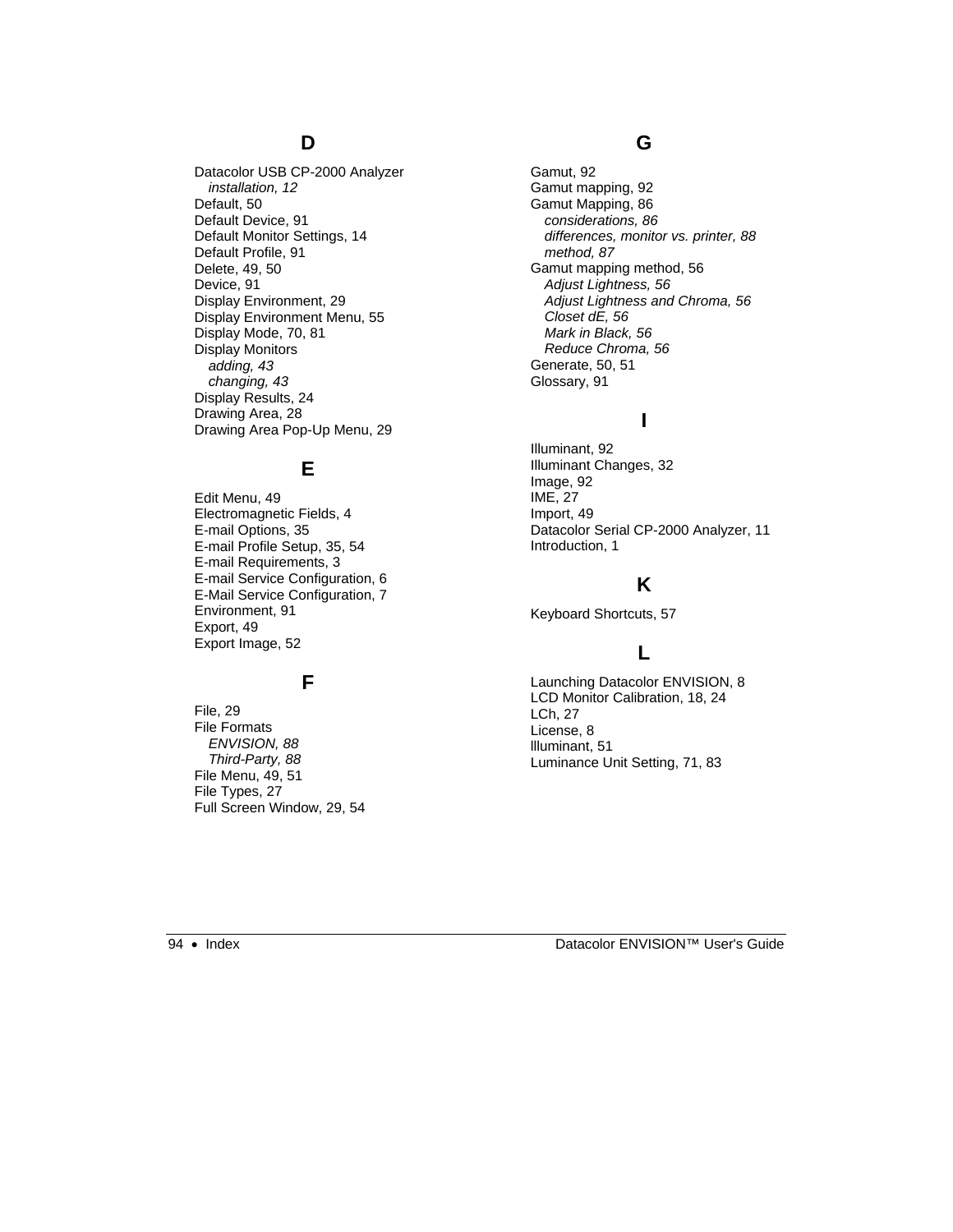#### **M**

Mark in Black, 87 Measurement Speed, 68, 80 Memory Channel, 69, 81 Menu Bar, 48 Menu Options, 48, 51 Minimize Window, 29 Monitor, 29 Monitor Calibration, 13 *first time, 14 monitor brightness, 17 troubleshooting tips, 59*  Monitor Calibrations *daily, 22*  Monitor Color Temperature, 92 Monitor Menu, 56 Move, 55 *Choose New Center for the Window, 55 Objects Down, 55 Objects Left, 55 Objects Right, 55 Objects Up, 55*  Move To Center of the Objects, 54

#### **N**

Navigation, 51 Number of Digits, 67, 78

#### **O**

Observer, 51, 92 Open, 52 Opening files, 30

#### **P**

Pending Status, 92 Print, 53 Profile, 92 Properties View, 41

#### **Q**

Qualified Profile, 92 Quit, 29, 54

#### **R**

Receive Mail, 54 Receiving E-mail Files, 36 Reduce Chroma, 87 Running Datacolor ENVISION, 9

#### **S**

Scale, 55 *zoom in, 55 zoom out, 55*  Scale and Move To See All the Objects, 54 Select Illuminant, 57 Select Observer, 57 Send To, Mail Recipient, 54 Sending E-mail Files, 35 Set as default, 49 Set Gamut Mapping On, 55 Set To Normal Scale, 54 Show Perception Tiles, 55 Software Installation, 7 Sort Illuminants in tool, 57 Standard Observer Changes, 33 Synchronization Type, 64, 75 System Location, 3 System Requirements, 2

## **T**

Test Calibration, 56 Testing the Analyzer Connection, 70, 82 Toolbar, 48, 49, 50 Tree View, 41

#### **U**

Update, 50, 51